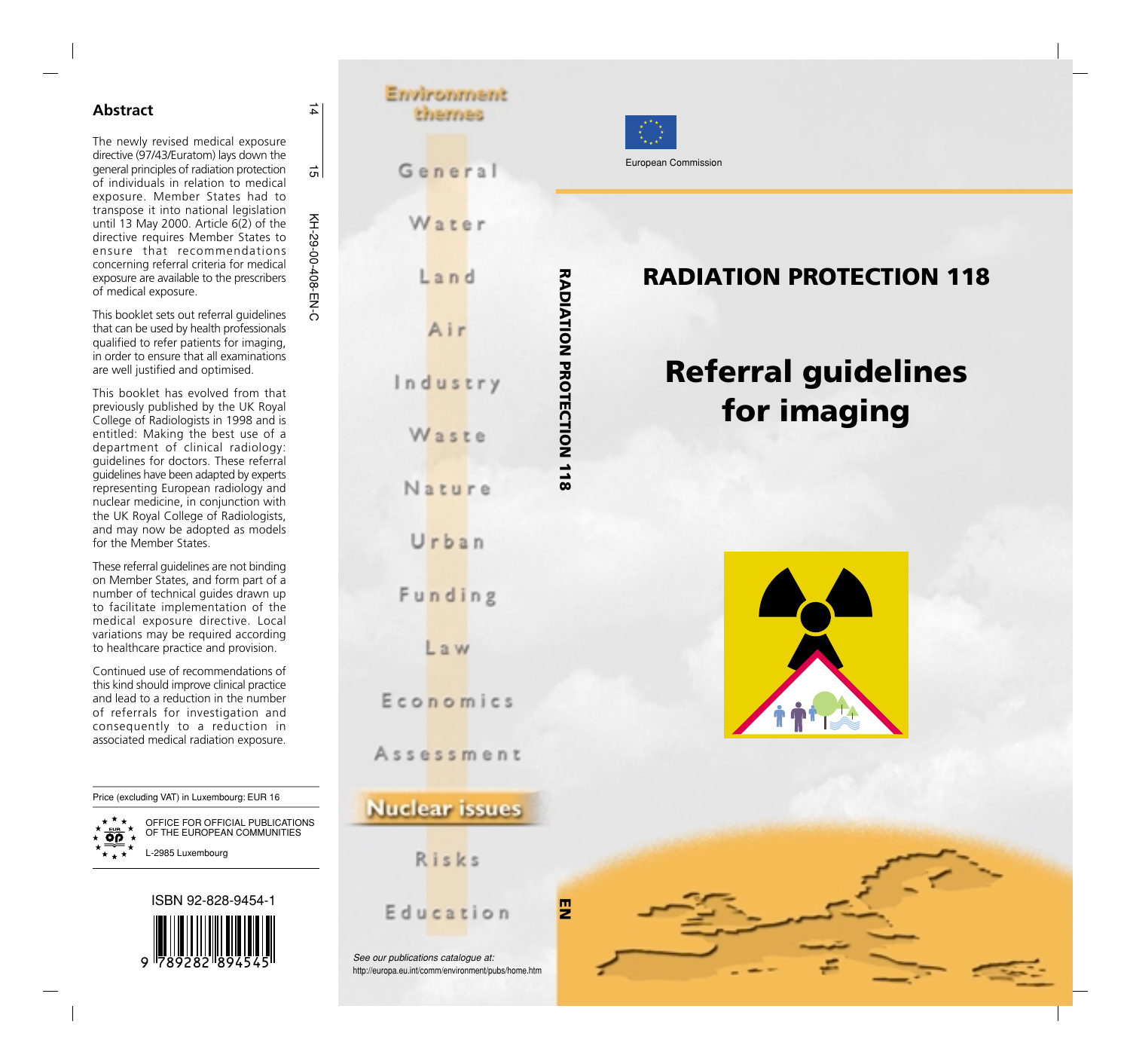### Radiation Protection 118

# **Referral guidelines for imaging**

Adapted by experts representing European radiology and nuclear medicine

In conjunction with the UK Royal College of Radiologists

> Co-ordinated by the European Commission

European Commission Directorate-General for the Environment 2000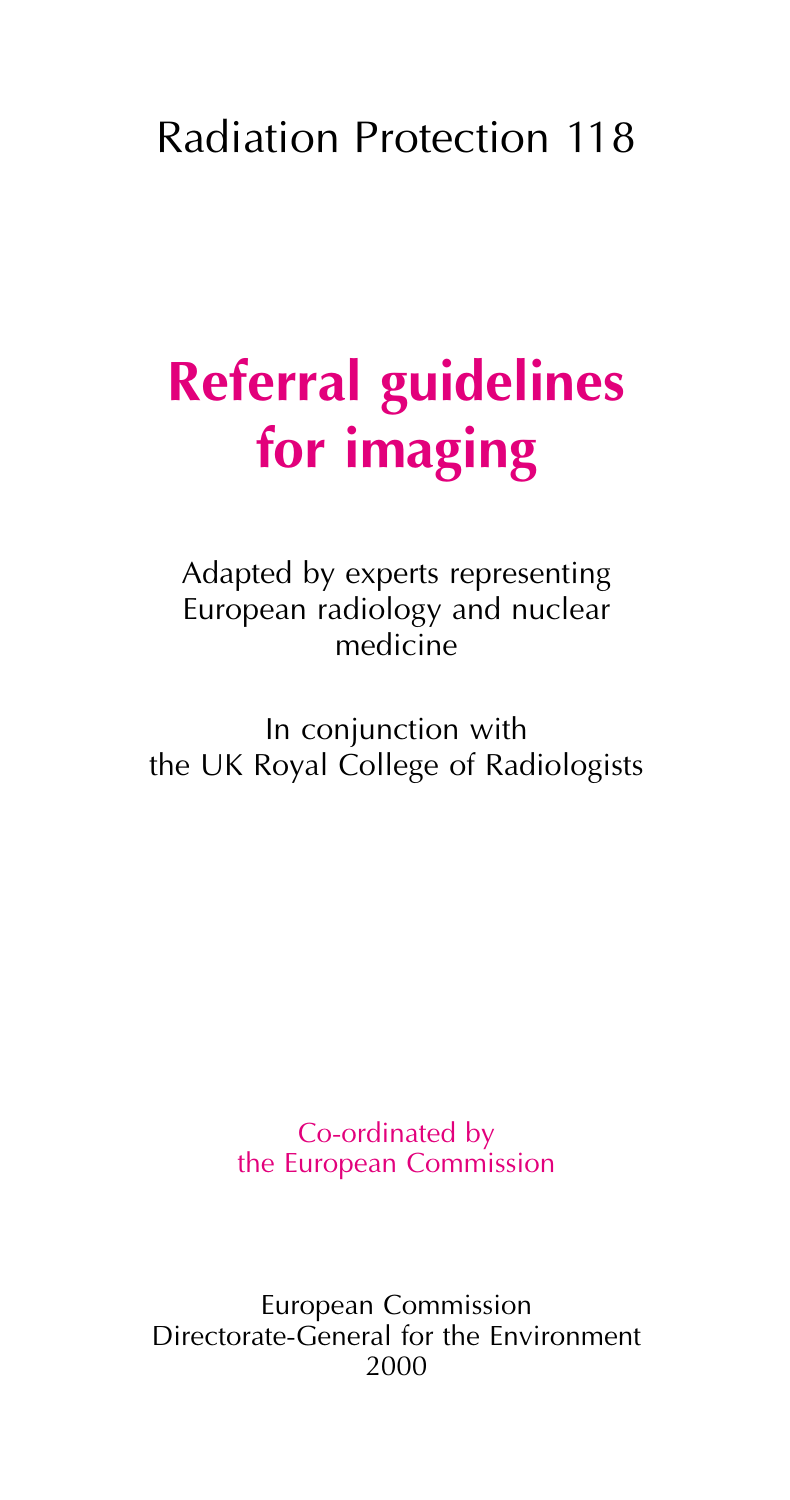Any views expressed in this document do not necessarily reflect the views of the European Commission. Neither the European Commission nor any person acting on behalf of the Commission is responsible for the use which might be made of the following information.

A great deal of additional information on the European Union is available on the Internet.

It can be accessed through the Europa server (http://europa.eu.int).

Cataloguing data can be found at the end of this publication.

Luxembourg: Office for Official Publications of the European Communities, 2001

ISBN 92-828-9454-1

© European Communities, 2001

Reproduction is authorised provided the source is acknowledged.

*Printed in Italy*

PRINTED ON WHITE CHLORINE-FREE PAPER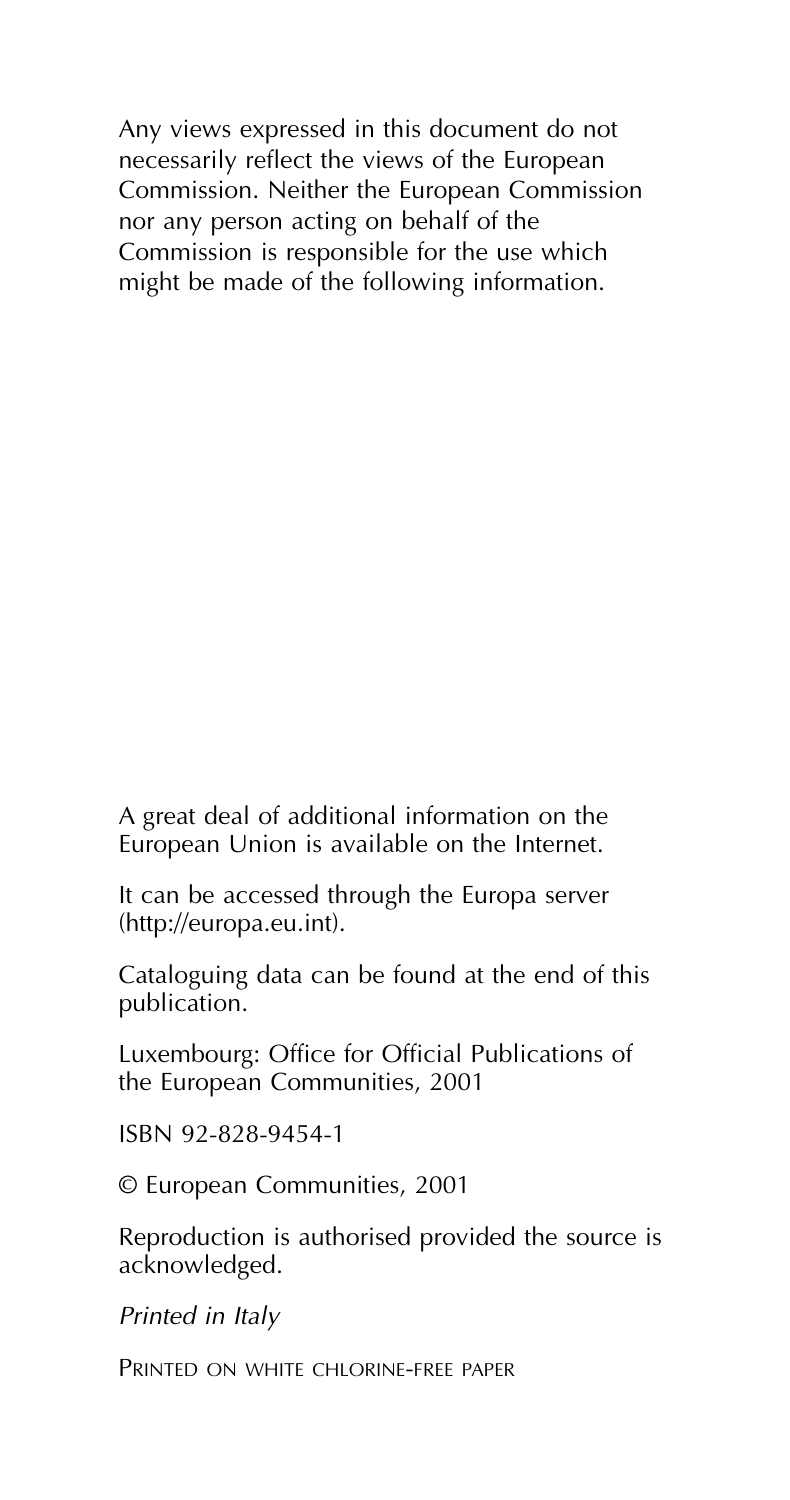## **Preface**

These referral guidelines for imaging have evolved from the booklet 'Making the best use of a department of clinical radiology: guidelines for doctors', which was published by the UK Royal College of Radiologists in 1998 (1). They have been adapted by various expert groups from several countries and comments have also been gathered from radiological societies and nuclear medicine societies of Member States through the European Association for Radiology and Nuclear Medicine. The European Commission co-ordinated this process. The referral guidelines may now be adopted as models for the Member States, even though it is recognised that further local adaptation may be needed according to varying health care practice and provision. The next edition of the guidelines will be prepared by the Royal College of Radiologists (Chairman of the working party: Professor Gillian Needham, Aberdeen), in conjunction with the European Commission and the various expert bodies within the European Community. They will be even more evidence-based and take into account European as well as UK practice.

The EU Council Directive 1997/43/Euratom (2) declared that Member States shall promote the establishment and use of diagnostic reference levels for radiological examinations and guidance thereof. These referral guidelines can be used for the above purposes.

This publication would not have been possible without the work of a sub-committee which met three times in 1999:

Professor Dr W Becker, Nuclear Medicine, Göttingen, DE

Professor Angelika Bischof Delaloye, President, European Association of Nuclear Medicine, Lausanne, CH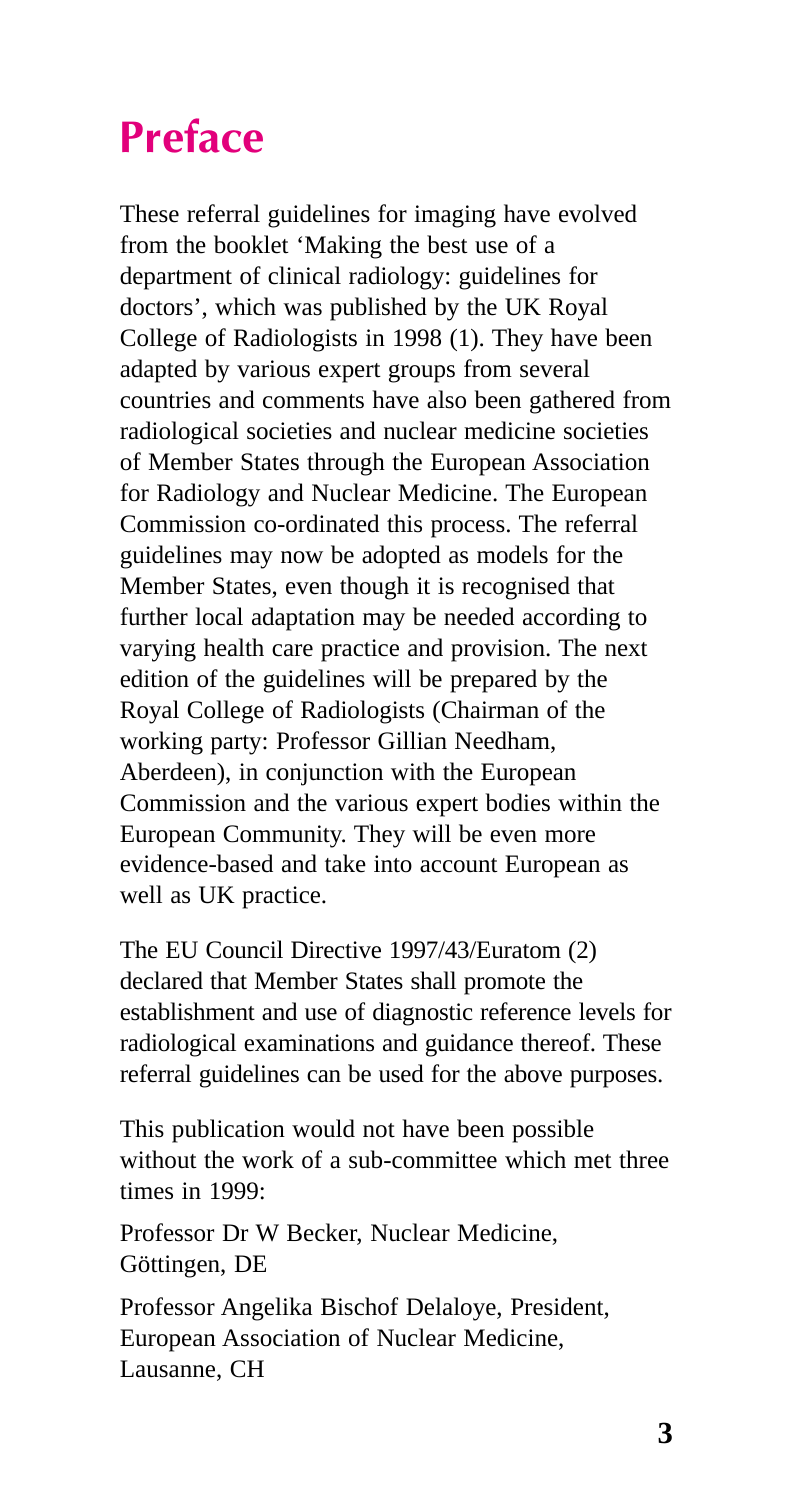Dr Vittorio Ciani, European Commission, Directorate-General for Environment, Brussels, B

Professor Adrian K Dixon, Royal College of Radiologists, Cambridge, UK

Mr Steve Ebdon-Jackson, Department of Health, London, UK

Dr Keith Harding, Nuclear Medicine, Birmingham, UK

Dr Elisabeth Marshall-Depommier, Paris, F

Professor Iain McCall, President, UEMS Radiology Section, Oswestry, UK

Professor Gillian Needham, Royal College of Radiologists, Aberdeen, UK

Professor Hans Ringertz, European Association of Radiology, Stockholm, S

Dr Bruno Silberman, Hon. General Secretary, UEMS, Paris, F

Dr Diederik Teunen, European Commission, Directorate-General for Environment, Brussels, B

Dr Ciska Zuur, Ministry of Housing, Spatial Planning and the Environment, The Hague, NL

We owe them all a lot of thanks.

| P Armstrong     | Prof Hans Ringertz,  |
|-----------------|----------------------|
| President       | President (1999),    |
| Royal College   | European Association |
| of Radiologists | of Radiology.        |
| London, UK      | Stockholm, SE        |

Prof. Angelika Bischof Delaloye, President (1999), European Association of Nuclear Medicine Lausanne, CH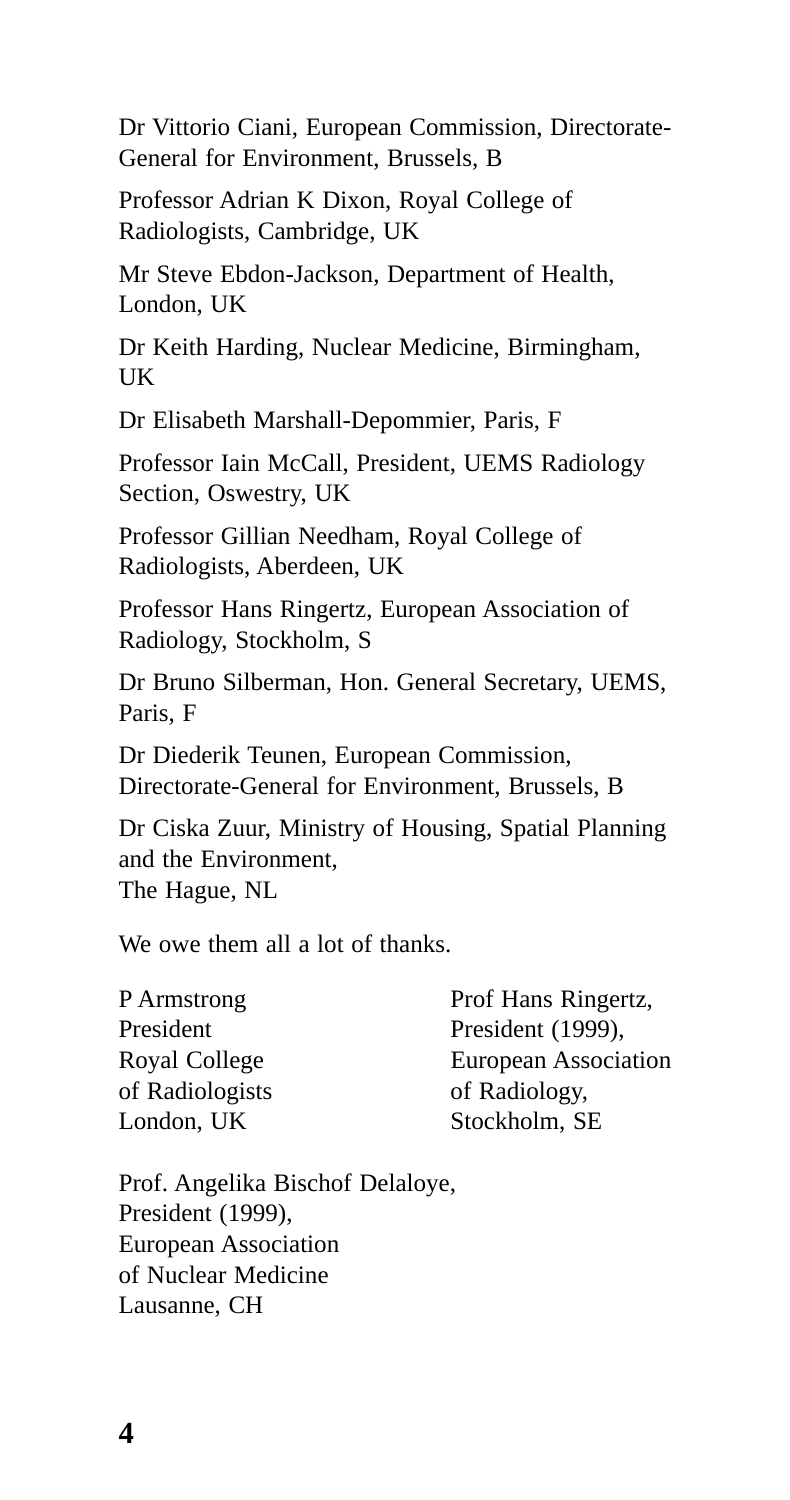## **Contents**

| Foreword to the fourth edition (1998) of the |    |
|----------------------------------------------|----|
| Royal College of Radiologists (RCR)          |    |
|                                              | 7  |
|                                              | 11 |
| Why are guidelines and referral criteria     | 11 |
|                                              | 12 |
|                                              | 14 |
| For whom are the guidelines designed?        | 14 |
|                                              |    |
|                                              | 14 |
| Pregnancy and protection of the foetus       | 16 |
|                                              | 18 |
| Typical effective doses from diagnostic      |    |
| medical exposures in the 1990s               | 19 |
| Communications with a department of clinical |    |
|                                              | 22 |
|                                              | 23 |
| Computed tomography (CT)                     | 23 |
| Interventional radiology (including          |    |
| angiography and minimal access therapy)      | 24 |
| Magnetic resonance imaging (MRI)             | 25 |
|                                              | 27 |
|                                              | 28 |
|                                              | 29 |
|                                              | 31 |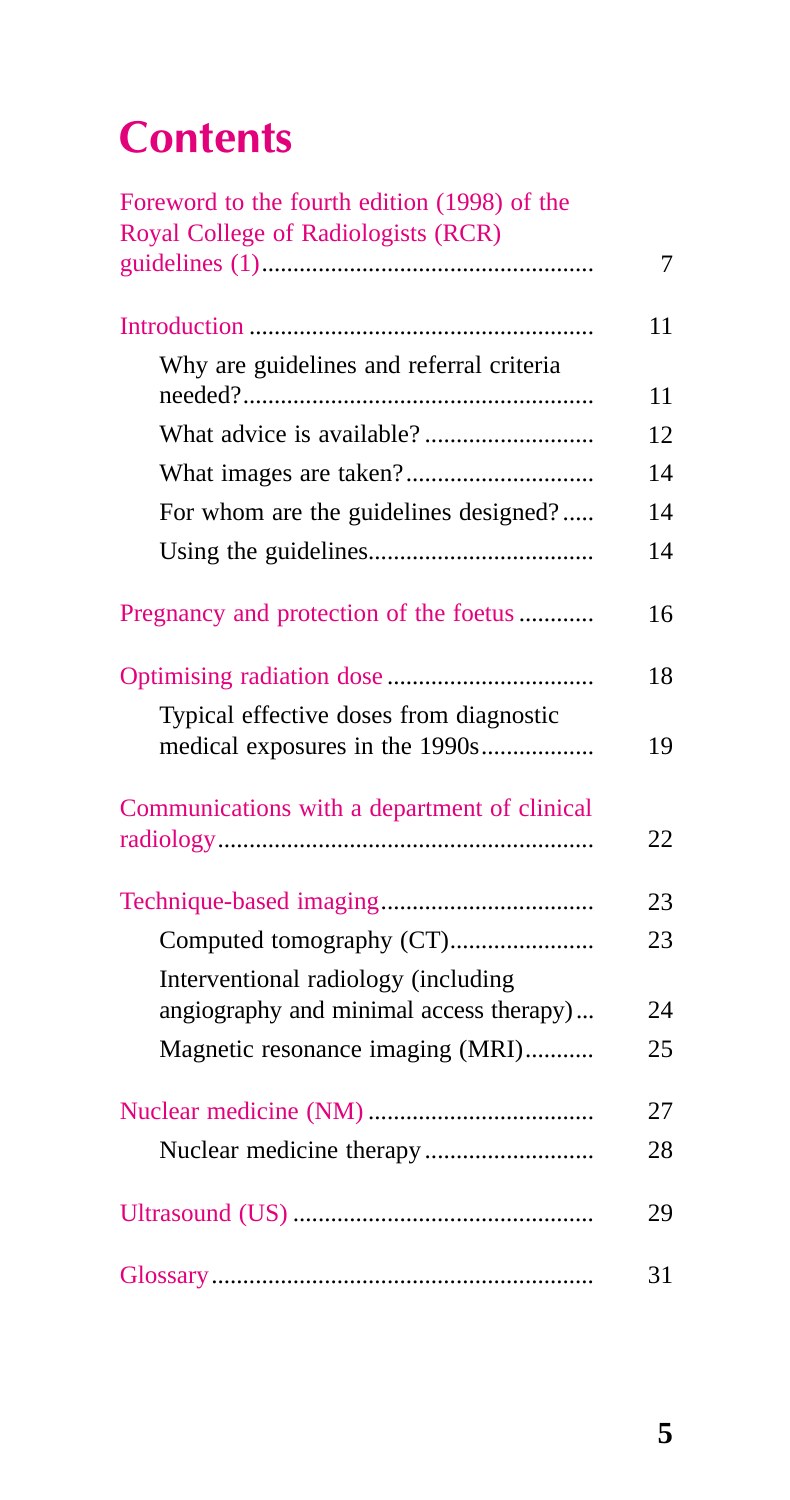|    | Clinical problems, investigations,        |     |
|----|-------------------------------------------|-----|
|    | recommendations and comments              | 32  |
|    | A. Head (including ENT problems)          | 32  |
|    |                                           | 37  |
|    |                                           | 40  |
|    | D. Musculoskeletal system                 | 45  |
|    |                                           | 53  |
|    |                                           | 57  |
|    |                                           | 60  |
|    | H. Urological, adrenal and genito-urinary | 73  |
| L. |                                           | 77  |
| L  |                                           | 80  |
|    |                                           | 84  |
|    |                                           | 99  |
|    |                                           | 110 |
|    |                                           | 121 |
|    |                                           | 124 |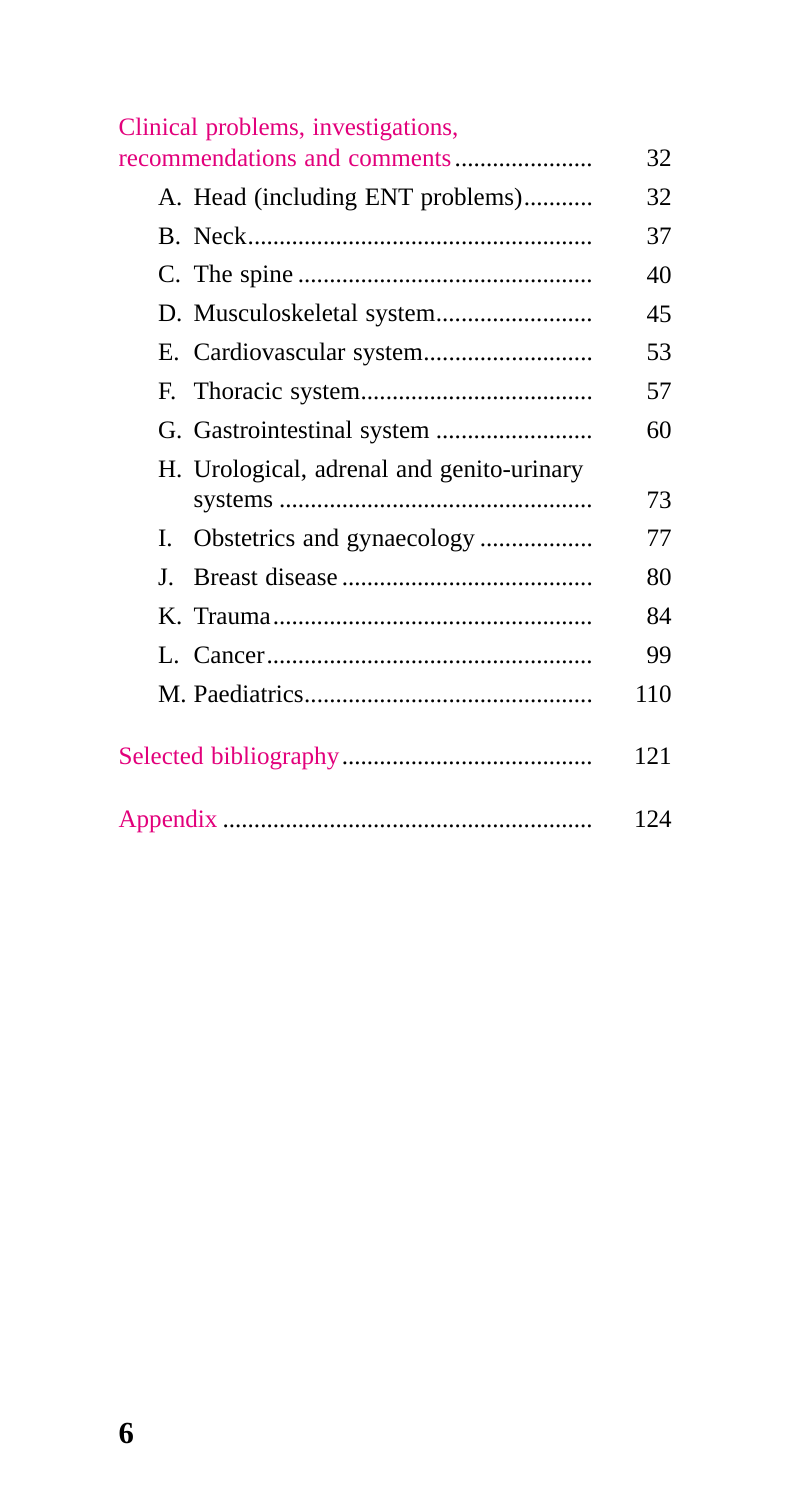### **Foreword to the fourth edition (1998) of the Royal College of Radiologists (RCR) guidelines (1)**

This booklet has been prepared to help referring clinicians make the best use of a department of clinical radiology. Continued use of recommendations of this kind leads to a reduction in the number of referrals for investigation and also to a reduction in medical radiation exposure (3–7). Nevertheless the primary objective of this booklet is to improve clinical practice. Such recommendations work best if they are used in conjunction with clinico-radiological dialogue and as part of the audit process. They are intended to be used by both hospital doctors (all grades) and primary care physicians. The editor (Adrian Dixon, Cambridge) has been assisted by the other members of the working party: Dr John Bradshaw (Bristol), Dr Michael Brindle (President of the Royal College of Radiologists, King's Lynn), the late Dr Claire Dicks-Mireaux (London), Dr Ray Godwin (Bury St Edmunds), Dr Adrian Manhire (Chairman of the RCR audit sub-committee, Nottingham), Dr Gillian Needham (Aberdeen), Dr Donald Shaw (London), Mr Chris Squire (RCR clinical audit advisor), Dr Iain Watt (Bristol) and Professor J Weir (Dean of the Faculty of Radiology, Aberdeen). Mr Barry Wall from the National Radiological Protection Board (NRPB) has again kindly provided data regarding radiation doses for a variety of investigations.

Since the third edition there has been yet further advance within magnetic resonance imaging (MRI), and this is reflected in the recommendations. This edition also includes recommendations for some of the new niche roles for ultrasound (US), computed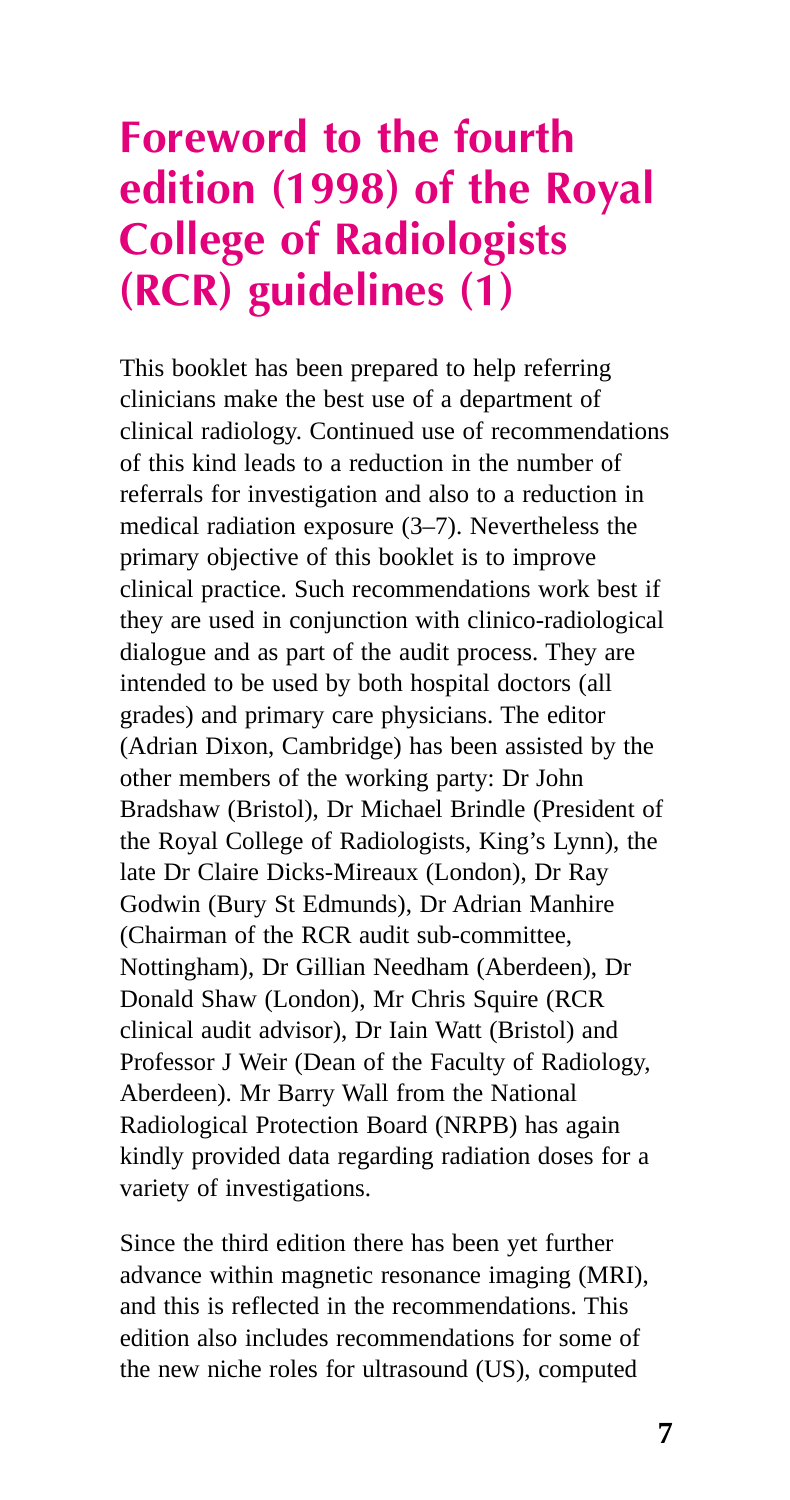tomography (CT) and nuclear medicine (NM), including positron emission tomography (PET). The system based approach introduced in 1995 has been retained; most feedback has suggested that this format was more useful than the previous arrangement.

Once again we have indicated whether the statements included within the booklet are based on rigorous scientific evidence. In line with UK National Health Service Executive policy on the development of clinical guidelines (8), we have adopted the following classification:

- (A) randomised controlled trials (RCTs), metaanalyses, systematic reviews; or
- (B) robust experimental or observational studies; or
- (C) other evidence where the advice relies on expert opinion and has the endorsement of respected authorities.

Interestingly, such grading systems have now become quite commonplace in many aspects of health care, now that 'evidence-based medicine' has become accepted practice (9–10). Review of the evidence has been very time consuming. The working party is very grateful to Dr Rachael Harrison who did much of the initial data trawl as part of the REALM project funded by the Royal College of Radiologists (RCR). Subsequent literature searches have been performed by individual members of the working party and by various members of specialist imaging groups who have provided very useful data.

Around 85 000 copies of the third edition (1995) of the booklet have been distributed and the contents have, at various times, been commended by the National Health Service Executive (NHSE) (8,11), the UK chief medical officers and the Audit Commission (12). It is of note that they have been adopted by several purchasers, many of whom now link the use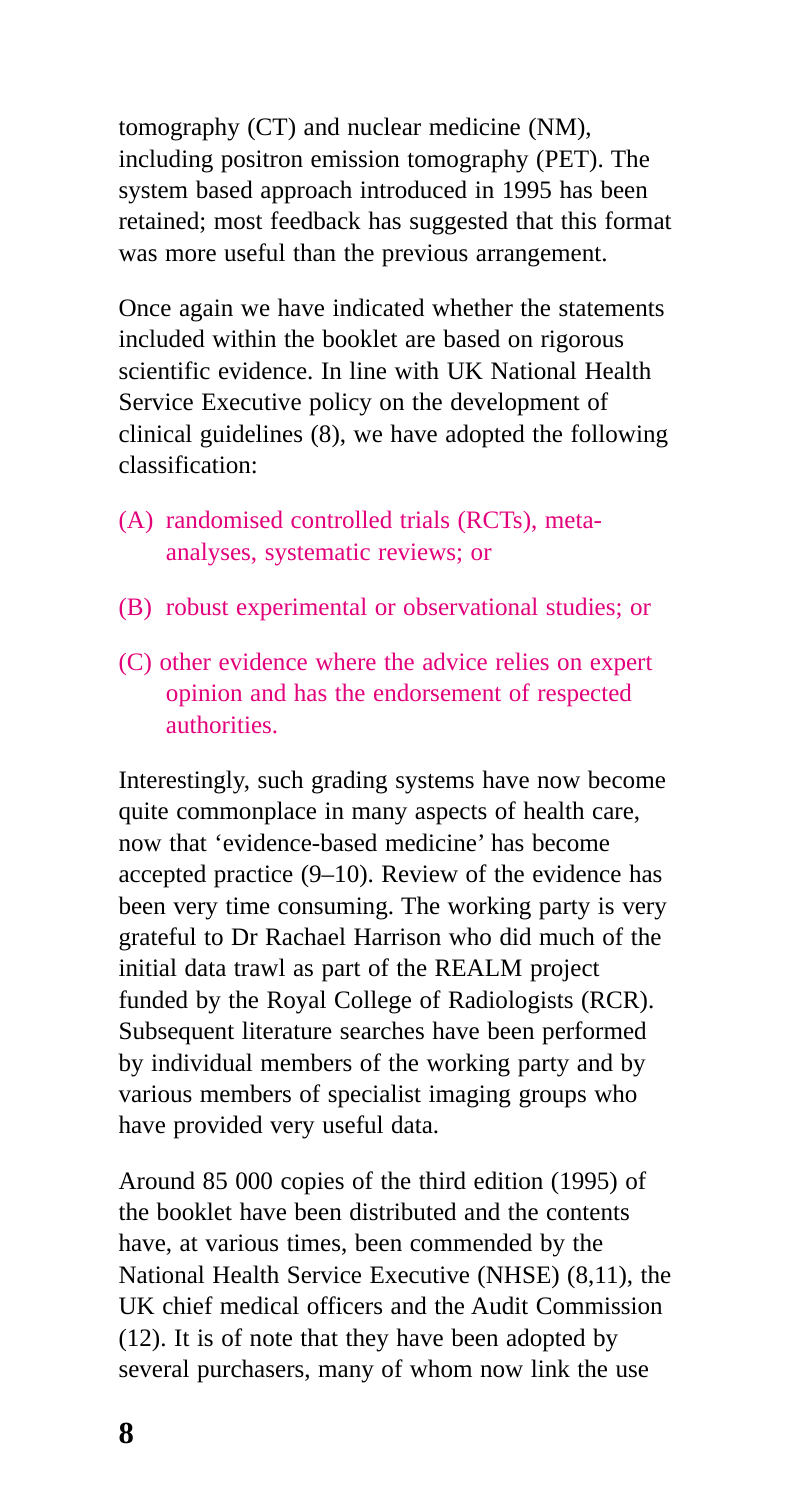of the RCR's recommendations to contracts with departments of clinical radiology. They have been adopted in the private sector and adopted and translated by the radiological societies of other countries. The recommendations are also extensively used as a standard for audit studies (13). A number of forward-looking hospitals have obtained electronic versions of these recommendations which can be incorporated into hospital information systems. This fourth edition has already been endorsed by the Academy of Medical Royal Colleges and been approved by the Guidelines Appraisal Unit at St George's Hospital, London, in the United Kingdom.

With such serious implications now attached to these recommendations, the working party has been fully aware of the importance of getting it 'as right as reasonably achievable'. We believe that this fourth edition, which has been produced following wide consultation (see Appendix), represents a current reasonable view of how departments of clinical radiology should be used for some of the more common clinical problems. There will, undoubtedly, be some unpopular decisions; we have occasionally received diametrically opposite advice. However, this is probably inevitable in one of the most rapidly developing specialties within medicine.

We hope that this fourth edition will prove useful and trust that we will continue to receive advice and referenced comments so that the development of these recommendations can continue. The next edition of the RCR guidelines is planned for 2002.

*Adrian K Dixon on behalf of the RCR guidelines working party*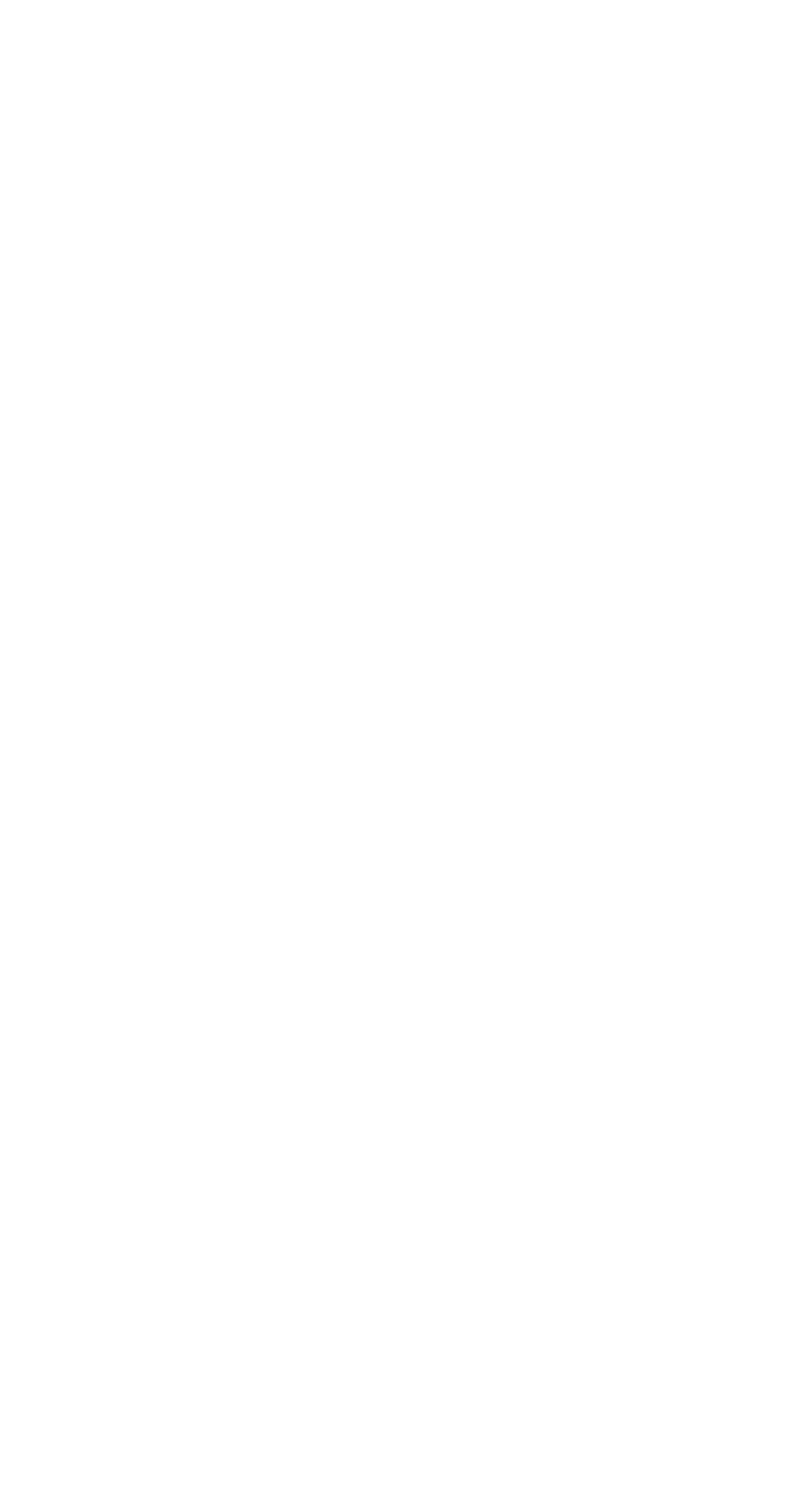## **Introduction**

### **Why are guidelines and referral criteria needed?**

A useful investigation is one in which the result positive or negative — will alter management or add confidence to the clinician's diagnosis. A significant number of radiological investigations do not fulfil these aims and may add unnecessarily to patient irradiation (14). The chief causes of the wasteful use of radiology are:

- **(1) Repeating investigations which have already been done:** e.g. at another hospital, in an outpatient department, or in the accident and emergency department. HAS IT BEEN DONE ALREADY? Every attempt should be made to get previous films. Transfer of digital data through electronic links may assist in this respect in future years.
- **(2) Investigation when results are unlikely to affect patient management:** because the anticipated 'positive' finding is usually irrelevant, e.g. degenerative spinal disease (as 'normal' as grey hairs from early middle age) or because a positive finding is so unlikely. DO I NEED IT?
- **(3) Investigating too often:** i.e. before the disease could have progressed or resolved or before the results could influence treatment. DO I NEED IT NOW?
- **(4) Doing the wrong investigation.** Imaging techniques are developing rapidly. It is often helpful to discuss an investigation with a specialist in clinical radiology or nuclear medicine before it is requested. IS THIS THE BEST INVESTIGATION?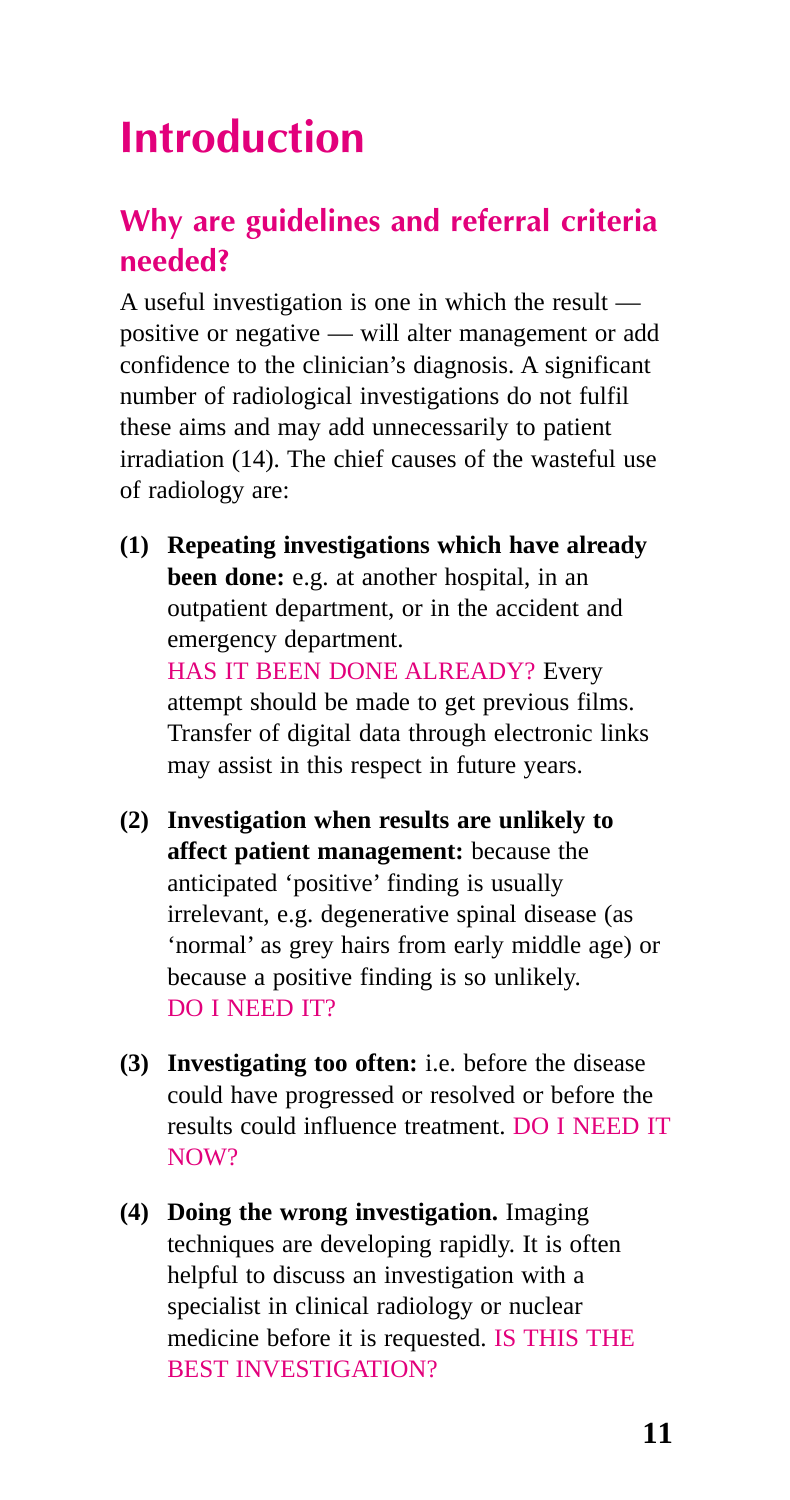- **(5) Failing to provide appropriate clinical information and questions that the imaging investigation should answer.** Deficiencies here may lead to the wrong technique being used (e.g. the omission of an essential view). HAVE I EXPLAINED THE PROBLEM?
- **(6) Over-investigating.** Some clinicians tend to rely on investigations more than others. Some patients take comfort in being investigated. ARE TOO MANY INVESTIGATIONS BEING PERFORMED?

### **What advice is available?**

In some clinical situations firm guidelines have been established. Guidelines are:

*systematically developed statements to assist practitioner and patient decisions about appropriate health care for specific clinical circumstances... (Field & Lohr 1992, 15).*

Just as the term implies, a guideline is not a rigid constraint on clinical practice, but a concept of good practice against which the needs of the individual patient can be considered. So while there have to be good reasons for ignoring them they are not absolute rules. No set of recommendations will command universal support and you should discuss any problems with your radiologists.

The preparation of guidelines has become something of a science, with numerous papers emerging within the evolving guidelines discipline. In particular, experts have provided detailed methodology as to how guidelines should be developed, produced and appraised (8, 15–21). Using such methodology, the development of a single scientifically robust guideline represents a major piece of academic endeavour. For the 280 clinical problems in this booklet, such expenditure of time and resources is somewhat impractical. Nevertheless much of the philosophy of the methodology for the preparation of guidelines has been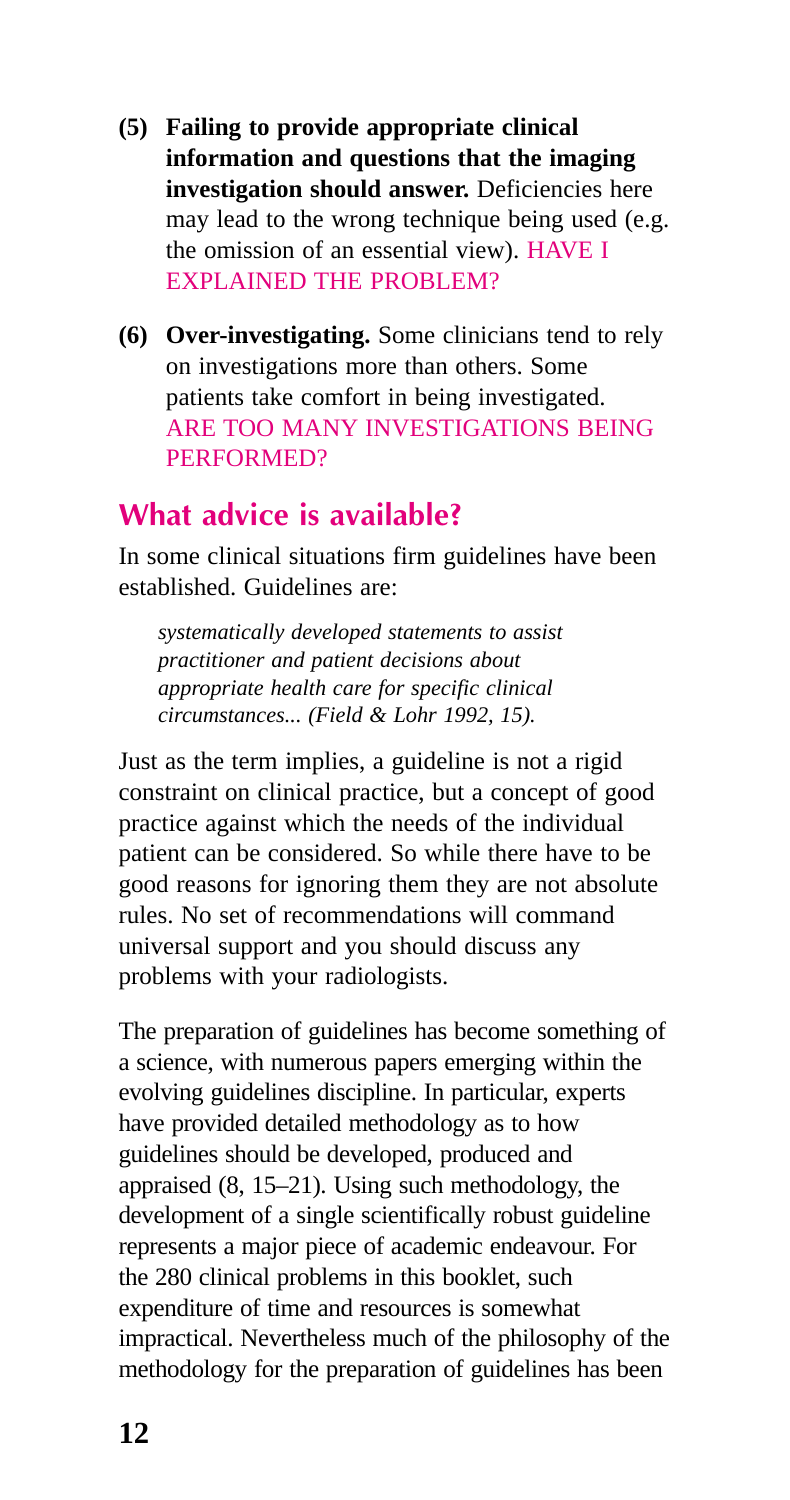followed during the preparation of these recommendations. In particular there has been extensive literature review with key references analysed. The Royal College of Radiologists holds an archive of references upon which statements within the text are based. Every opportunity has been given to workers in other disciplines and those representing patients to put forward their views. Many groups have been encouraged to comment on points of fact, local policies, etc. In particular appropriate specialty imaging groups have provided active support. There has been extensive dialogue with other professional groups, including patients' representatives and all the royal colleges, culminating in endorsement by the Academy of Medical Royal Colleges (see Appendix). Indeed one of the strongest features of these recommendations is that they have been reviewed and modified during the development of four editions since 1989.

Another concurrent development has been the production of 'appropriateness criteria' by the American College of Radiologists (22). Rather than pronouncing on what is perceived to be the optimal investigation, the ACR lists all possible investigations and awards an appropriateness score (out of 10). These have been developed using a modified Delphi technique with consensus reached amongst experts. The RCR has kept a watching brief on this interesting development and has incorporated some of the ACR conclusions.

Throughout the booklet the strength of the evidence (8) for the various statements is indicated by:

- (A) randomised controlled trials (RCTs), metaanalyses, systematic reviews; or
- (B) robust experimental or observational studies; or
- (C) other evidence where the advice relies on expert opinion and has the endorsement of respected authorities.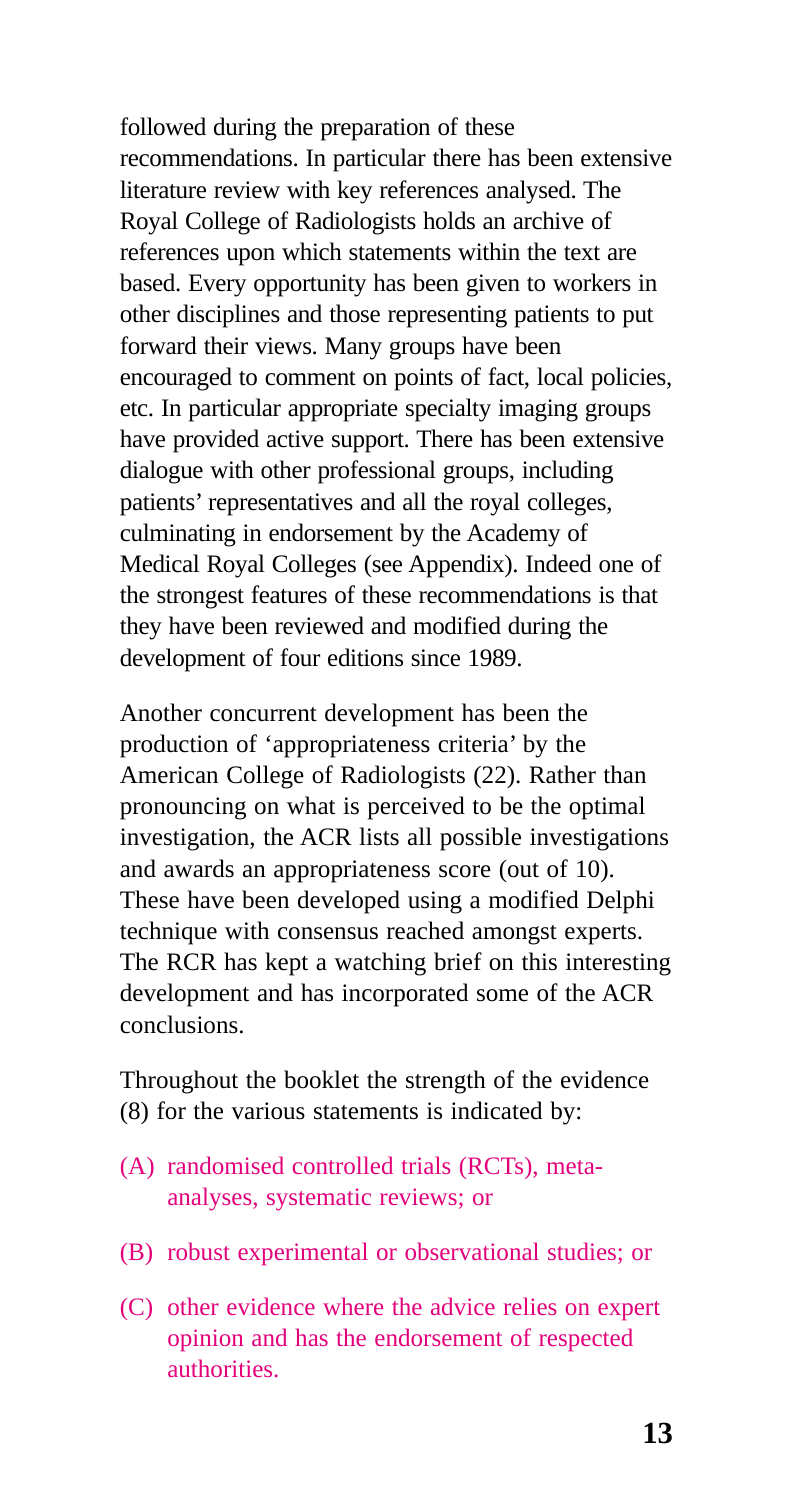In some clinical situations (e.g. the role of US in normal pregnancy) there are conflicting data within a large body of excellent scientific reports. Thus no firm recommendations are given and the evidence is classified as C. It should also be noted that there are very few randomised trials comparing different radiological diagnostic procedures – they are difficult to perform and ethical approval may be denied.

### **What images are taken?**

All imaging departments should have protocols for each common clinical situation. Therefore no definite recommendations are given about this aspect. Suffice it to say that all examinations should be optimised to obtain maximum information with the minimum of radiation. It is important to be aware of this as the patient may not get what the referring clinician expects.

### **For whom are the guidelines designed?**

These guidelines are intended to be used by all health professionals entitled to refer patients for imaging. In the hospital setting they are likely to be of most use to newly qualified doctors and many hospitals give a copy to each newly appointed junior doctor to stimulate good practice.

The range of investigations available to different health professionals must be determined in consultation with local specialists in radiology and nuclear medicine, bearing in mind the available resources. The recommendations are also of value to those interested in audit of a department's referral pattern and workload (13).

### **Using the guidelines**

This booklet tends to highlight areas of difficulty or controversy. The pages are mostly composed of four columns: the first sets the clinical situation for requesting an examination; the next lists some possible imaging techniques (and the band of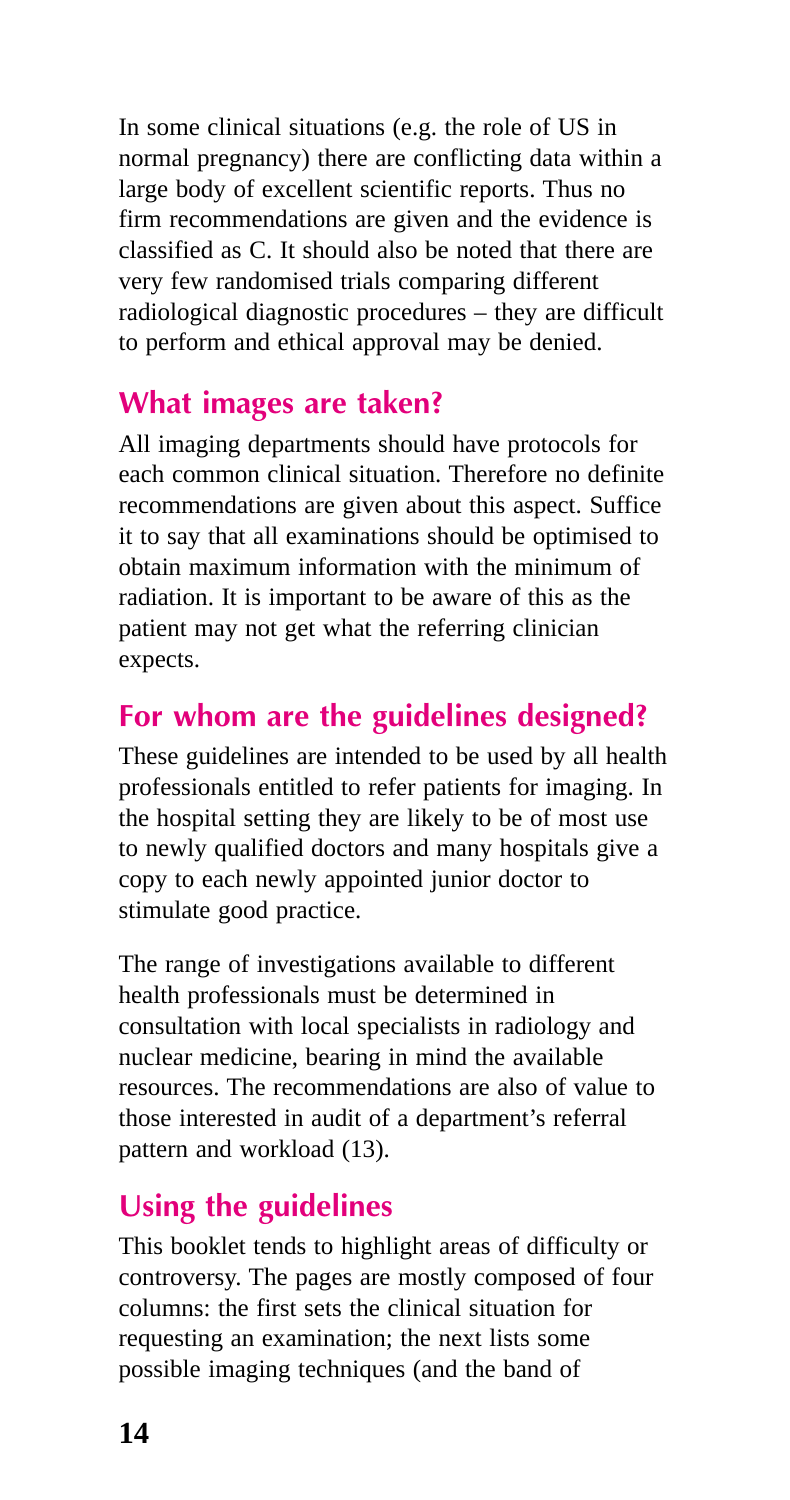radiation exposure involved); the third gives the recommendation (and the grade of available evidence) on whether or not the investigation is appropriate; and the fourth provides explanatory comments.

The recommendations used are:

- **(1) Indicated.** This shows the investigation(s) most likely to contribute to clinical diagnosis and management. This may differ from the investigation requested by the clinician: e.g. US rather than venography for deep vein thrombosis.
- **(2) Specialised investigation.** These are complex or expensive investigations which will usually be performed only for doctors who have the relevant clinical expertise to evaluate the clinical findings and act on the imaging results. They usually justify individual discussion with a specialist in radiology or nuclear medicine.
- **(3) Not indicated initially.** This includes situations where experience shows that the clinical problem usually resolves with time; we therefore suggest deferring the study for three to six weeks and only performing it then if symptoms continue. Shoulder pain is a typical example.
- **(4) Not indicated routinely.** This emphasises that while no recommendation is absolute, the request will only be carried out if a clinician gives cogent arguments for it. An example of such a justification would be plain radiography in a patient with backache in whom there were clinical findings to suggest something more than a degenerative disease (e.g.? Osteoporotic vertebral fracture).
- **(5) Not indicated.** Examinations in this group are those where the supposed rationale for the investigation is untenable (e.g. intravenous urogram (IVU) for hypertension).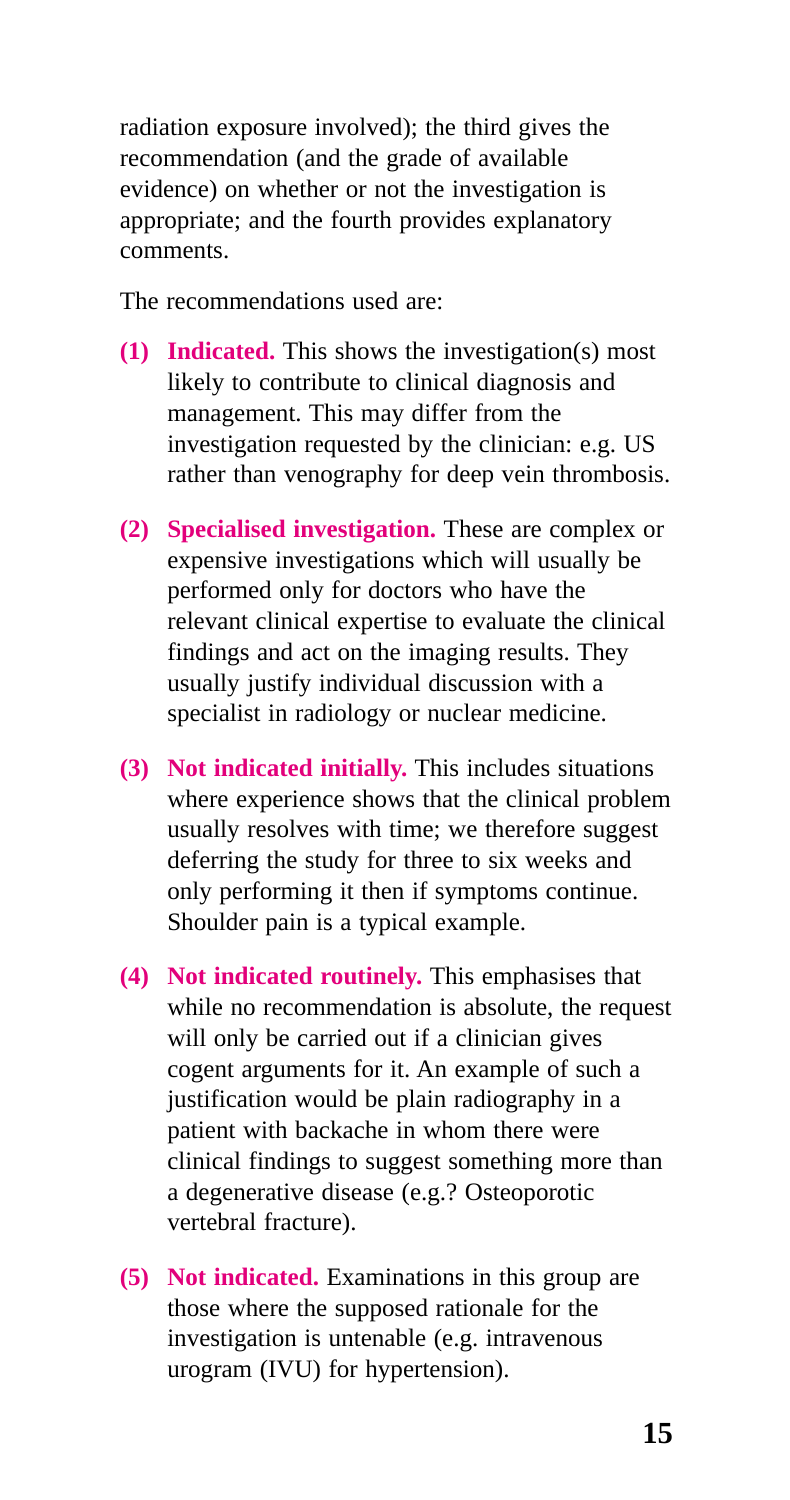### **Pregnancy and protection of the foetus**

- Irradiation of a foetus should be avoided whenever possible (23–25). This includes situations where pregnancy is not suspected by the woman herself. The prime responsibility for identifying such patients lies with the referring clinician.
- Women of reproductive age presenting for an examination in which the primary beam irradiates directly, or by scatter, the pelvic area (essentially any ionising irradiation between the diaphragm and the knees), or for a procedure involving radioactive isotopes, should be asked whether they are or may be pregnant. If the patient cannot exclude the possibility of pregnancy, she should be asked if her period is overdue.
- If there is no possibility of pregnancy the examination can proceed, but if the patient is definitely, or probably, pregnant (i.e. menstrual period overdue) the justification for the proposed examination should be reviewed by the radiologist and the referring clinician, with a decision taken on whether to defer the investigation until after delivery or until the next menstrual period has occurred. However, a procedure of clinical benefit to the mother may also be of indirect benefit to her unborn child and a delay in an essential procedure until later in pregnancy may increase the risk to the foetus as well as to the mother.
- If pregnancy cannot be excluded, but the menstrual period is NOT overdue and the procedure gives a relatively low dose to the uterus the examination may proceed. However, if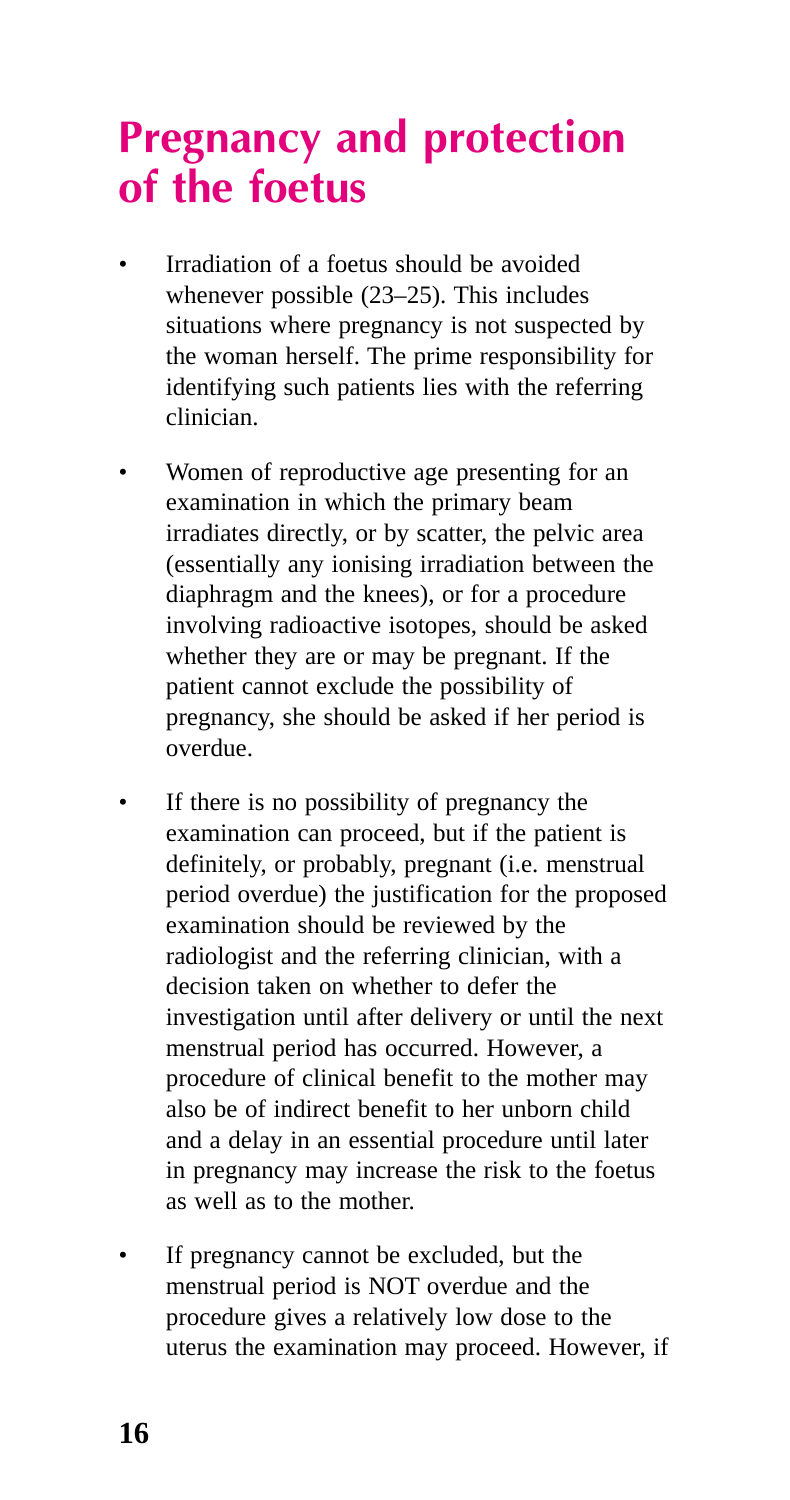the examination gives relatively high doses (in most departments, the common examinations in this category will probably be abdominal and pelvic CT, IVUs, fluoroscopy and NM studies), there will be discussion in line with locally agreed recommendations.

- In all cases, if the radiologist and referring clinician agree that irradiation of the pregnant or possibly pregnant uterus is clinically justified, this decision should be recorded. The radiologist must then ensure that exposure is limited to the minimum required to acquire the necessary information.
- If it becomes obvious that a foetus has been inadvertently exposed, despite the above measures, the small risk to the foetus of the exposure is unlikely to justify, even at the higher doses, the greater risks of invasive fetal diagnostic procedures (e.g. amniocentesis) or those of a termination of the pregnancy. When such inadvertent exposure has occurred, an individual risk assessment should be made by a radiation physicist and the results discussed with the patient.
- The RCR has recently co-authored (with the NRPB and the College of Radiographers) a guidance booklet on the protection of the foetus during the diagnostic investigation of its mother (25).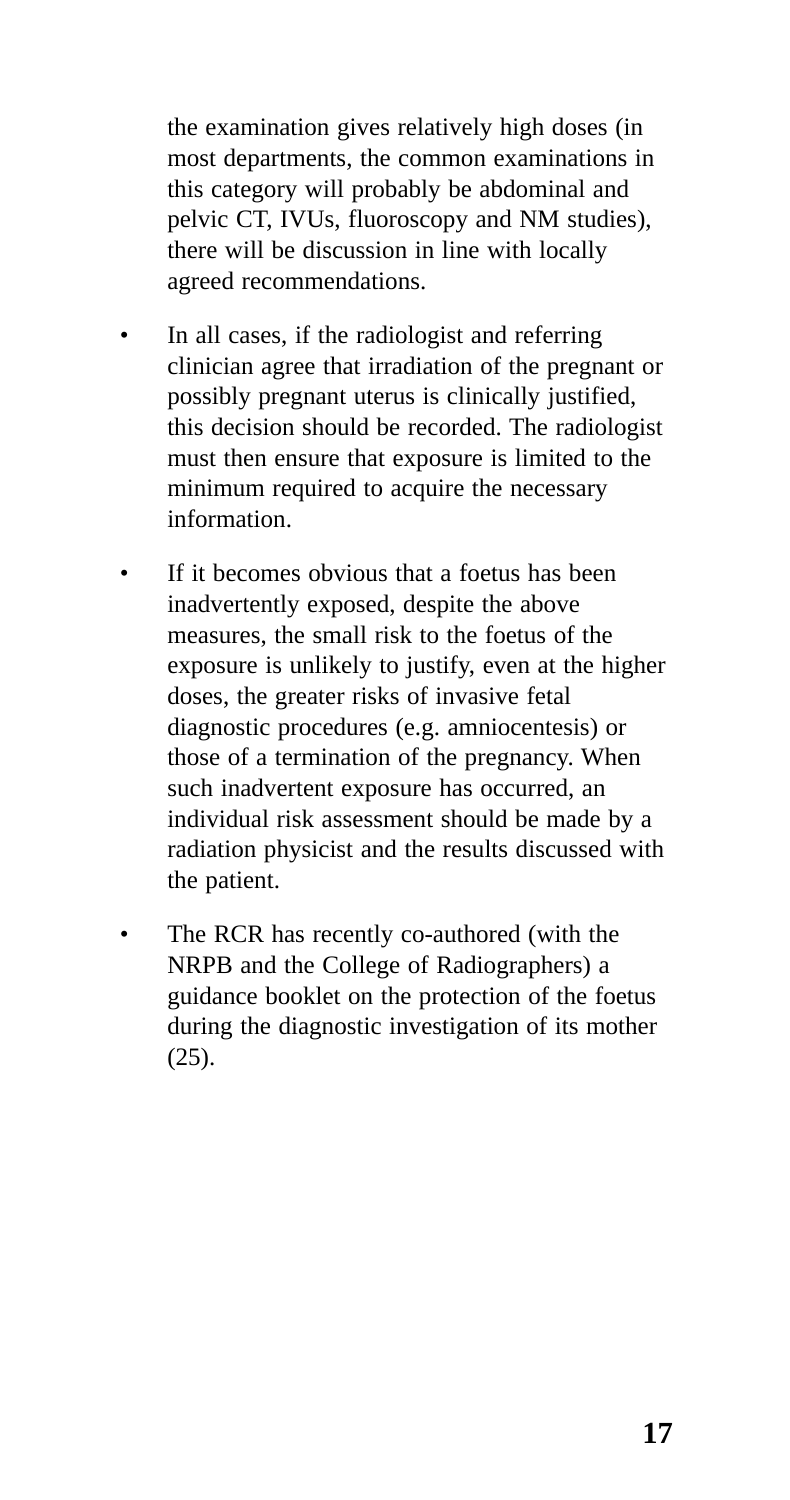# **Optimising radiation dose**

The use of radiological investigations is an accepted part of medical practice, justified in terms of clear clinical benefits to the patient which should far outweigh the small radiation risks. However, even small radiation doses are not entirely without risk. A small fraction of the genetic mutations and malignant diseases occurring in the population can be attributed to natural background radiation. Diagnostic medical exposures, being the major source of man-made radiation exposure of the population, add about one sixth to the population dose from background radiation.

The 1997 EU directive (2) requires all concerned to reduce unnecessary exposure of patients to radiation. Responsible organisations and individuals using ionising radiation must comply with these regulations. One important way of reducing the radiation dose is to avoid undertaking investigations unnecessarily (especially repeat examinations).

The effective dose for a radiological investigation is the weighted sum of the doses to a number of body tissues, where the weighting factor for each tissue depends upon its relative sensitivity to radiation induced cancer or severe hereditary effects. It thus provides a single dose estimate related to the total radiation risk, no matter how the radiation dose is distributed around the body.

Typical effective doses for some common diagnostic radiology range over a factor of about 1 000 from the equivalent of a day or two of natural background radiation (0.02 mSv for a chest radiograph) to 4.5 years (eg, for computed tomography of the abdomen). However, there is substantial variation in the background radiation between and within countries. The doses for conventional x-ray examinations are based on results compiled by the NRPB from patient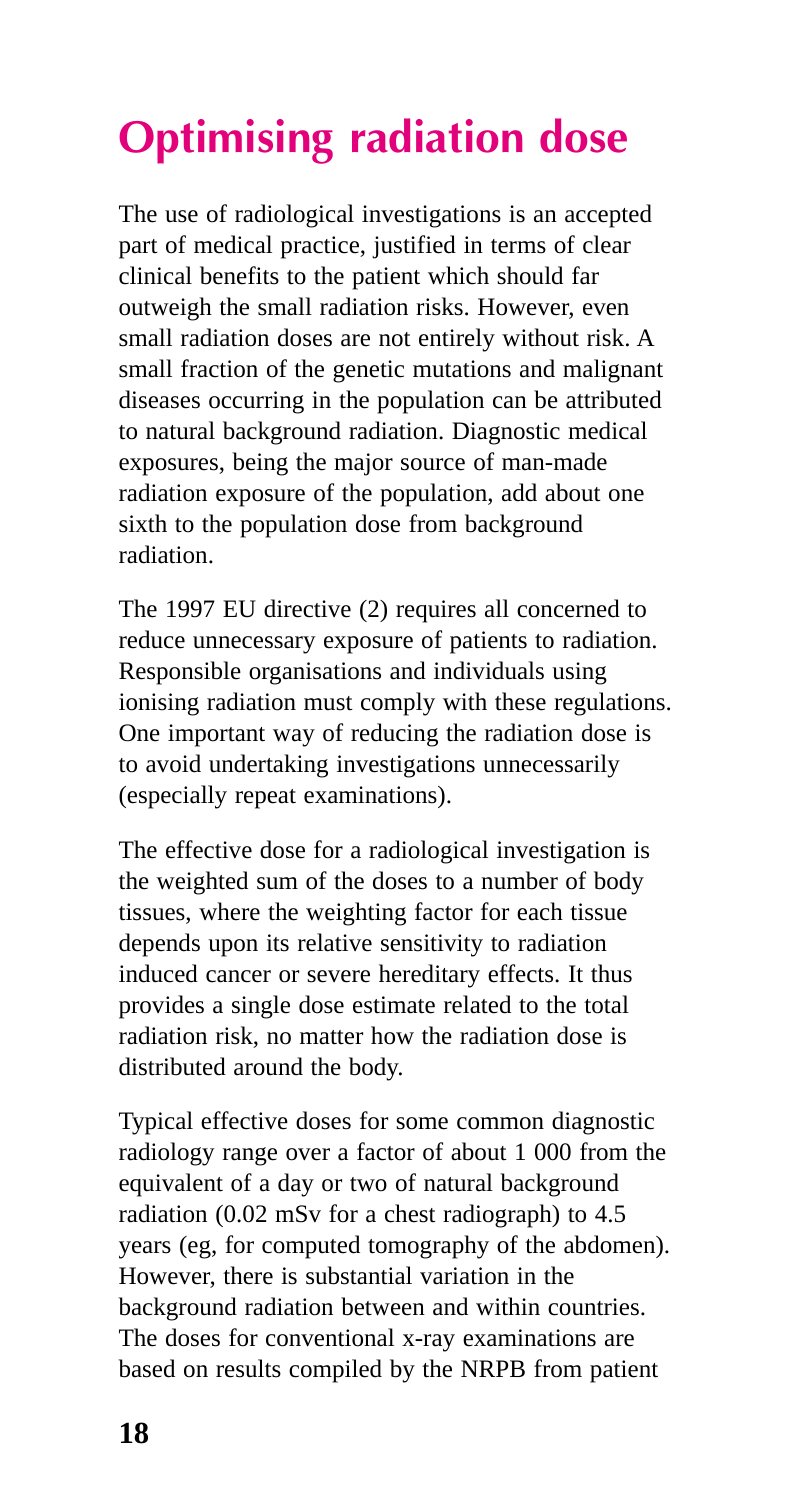### **Typical effective doses from diagnostic medical exposures in the 1990s**

| Diagnostic procedure        | <b>Typical</b><br>effective<br>dose<br>(mSv) | Equivalent<br>No. of<br>chest<br>x-rays | Approximate<br>equivalent<br>period of<br>natural<br>background<br>radiation $(1)$ |
|-----------------------------|----------------------------------------------|-----------------------------------------|------------------------------------------------------------------------------------|
| X-ray examinations:         |                                              |                                         |                                                                                    |
| Limbs and joints            |                                              |                                         |                                                                                    |
| (except hip)                | < 0.01                                       | < 0.5                                   | $<1.5$ days                                                                        |
| Chest (single PA film)      | 0.02                                         | 1                                       | 3 days                                                                             |
| <b>Skull</b>                | 0.07                                         | 3.5                                     | 11 days                                                                            |
| Thoracic spine              | 0.7                                          | 35                                      | 4 months                                                                           |
| Lumbar spine                | 1.3                                          | 65                                      | 7 months                                                                           |
| Hip                         | 0.3                                          | 15                                      | 7 weeks                                                                            |
| Pelvis                      | 0.7                                          | 35                                      | 4 months                                                                           |
| Abdomen                     | 1.0                                          | 50                                      | 6 months                                                                           |
| <b>IVU</b>                  | 2.5                                          | 125                                     | 14 months                                                                          |
| Barium swallow              | 1.5                                          | 75                                      | 8 months                                                                           |
| Barium meal                 | 3                                            | 150                                     | 16 months                                                                          |
| Barium follow through       | 3                                            | 150                                     | 16 months                                                                          |
| Barium enema                | 7                                            | 350                                     | 3.2 years                                                                          |
| CT head                     | 2.3                                          | 115                                     | 1 year                                                                             |
| CT chest                    | 8                                            | 400                                     | 3.6 years                                                                          |
| CT abdomen or pelvis        | 10                                           | 500                                     | 4.5 years                                                                          |
| Radionuclide studies:       |                                              |                                         |                                                                                    |
| Lung ventilation $(Xe-133)$ | 0.3                                          | 15                                      | 7 weeks                                                                            |
| Lung perfusion (Tc-99m)     | 1                                            | 50                                      | 6 months                                                                           |
| Kidney (Tc-99m)             | 1                                            | 50                                      | 6 months                                                                           |
| Thyroid (Tc-99m)            | 1                                            | 50                                      | 6 months                                                                           |
| Bone (Tc-99m)               | 4                                            | 200                                     | 1.8 years                                                                          |
| Dynamic cardiac (Tc-99m)    | 6                                            | 300                                     | 2.7 years                                                                          |
| PET head (F-18 FDG)         | 5                                            | 250                                     | 2.3 years                                                                          |

 $(1)$  UK average background radiation = 2.2 mSv per year: regional averages range from 1.5 to 7.5 mSv per year.

*With advice from Wall, B. National Radiological Protection Board.*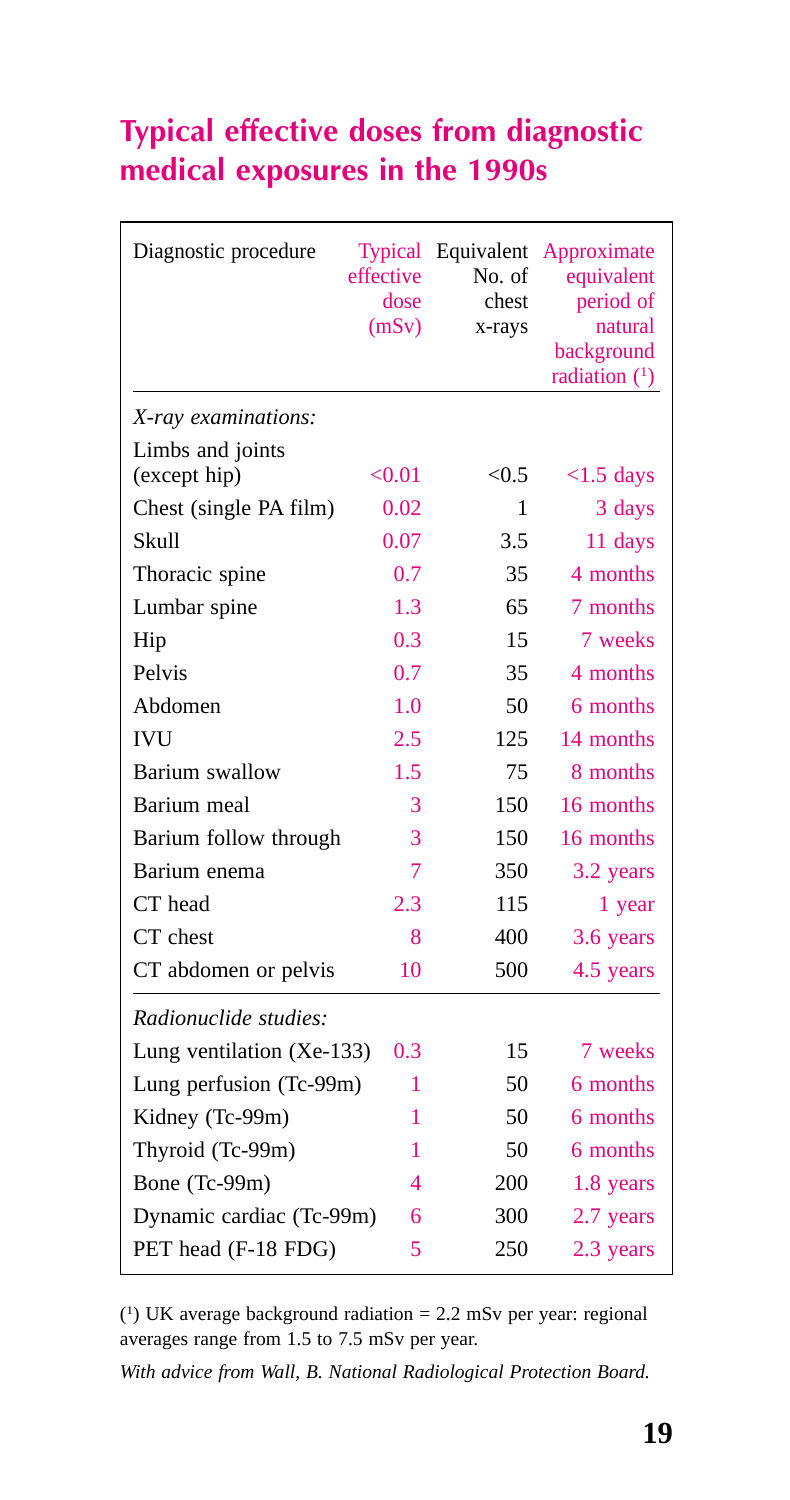dose measurements made in 380 hospitals throughout the UK from 1990 to 1995. They are mostly lower than those given in earlier editions of this booklet which were based on data from the early 1980s, indicating a gratifying trend towards improved patient protection. The doses for CT examinations and radionuclide studies are based on national surveys conducted by the NRPB and BNMS and are unlikely to have changed significantly since then.

Low-dose examinations of the limbs and chest are the most common radiological investigations but relatively infrequent high-dose examinations such as body CT and barium studies make the major contribution to the collective population dose. The doses from some CT examinations are particularly high, show no sign of decreasing and the use of CT is still rising. CT now probably contributes almost half of the collective dose from all x-ray examinations. It is thus particularly important that requests for CT are thoroughly justified and that techniques are adopted which minimise dose while retaining essential diagnostic information. Indeed some authorities estimate the additional lifetime risk of fatal cancer for an abdominal CT examination in an adult is around 1 in 2 000 (compared with the risk for a chest x-ray at 1 in a million) (26). However, this is a small excess risk compared with the very high overall risk of cancer (nearly 1 in 3) and is usually more than offset by the benefit gained from the CT examination.

In these referral guidelines the doses have been grouped into broad bands to help the referrer understand the order of magnitude of radiation dose of the various investigations.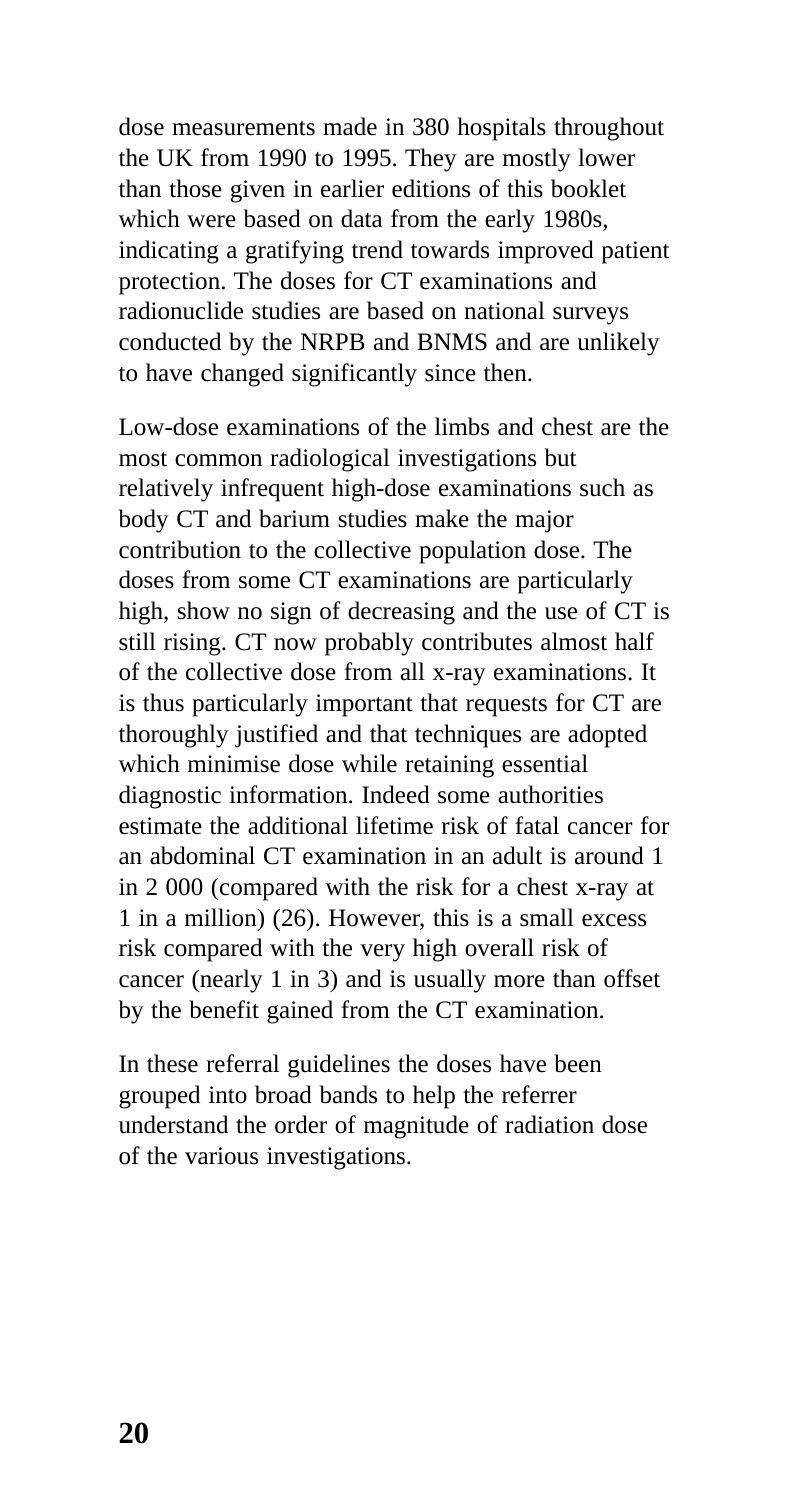### **TABLE Classification of the typical effective doses of ionising radiation from common imaging procedures**

| <b>Class</b> | <b>Typical effective</b><br>Dose (mSv) | <b>Examples</b>                                                                |
|--------------|----------------------------------------|--------------------------------------------------------------------------------|
| 0            | 0                                      | US, MRI                                                                        |
| I            | <1                                     | CXR, limb XR, pelvis<br>XR                                                     |
| $H^*$        | $1 - 5$                                | IVU, lumbar spine XR,<br>NM (e.g. skeletal<br>scintigram), CT head $&$<br>neck |
| Ш            | $5 - 10$                               | CT chest and abdomen,<br>NM (e.g. cardiac)                                     |
| IV           | >10                                    | Some NM studies (e.g.<br>PET)                                                  |

\* The average annual background dose in most parts of Europe falls in Band II.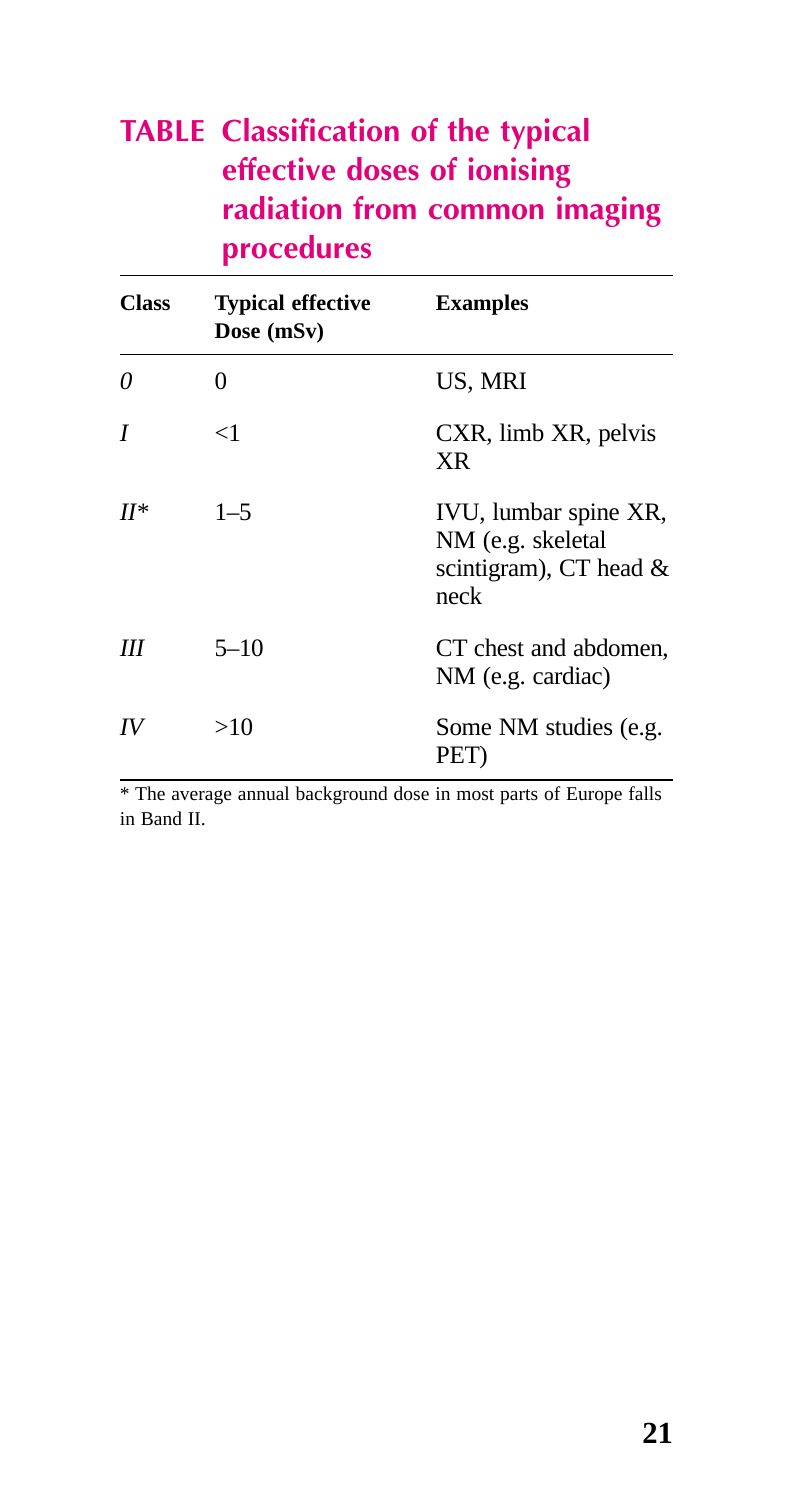## **Communications with a department of clinical radiology**

Referral for an imaging examination is generally regarded as a request for an opinion from a specialist in radiology or nuclear medicine. The outcome of this request for opinion should be presented in the form of a report to assist in the management of a clinical problem.

Request forms should be completed accurately and legibly in order to avoid any misinterpretation. You should state clearly the reasons for the request and give sufficient clinical details to enable the imaging specialist to understand the particular diagnostic or clinical problems that you are attempting to resolve by radiological investigation.

In some cases the best investigation for resolving the problem may be an alternative imaging examination.

If you are in doubt as to whether an investigation is required or which investigation is best, you should consult with an appropriate specialist in radiology or nuclear medicine. Indeed imaging departments are always pleased to discuss investigations with referring doctors. Regular clinico-radiological meetings provide a useful format for such discussion and are considered good practice (27).

While it should be noted that these recommendations have been widely endorsed, it is recognised that a few departments will adapt them according to local circumstances and policies.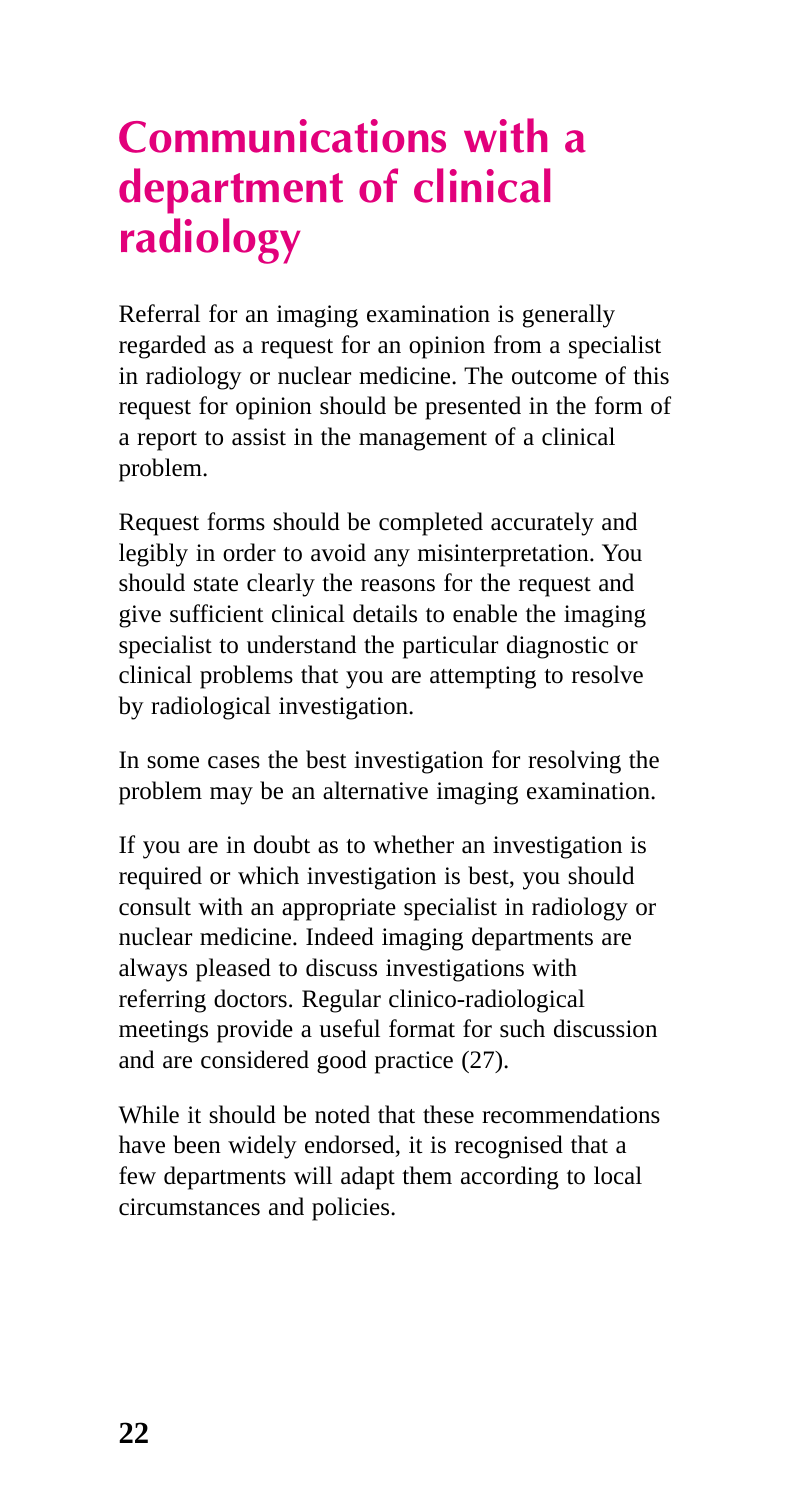## **Technique-based imaging**

### **Computed tomography (CT)**

CT is now quite widely available throughout Europe. Furthermore there have been recent important advances due to the development of spiral and multislice CT which allows breath-hold volume data acquisition. Such advances have opened up new diagnostic opportunities, such as the use of spiral CT in the diagnosis of pulmonary embolism. Nevertheless different hospitals will have their own policies about accepting CT requests. It is worth remembering that CT is a relatively expensive study and imparts a high x-irradiation dose. Thus it is always worth considering alternatives, especially in view of the increasing role of MRI. Indeed the UK National Radiological Protection Board have published several general recommendations with regard to CT in *Protection of the patient in x-ray computed tomography* (26), some extracts from which are reproduced here:

*In view of the potential high doses CT should only be carried out after proper clinical justification by an experienced radiologist. Examinations on children require a higher level of justification, since such patients are at greater risk from radiation.*

*When clinically appropriate, the alternative use of safer non-ionising techniques (US and MRI) or of low dose x-ray techniques should be considered.*

*CT should not be carried out on the abdomen or pelvis of pregnant patients without sound clinical reasons and particular attention to low-dose techniques.*

*Care should always be taken to minimise exposure to the eyes, particularly for patients likely to undergo multiple examinations.*

As for all radiological requests, any CT referral which falls outside established guidelines should be discussed with a radiologist. Because of the need to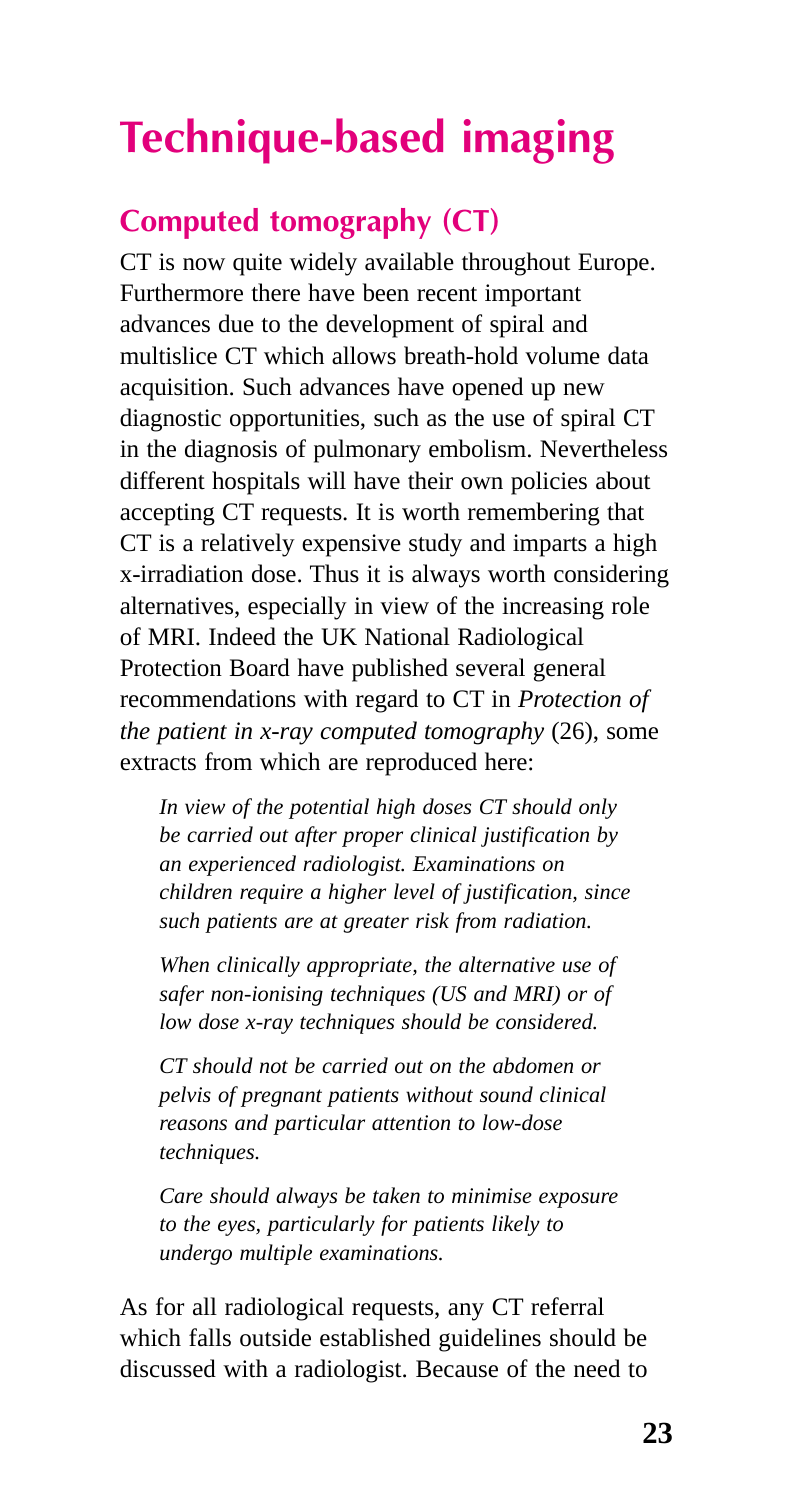minimise the extent of the examination (and thereby the cost and radiation dose), it is helpful if the clinical notes and previous imaging investigations are available for review at the time of CT.

A few further points:

- CT remains the optimal investigation for many clinical problems within the chest and abdomen, despite the radiation risks.
- CT is still widely used for intracranial problems, especially CVA and trauma.
- CT remains a simple method of staging many malignant diseases (e.g. lymphoma) and in monitoring the response to therapy.
- CT provides valuable pre-operative information about complex masses and is widely used for post-operative complications.
- CT allows accurate guidance for drainage procedures, biopsies and anaesthetic nerve blocks.
- CT has an important role in trauma.
- CT images may be degraded by prostheses, fixation devices, etc.
- CT provides better anatomical detail in obese patients than US. In thinner patients and children, US should be used wherever possible.
- CT of the abdomen imparts a radiation dose equivalent to about 500 CXRs.

### **Interventional radiology (including angiography and minimal access therapy)**

This area of radiology is currently undergoing rapid expansion. While all departments of clinical radiology have been undertaking angiography and associated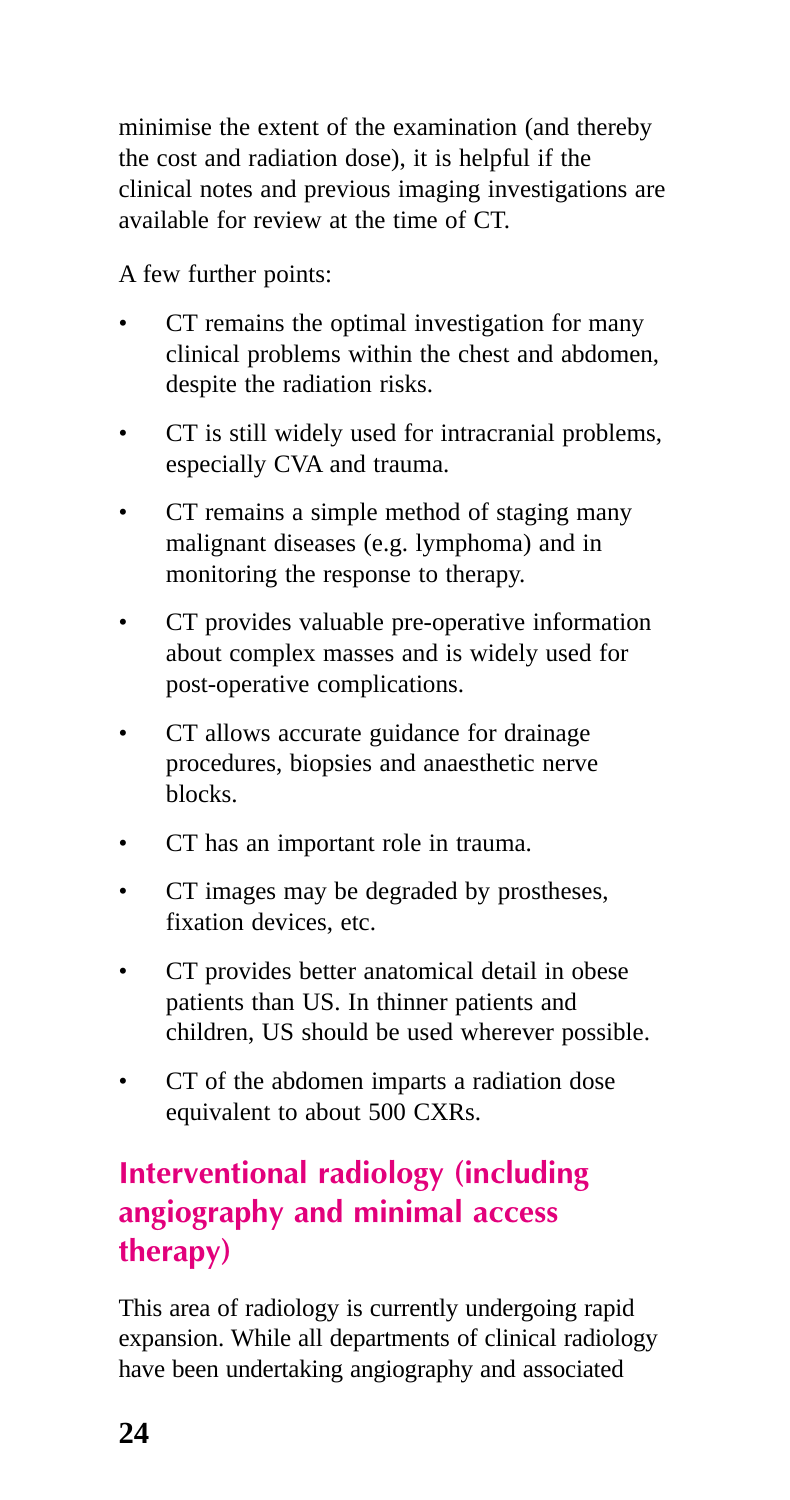procedures (e.g. angioplasty) for many years, several new techniques have emerged recently. Most abscesses in the abdomen are now treated by percutaneous drainage procedures using radiological guidance. Likewise the majority of liver biopsies are now performed by radiologists (using US guidance). Lymph node biopsies are routine in most US and CT units.

New technology is rapidly widening the range of interventional radiology yet further. These innovations include:

- percutaneous diskectomy for lumbar disk herniation (often using CT control);
- percutaneous insertion of grafts for abdominal aortic aneurysms;
- various techniques to treat inoperable hepatic lesions (e.g. laser ablation under imaging control);
- interventional MRI with 'real-time' imaging to allow monitoring of therapeutic manoeuvres.

These examples of recent innovations require close collaboration with clinical colleagues. The precise arrangements vary considerably according to local expertise and availability of equipment. There is continuing discussion at national level about the best arrangement for these interventional procedures. Inevitably requests for all such procedures involve detailed discussion between various specialists.

#### **Magnetic resonance imaging (MRI)**

There has been a substantial recent increase in the number of MRI systems across Europe. Accordingly there are numerous recommendations for the use of MRI. Indeed, with the recent technical advances and increasing experience, the role of MRI continues to expand and the limiting factor for further expansion is now often financial.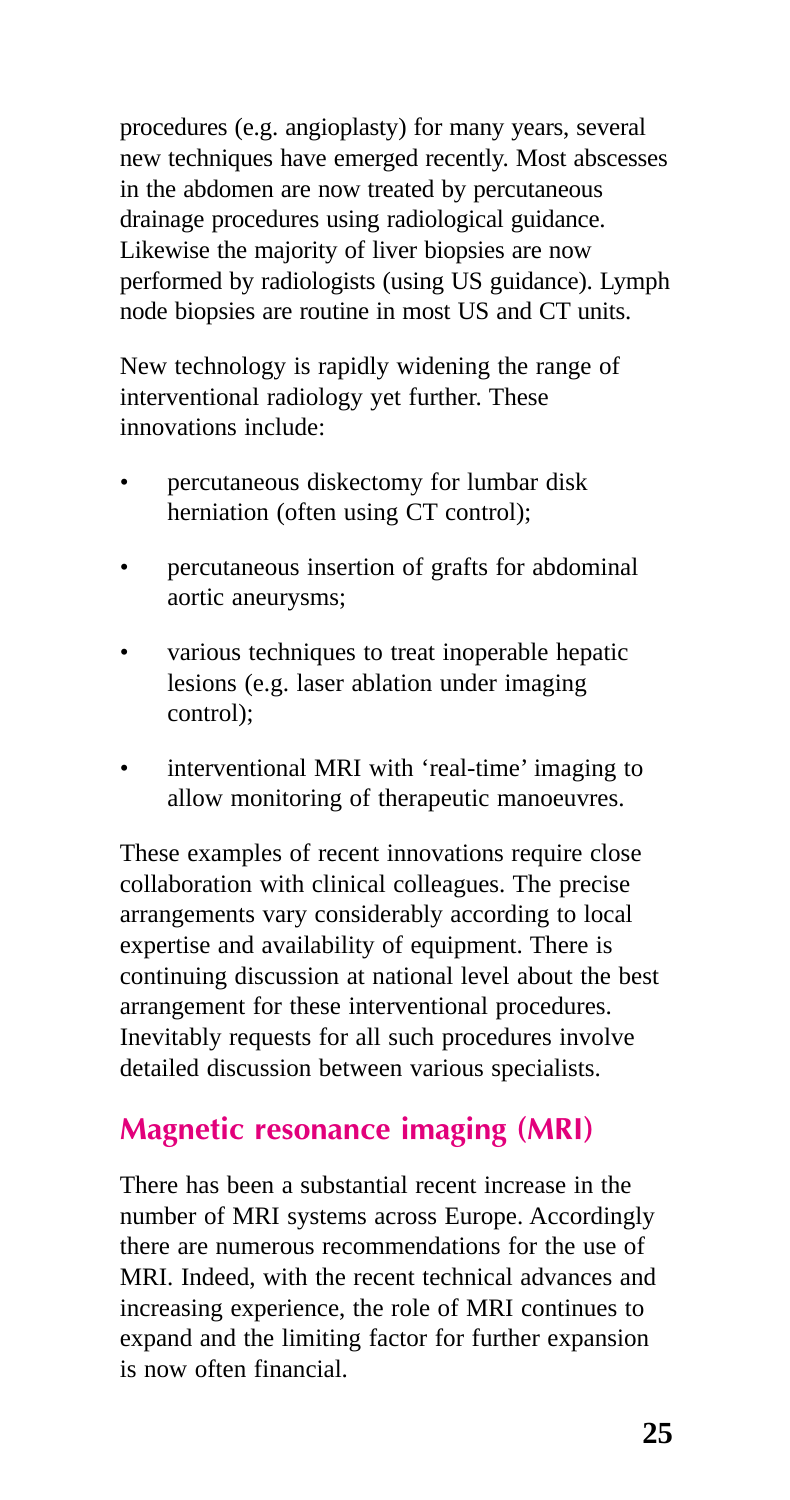Because MRI does not use ionising radiation, MRI should be preferred where both CT and MRI would provide similar information and when both are available. However MRI is in danger of being subjected to inappropriate demands which may lead to long waiting times. Thus, all requests for MRI should be agreed with a radiologist.

A few further points:

- MRI usually provides more information than CT about intracranial, head and neck, spinal and musculoskeletal disorders because of high contrast sensitivity and multiplanar imaging capability. This helps to establish the diagnosis and institute appropriate management with greater confidence. It is increasingly being used in oncology.
- Major recent advances include: breast and cardiac MR imaging; angiographic and interventional techniques; MRCP and other fluidsensitive MR techniques; functional MR imaging of the brain. However, many of these techniques await full evaluation.
- MRI is not approved during the first trimester of pregnancy. However it may well prove to be safer than some of the alternative options. Discuss all imaging in pregnancy with the radiology department.
- There are some definite contraindications to the use of MRI: metallic foreign bodies (FBs) in the orbits, aneurysm clips, pacemakers, cochlear implants, etc. Furthermore MRI will give reduced image quality close to prostheses, etc. The full list of contraindications is provided in several textbooks and monographs. Any uncertainty about contraindications should be discussed with the imaging department well in advance.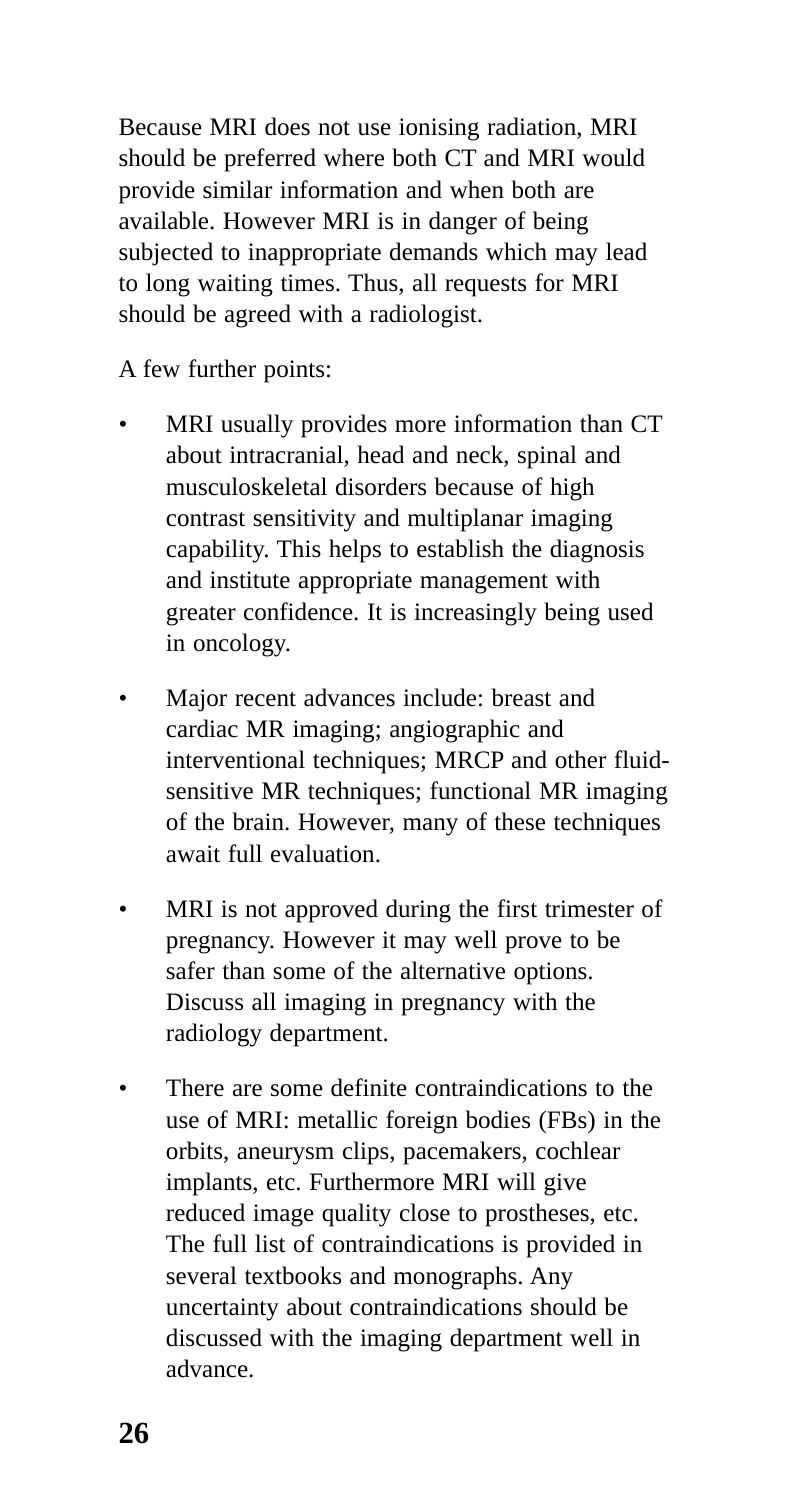## **Nuclear medicine (NM)**

In EU countries NM is an independent specialty, the use of unsealed sources of radionuclides for diagnosis and therapy being restricted to NM specialists. In some countries other specialists, usually radiologists, can also provide NM services. Whatever the local arrangements, an experienced specialist will be available to discuss the appropriate NM techniques in a given clinical situation. They will also be able to advise on which particular NM investigation should be used. Accordingly referring clinicians should indicate the precise clinical problem requiring investigation, because this will determine which radionuclide (or alternative) investigation is used.

Despite some misconceptions, the radiation doses imparted by most NM techniques compare favourably with those of many other imaging investigations which are regarded as 'safe'. As shown in the chart displayed in the section on minimising radiation dose, the effective dose associated with most routine NM studies is considerably less than that for abdominal CT.

There is particular value in the functional data which can be provided by NM techniques. At a basic level, NM can determine whether a distended renal pelvis shown by US is merely due to a capacious collecting system, or caused by an obstructing lesion. The same investigation can provide data on the percentage of overall renal function provided by each kidney. More complex studies can indicate the ejection fraction of the left ventricle or the distribution of blood flow to the cerebral cortex.

PET has recently made large strides and there is a gradual increase in its availability. Because of the short-lived nature of the key radionuclides (the glucose analogue F-18 fluorodeoxyglucose, FDG, is widely used), PET can only be offered close to a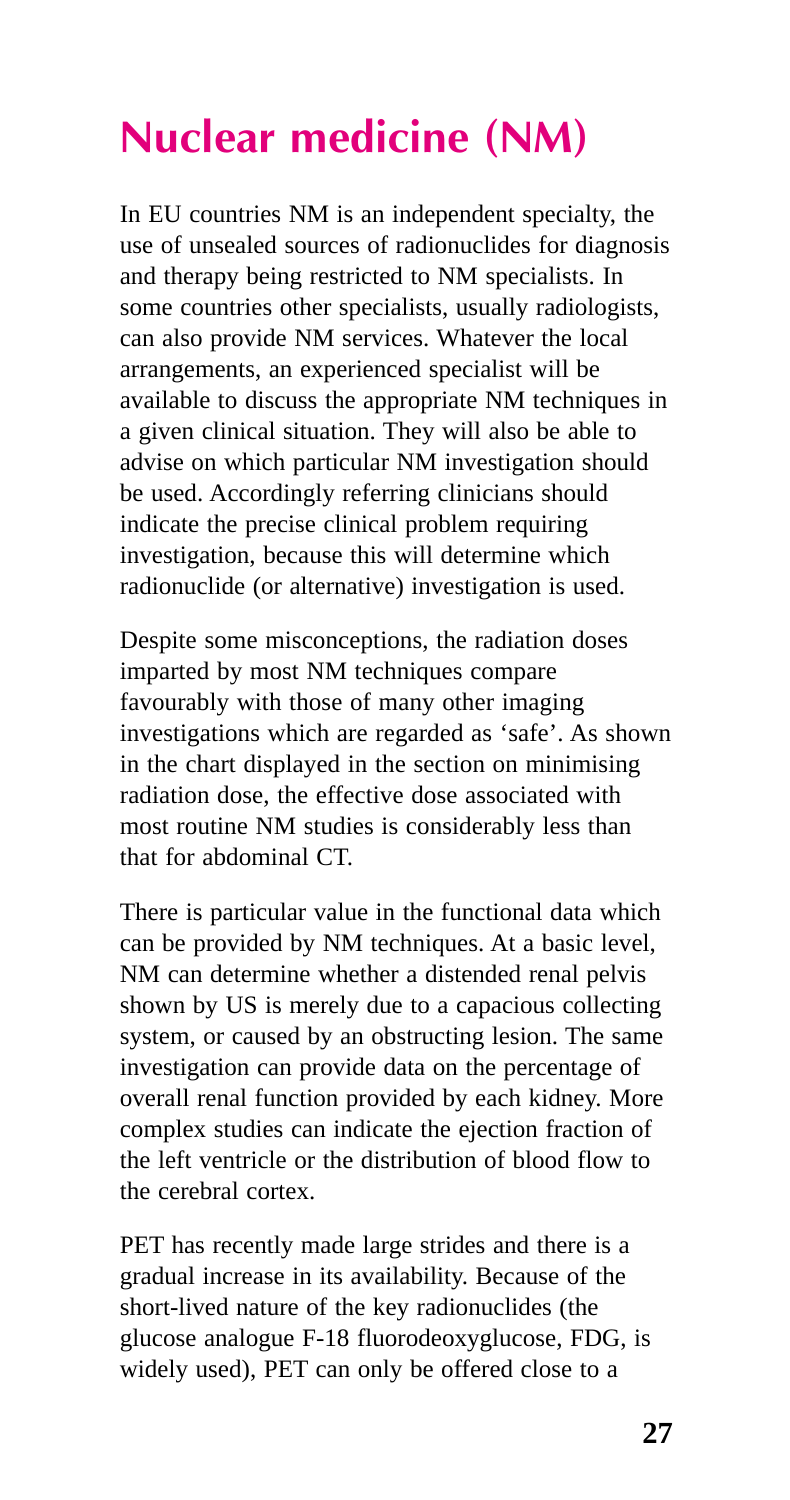cyclotron and radionuclide pharmacy. However, the development of double-headed gamma cameras with modified PET capabilities is a significant advance which should increase availability; it is currently the focus of much research. Because PET can identify small foci of viable tumours, it offers exceptional opportunities in the staging of various cancers (e.g. bronchus) and in cancer follow-up (e.g. lymphoma), where other imaging techniques may be unable to distinguish between residual fibrotic masses and active disease. PET can also provide unique data about brain metabolism and myocardial viability and there are several research units studying these aspects. Over the next few years there will be an increasing uptake of PET into clinical practice and its potential use is flagged for certain clinical problems in the ensuing recommendations.

#### **Nuclear medicine therapy**

Although not considered further in these referral guidelines, it is worth considering the important role of NM in the treatment of both benign and malignant disease. The thyroid gland is still the most important target but the field is rapidly expanding. Other indications include neuroendocrine tumours, painful skeletal metastases, some arthropathies, polycythaemia, malignant effusions. NM treatment options are being investigated in the leukaemias/lymphomas and some liver tumours.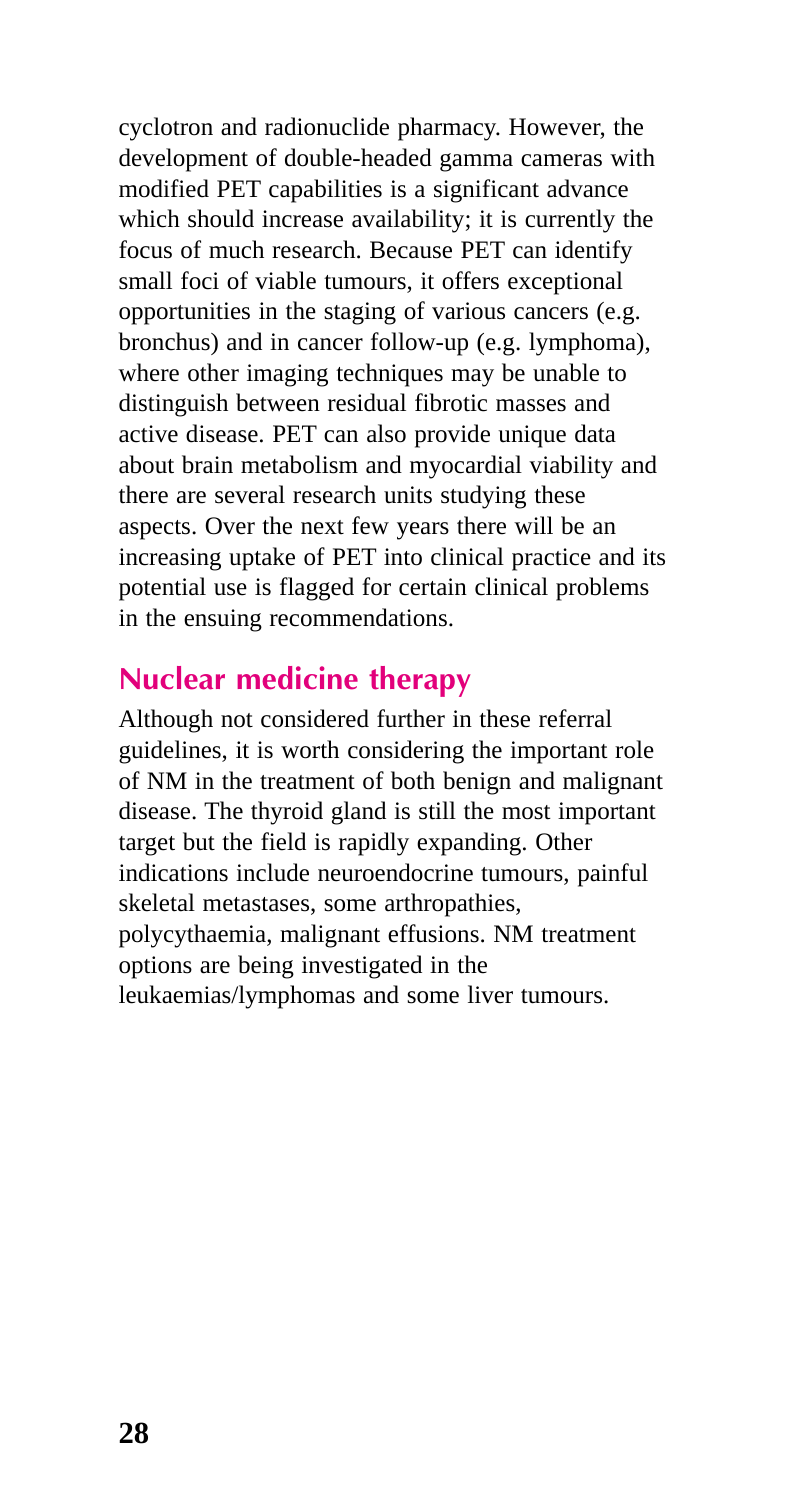## **Ultrasound (US)**

Since the previous edition of these guidelines, most departments of clinical radiology have experienced a large increase in referrals for US examinations. During this period US equipment and expertise have advanced and the scope of referrals (Colour Doppler, Power Doppler, transvaginal (TV) gynaecological work, etc.) has widened. These trends are to be welcomed because US does not employ ionising radiation. However there is scant evidence that the increase in US has been accompanied by much reduction in referrals for other radiological investigations and a consequent reduction in total radiation dose to the public.

In fact, the rising US workload has developed while the demand for other radiological investigations has also continued to increase. The one notable exception is the IVU which is required much less often since the advent of US. However, because US is non-invasive, the total number of patients investigated with uroradiological problems has increased. Departments of clinical radiology have developed different local policies for dealing with the increasing US workload.

The actual acquisition of US images has to be undertaken by an experienced operator; even such an operator may not be able to gain perfect images in every patient. For example US can be difficult and unsatisfactory in obese patients. Furthermore the distribution of bowel gas may mask certain features. Nevertheless the cheap, quick, reliable and noninvasive nature of US make it an excellent initial investigation for a wide range of clinical referrals. Accordingly US has been recommended as the appropriate investigation wherever possible.

Because US avoids ionising radiation and is relatively inexpensive, it is often recommended where more expensive studies (e.g. CT) cannot be justified or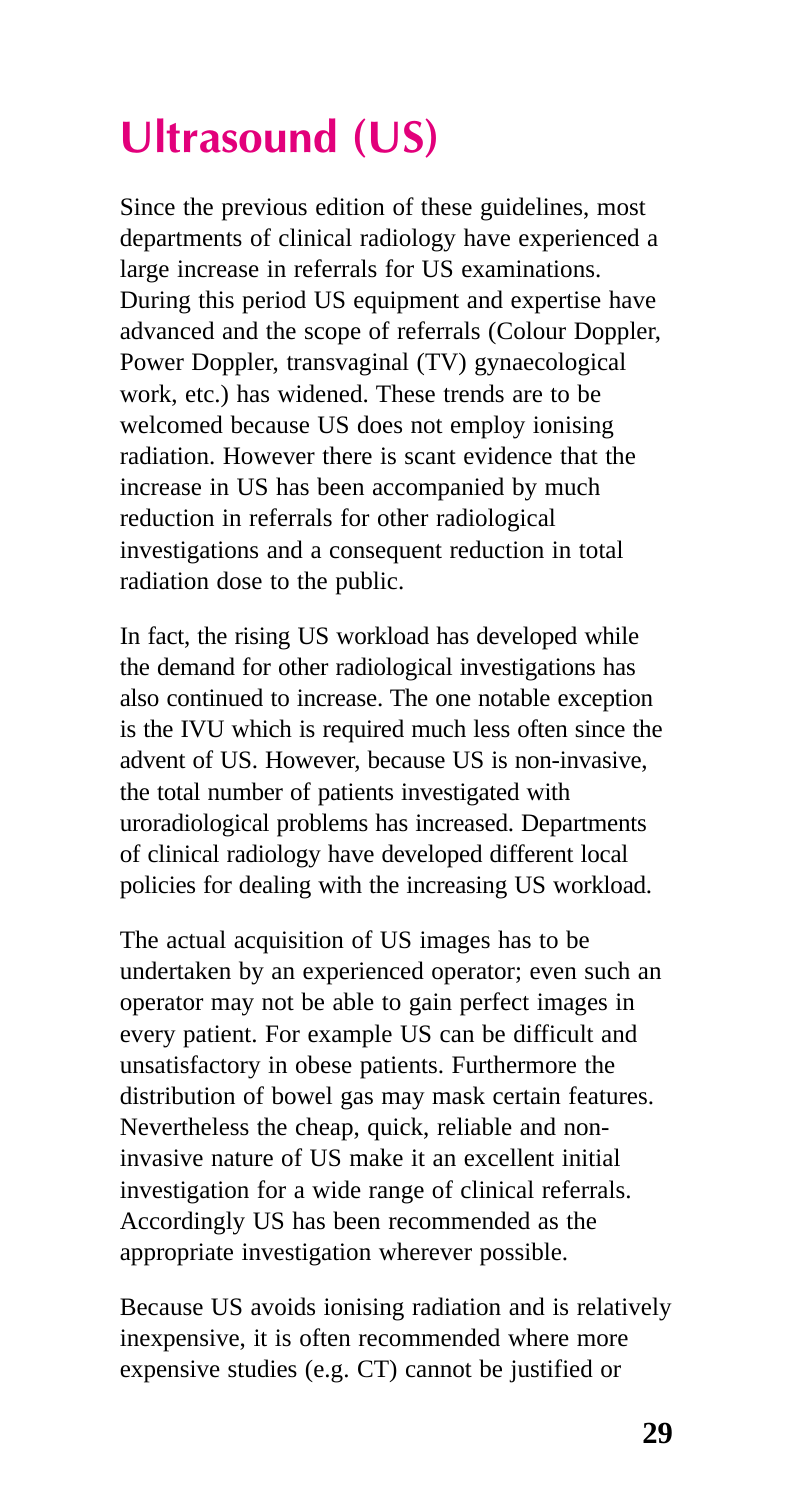resources are limited. Conversely, it is difficult to refuse a request for US on grounds of invasiveness or expense. There is thus a danger of US departments being overloaded with requests which may be on the margins of appropriateness. Accordingly, referring clinicians still have a duty to consider carefully whether each request for US is justified and whether the result (e.g. the presence of gallstones) will affect management (see *Introduction, why are guidelines needed?*).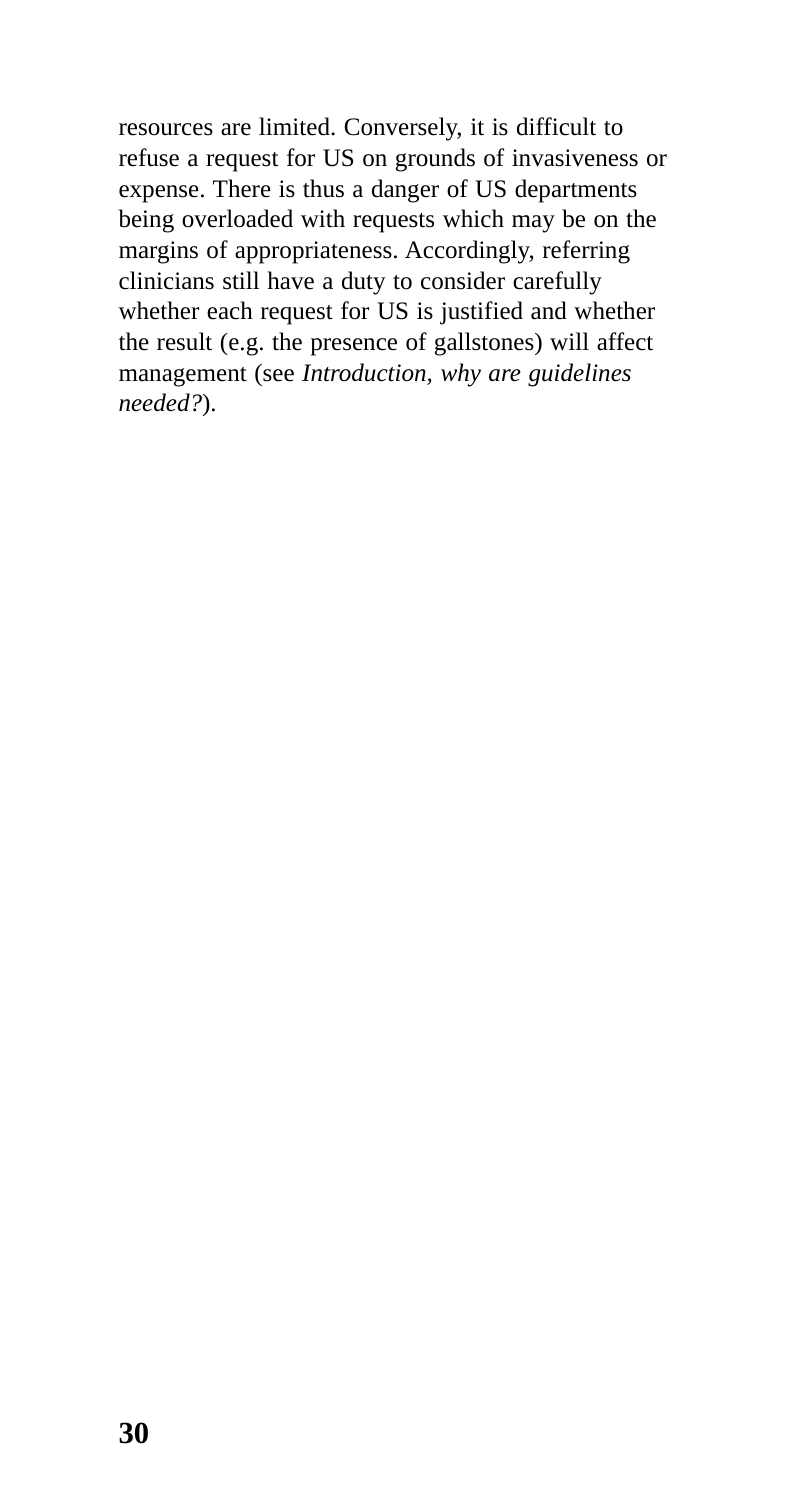### **GLOSSARY**

| <i><b>ABBREVIATION</b></i> | <b>DEFINITION</b>                                                          |
|----------------------------|----------------------------------------------------------------------------|
| XR                         | Plain radiography one or more<br>films                                     |
| <b>CXR</b>                 | Chest radiograph                                                           |
| <b>AXR</b>                 | Abdominal radiograph                                                       |
| <b>US</b>                  | Ultrasound                                                                 |
| Skeletal survey            | A series of XRs to show the<br>presence and extent of involved<br>skeleton |
| Mammogram                  | Breast radiography                                                         |
| Ba swallow/ meal/FT        | Barium swallow/ meal/follow<br>through                                     |
| Small bowel enema          | Detailed Barium study via<br>nasoduodenal intubation                       |
| Ba enema                   | Barium enema                                                               |
| <b>IVU</b>                 | Intravenous urogram                                                        |
| <b>CT</b>                  | Computed tomography                                                        |
| <b>CTA</b>                 | CT angiography                                                             |
| <b>HRCT</b>                | High resolution CT                                                         |
| <b>NM</b>                  | Nuclear medicine                                                           |
| <b>SPECT</b>               | Single photon emission<br>tomography                                       |
| <b>MRI</b>                 | Magnetic resonance imaging                                                 |
| MRA                        | MR angiography                                                             |
| <b>MRCP</b>                | Magnetic resonance cholangio<br>pancreatography                            |
| <b>DSA</b>                 | Digital subtraction angiography                                            |
| ERCP                       | Endoscopic retrograde cholangio<br>pancreatography                         |
| <b>PET</b>                 | Positron emission tomography                                               |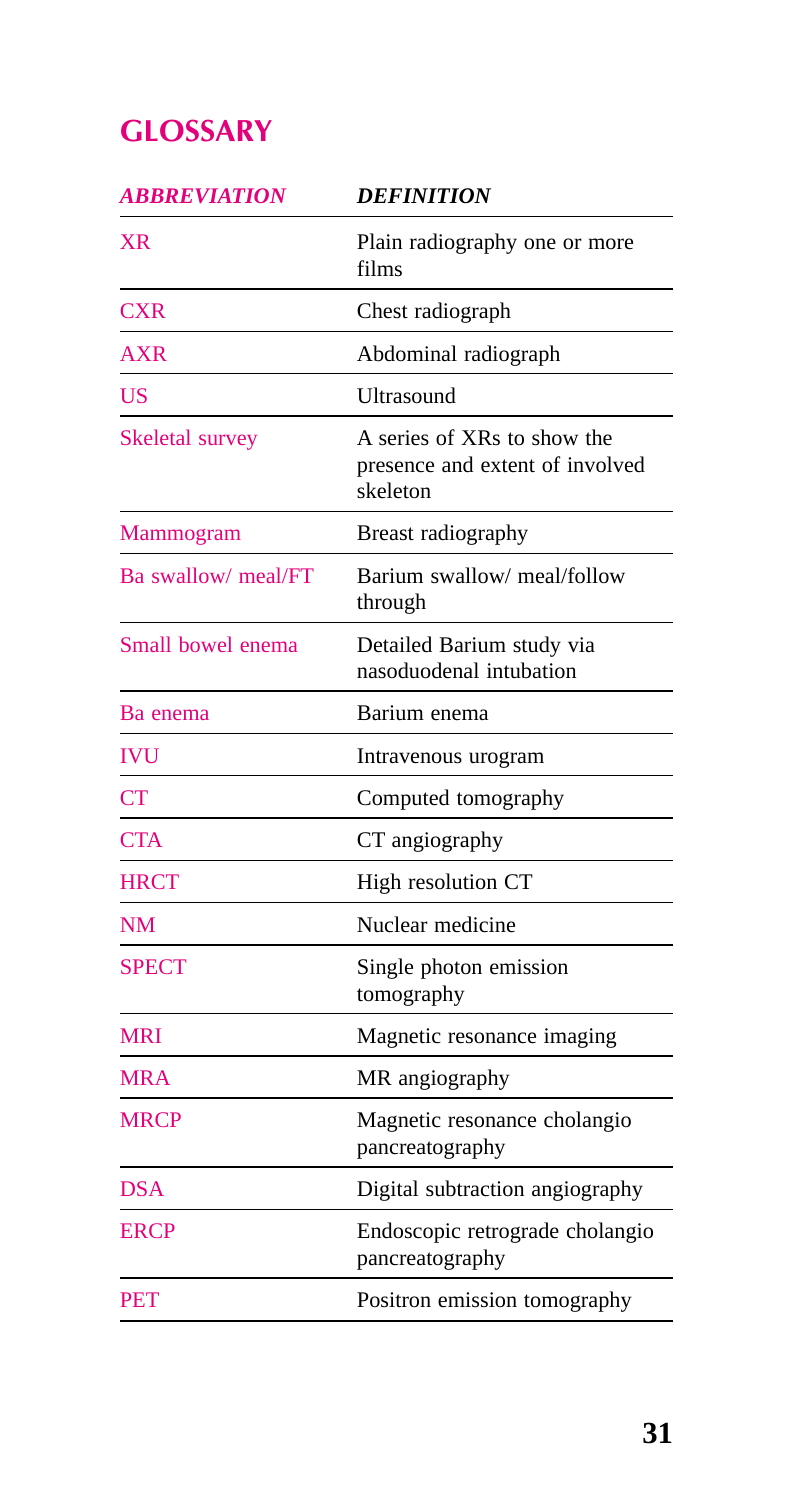| <b>COMMENT</b>                   |                                  | Definitive exam for all malformations and avoids<br>anomalies. Sedation usually required for young<br>x-irradiation. 3D CT may be needed for bone<br>children. Consider US in neonates. | CT adequately assesses most cases and<br>shows haemorrhage. | MRI and NM more sensitive than CT in early<br>infarction and for posterior fossa lesions. | carotid surgery is contemplated. (b) an evolving CVA<br>Exceptions for: (a) those with full recovery in whom<br>where dissection or embolus suspected. | Much depends on local policy and available expertise.<br>US (with Colour Doppler) provides functional data<br>about bifurcation disease. Angiography, MRA and<br>CTA are more expensive alternatives to show the<br>If doubt about diagnosis or surgery contemplated. | vessels. MRI and NM can be used to show function. |
|----------------------------------|----------------------------------|-----------------------------------------------------------------------------------------------------------------------------------------------------------------------------------------|-------------------------------------------------------------|-------------------------------------------------------------------------------------------|--------------------------------------------------------------------------------------------------------------------------------------------------------|-----------------------------------------------------------------------------------------------------------------------------------------------------------------------------------------------------------------------------------------------------------------------|---------------------------------------------------|
| (GRADE)<br><b>RECOMMENDATION</b> |                                  | Indicated (C)                                                                                                                                                                           | Indicated (C)                                               | investigation (B)<br>Specialised                                                          | Not indicated<br>routinely $(C)$                                                                                                                       | Indicated (B)                                                                                                                                                                                                                                                         |                                                   |
| <b>INVESTIGATION</b><br>{DOSE}   |                                  | MRI(0)                                                                                                                                                                                  | CT(II)                                                      | MRI (0) and<br>NM(II)                                                                     | US carotids(0)                                                                                                                                         | US carotids (0)                                                                                                                                                                                                                                                       |                                                   |
| <b>CLINICAL PROBLEM</b>          | A. Head (including ENT problems) | $\mathbf{A}$<br>Congenital disorders<br>(for children see<br><b>Section M</b> )                                                                                                         | Cerebrovascular accident<br>(CVA); stroke                   |                                                                                           | $\Delta$ 2                                                                                                                                             | Transient ischaemic<br>attack (TIA)                                                                                                                                                                                                                                   | $\overline{A}3$<br>$(see also BS))$               |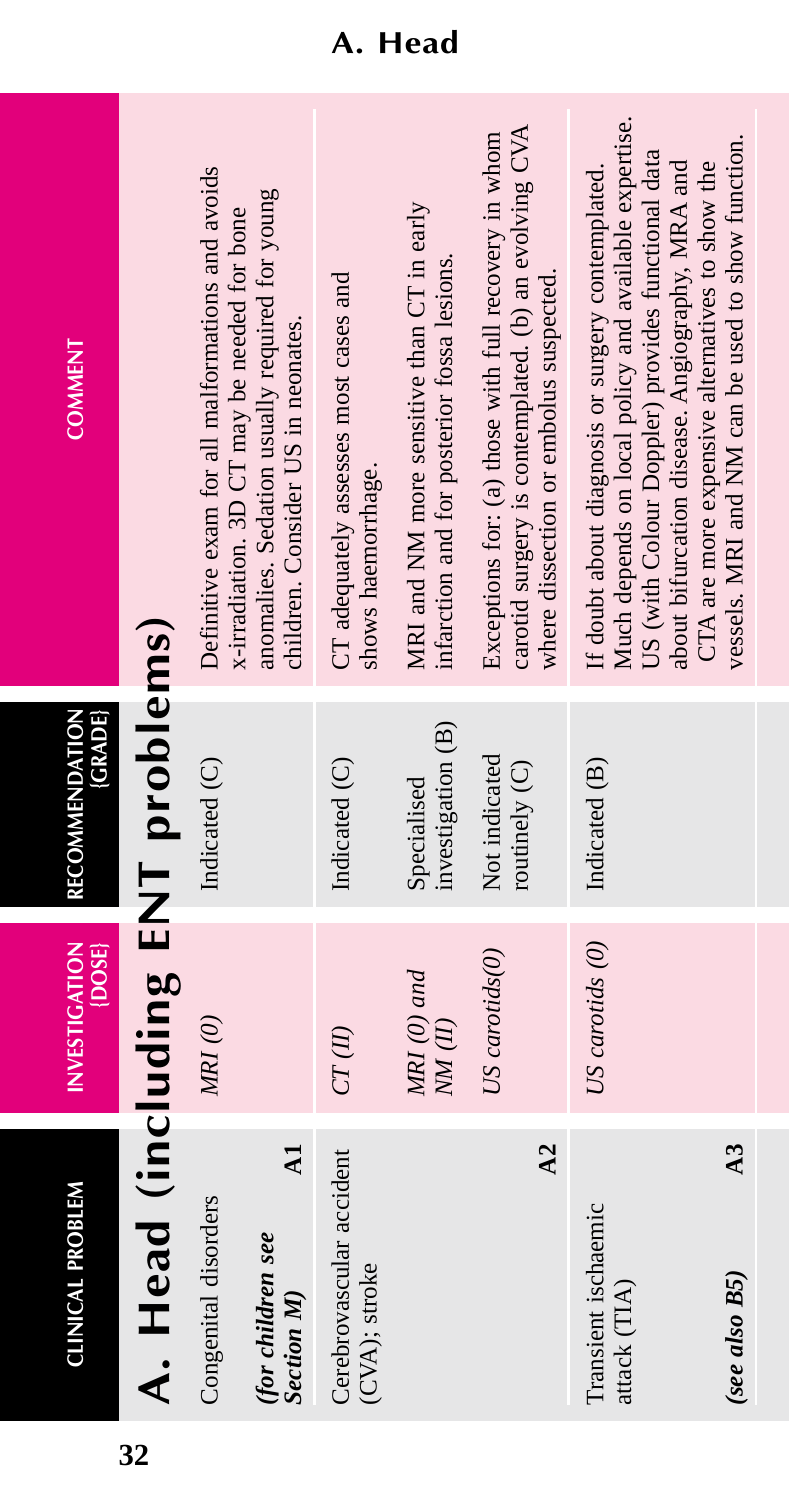| of those with established multiple sclerosis. MRI also<br>MRI much more sensitive than CT for demyelinating<br>disease. But MRI may still be negative in up to 25 %<br>superior to CT in delineating extent and location of<br>other white-matter disease. | lesions and subdural haematomas. MRI superior in the<br>widely available; and often sufficient in supratentorial<br>posterior fossa and for vascular lesions. NM may be<br>fossa lesions. MRI may miss calcification. CT more<br>exact position (useful for surgery) and for posterior<br>MRI more sensitive for early tumours, in resolving<br>useful in certain circumstances — tumour viability<br>post-therapy, especially post-radiotherapy. | associated hydrocephalus. NB: A negative CT does not<br>subarachnoid and other intracranial haemorrhage and<br>exclude SAH and where suspected lumbar puncture<br>(e.g. obstructive hydrocephalus). Lumbar puncture<br>should follow, assuming no contraindications<br>CT provides adequate data in most cases of<br>may also be needed to exclude meningitis. | MRI better than CT for inflammatory causes. NM may<br>be the most sensitive investigation for encephalitis and<br>can provide evidence of circulation derangement in<br>migraine. |
|------------------------------------------------------------------------------------------------------------------------------------------------------------------------------------------------------------------------------------------------------------|---------------------------------------------------------------------------------------------------------------------------------------------------------------------------------------------------------------------------------------------------------------------------------------------------------------------------------------------------------------------------------------------------------------------------------------------------|----------------------------------------------------------------------------------------------------------------------------------------------------------------------------------------------------------------------------------------------------------------------------------------------------------------------------------------------------------------|-----------------------------------------------------------------------------------------------------------------------------------------------------------------------------------|
| Indicated (A)                                                                                                                                                                                                                                              | Indicated (B)                                                                                                                                                                                                                                                                                                                                                                                                                                     | Indicated (B)                                                                                                                                                                                                                                                                                                                                                  | investigation (C)<br>Specialised                                                                                                                                                  |
| MRI(0)                                                                                                                                                                                                                                                     | $CT(II)$ or<br>MRI(0)                                                                                                                                                                                                                                                                                                                                                                                                                             | $CT(\mathit{II})$                                                                                                                                                                                                                                                                                                                                              | $MRI$ (0) or<br>NM(H)                                                                                                                                                             |
| $\overline{4}$<br>Demyelinating and other<br>white matter disease                                                                                                                                                                                          | $\overline{45}$<br>Space-occupying<br>lesion (SOL)                                                                                                                                                                                                                                                                                                                                                                                                | Headache: acute, severe                                                                                                                                                                                                                                                                                                                                        | $\overline{\mathbf{A}}$                                                                                                                                                           |

### **A. Head**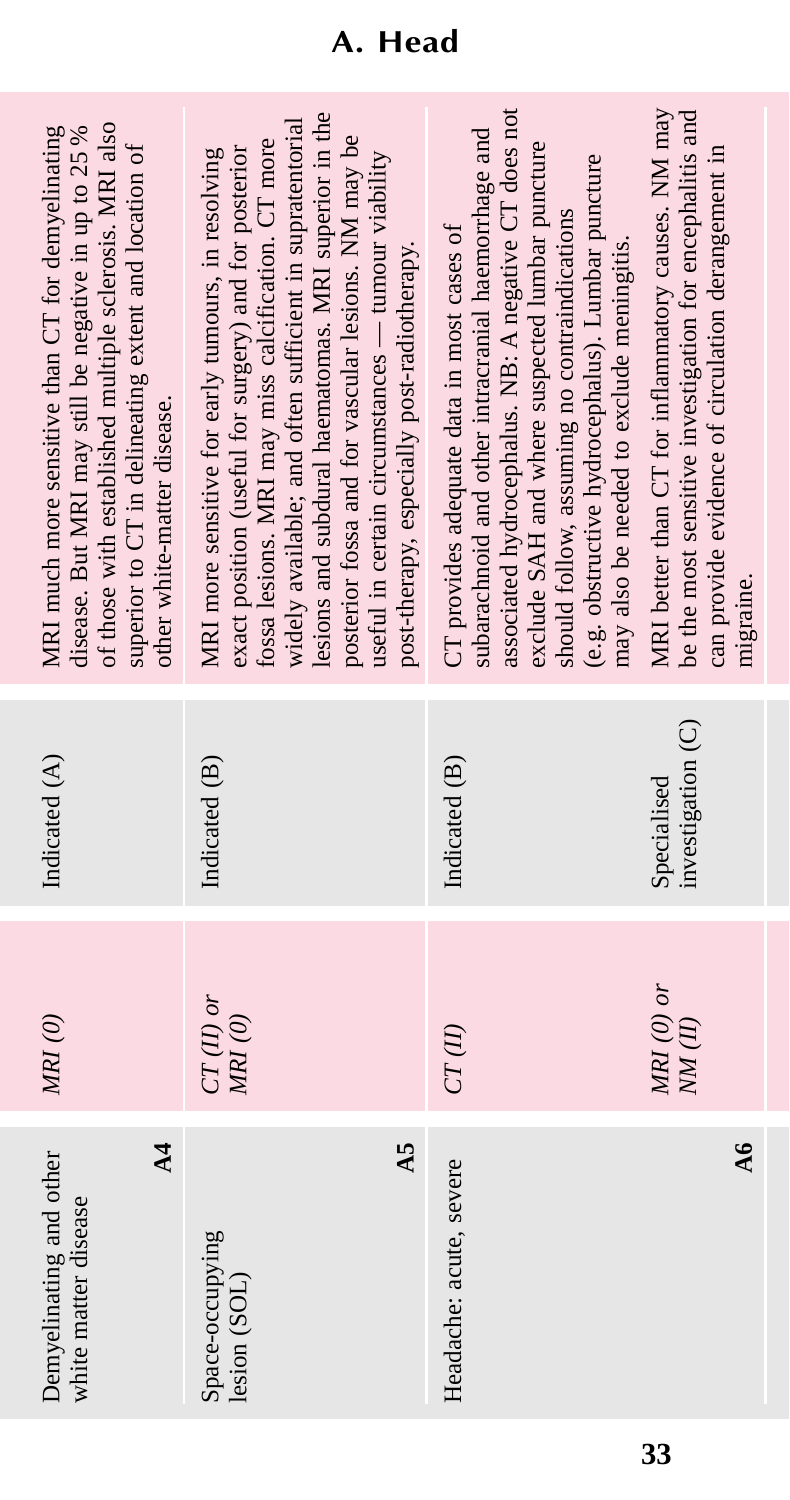| <b>COMMENT</b>                 | Radiography of little use in the absence of focal<br>signs/symptoms. See A13 below. | Some exceptions for specialists or if evidence of raised<br>intracranial pressure, posterior fossa or other signs. | Demonstration of microadenomas may not be helpful<br>referral when vision deteriorating. Some centres use<br>for management. CT if MRI not available. Urgent<br>specific NM agents. | Patients who require investigation need MRI or CT. | MRI much better than CT. CT images often degraded<br>by beam hardening artefacts. | US first choice for infants. NM used in some centres,<br>necessary and may be more appropriate in children.<br>CT adequate for most cases; MRI sometimes<br>especially for shunt function. | XR can demonstrate whole valve system. |
|--------------------------------|-------------------------------------------------------------------------------------|--------------------------------------------------------------------------------------------------------------------|-------------------------------------------------------------------------------------------------------------------------------------------------------------------------------------|----------------------------------------------------|-----------------------------------------------------------------------------------|--------------------------------------------------------------------------------------------------------------------------------------------------------------------------------------------|----------------------------------------|
| (GRADE)<br>RECOMMENDATION      | Not indicated<br>routinely (B)                                                      | Not indicated<br>routinely (B)                                                                                     | investigation (B)<br>Specialised                                                                                                                                                    | Not indicated<br>routinely (C)                     | Indicated (A)                                                                     | Indicated (B)                                                                                                                                                                              | Indicated (C)                          |
| <b>INVESTIGATION</b><br>[DOSE] | XR skull, sinus,<br>$C$ spine $(I)$                                                 | $CT$ (II) or<br>$M\!R\!I\,(0)$                                                                                     | MRI(0)                                                                                                                                                                              | $S\!X\!R\left( I\right)$                           | MRI(0)                                                                            | CT(II)                                                                                                                                                                                     |                                        |
| <b>CLINICAL PROBLEM</b>        | Headache: chronic                                                                   | A7<br>see Section M)<br>(for children                                                                              | juxta-sellar problems<br>Pituitary and                                                                                                                                              | $\overline{48}$                                    | $\mathbf{A}9$<br>Posterior fossa signs                                            | (for children see<br>Hydrocephalus                                                                                                                                                         | $A10$ XR<br><b>Section M</b> )         |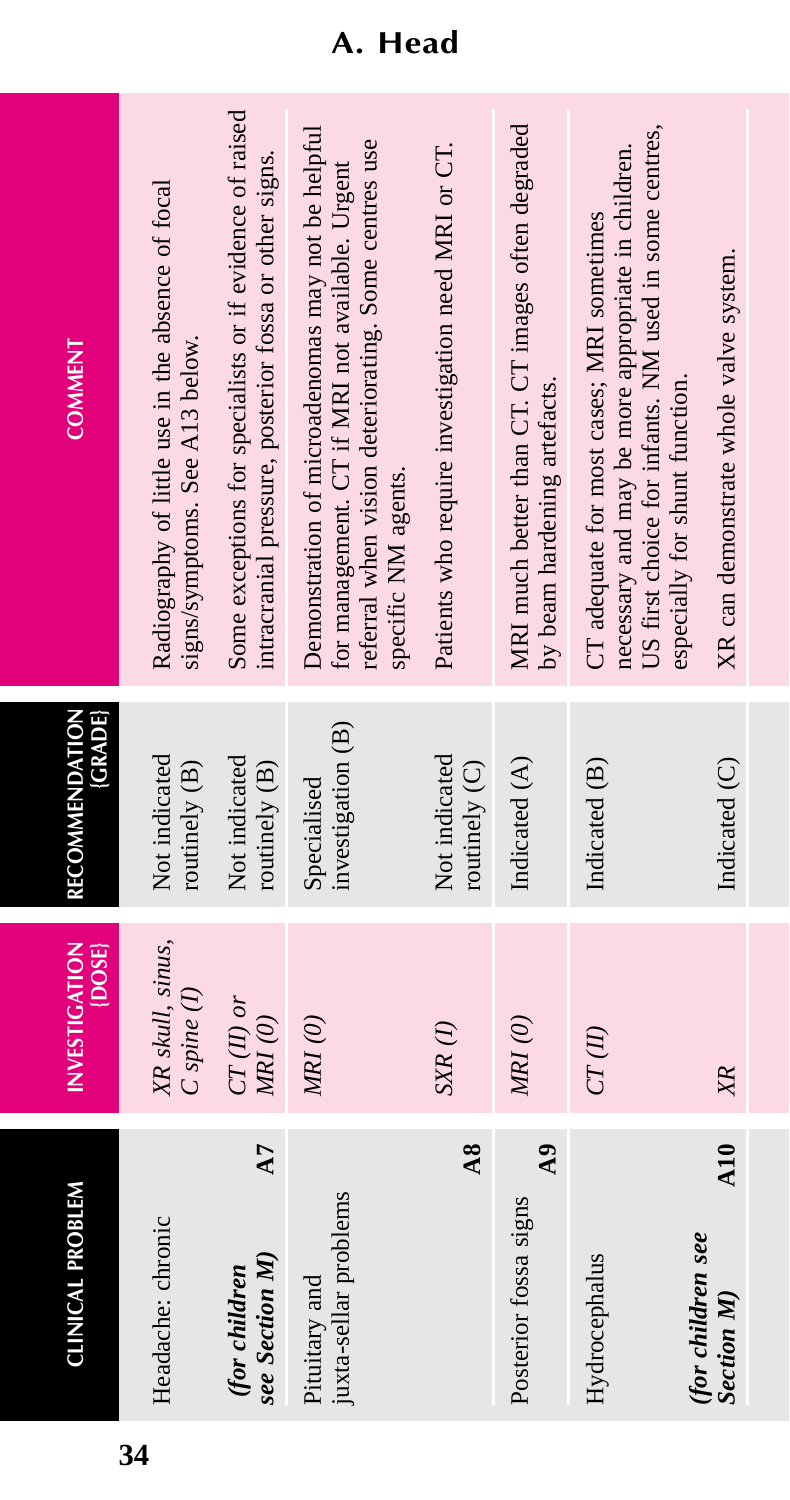| A <sub>11</sub><br>symptoms (including<br>Middle or inner-ear<br>vertigo) | CT(II)                                  | investigation (B)<br>Specialised | Evaluation of these symptoms requires ENT,<br>neurological or neurosurgical expertise.                                                                                                                                                                                                             |
|---------------------------------------------------------------------------|-----------------------------------------|----------------------------------|----------------------------------------------------------------------------------------------------------------------------------------------------------------------------------------------------------------------------------------------------------------------------------------------------|
| A12<br>Sensorineural deafness<br>(for children see<br><b>Section M</b> )  | MRI(0)                                  | investigation (B)<br>Specialised | MRI much better than CT, especially for acoustic<br>neuromas. For deafness in children see M4.                                                                                                                                                                                                     |
| Sinus disease                                                             | $Sinus XR$ $(I)$                        | Not indicated<br>routinely (B)   | Thickened mucosa is a non-specific finding and may<br>occur in asymptomatic patients.                                                                                                                                                                                                              |
| A13<br>(for children see<br><b>Section M</b>                              | $CT(\mathit{II})$                       | investigation (B)<br>Specialised | information about ostial anatomy. Low dose technique<br>desirable. Indicated when maximal medical treatment<br>has failed, when complications arise or if malignancy<br>CT is more rewarding and provides unique<br>suspected.                                                                     |
| Dementia and memory<br>disorders, first onset<br>psychosis                | $SXR$ (1)                               | Not indicated<br>routinely (B)   | Consider investigation if clinical course unusual or in<br>younger patient.                                                                                                                                                                                                                        |
| <b>A14</b>                                                                | $MRI$ (0) or<br>$CT(II)$ or<br>NM (III) | investigation (B)<br>Specialised | CT and SPECT a good combination for Alzheimer's<br>PET and SPECT readily provide functional data.<br>assessment of 'normal pressure hydrocephalus'<br>disease. MRI better for structural changes and<br>Cerebral blood flow studies may differentiate<br>Alzheimer's from other forms of dementia. |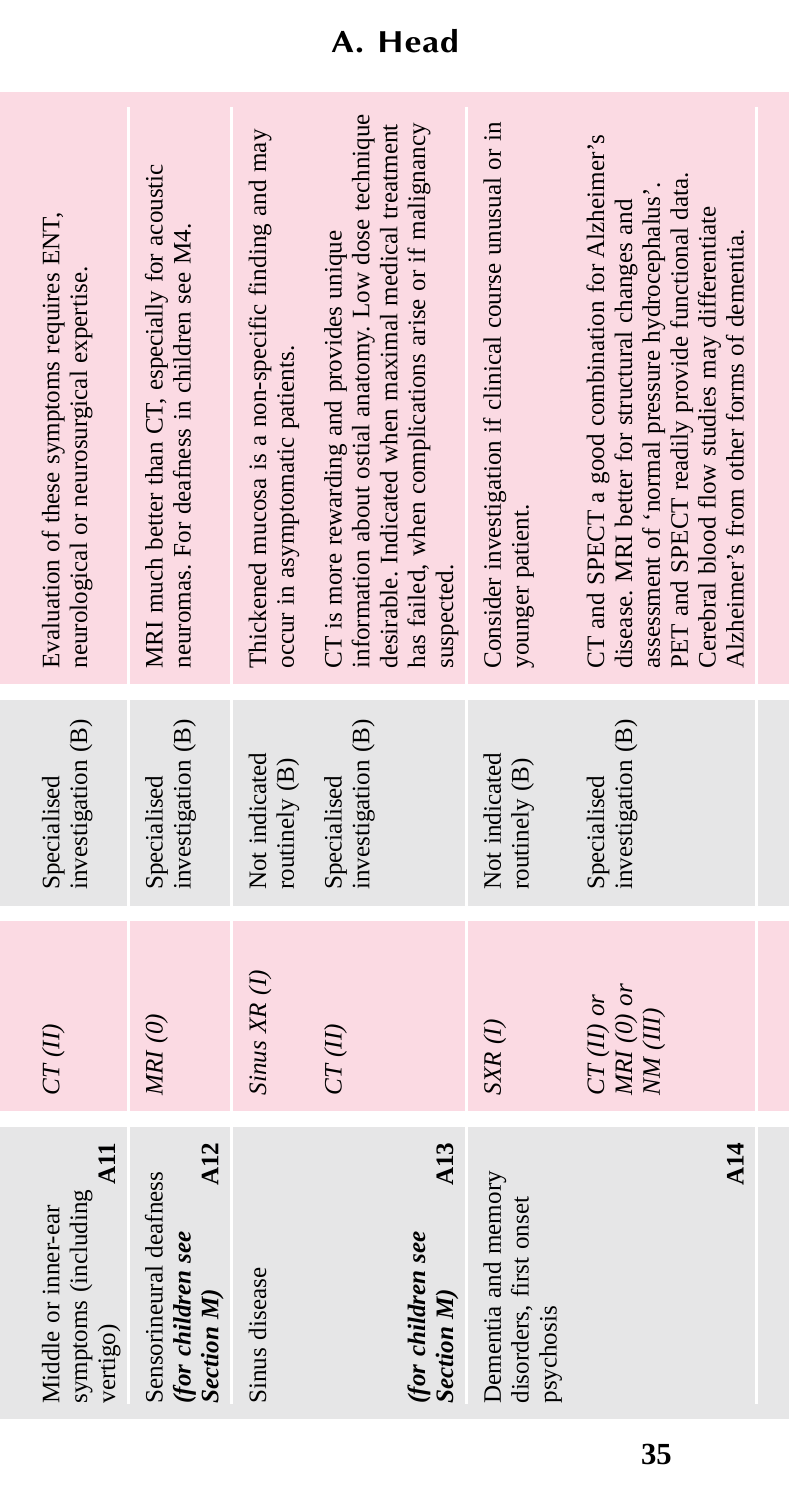| <b>CLINICAL PROBLEM</b>                               | <b>INVESTIGATION</b><br>$\{$ DOSE $\}$ | RECOMMENDATION<br>(GRADE)        | <b>COMMENT</b>                                                                                                                                                                                                                                                                       |
|-------------------------------------------------------|----------------------------------------|----------------------------------|--------------------------------------------------------------------------------------------------------------------------------------------------------------------------------------------------------------------------------------------------------------------------------------|
| A15<br>Orbital lesions                                | $CT(II)$ or<br>$MRI$ (0)               | investigation (B)<br>Specialised | bony structures (e.g. nasolacrimal duct). MRI avoids<br>CT provides better anatomical detail, particularly of<br>radiation dose to lens (but contraindicated when<br>ferromagnetic FB suspected). Consider US for<br>intra-ocular lesions.                                           |
| Metallic FB (before MRI)<br>$\overline{AB}$<br>Orbits | XR orbits (1)                          | Indicated (B)                    | Especially for those who have worked with metallic<br>materials, power tools, etc. Some centres use CT.<br>(see Trauma Section K for acute injury.                                                                                                                                   |
| A17<br>Visual disturbances                            | $SXR$ $(I)$                            | Not indicated<br>routinely $(C)$ | Plain XRs rarely contributory. Specialists may require<br>CT or MRI.                                                                                                                                                                                                                 |
| Epilepsy (adult)                                      | $SXR$ (1)                              | Not indicated<br>routinely $(B)$ | seizures should normally be investigated but imaging<br>Evaluation requires specialist expertise. Late onset<br>may be unnecessary if clearly alcohol-related                                                                                                                        |
| A18<br>(for children see<br><b>Section M</b> )        | $(0)$ or $NM$ $(III)$<br>CT(II), MRI   | investigation (B)<br>Specialised | if surgery is being considered. Ictal SPECT maximises<br>imaging also important. Much depends on local policy<br>Partial/focal seizures may require detailed evaluation<br>likelihood of localising focus. Interictal functional<br>which will determine combinations of procedures. |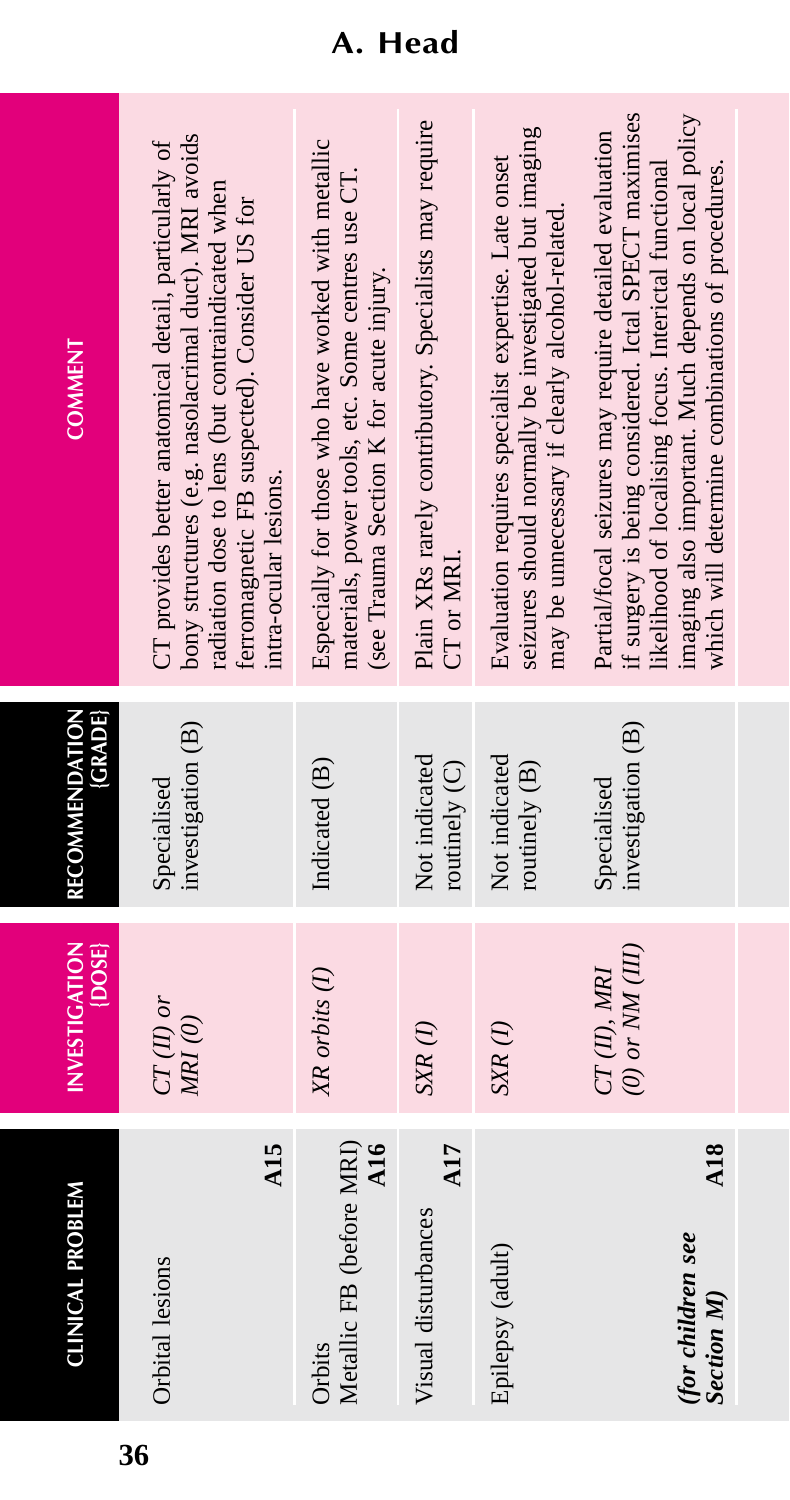| <b>B.</b> Neck (for the spine see Sections C [The spine] and K [Trauma]) |              | for cytology or biopsy for histology. Some clinicians<br>Demonstrates morphology; allows guided aspiration<br>Contemporary CXR needed to show trachea.<br>will proceed to aspiration with no imaging.<br>Indicated (B)<br>$US(0)$ and<br>NM(I)<br><b>B1</b> | functional information about nodules. Also useful in<br>nodular goitre and subacute thyroiditis. Provides<br>Can differentiate between Graves' disease, toxic<br>thyroiditis.<br>Indicated (B)<br>NM (I), US (0)<br>B <sub>2</sub> | CT/MRI needed to demonstrate full retrosternal extent<br>NM excellent for small ectopic rests of thyroid tissue.<br>goitre US readily shows retrosternal extension; real<br>In generalised thyroid enlargement or multinodular<br>time studies show effect of neck extension, etc.<br>and tracheal compromise.<br>Indicated (C)<br>NM(1)<br>B <sub>3</sub> | surgeons. Much depends on local policy and available<br>Seek advice. Diagnosis made on clinical/biochemical<br>technology and expertise. US, NM, CT and MRI all<br>localisation but may not be needed by experienced<br>grounds. Imaging can assist in pre-operative<br>investigation (C)<br>Specialised<br>Imaging |
|--------------------------------------------------------------------------|--------------|-------------------------------------------------------------------------------------------------------------------------------------------------------------------------------------------------------------------------------------------------------------|------------------------------------------------------------------------------------------------------------------------------------------------------------------------------------------------------------------------------------|------------------------------------------------------------------------------------------------------------------------------------------------------------------------------------------------------------------------------------------------------------------------------------------------------------------------------------------------------------|---------------------------------------------------------------------------------------------------------------------------------------------------------------------------------------------------------------------------------------------------------------------------------------------------------------------|
|                                                                          | Soft tissues | Thyroid nodules<br>and enlargement                                                                                                                                                                                                                          | Thyrotoxicosis                                                                                                                                                                                                                     | Ectopic thyroid tissue<br>(e.g. lingual thyroid)                                                                                                                                                                                                                                                                                                           | B <sub>4</sub><br>Hyperparathyroidism                                                                                                                                                                                                                                                                               |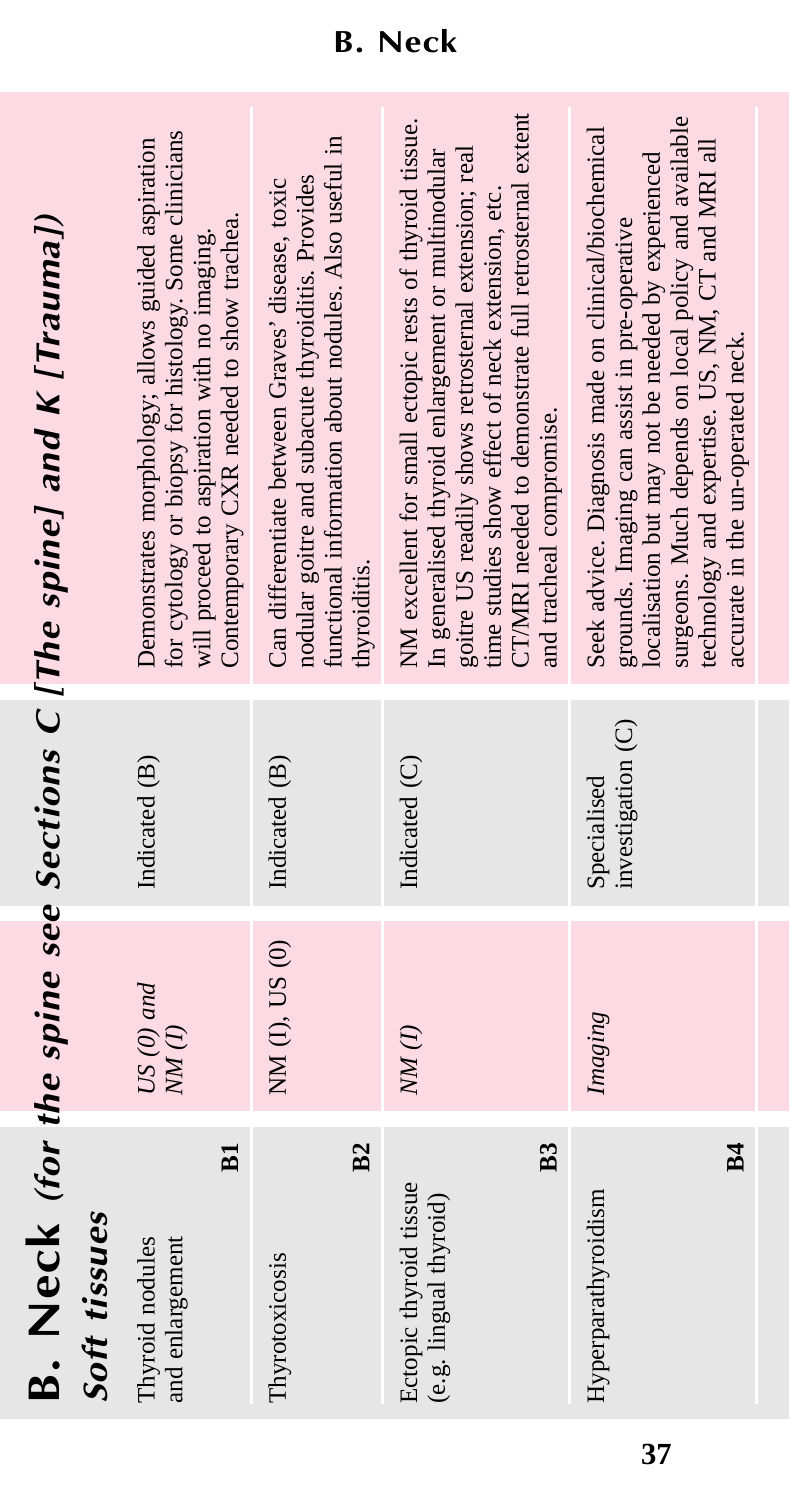| CLINICAL PROBLEM                                           | <b>INVESTIGATION</b><br>{DOSE}                  | (GRADE)<br>RECOMMENDATION        | <b>COMMENT</b>                                                                                                                                                                                                    |
|------------------------------------------------------------|-------------------------------------------------|----------------------------------|-------------------------------------------------------------------------------------------------------------------------------------------------------------------------------------------------------------------|
| B5<br>Asymptomatic carotid<br>bruit                        | US carotids (0)                                 | Not indicated<br>routinely (B)   | Significant internal carotid artery lesions are rarely<br>found.                                                                                                                                                  |
| B6<br>Swallowed or inhaled<br>foreign body (FB)            |                                                 |                                  | See Trauma K 30.                                                                                                                                                                                                  |
| <b>B7</b><br>Mass of unknown origin                        | US(0)                                           | Indicated (C)                    | biopsy. MRI or CT usually only if recommended after<br>US first-line investigation which can also direct<br>radiological or specialist clinical opinion.                                                          |
| Salivary obstruction                                       | sialogram (II)<br>$US(0)$ or                    | Indicated (C)                    | sialography may be preferred in some centres.<br>For intermittent, food related swelling. MR                                                                                                                      |
| $_{\rm BS}$                                                | XR                                              | Not indicated<br>routinely (C)   | Except in calculus in floor of mouth, where XR may<br>be all that is required.                                                                                                                                    |
| B9<br>Salivary mass                                        | US(0)                                           | Indicated (B)                    | excellent for extensive or recurrent disease. CT now of<br>expertise, should be first-line investigation. MRI<br>US extremely sensitive and, dependent on local<br>limited use. No indication for CT sialography. |
| <b>B10</b><br>$Dry$ mouth $-$ connective<br>tissue disease | sialogram (II)<br>or $NM$ $(II)$<br>US $(0)$ or | investigation (C)<br>Specialised | Not commonly required. Sialogram may be diagnostic<br>but NM provides better functional assessment. MR<br>sialography also used here.                                                                             |

### **B. Neck**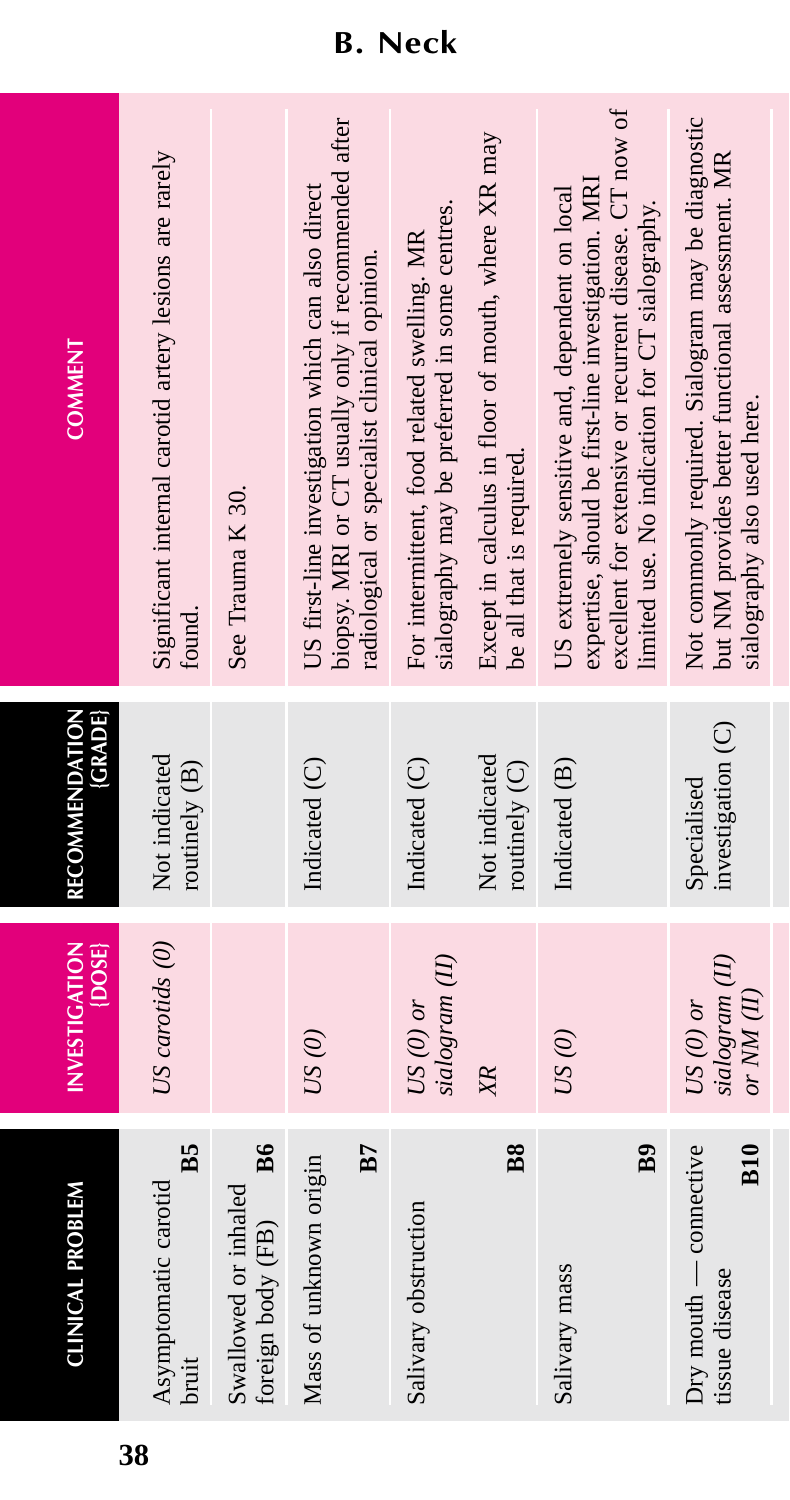| Radiographs will demonstrate bony abnormalities, but<br>are normal in great majority, as problems are usually<br>related to articular disk dysfunction. | internal derangement suspected. Arthrography offers a<br>Following failure of conservative treatment when<br>true dynamic demonstration. |  |  |
|---------------------------------------------------------------------------------------------------------------------------------------------------------|------------------------------------------------------------------------------------------------------------------------------------------|--|--|
| investigation (B)<br>Specialised                                                                                                                        | investigation (B)<br>Specialised                                                                                                         |  |  |
| $X\hspace{-1.6mm}R\left(l\right)$                                                                                                                       | arthrography (II)<br>$MRI$ (0) or                                                                                                        |  |  |
| Temporo-mandibular joint<br>dysfunction                                                                                                                 | <b>B11</b>                                                                                                                               |  |  |

### **B. Neck**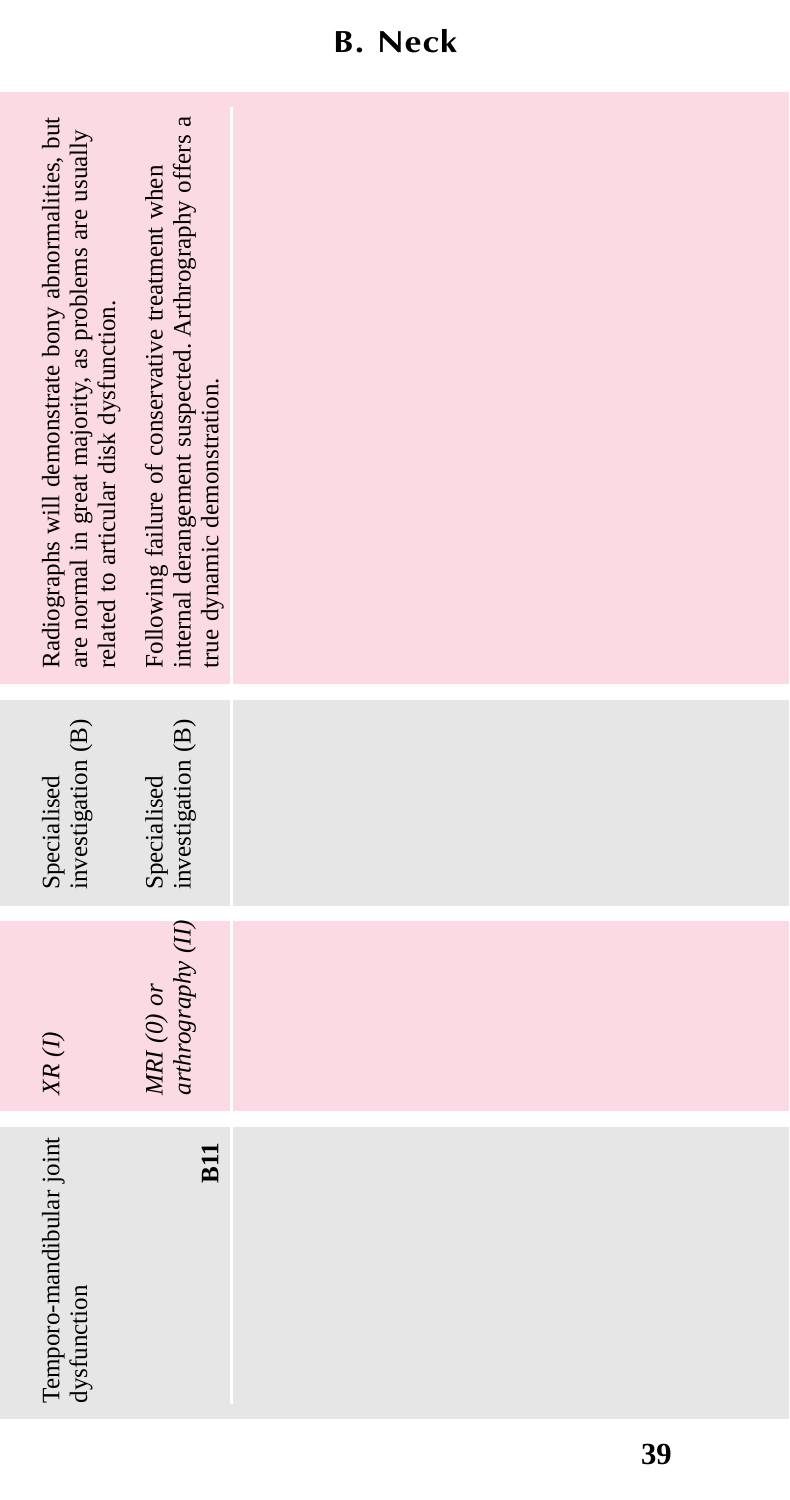| <b>CLINICAL PROBLEM</b>                                                   | <b>INVESTIGATION</b><br>{DOSE} | <b>{GRADE}</b><br>RECOMMENDATION | <b>COMMENT</b>                                                                                                                                                                                                                                                                                                                    |
|---------------------------------------------------------------------------|--------------------------------|----------------------------------|-----------------------------------------------------------------------------------------------------------------------------------------------------------------------------------------------------------------------------------------------------------------------------------------------------------------------------------|
| C. The spine                                                              |                                |                                  |                                                                                                                                                                                                                                                                                                                                   |
| General (for trauma see Section K)                                        |                                |                                  |                                                                                                                                                                                                                                                                                                                                   |
| Congenital disorders                                                      | $XR$ $(I)$                     | investigation (C)<br>Specialised | e.g. Full-length standing radiograph for scoliosis. See<br>Section M for back pain (M10).                                                                                                                                                                                                                                         |
| J<br>see Section M)<br>(for children                                      | $M\!R\!I\,(0)$                 | investigation (B)<br>Specialised | associated thecal abnormality. CT may be required to<br>MRI defines all spinal malformations and excludes<br>delineate bony detail, but remember large radiation<br>burden.                                                                                                                                                       |
| g<br>inflammation, infection,<br>Myelopathy: tumours,<br>infarction, etc. | $MRI(0)$                       | Indicated (B)                    | used to screen for metastases and for identifying focal<br>MRI clear first choice for all spinal cord lesions and<br>to evaluate cord compression. CT may be needed if<br>better bony detail is required. Myelography only if<br>MRI is unavailable or impossible. NM still widely<br>skeletal lesions (such as osteoid osteoma). |
|                                                                           |                                |                                  |                                                                                                                                                                                                                                                                                                                                   |

### **C. The spine**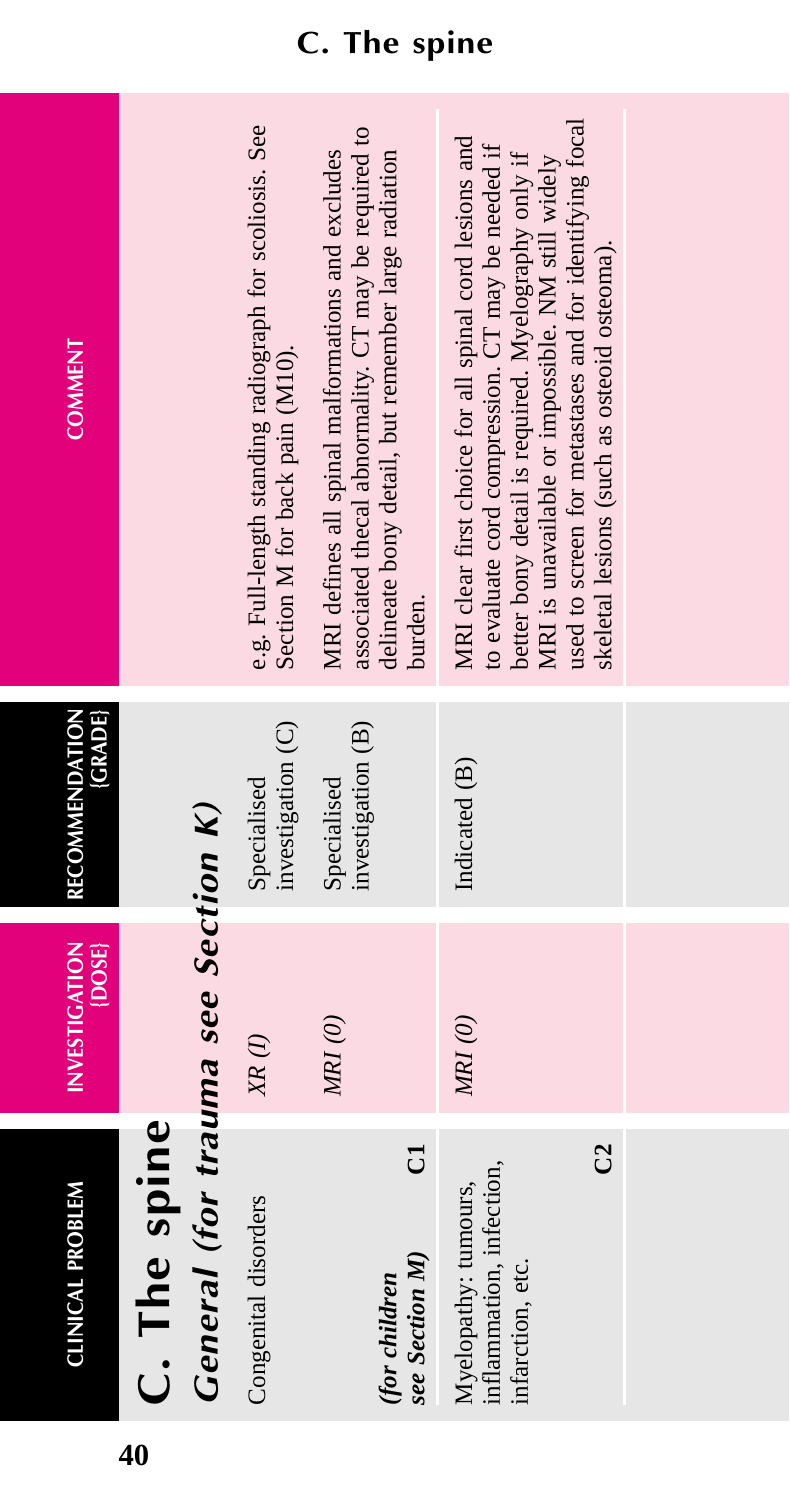|                | A single lateral cervical spine XR with the patient in<br>significant subluxation in patients with rheumatoid<br>(flexion/extension) shows effect on cord when XR<br>supervised comfortable flexion should reveal any<br>positive or neurological signs present.<br>arthritis, Down's Syndrome, etc. MRI | are often unrelated to symptoms which are usually due<br>to disk/ligamentous changes undetectable on plain XR.<br>Degenerative changes begin in early middle-age and<br>MRI increasingly being used, especially when<br>brachalgia is present. | required to provide further delineation or when MRI is<br>signs. Myelography (with CT) may occasionally be<br>affecting lifestyle or when there are neurological<br>Consider MRI and specialist referral when pain<br>unavailable or impossible. |  |
|----------------|----------------------------------------------------------------------------------------------------------------------------------------------------------------------------------------------------------------------------------------------------------------------------------------------------------|------------------------------------------------------------------------------------------------------------------------------------------------------------------------------------------------------------------------------------------------|--------------------------------------------------------------------------------------------------------------------------------------------------------------------------------------------------------------------------------------------------|--|
|                | Indicated (C)                                                                                                                                                                                                                                                                                            | Not indicated<br>routinely (B)                                                                                                                                                                                                                 | investigation (B)<br>Specialised                                                                                                                                                                                                                 |  |
|                | $XR$ (I)                                                                                                                                                                                                                                                                                                 | $XR$ (1)                                                                                                                                                                                                                                       | MRI(0)                                                                                                                                                                                                                                           |  |
| Cervical spine | $\mathbb{C}^3$<br>Possible atlanto-axial<br>subluxation                                                                                                                                                                                                                                                  | Neck pain, Brachalgia,<br>degenerative change                                                                                                                                                                                                  | ರೆ                                                                                                                                                                                                                                               |  |

### **C. The spine**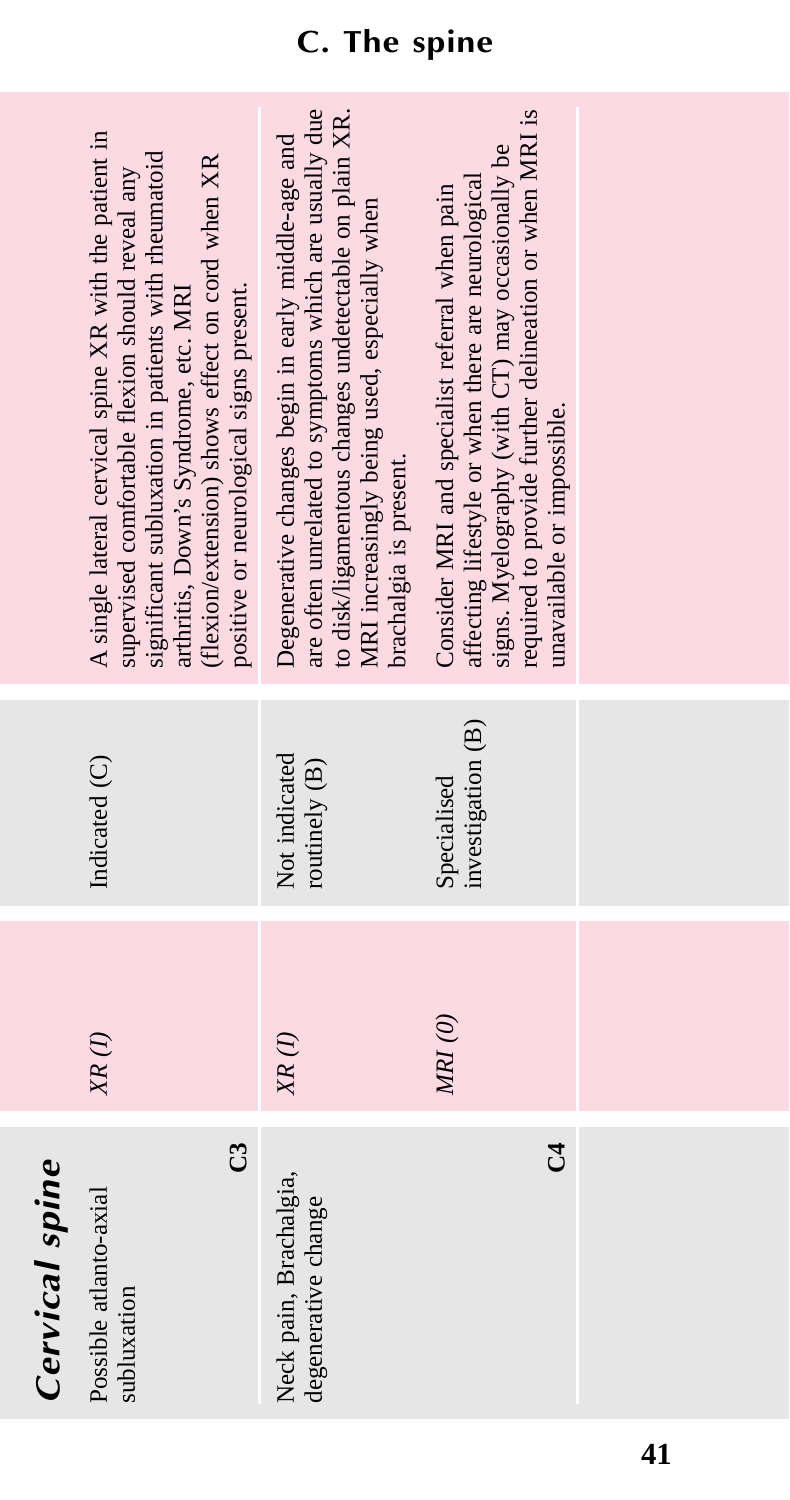| <b>COMMENT</b>                 |                | Degenerative changes are invariable from middle-age<br>onwards. Examination rarely useful in the absence of<br>collapse or other forms of bone destruction. Consider<br>infection. Consider more urgent referral in elderly<br>patients with sudden pain to show osteoporotic<br>neurological signs or pointers to metastases or<br>NM for possible metastatic lesions. | MRI may be indicated if local pain persists, difficult<br>to manage or if there are long tract signs. |              | Degenerative changes are common and non-specific.<br>spondylolisthesis, ankylosing spondylitis, etc.) or in<br>Main value in younger patients (e.g. less than 20,<br>older patients e.g. >55. | In cases where management is difficult. Negative<br>findings may be helpful. |
|--------------------------------|----------------|-------------------------------------------------------------------------------------------------------------------------------------------------------------------------------------------------------------------------------------------------------------------------------------------------------------------------------------------------------------------------|-------------------------------------------------------------------------------------------------------|--------------|-----------------------------------------------------------------------------------------------------------------------------------------------------------------------------------------------|------------------------------------------------------------------------------|
| <b>GRADE</b><br>RECOMMENDATION |                | Not indicated<br>routinely (B)                                                                                                                                                                                                                                                                                                                                          | investigation (B)<br>Specialised                                                                      |              | Not indicated<br>routinely $(C)$                                                                                                                                                              | investigation (C)<br>Specialised                                             |
| <b>INVESTIGATION</b><br>{DOSE} |                | $XR$ (1)                                                                                                                                                                                                                                                                                                                                                                | MRI(0)                                                                                                |              | XR(II)                                                                                                                                                                                        | $MRI$ (0) or $CT$<br>(II) or $NM$ (II)                                       |
| <b>CLINICAL PROBLEM</b>        | Thoracic spine | Pain without trauma:<br>degenerative disease                                                                                                                                                                                                                                                                                                                            | පි                                                                                                    | Lumbar spine | Chronic back pain with<br>no pointers to infection<br>or neoplasm                                                                                                                             | ರೆ                                                                           |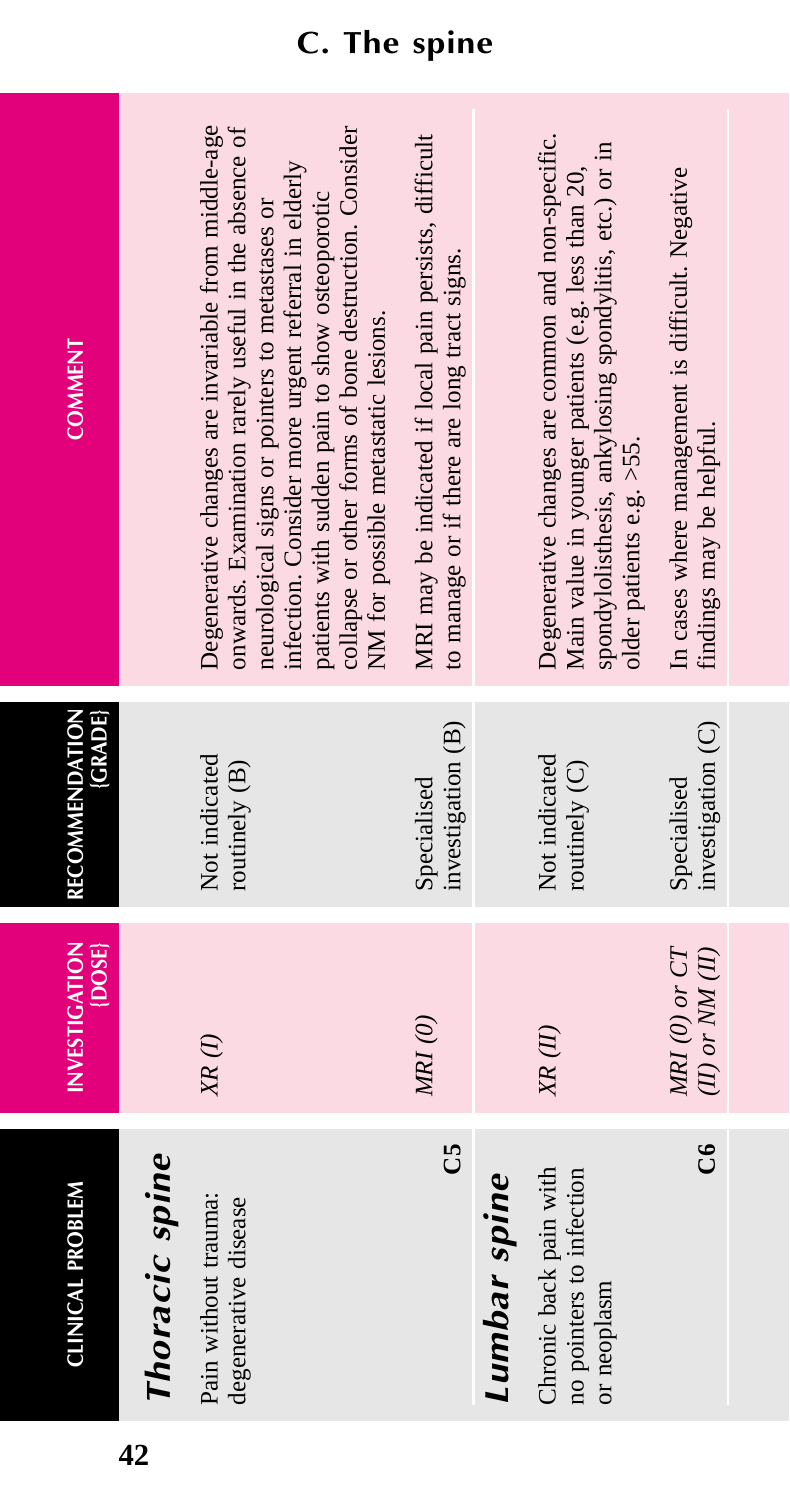| Together with urgent specialist referral; MRI is usually<br>specialist referral. NM is also widely used for possible<br>bone destruction, and in cases of chronic pain or<br>the best investigation. Imaging should not delay<br>where infection is suspected. | 'NORMAL' PLAIN XR MAY BE FALSELY<br>REASSURING).                                                                                                                                                                                | (for children see Section M) |  |
|----------------------------------------------------------------------------------------------------------------------------------------------------------------------------------------------------------------------------------------------------------------|---------------------------------------------------------------------------------------------------------------------------------------------------------------------------------------------------------------------------------|------------------------------|--|
| Indicated (B)                                                                                                                                                                                                                                                  |                                                                                                                                                                                                                                 |                              |  |
| Imaging                                                                                                                                                                                                                                                        |                                                                                                                                                                                                                                 |                              |  |
| Back pain with possible<br>serious features such as:<br>severe or progressive<br>• onset $<$ 20, $>$ 55 yrs<br>saddle anaesthesia<br>sphincter or gait<br>sphincter or gait<br>disturbance                                                                     | · widespread neurological<br>· intravenous drug abuse<br>systematically unwell<br>· non-mechanical pain<br>previous carcinoma<br>structural deformity<br>• weight loss<br>motor loss<br>steroids<br>deficit<br>HIV<br>$\bullet$ | 5<br>C                       |  |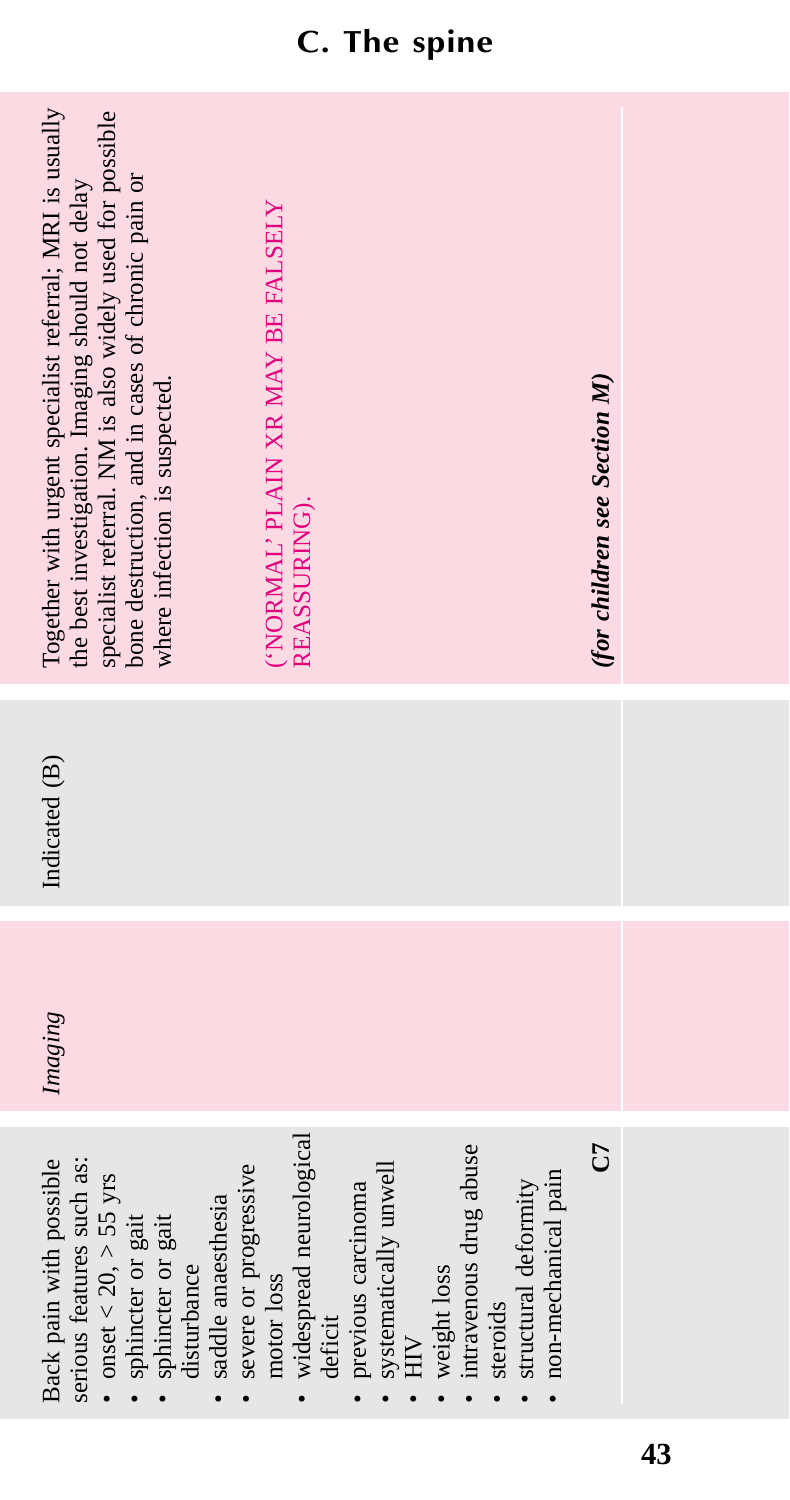| <b>COMMENT</b>                              | alsely reassuring. Demonstration of disk herniation<br>collapse an exception). 'Normal' plain XRs may be<br>immediately after failed conservative management.<br>Acute back pain is usually due to conditions which<br>cannot be diagnosed on plain XR (osteoporotic<br>requires MRI or CT and should be considered | post-operative changes etc.) and avoids x-irradiation.<br>ither MRI or CT is needed before intervention (e.g.<br>MRI generally preferred (wider field of view, conus,<br>epidural injection). MRI better than CT for post-<br>operative problems. |  |
|---------------------------------------------|---------------------------------------------------------------------------------------------------------------------------------------------------------------------------------------------------------------------------------------------------------------------------------------------------------------------|---------------------------------------------------------------------------------------------------------------------------------------------------------------------------------------------------------------------------------------------------|--|
| <b>GRADE</b><br>RECOMMENDATION              | Not indicated<br>routinely (C)                                                                                                                                                                                                                                                                                      | Not indicated<br>initially (B)                                                                                                                                                                                                                    |  |
| <b>INVESTIGATION</b><br>$\overline{[DOSE]}$ | XR(II)                                                                                                                                                                                                                                                                                                              | $MRI$ (0) or $CT$<br>$\overline{E}$                                                                                                                                                                                                               |  |
| <b>CLINICAL PROBLEM</b>                     | herniation; sciatica with<br>Acute back pain: disk<br>no adverse features<br>(see above).                                                                                                                                                                                                                           | ඊ                                                                                                                                                                                                                                                 |  |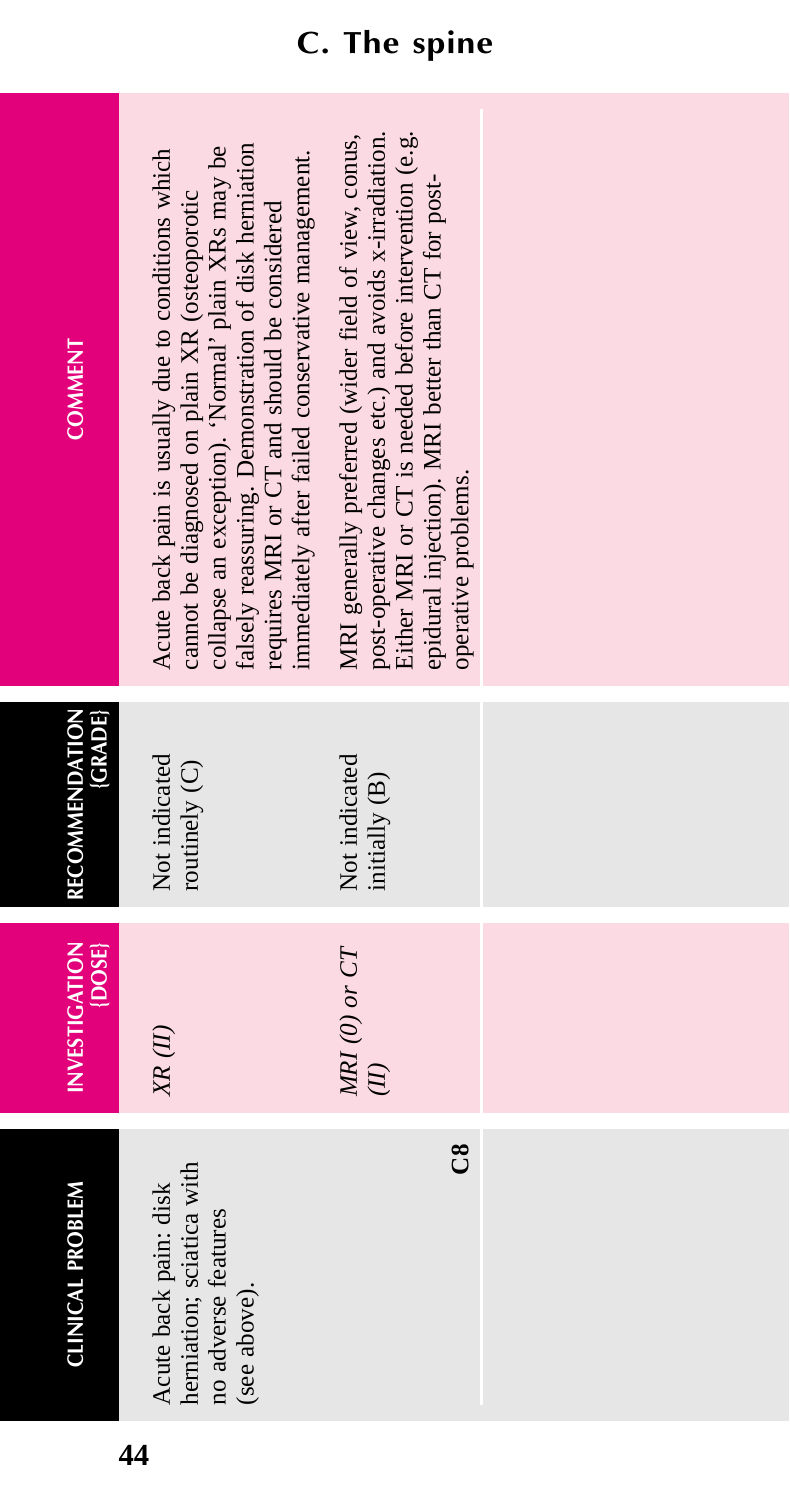|                           | further specialised NM with alternative agents may be<br>needed. Fat-suppressed MRI is becoming regarded as<br>The 2-3 phase skeletal scintigram is more sensitive<br>than XR. However, findings are not specific and<br>the optimal investigation. | metalware causes artefacts on MRI/CT or if NM non<br>demonstrate appropriate site for guided percutaneous<br>biopsy. US may be helpful, especially in children, if<br>CT used to identify sequestra. Both CT and US can<br>specific due to recent surgery. | XR may characterise the lesion. | MRI useful for further characterisation and necessary<br>(e.g. spine) and for some small lesions and is needed<br>if MRI unavailable. MRI more useful for assessment<br>for surgical staging; should be performed before any<br>biopsy. CT can show bony detail better at some sites<br>lesions. (see L41). These statements apply to adults<br>pulmonary metastases for many primary malignant<br>of extent. CT chest if CXR negative to assess<br>and children. |
|---------------------------|-----------------------------------------------------------------------------------------------------------------------------------------------------------------------------------------------------------------------------------------------------|------------------------------------------------------------------------------------------------------------------------------------------------------------------------------------------------------------------------------------------------------------|---------------------------------|-------------------------------------------------------------------------------------------------------------------------------------------------------------------------------------------------------------------------------------------------------------------------------------------------------------------------------------------------------------------------------------------------------------------------------------------------------------------|
|                           |                                                                                                                                                                                                                                                     | investigations (C)<br>Specialised                                                                                                                                                                                                                          | Indicated (B)                   | investigations (B)<br>Specialised                                                                                                                                                                                                                                                                                                                                                                                                                                 |
|                           | $XR$ (I) + NM (II) Indicated (B)<br>or MRI $(0)$                                                                                                                                                                                                    | $CT(II)$ or<br>US(0)                                                                                                                                                                                                                                       | $XR$ $(I)$                      | $MRI$ (0) or<br>CT(II)                                                                                                                                                                                                                                                                                                                                                                                                                                            |
| D. Musculoskeletal system | Osteomyelitis                                                                                                                                                                                                                                       | $\overline{\mathsf{D}}$                                                                                                                                                                                                                                    | Primary bone tumour             | $\overline{D2}$                                                                                                                                                                                                                                                                                                                                                                                                                                                   |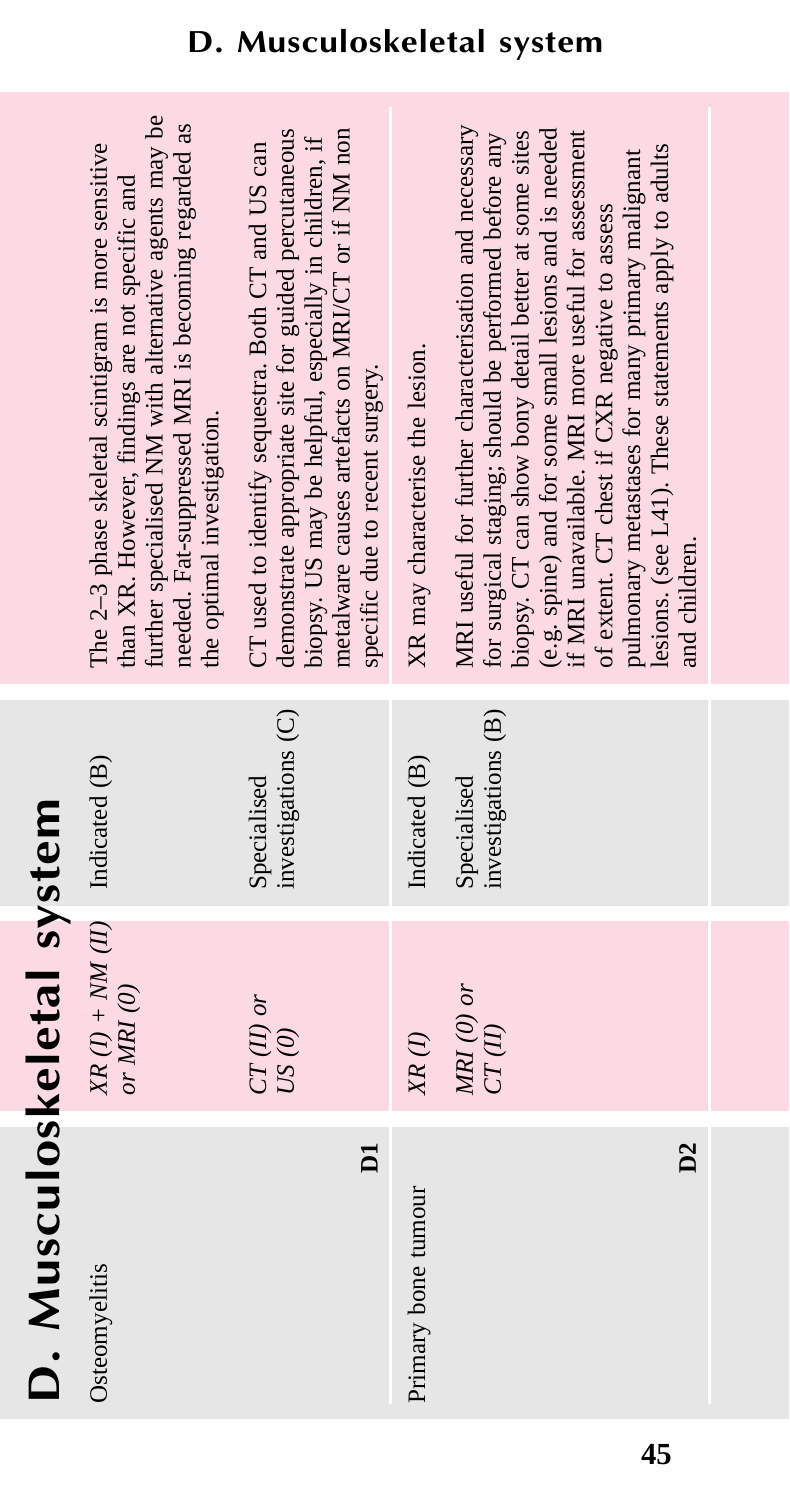| <b>CLINICAL PROBLEM</b>                      | <b>INVESTIGATION</b><br>$\{DOSE\}$ | <b>GRADE</b><br>RECOMMENDATION   | <b>COMMENT</b>                                                                                                                                                                                                                                                                                                                                                                                                                         |
|----------------------------------------------|------------------------------------|----------------------------------|----------------------------------------------------------------------------------------------------------------------------------------------------------------------------------------------------------------------------------------------------------------------------------------------------------------------------------------------------------------------------------------------------------------------------------------|
| Known primary tumour.<br>Skeletal metastases | NM(II)                             | Indicated (B)                    | ocalised XRs may be needed to exclude other causes<br>NM can also help characterise the lesion. (e.g. osteoid<br>NM readily assesses the whole skeleton and is much<br>prostatic cancer biochemical markers (PSA) can be<br>used to follow up progress of skeletal involvement.<br>more sensitive than plain XR, though less specific.<br>of increased activity, e.g. degenerative disease. In<br>osteoma) and is useful in follow-up. |
|                                              | Skeletal survey                    | Not indicated<br>routinely (C)   |                                                                                                                                                                                                                                                                                                                                                                                                                                        |
| $\overline{D3}$                              | $M\!N$ (0)                         | investigation (C)<br>Specialised | MRI more sensitive and specific than NM, especially<br>for marrow-based lesions. However, field of view is<br>limited.                                                                                                                                                                                                                                                                                                                 |
|                                              |                                    |                                  |                                                                                                                                                                                                                                                                                                                                                                                                                                        |
|                                              |                                    |                                  |                                                                                                                                                                                                                                                                                                                                                                                                                                        |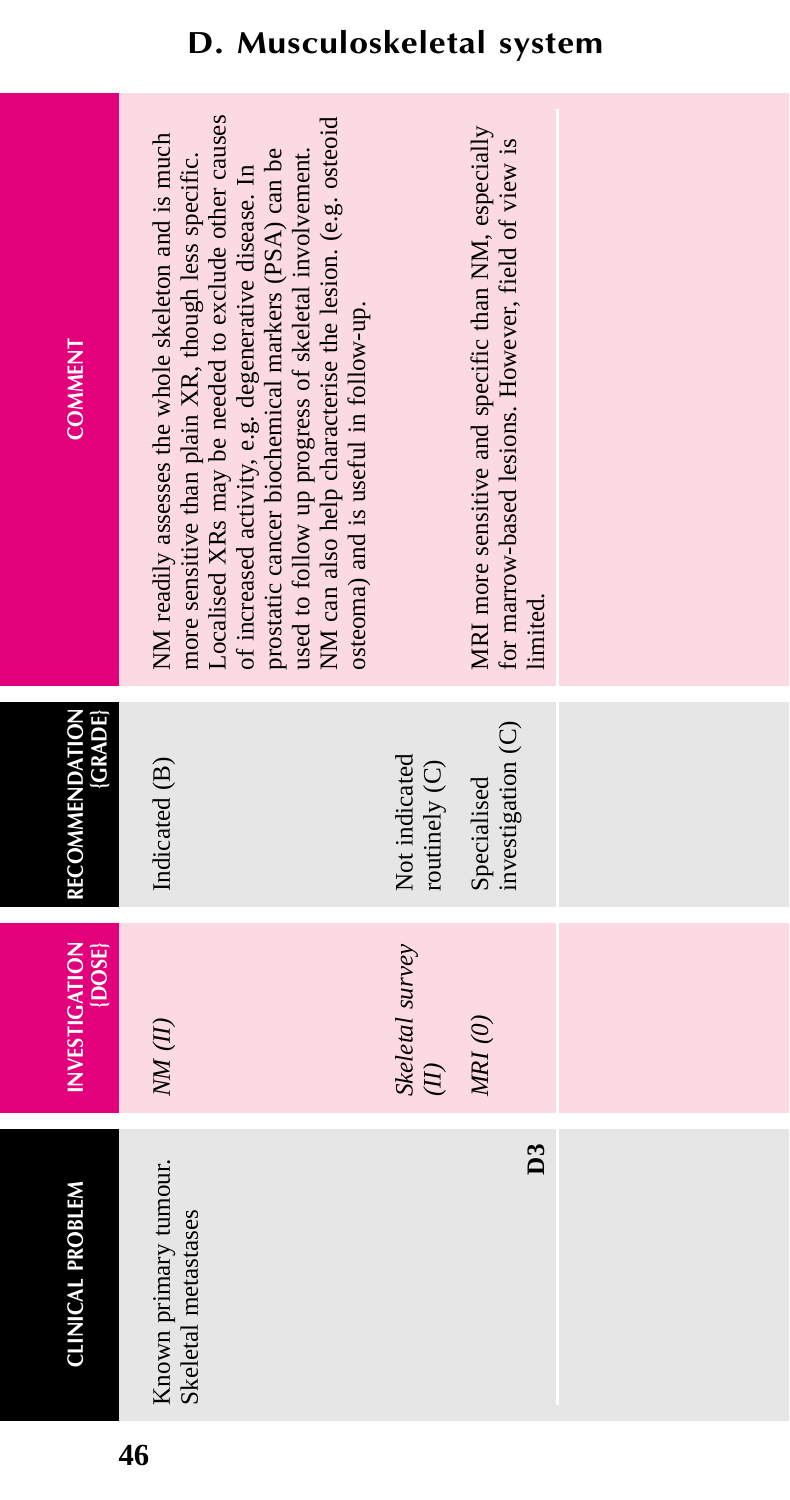| proponents and can be used for biopsy. Consider NM<br>choice for possible recurrence although US has its<br>anatomical sites. MR accepted as investigation of<br>MRI better than CT for exclusion, detection and<br>resolution, multiplanar capability, delineation of<br>calcification. Increasing interest in US for some<br>staging of soft tissue tumours (superior contrast<br>neurovascular bundle and muscle/compartment<br>involvement). CT has greater sensitivity for<br>(e.g. PET). | Local view of symptomatic areas only. | When symptoms persist and plain XRs negative. | For staging and identifying lesions which may benefit<br>from radiotherapy. Survey can be very limited for<br>follow-up. | underestimates disease extent; consider bone marrow<br>Skeletal scintigraphy is often negative and<br>studies. | myeloma or in the presence of diffuse osteopenia. Can<br>proximal femora. Particularly useful in non-secretory<br>MRI very sensitive, even limited to spine, pelvis and<br>be used for tumour-mass assessment and follow-up. |
|------------------------------------------------------------------------------------------------------------------------------------------------------------------------------------------------------------------------------------------------------------------------------------------------------------------------------------------------------------------------------------------------------------------------------------------------------------------------------------------------|---------------------------------------|-----------------------------------------------|--------------------------------------------------------------------------------------------------------------------------|----------------------------------------------------------------------------------------------------------------|------------------------------------------------------------------------------------------------------------------------------------------------------------------------------------------------------------------------------|
| Indicated (B)                                                                                                                                                                                                                                                                                                                                                                                                                                                                                  | Indicated (B)                         | Indicated (B)                                 | Indicated (C)                                                                                                            | Not indicated<br>routinely (B)                                                                                 | investigation (B)<br>Specialised                                                                                                                                                                                             |
| MRI(0)                                                                                                                                                                                                                                                                                                                                                                                                                                                                                         | $XR$ (I)                              | $NM(II)$ or<br>$M\!R\!I\,(O)$                 | Skeletal survey<br>$\overline{E}$                                                                                        | NM(II)                                                                                                         | MRI(0)                                                                                                                                                                                                                       |
| $\overline{\mathsf{d}}$<br>Soft tissue mass tumour,<br>possible recurrence                                                                                                                                                                                                                                                                                                                                                                                                                     | Bone pain                             | D5                                            | Myeloma                                                                                                                  |                                                                                                                | $\geq$                                                                                                                                                                                                                       |

**47**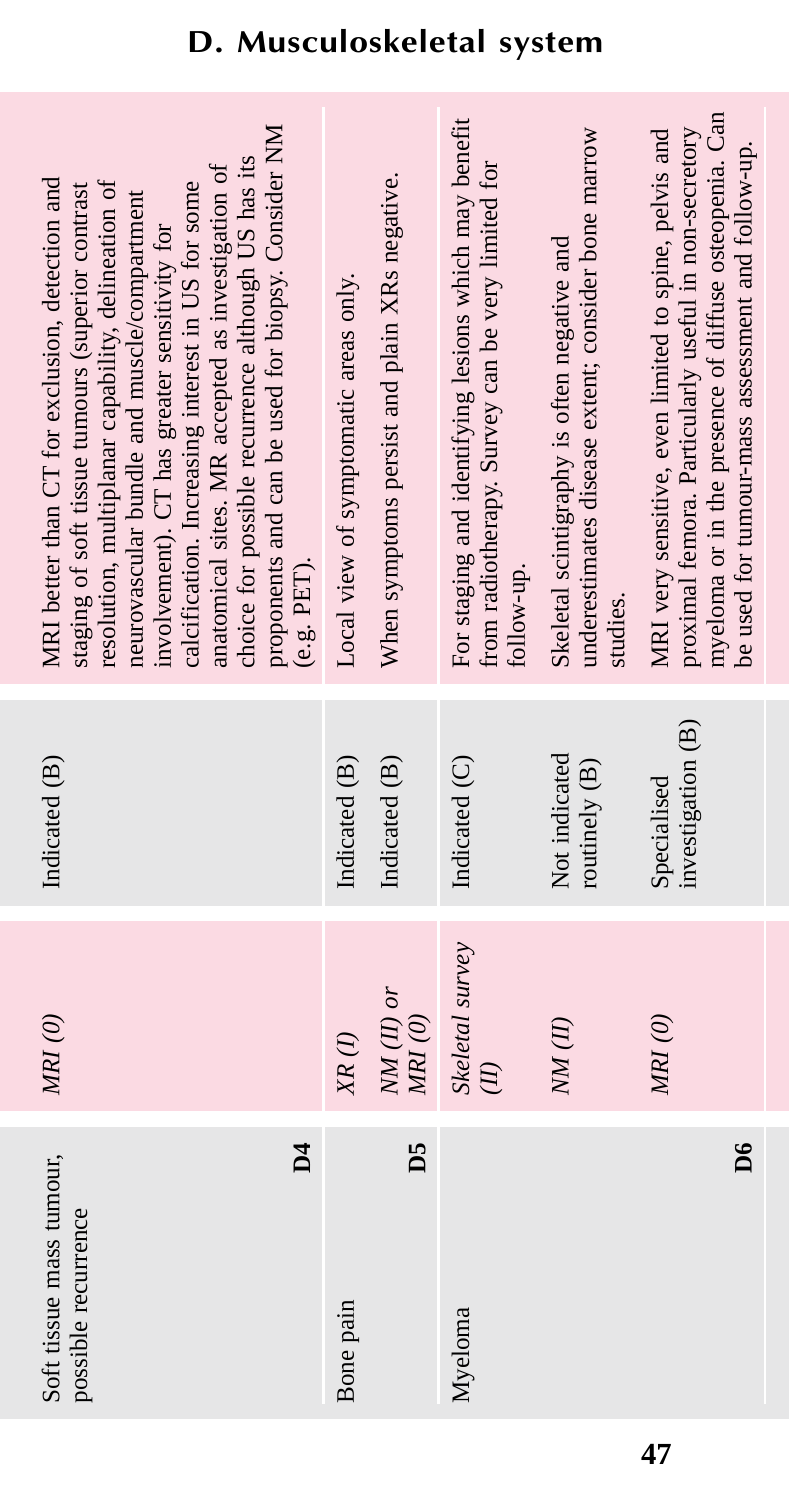| <b>CLINICAL PROBLEM</b>              | <b>INVESTIGATION</b><br>[DOSE]                  | RECOMMENDATION<br><b>GRADE</b> | <b>COMMENT</b>                                                                                                                                                                                                                                                                                                                                                                                  |
|--------------------------------------|-------------------------------------------------|--------------------------------|-------------------------------------------------------------------------------------------------------------------------------------------------------------------------------------------------------------------------------------------------------------------------------------------------------------------------------------------------------------------------------------------------|
| Metabolic bone disease               | Skeletal survey                                 | Not indicated<br>routinely (C) | should be limited (e.g. hands, CXR, pelvis and lateral<br>lumbar spine). Bone densitometry may be needed.<br>Biochemical tests usually suffice. If needed, this<br>(see D9).                                                                                                                                                                                                                    |
|                                      | NM(H)                                           | Indicated (C)                  | Skeletal scintigram good for complications                                                                                                                                                                                                                                                                                                                                                      |
| D<br>Osteomalacia                    | XR(0)                                           | Indicated (B)                  | Localised XR to establish cause of local pain or<br>equivocal lesion on NM.                                                                                                                                                                                                                                                                                                                     |
| $\mathbf{D8}$                        | $NM$ $(II)$                                     | Specialised                    | complications. Bone densitometry may be needed.<br>NM can show increased 'activity' and some local<br>(see D9).                                                                                                                                                                                                                                                                                 |
| Å<br>Pain — osteoporotic<br>collapse | XR (II) lateral<br>lumbar spine<br>thoracic and | Indicated (B)                  | pathological fractures. Bone densitometry (dual energy<br>Lateral views will demonstrate compression fractures.<br>content; can also be used for metabolic bone disease<br>NM or MRI more useful in distinguishing between<br>provides objective measurements of bone mineral<br>XR apsorptiometry (DEXA) or quantitative CT)<br>recent and old fractures and can help exclude<br>(see D7, D8). |
|                                      |                                                 |                                |                                                                                                                                                                                                                                                                                                                                                                                                 |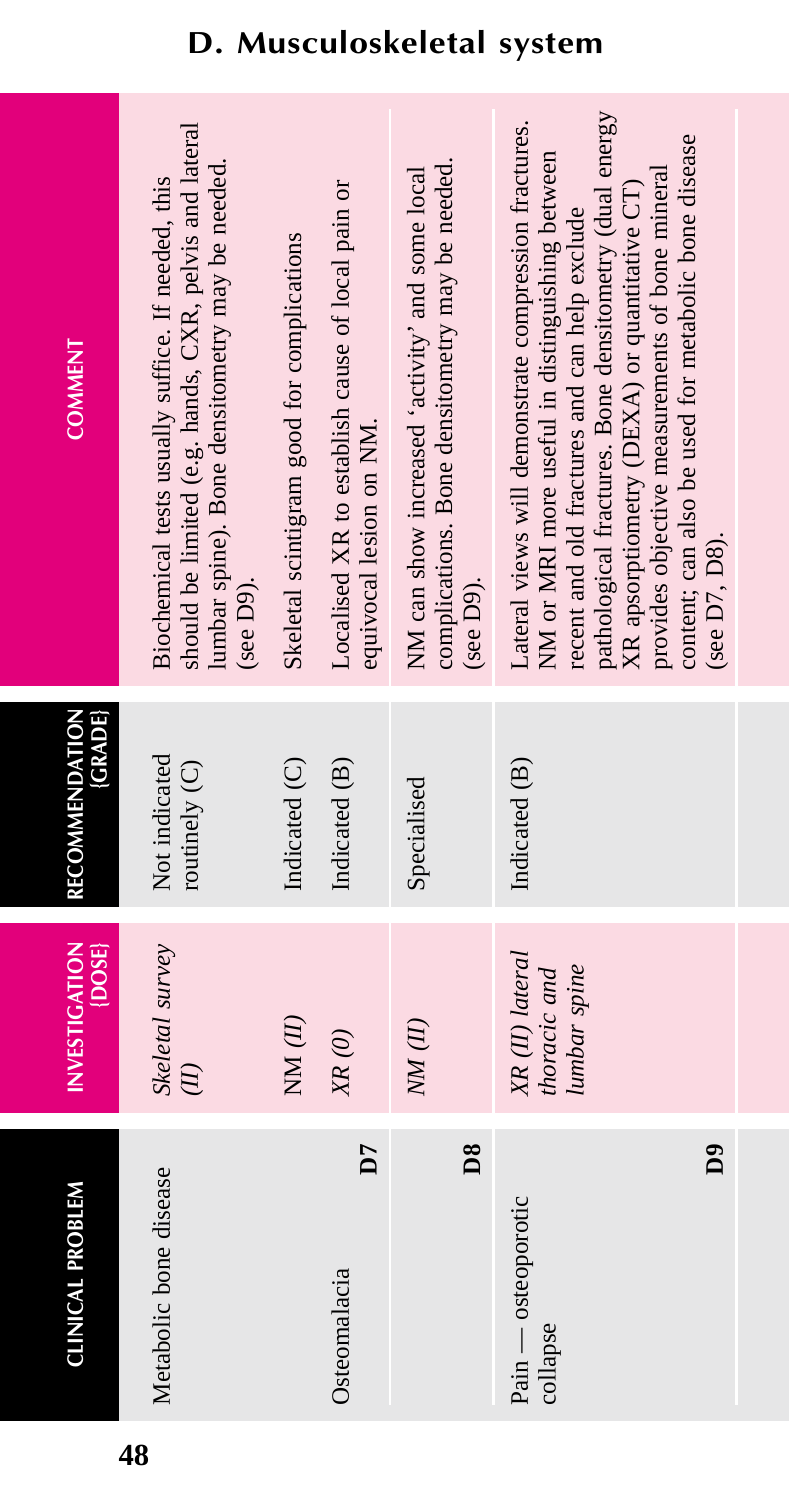| May be helpful to determine cause although erosions<br>are a relatively late feature. | In patients with suspected rheumatoid arthritis, XR<br>feet may show erosions even when symptomatic<br>hand(s) appear normal. |                                | distribution. MRI can show articular cartilage.<br>All can show acute synovitis. NM can show | XRs needed by specialists to assist management<br>decisions. | and rotator cuff are common. Earlier XR if soft tissue<br>Degenerative changes in the acromio-clavicular joints<br>calcification is expected. | A normal NM study excludes most late complications.<br>Further specialised NM studies can help distinguish<br>loosening from infection. | Such intervention which provides a definitive result is<br>Usually coupled with aspiration/biopsy/arthrography.<br>increasingly being used. |
|---------------------------------------------------------------------------------------|-------------------------------------------------------------------------------------------------------------------------------|--------------------------------|----------------------------------------------------------------------------------------------|--------------------------------------------------------------|-----------------------------------------------------------------------------------------------------------------------------------------------|-----------------------------------------------------------------------------------------------------------------------------------------|---------------------------------------------------------------------------------------------------------------------------------------------|
| Indicated (C)                                                                         | Indicated (C)                                                                                                                 | Not indicated<br>routinely (C) | investigations (C)<br>Specialised                                                            | Not indicated<br>routinely (C)                               | Not indicated<br>initially (C)                                                                                                                |                                                                                                                                         | investigation (C)<br>Specialised                                                                                                            |
| XR(I) affected<br>joint                                                               | hands/feet<br>$XR$ (1)                                                                                                        | XR (II) multiple<br>joint(s)   | $NM(II)$ or<br>$US(0)$ or<br>MRI(0)                                                          | $XR$ $(I)$                                                   | $XR$ (1)                                                                                                                                      | $XR (I) + NM (II)$ Indicated (B)                                                                                                        | fluoroscopy (II)<br>US $(0)$ or                                                                                                             |
| Arthropathy, presentation                                                             |                                                                                                                               |                                | D <sub>10</sub>                                                                              | $\overline{11}$<br>Arthropathy, follow-up                    | D <sub>12</sub><br>Painful shoulder joint                                                                                                     | Painful prosthesis                                                                                                                      | D <sub>13</sub>                                                                                                                             |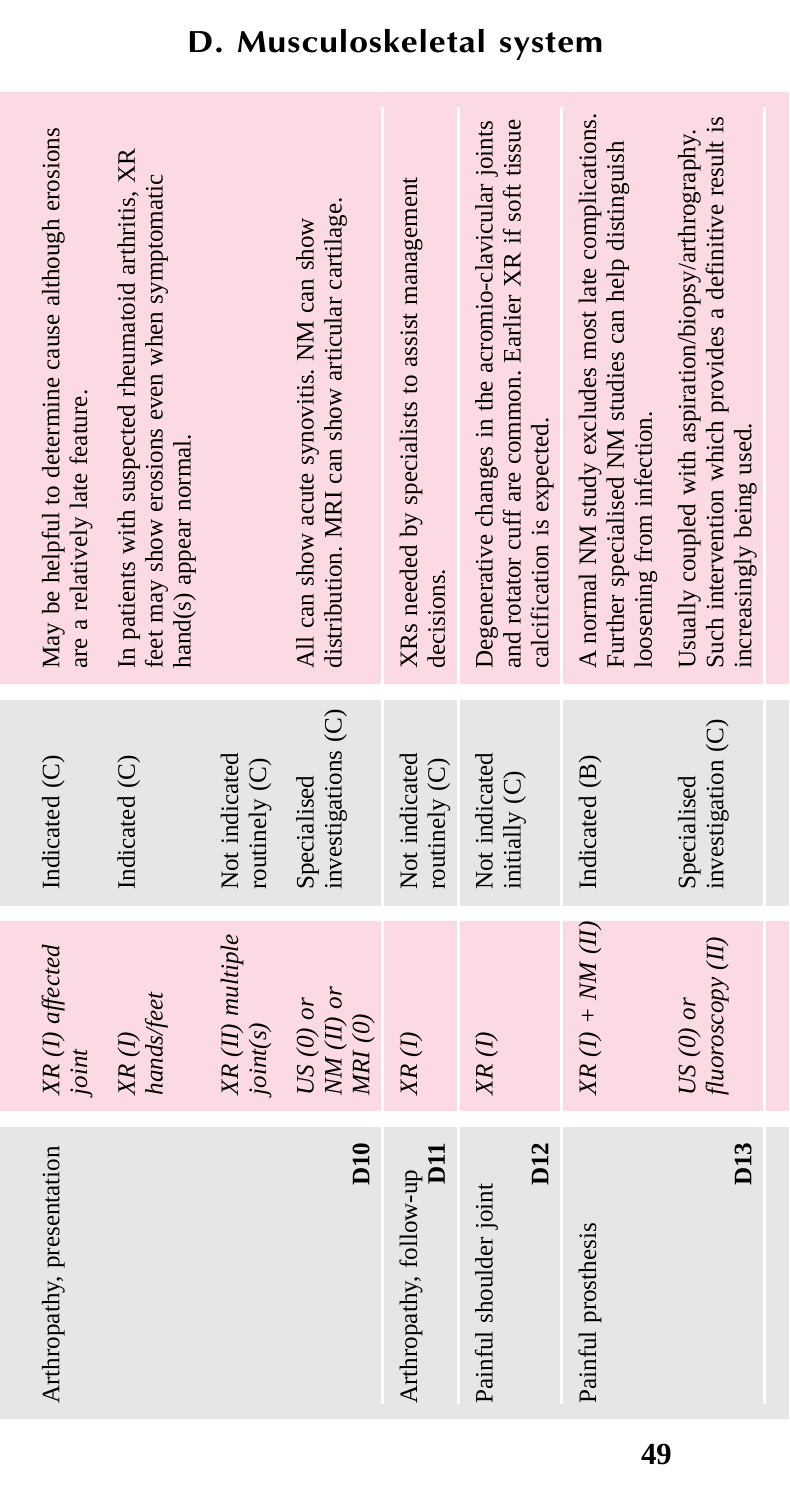| <b>COMMENT</b>                 | Although impingement is a clinical diagnosis, imaging<br>is indicated when surgery is being considered and<br>precise delineation of anatomy is required. But<br>degenerative changes also common in the<br>asymptomatic population. | Subacromial and acromioclavicular joint impingement<br>are dynamic processes which can be assessed by US. | delineated by both techniques. Some gradient echo<br>MR techniques can show labrum well without<br>Glenoid labrum and synovial cavity are well<br>arthrography. |                                  | Much depends on local expertise and surgical plans.<br>All three techniques demonstrate rotator cuff tears. |  |
|--------------------------------|--------------------------------------------------------------------------------------------------------------------------------------------------------------------------------------------------------------------------------------|-----------------------------------------------------------------------------------------------------------|-----------------------------------------------------------------------------------------------------------------------------------------------------------------|----------------------------------|-------------------------------------------------------------------------------------------------------------|--|
| (GRADE)<br>RECOMMENDATION      | investigation (B)<br>Specialised                                                                                                                                                                                                     | investigation (B)<br>Specialised                                                                          | investigation (B)<br>Specialised                                                                                                                                | investigation (C)<br>Specialised | investigation (B)<br>Specialised                                                                            |  |
| <b>INVESTIGATION</b><br>{DOSE} | MRI(0)                                                                                                                                                                                                                               | US(0)                                                                                                     | arthrography (II)                                                                                                                                               | arthrography(0)<br>MR            | Arthrography<br>$(II)$ or $US(0)$<br>or MRI $(0)$                                                           |  |
| <b>CLINICAL PROBLEM</b>        | Shoulder impingement                                                                                                                                                                                                                 | D <sub>14</sub>                                                                                           | Shoulder instability                                                                                                                                            | D <sub>15</sub>                  | D <sub>16</sub><br>Rotator cuff tear                                                                        |  |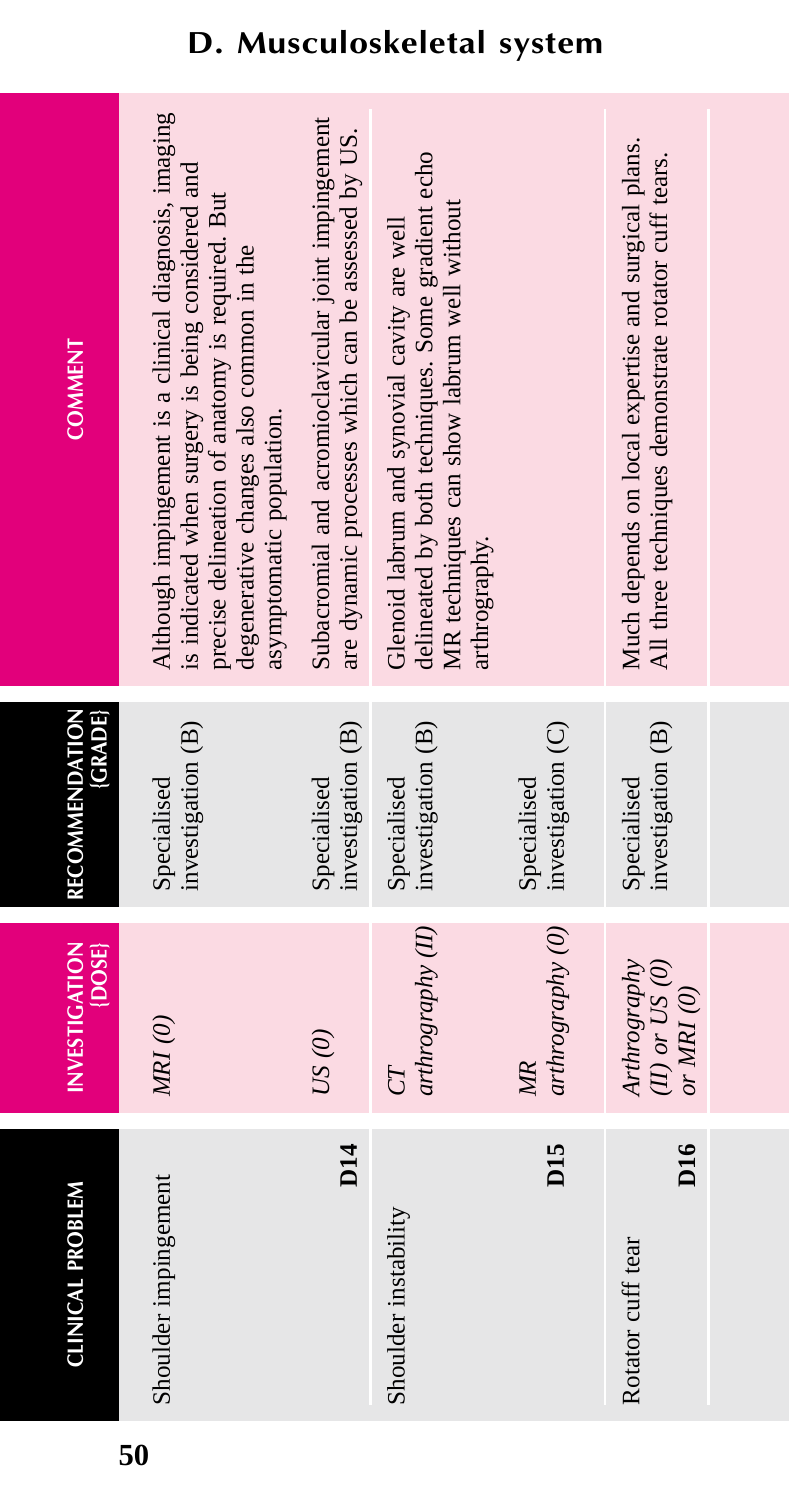| SI joint lesion                                          | XR SI joints (II)                     | Indicated (B)                    | May help in investigation of sero-negative arthropathy.<br>SI joints usually adequately demonstrated on AP<br>lumbar spine.                           |
|----------------------------------------------------------|---------------------------------------|----------------------------------|-------------------------------------------------------------------------------------------------------------------------------------------------------|
| D <sub>17</sub>                                          | $MRI$ (0) or<br>$NM(II)$ or<br>CT(II) | investigation (C)<br>Specialised | MRI or NM or CT when plain XRs equivocal; MRI<br>carries no radiation dose.                                                                           |
| Hip pain: full movement                                  | XR pelvis (1)                         | Not indicated<br>routinely (C)   | history (e.g. chance of avascular necrosis, see D20)<br>XR only if symptoms and signs persist or complex                                              |
| D <sub>18</sub><br>(for children see<br><b>Section M</b> |                                       |                                  | NB: This recommendation does not apply to children.                                                                                                   |
| Hip pain: limited<br>movement                            | XR pelvis (1)                         | Not indicated<br>initially (C)   | might be considered or symptoms persist. PET may<br>Symptoms often transient. XR if hip replacement<br>be helpful, if XR, MRI standard NM all normal. |
| D <sub>19</sub><br>(for children see<br>Section M)       |                                       |                                  | NB: This recommendation does not apply to children.                                                                                                   |
| Hip pain: avascular<br>necrosis                          | XR Pelvis <sup>(I)</sup>              | Indicated (B)                    | Abnormal in established disease.                                                                                                                      |
| D <sub>20</sub>                                          | $MRI$ $\left( 0\right)$               | investigation (B)<br>Specialised | MRI useful when XR normal, especially in high risk<br>patients. NM and CT can also provide information<br>here.                                       |
|                                                          |                                       |                                  |                                                                                                                                                       |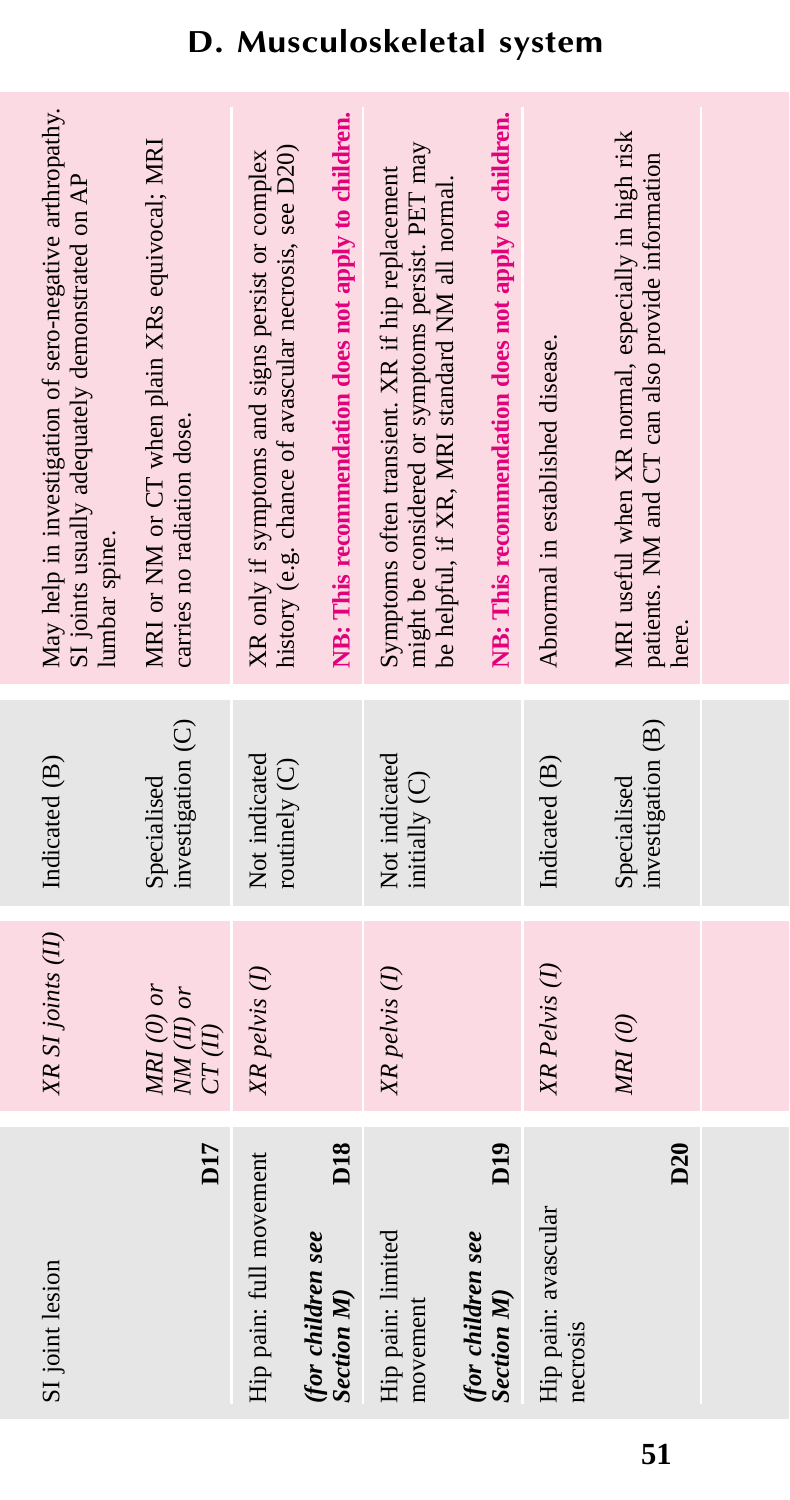| CLINICAL PROBLEM                                                                   | <b>INVESTIGATION</b><br>{DOSE} | RECOMMENDATION<br><b>GRADE</b>   | <b>COMMENT</b>                                                                                                                                                                                                                                                         |
|------------------------------------------------------------------------------------|--------------------------------|----------------------------------|------------------------------------------------------------------------------------------------------------------------------------------------------------------------------------------------------------------------------------------------------------------------|
| D21<br>locking or restriction in<br>Knee pain: without<br>movement                 | $XR$ $(I)$                     | Not indicated<br>routinely $(C)$ | Symptoms frequently arise from soft tissues and these<br>common. XRs needed when considering surgery.<br>will not be demonstrated on XR. OA changes                                                                                                                    |
| D22<br>Knee pain: with locking,<br>restricted movement or<br>effusion (loose body) | $XR$ (1)                       | Indicated (C)                    | To identify radio-opaque loose bodies.                                                                                                                                                                                                                                 |
| D23<br>Knee pain: arthroscopy<br>being considered                                  | MRI(0)                         | investigation (B)<br>Specialised | MRI can assist the management decision as to whether<br>warranting intervention, surgeons find pre-operative<br>or not to proceed with arthroscopy. Even in those<br>MRI helpful in identifying unsuspected lesions.<br>patients with definite clinical abnormalities, |
| D24<br>Hallux valgus                                                               | $XR$ $(I)$                     | investigation (C)<br>Specialised | For assessment before surgery.                                                                                                                                                                                                                                         |
| D <sub>25</sub><br>Plantar fasciitis —<br>calcaneal spur                           | XR(I)                          | Not indicated<br>routinely $(B)$ | inflammatory change but the majority of patients can<br>Plantar spurs are common incidental findings. The<br>cause of the pain is seldom detectable on XR. US,<br>NM and MRI are more sensitive in showing<br>be managed without imaging.                              |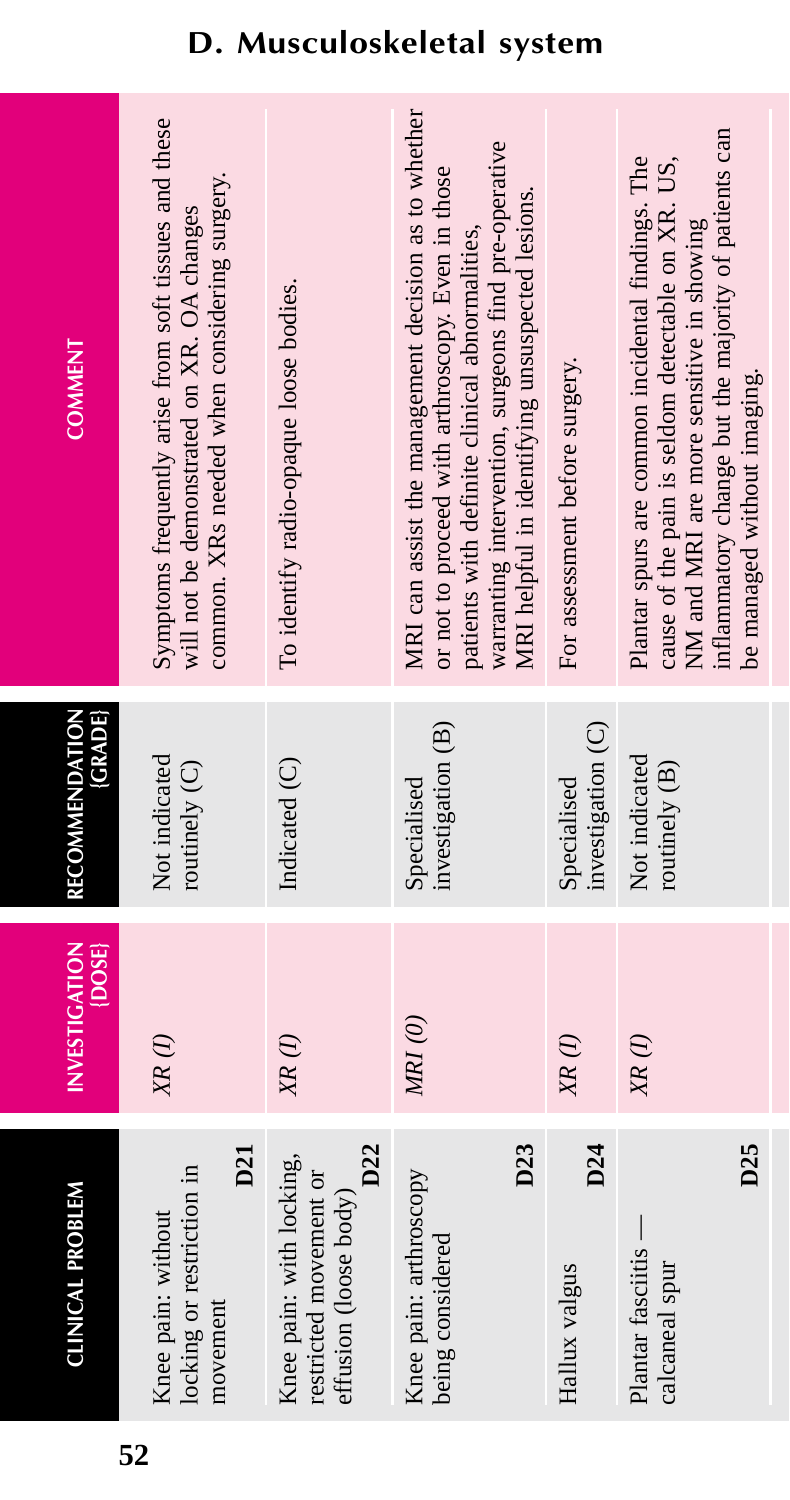# E. Cardiovascular system **E. Cardiovascular system**

| recommended. |
|--------------|
|              |
|              |
| E3           |
|              |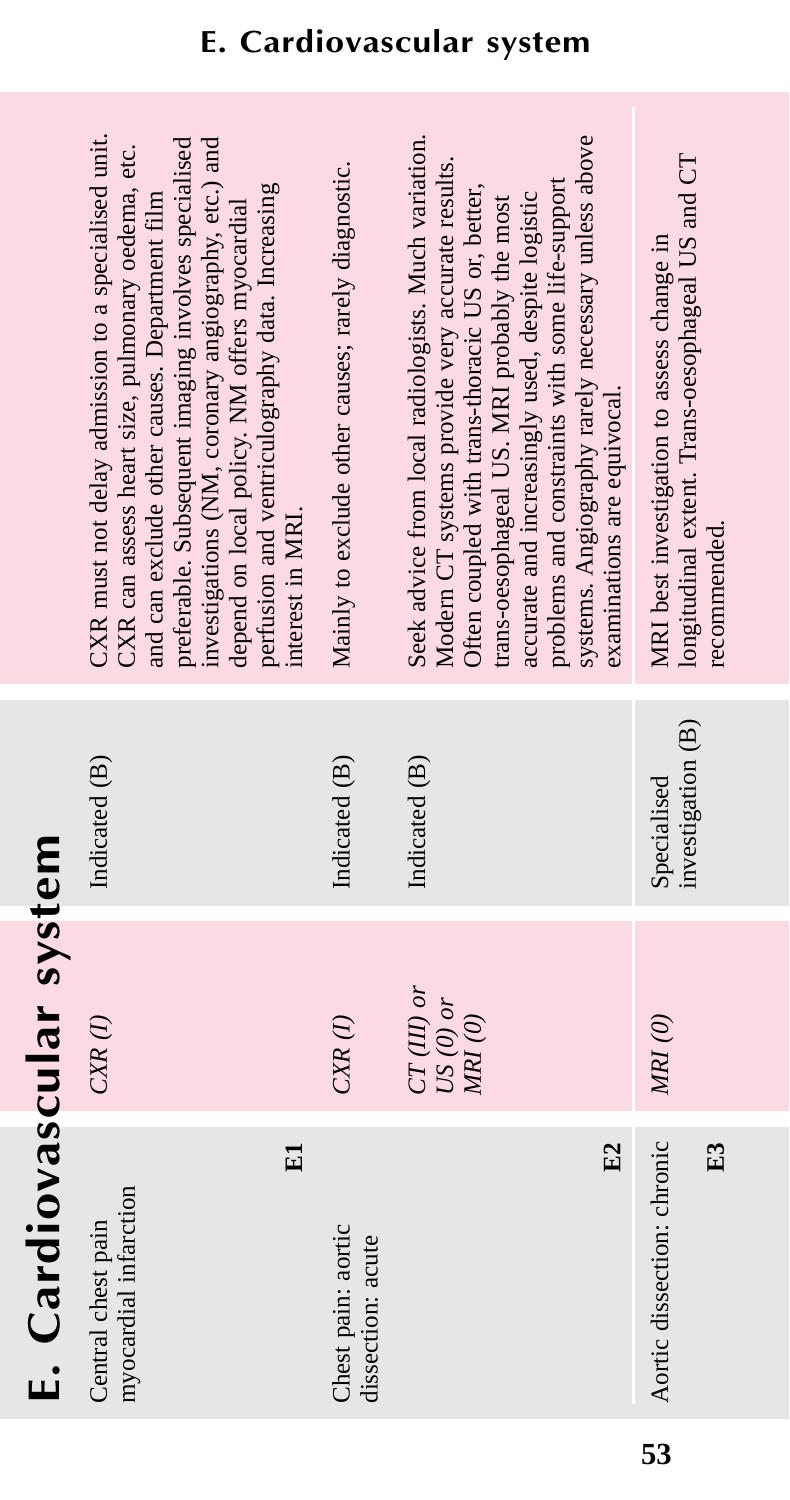| <b>COMMENT</b>                 | findings (e.g. intermediate probability) may necessitate<br>perfusion NM study excludes pulmonary embolism in<br>Interpreted along with contemporary CXR. Equivocal<br>most cases. Spiral CT used increasingly as the initial<br>further clarification. Some centres use US to show<br>cardiorespiratory disease, and ahead of pulmonary<br>thrombus in leg veins for further proof. A normal<br>test, especially in patients with co-existing<br>angiography. | May be normal; effusion volume/effect not<br>determined. | sometimes needed for calcification, loculation, etc.<br>tamponade; can show best access for drainage. CT<br>Extremely accurate: may be needed urgently for | Used for initial assessment and when there is a change<br>in the clinical picture. | US may show remediable complications (VSD,<br>papillary rupture, aneurysm, etc.). |
|--------------------------------|----------------------------------------------------------------------------------------------------------------------------------------------------------------------------------------------------------------------------------------------------------------------------------------------------------------------------------------------------------------------------------------------------------------------------------------------------------------|----------------------------------------------------------|------------------------------------------------------------------------------------------------------------------------------------------------------------|------------------------------------------------------------------------------------|-----------------------------------------------------------------------------------|
| (GRADE)<br>RECOMMENDATION      | Indicated (B)                                                                                                                                                                                                                                                                                                                                                                                                                                                  | Indicated (B)                                            | Indicated (B)                                                                                                                                              | Indicated (B)                                                                      | Indicated (B)                                                                     |
| <b>INVESTIGATION</b><br>[DOSE] | $NM(II)$ or<br>CT(III)                                                                                                                                                                                                                                                                                                                                                                                                                                         | $CXR$ $(I)$                                              | US(0)                                                                                                                                                      | cardiac US (0)<br>$C\!X\!R$ (I) and                                                | Cardiac US (0)                                                                    |
| <b>CLINICAL PROBLEM</b>        | $E_4$<br>Pulmonary embolus                                                                                                                                                                                                                                                                                                                                                                                                                                     | Pericarditis — pericardial<br>effusion                   | E5                                                                                                                                                         | E6<br>Suspected valvular<br>cardiac disease                                        | E7<br>Clinical deterioration<br>following myocardial<br>infarction                |

### **E. Cardiovascular system**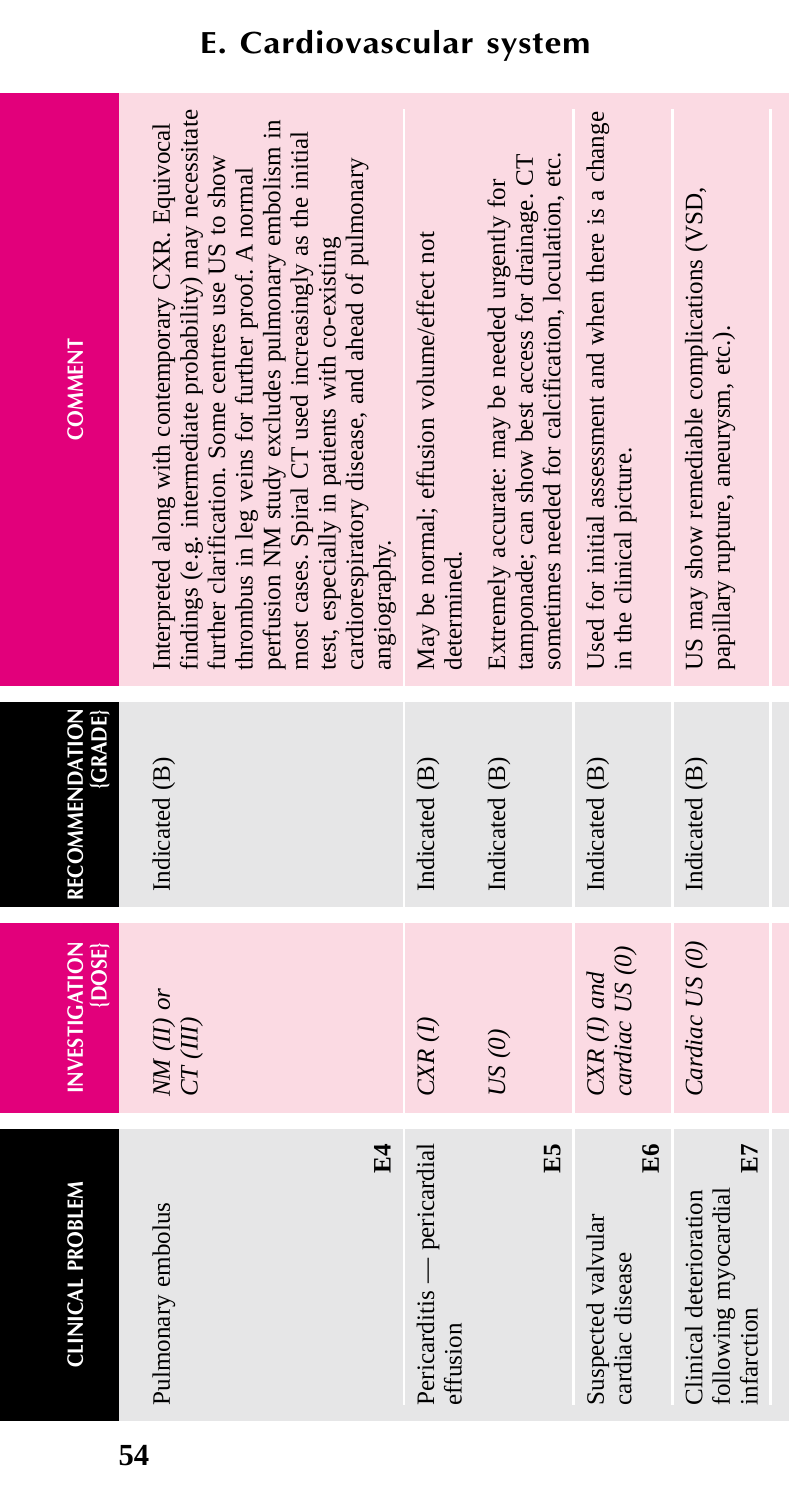| comparison with the CXR obtained at presentation<br>Only if signs or symptoms have changed, when<br>may be helpful. | diameter and follow-up. CT preferable for suspected<br>Useful in diagnosis, determination of maximal<br>leak but should not delay urgent surgery. | CT and MRI for relationship to renal vessels and<br>iliacs. Increasing demand for detailed anatomical<br>information because of increasing consideration<br>for percutaneous stenting. | clinically significant thrombi are detected. Increasing<br>experience with US for calf vein thrombi. May show<br>More sensitive with colour-flow Doppler. Most<br>other lesions. | Extensive variation according to US expertise and<br>local therapeutic strategy. | therapeutic interventions. US used in some centres as<br>Local policy needs to be determined in agreement<br>with vascular surgeons, especially with regard to<br>first investigation. Spiral CT and MRI are being<br>developed. |  |
|---------------------------------------------------------------------------------------------------------------------|---------------------------------------------------------------------------------------------------------------------------------------------------|----------------------------------------------------------------------------------------------------------------------------------------------------------------------------------------|----------------------------------------------------------------------------------------------------------------------------------------------------------------------------------|----------------------------------------------------------------------------------|----------------------------------------------------------------------------------------------------------------------------------------------------------------------------------------------------------------------------------|--|
| Not indicated<br>routinely (B)                                                                                      | Indicated (A)                                                                                                                                     | Indicated (A)                                                                                                                                                                          | Indicated (A)                                                                                                                                                                    | Not indicated<br>routinely (C)                                                   | investigation (A)<br>Specialised                                                                                                                                                                                                 |  |
| $CXR$ (1)                                                                                                           | US (0) aorta                                                                                                                                      | $CT(III)$ or<br>MRI (0)                                                                                                                                                                | $US(0)$ lower<br>limb veins                                                                                                                                                      | Venography (II)                                                                  | Angiography<br>$\overline{H}$                                                                                                                                                                                                    |  |
| E8<br>Follow-up of patients<br>with heart disease or<br>hypertension                                                | Abdominal aortic<br>aneurysm                                                                                                                      | E <sub>9</sub>                                                                                                                                                                         | Deep-vein thrombosis                                                                                                                                                             | <b>E10</b>                                                                       | E <sub>11</sub><br>Ischaemic leg                                                                                                                                                                                                 |  |

# **E. Cardiovascular system**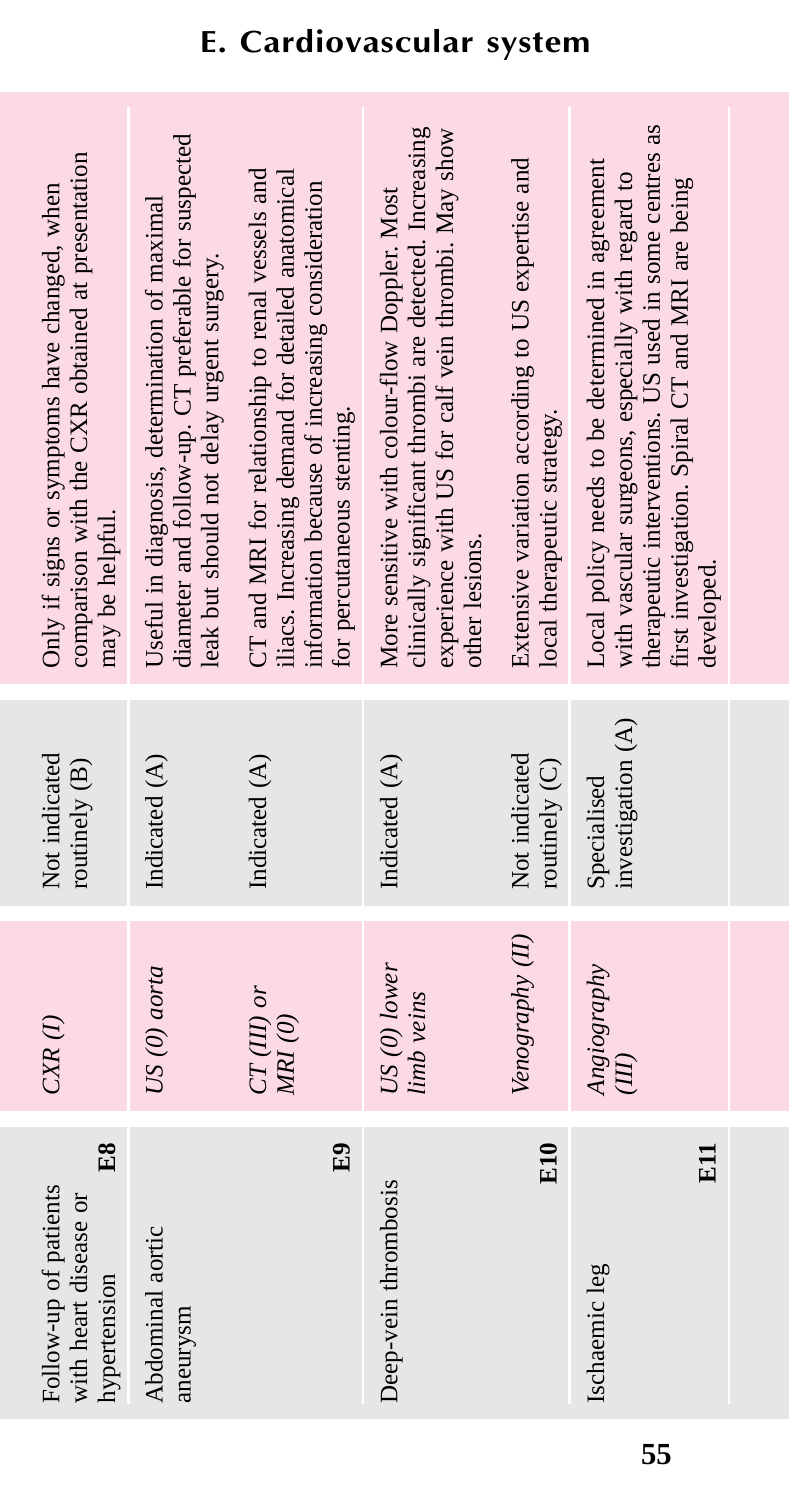| <b>COMMENT</b>            | NM is the most established investigation for assessing<br>myocardial perfusion. Cardiac MRI only available in a<br>few centres. |  |
|---------------------------|---------------------------------------------------------------------------------------------------------------------------------|--|
| RECOMMENDATION<br>{GRADE} | Indicated (A)                                                                                                                   |  |
| INVESTIGATION<br>{DOSE}   | $N\!M$ (III)                                                                                                                    |  |
| <b>CLINICAL PROBLEM</b>   | <b>E12</b><br>Myocardial evaluation                                                                                             |  |

### **E. Cardiovascular system**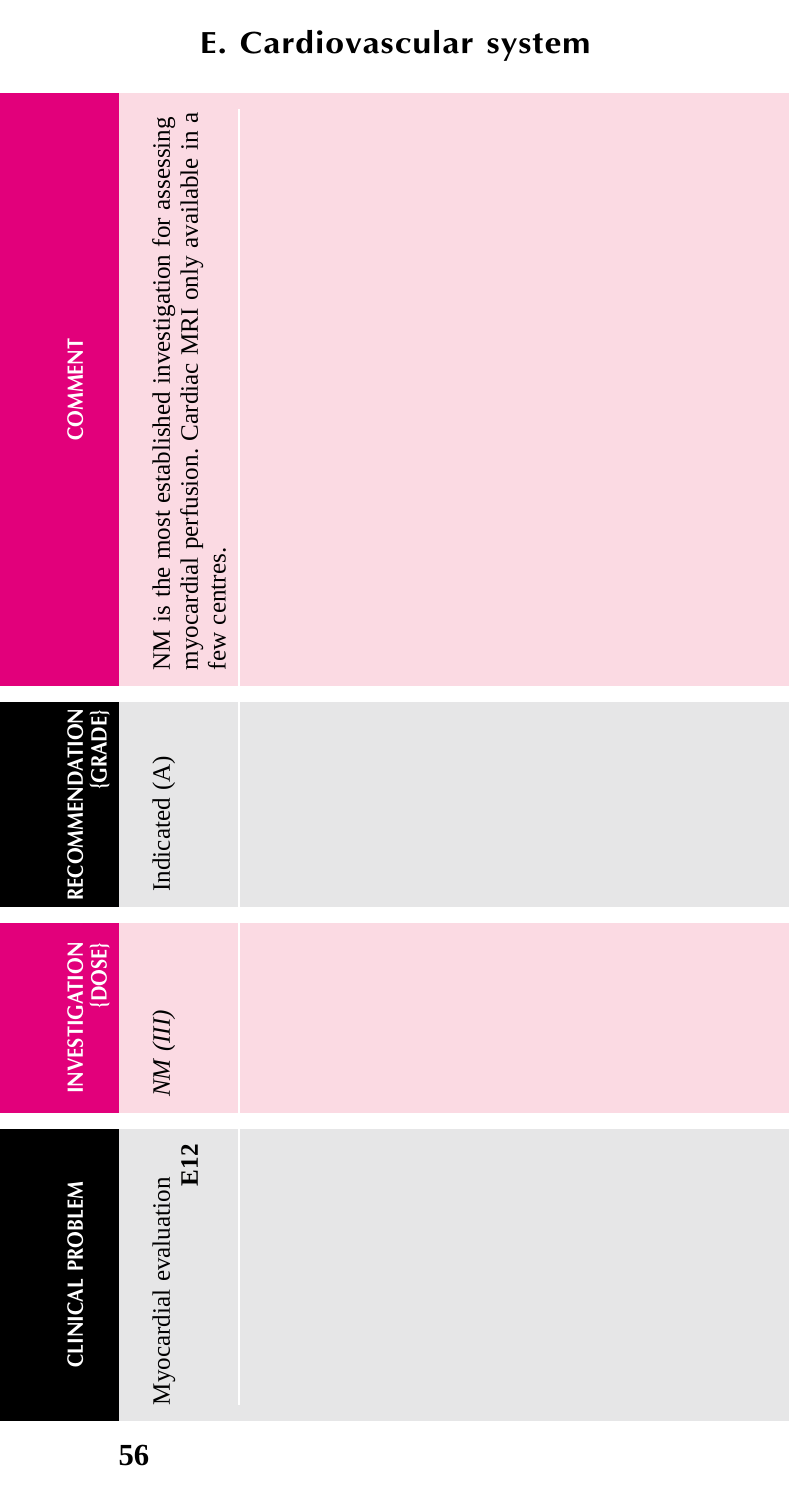|                    | abnormality on CXR. Main purpose is reassurance.<br>Conditions such as Tietze's disease show no | Showing a rib fracture after minor trauma does not<br>(see Trauma Section K).<br>alter management | at risk immigrants with no recent CXR). Some have to<br>Not justified except in a few high-risk categories (e.g.<br>be done for occupational (e.g. divers) or emigration<br>purposes (UK category 2). | dyspnoeic patients, those with known cardiac disease<br>admission to ITU, suspected malignancy or possible<br>Exceptions before cardio-pulmonary surgery, likely<br>respiratory disease have recent CXR available; a<br>and the very elderly. Many patients with cardio<br>TB. Anaesthetists may also request CXRs for<br>repeat CXR is then not usually needed. |                                            | Only if signs or symptoms have changed.                              |
|--------------------|-------------------------------------------------------------------------------------------------|---------------------------------------------------------------------------------------------------|-------------------------------------------------------------------------------------------------------------------------------------------------------------------------------------------------------|------------------------------------------------------------------------------------------------------------------------------------------------------------------------------------------------------------------------------------------------------------------------------------------------------------------------------------------------------------------|--------------------------------------------|----------------------------------------------------------------------|
|                    | Not indicated<br>initially (C)                                                                  | Not indicated<br>routinely (C)                                                                    | Not indicated                                                                                                                                                                                         | Not indicated<br>routinely (B)                                                                                                                                                                                                                                                                                                                                   | Not indicated<br>routinely (C)             | Not indicated<br>routinely (B)                                       |
|                    | $CXR$ $(I)$                                                                                     | $CXR$ $(I)$                                                                                       | $CXR$ (1)                                                                                                                                                                                             | $CXR$ $(I)$                                                                                                                                                                                                                                                                                                                                                      | $CXR$ (1)                                  | $CXR$ $(I)$                                                          |
| F. Thoracic system | $\mathbf{E}$<br>Non-specific chest pain                                                         | F <sub>2</sub><br>Chest trauma                                                                    | F3<br>Pre-employment or<br>screening medicals                                                                                                                                                         | F4<br>Pre-operative                                                                                                                                                                                                                                                                                                                                              | E5<br>Upper respiratory-tract<br>infection | F6<br>Chronic obstructive<br>airways disease or<br>asthma; follow-up |

### **F. Thoracic system**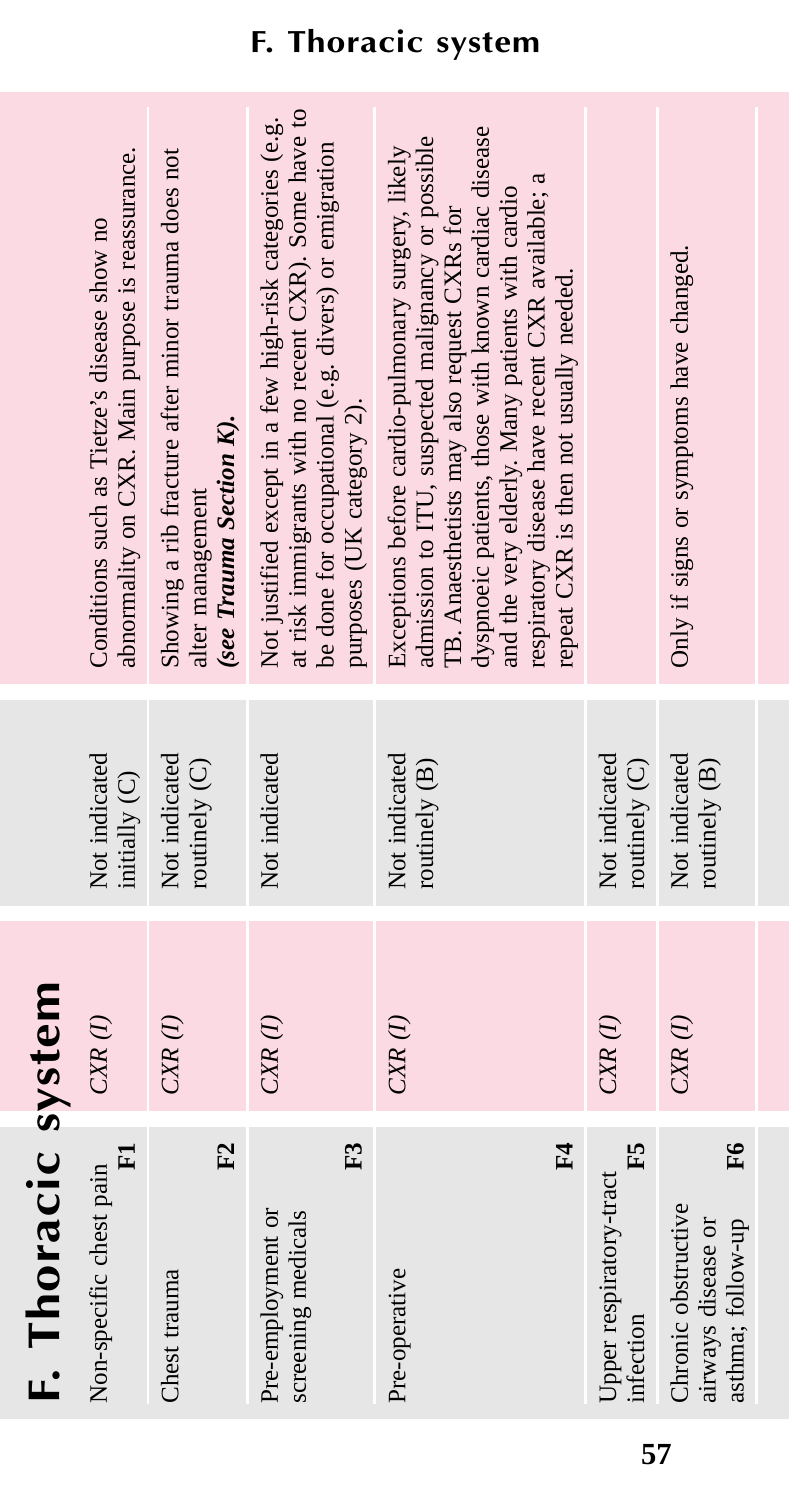| <b>COMMENT</b>                         | To confirm clearing, etc. Pointless to re-examine at<br>less than 10-day intervals as clearing can be slow<br>(especially in the elderly). | Small effusion can be missed, especially on a frontal<br>CXR. | occasionally needed for better localisation, assessment<br>To prove fluid consistency; to guide aspiration. CT<br>of solid components, etc. | PA plus lateral view. | bronchoscopy; increasing use of CT first (see Cancer<br>L7). Consider bronchial arteriography in massive<br>Many centres use CT and then proceed to<br>haemoptysis. | A CXR is most helpful when there has been a change<br>in symptoms or insertion or removal of a device. The<br>value of the routine daily CXR is being increasingly<br>questioned. |  |
|----------------------------------------|--------------------------------------------------------------------------------------------------------------------------------------------|---------------------------------------------------------------|---------------------------------------------------------------------------------------------------------------------------------------------|-----------------------|---------------------------------------------------------------------------------------------------------------------------------------------------------------------|-----------------------------------------------------------------------------------------------------------------------------------------------------------------------------------|--|
| <b>(GRADE)</b><br>RECOMMENDATION       | Indicated (A)                                                                                                                              | Indicated (B)                                                 | Indicated (B)                                                                                                                               | Indicated (B)         | investigation (B)<br>Specialised                                                                                                                                    | Indicated (B)                                                                                                                                                                     |  |
| <b>INVESTIGATION</b><br>$\{$ DOSE $\}$ | $C\!X\!R$ $(I)$                                                                                                                            | $CXR$ $(I)$                                                   | US(0)                                                                                                                                       | $CXR$ $(I)$           | CT(III)                                                                                                                                                             | $CXR$ $(I)$                                                                                                                                                                       |  |
| <b>CLINICAL PROBLEM</b>                | E<br>Pneumonia adults:<br>(for children see<br><b>Section M</b> )<br>tollow-up                                                             | Pleural effusion                                              | F8                                                                                                                                          | Haemoptysis           | $\mathbf{E}$                                                                                                                                                        | $_{\rm F10}$<br>ITU/HDU patient                                                                                                                                                   |  |

### **F. Thoracic system**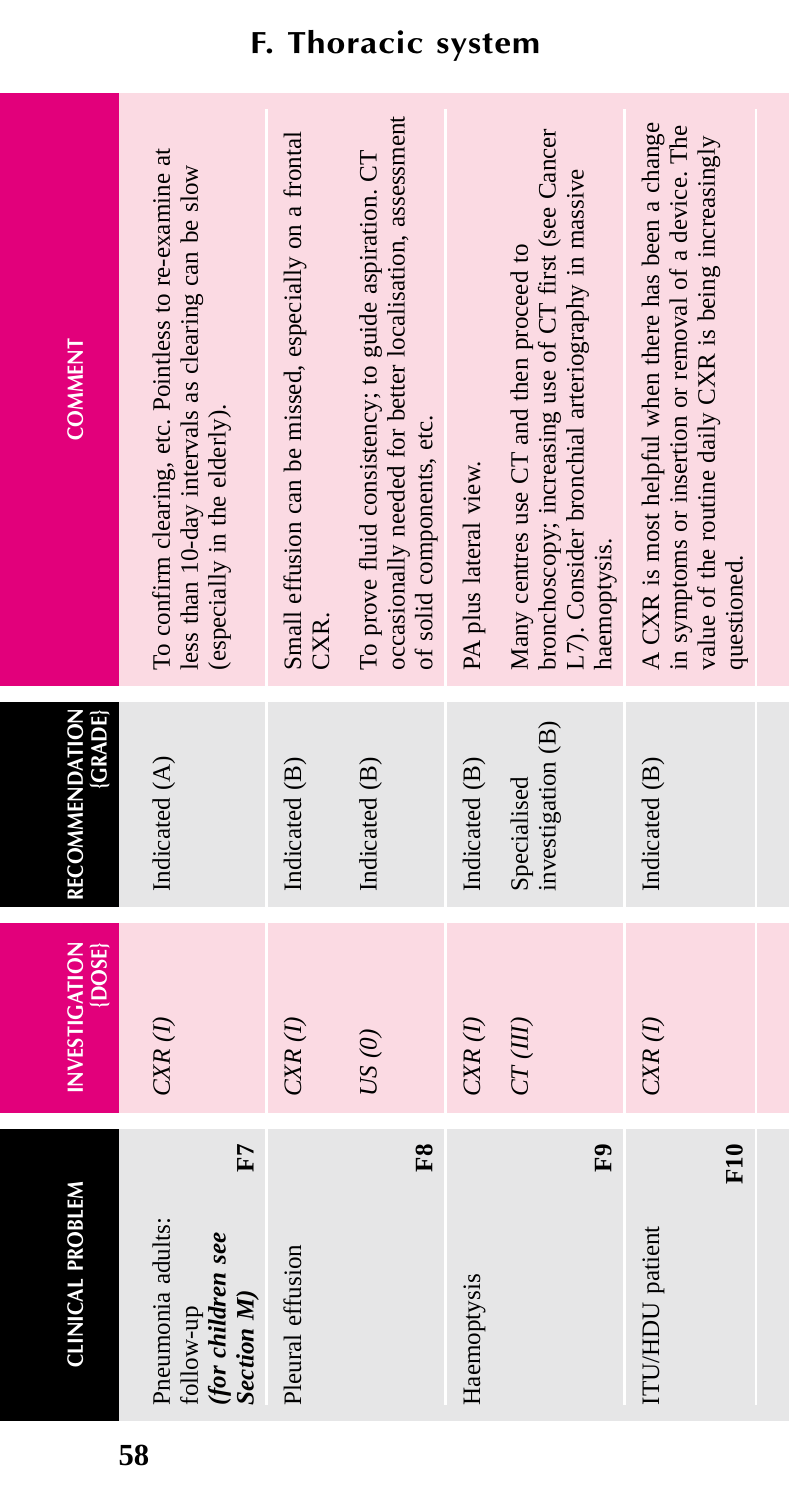| High resolution CT can show abnormalities not<br>evident on CXR, especially interstitial disease. | permeability in alveolitis) and monitor effects of<br>therapy.<br>NM can assess disease activity (e.g. measure |  |  |
|---------------------------------------------------------------------------------------------------|----------------------------------------------------------------------------------------------------------------|--|--|
| Indicated (B)                                                                                     | investigation (B)<br>Specialised                                                                               |  |  |
| $CT\left( H\right)$                                                                               | $N\!M$ $(II)$                                                                                                  |  |  |
| Occult lung disease                                                                               | E1                                                                                                             |  |  |

### **F. Thoracic system**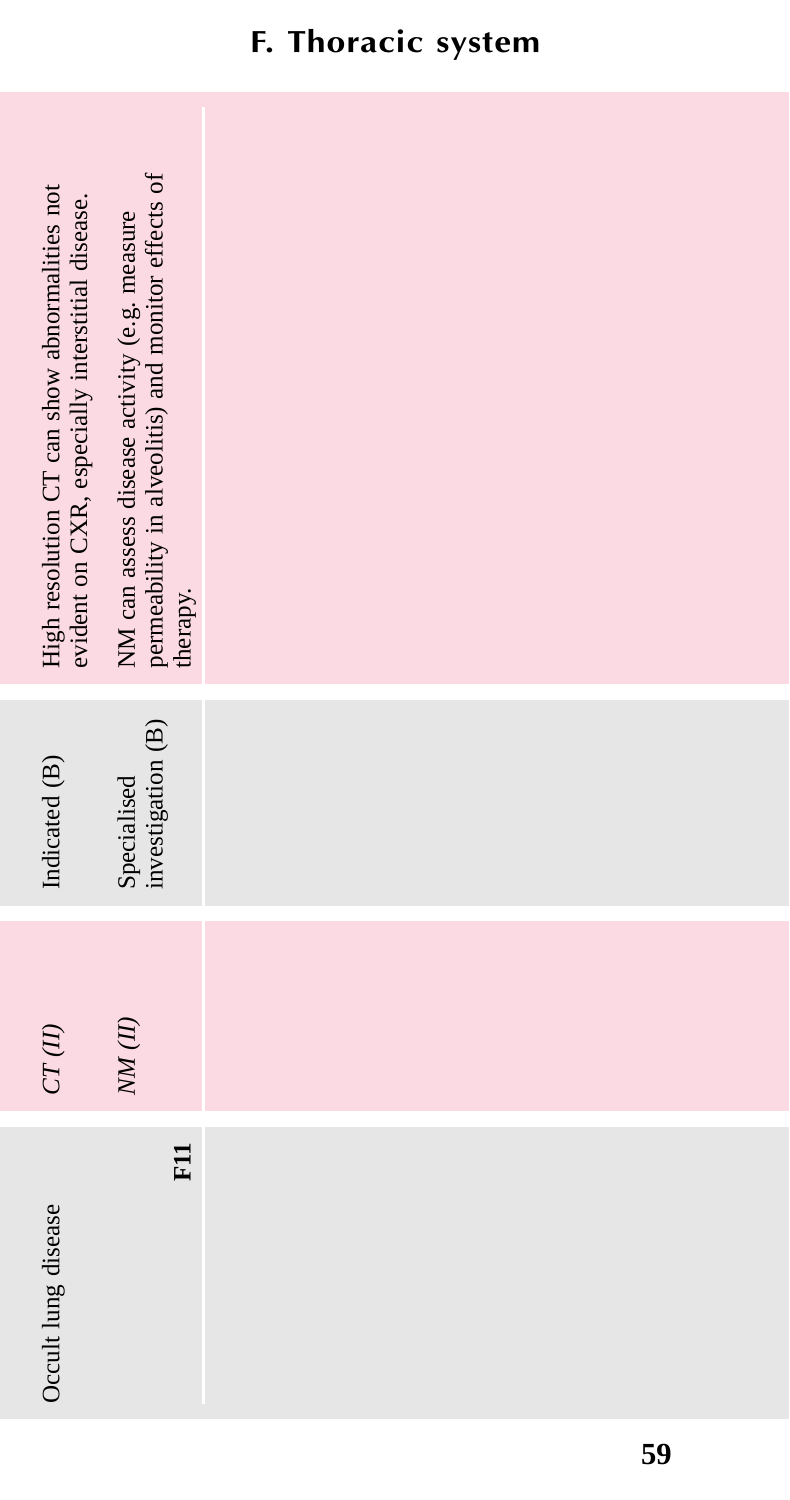| Z |   |  |
|---|---|--|
|   | I |  |
|   |   |  |
|   |   |  |
|   |   |  |
|   |   |  |
|   |   |  |
| Ò |   |  |
|   |   |  |
|   |   |  |
|   |   |  |
|   |   |  |
|   |   |  |
|   |   |  |
|   |   |  |
|   |   |  |
| ≙ |   |  |
|   |   |  |
|   |   |  |
|   |   |  |
|   |   |  |
|   |   |  |
|   |   |  |
|   |   |  |
|   |   |  |
|   |   |  |
|   |   |  |
|   |   |  |
|   |   |  |
|   |   |  |
|   |   |  |
|   |   |  |
|   |   |  |
|   |   |  |
|   |   |  |
|   |   |  |
|   |   |  |
|   |   |  |
| I |   |  |
|   |   |  |
|   |   |  |
|   |   |  |
|   |   |  |
|   |   |  |
|   |   |  |
|   |   |  |
| ľ |   |  |
|   |   |  |
|   |   |  |
|   |   |  |
|   |   |  |
|   |   |  |
|   |   |  |
|   |   |  |
|   |   |  |

**INVESTIGATION** 

**RECOMMENDATION** RECOMMENDATION<br>{GRADE

# **COMMENT COMMENT**

|                            |                               | show the degree of obstruction caused by a stricture<br>endoscopy; they will accurately localise lesions and<br>Ba studies are still recommended before possible<br>and its length. Webs and pouches are well | Video swallows for suspected pharyngeal dysfunction<br>demonstrated. Subtle strictures may be demonstrated<br>by a marshmallow (or other bolus) study. Detailed<br>fluoroscopy or NM needed for motility disorders.<br>in conjunction with speech therapists. | necessarily the cause of pain. NM may be oversensitive;<br>Increasing use of Ba studies before anti-reflux surgery.<br>reflux and their complications, not all such patients<br>Although Ba swallow useful to demonstrate hernia,<br>information. Metaplasia and oesophagitis are best<br>detected by endoscopy which also allows biopsy.<br>pH monitoring is generally regarded as the 'gold<br>standard' for acid reflux but gives no anatomical<br>need investigation. Reflux is common and not |
|----------------------------|-------------------------------|---------------------------------------------------------------------------------------------------------------------------------------------------------------------------------------------------------------|---------------------------------------------------------------------------------------------------------------------------------------------------------------------------------------------------------------------------------------------------------------|----------------------------------------------------------------------------------------------------------------------------------------------------------------------------------------------------------------------------------------------------------------------------------------------------------------------------------------------------------------------------------------------------------------------------------------------------------------------------------------------------|
|                            |                               | Indicated (B)                                                                                                                                                                                                 | investigation (B)<br>Specialised                                                                                                                                                                                                                              | Not indicated<br>routinely (C)                                                                                                                                                                                                                                                                                                                                                                                                                                                                     |
|                            |                               | Ba swallow (II)                                                                                                                                                                                               | NM(I)                                                                                                                                                                                                                                                         | Ba swallow<br>/meal (III)                                                                                                                                                                                                                                                                                                                                                                                                                                                                          |
| G. Gastrointestinal system | <b>Gastrointestinal tract</b> | Difficulty in swallowing                                                                                                                                                                                      | ರ                                                                                                                                                                                                                                                             | $\mathfrak{S}$<br>Chest pain — hiatus<br>hernia or reflux                                                                                                                                                                                                                                                                                                                                                                                                                                          |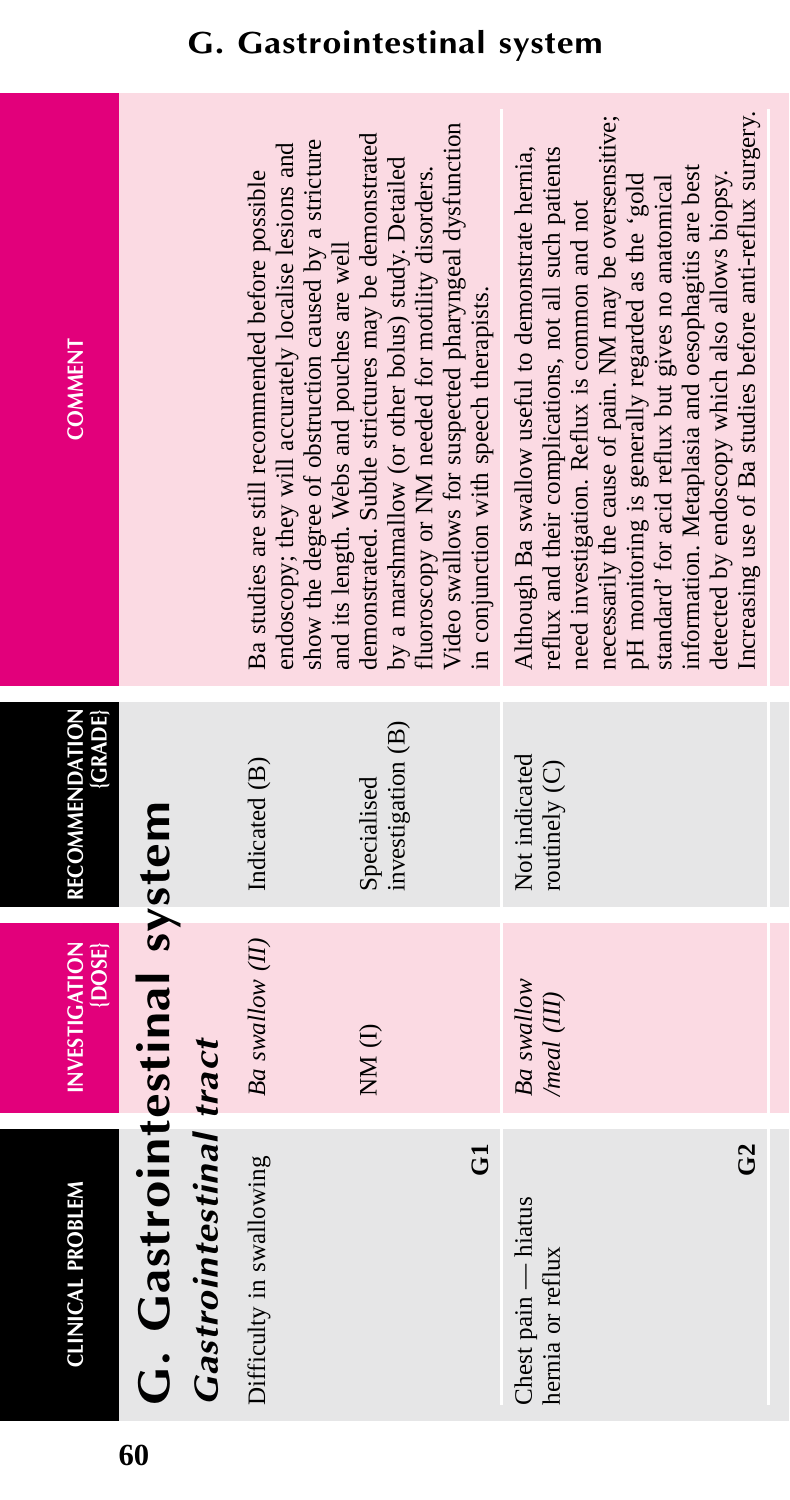| CXR may be sufficient, unless localisation for surgical<br>repair is planned. | Swallow should be performed with water-soluble<br>non- ionic contrast agents. Some centres use CT. | Of no value.                       | allows injection of varices, etc. Ba studies preclude<br>Endoscopy provides diagnosis of upper GI lesions,<br>angiography. | After endoscopy. NM can detect bleeding rates as low<br>as 0.1 ml/min; more sensitive than angiography. Red<br>cell study is most useful in intermittent bleeding. | When considering surgery or intervention (e.g.<br>embolisation) for uncontrollable bleeding. |  |
|-------------------------------------------------------------------------------|----------------------------------------------------------------------------------------------------|------------------------------------|----------------------------------------------------------------------------------------------------------------------------|--------------------------------------------------------------------------------------------------------------------------------------------------------------------|----------------------------------------------------------------------------------------------|--|
| Indicated (B)                                                                 | investigation (B)<br>Specialised                                                                   | Not indicated<br>routinely (B)     | Not indicated<br>routinely (A)                                                                                             | investigation (B)<br>Specialised                                                                                                                                   | investigation (B)<br>Specialised                                                             |  |
| $CXR$ (1)                                                                     | Swallow (II)                                                                                       | $AKR$ $(II)$                       | Ba studies (II)                                                                                                            | (red cell study)<br>$NM$ (II)                                                                                                                                      | Angiography<br>$\overline{\mathcal{H}}$                                                      |  |
| Oesophageal perforation                                                       | $\mathfrak{S}$                                                                                     | Acute GI bleeding:<br>haematemesis |                                                                                                                            |                                                                                                                                                                    | $\mathfrak{S}$                                                                               |  |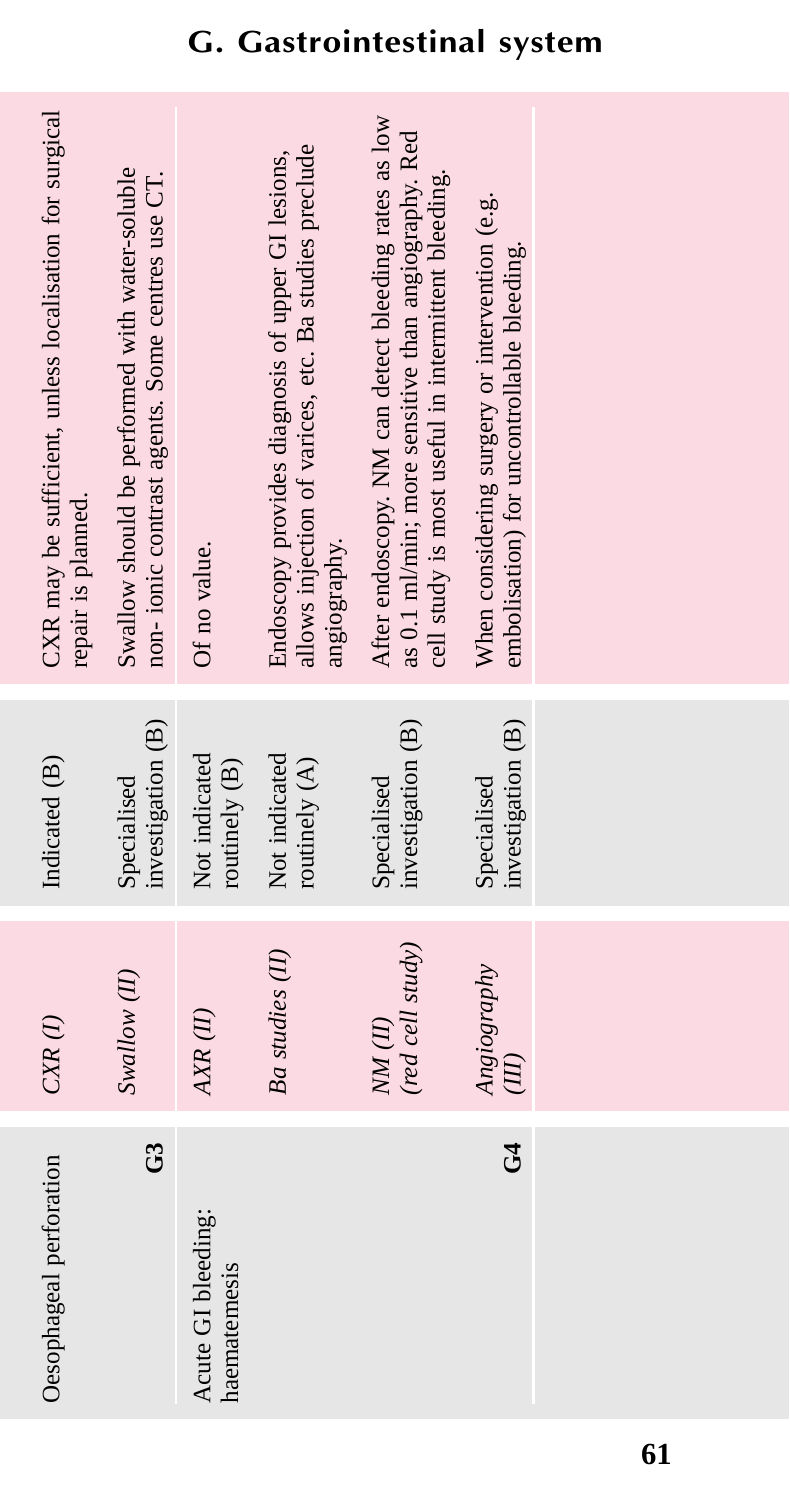| <b>COMMENT</b>                   | endoscopy for those who fail to respond. Other alare<br>bleeding, pain requiring hospitalisation, non-steroid<br>anti-inflammatory drugs, vomiting, no improvement<br>following treatment in those positive for Helicobact<br>complex investigations and will undergo a trial of<br>Most patients under 45 yrs can be treated without<br>unintentional weight loss, anaemia, anorexia, GI<br>therapy (anti-ulcer or reflux). Either Ba meal or<br>features pointing to early investigation include<br>pylori. | However, Ba meal remains a reasonable alternative.<br>whenever symptoms continue after negative result.<br>The alternative investigation should be considered<br>The main concern is the detection of early cancer,<br>Endoscopy is often the first line investigation.<br>especially submucosal tumours. | Scarring precludes accurate assessment. Endoscopy<br>preferred to confirm complete healing and to obtain<br>biopsies (e.g. Helicobacter pylori, etc.) where necessa<br>Some centres use NM studies (Carbon-14 breath tes<br>to assess effect of treatment of Helicobacter pylori. |
|----------------------------------|---------------------------------------------------------------------------------------------------------------------------------------------------------------------------------------------------------------------------------------------------------------------------------------------------------------------------------------------------------------------------------------------------------------------------------------------------------------------------------------------------------------|-----------------------------------------------------------------------------------------------------------------------------------------------------------------------------------------------------------------------------------------------------------------------------------------------------------|-----------------------------------------------------------------------------------------------------------------------------------------------------------------------------------------------------------------------------------------------------------------------------------|
| <b>(GRADE)</b><br>RECOMMENDATION | Not indicated<br>routinely (C)                                                                                                                                                                                                                                                                                                                                                                                                                                                                                | Indicated (C)                                                                                                                                                                                                                                                                                             | Not indicated<br>routinely (B)                                                                                                                                                                                                                                                    |
| <b>INVESTIGATION</b><br>{DOSE}   | Endoscopy (0))<br>$(Ba \; med \; (II)$<br>Imaging                                                                                                                                                                                                                                                                                                                                                                                                                                                             | endoscopy (0))<br>Imaging (Ba<br>$med$ (II)/                                                                                                                                                                                                                                                              | <b>Ba</b> studies (II)                                                                                                                                                                                                                                                            |
| <b>CLINICAL PROBLEM</b>          | patient (e.g. under 45 yrs)<br>යි<br>Dyspepsia in the younger                                                                                                                                                                                                                                                                                                                                                                                                                                                 | ತೆ<br>patient (e.g. over 45 yrs)<br>Dyspepsia in the older                                                                                                                                                                                                                                                | 5<br>Ulcer follow-up                                                                                                                                                                                                                                                              |

fail to respond. Other alarm se positive for Helicobacter following treatment in those positive for Helicobacter endoscopy for those who fail to respond. Other alarm vomiting, no improvement anti-inflammatory drugs, vomiting, no improvement ospitalisation, non-steroid bleeding, pain requiring hospitalisation, non-steroid d will undergo a trial of s can be treated without anaemia, anorexia, GI unintentional weight loss, anaemia, anorexia, GI 1x). Either Ba meal or investigation include features pointing to early investigation include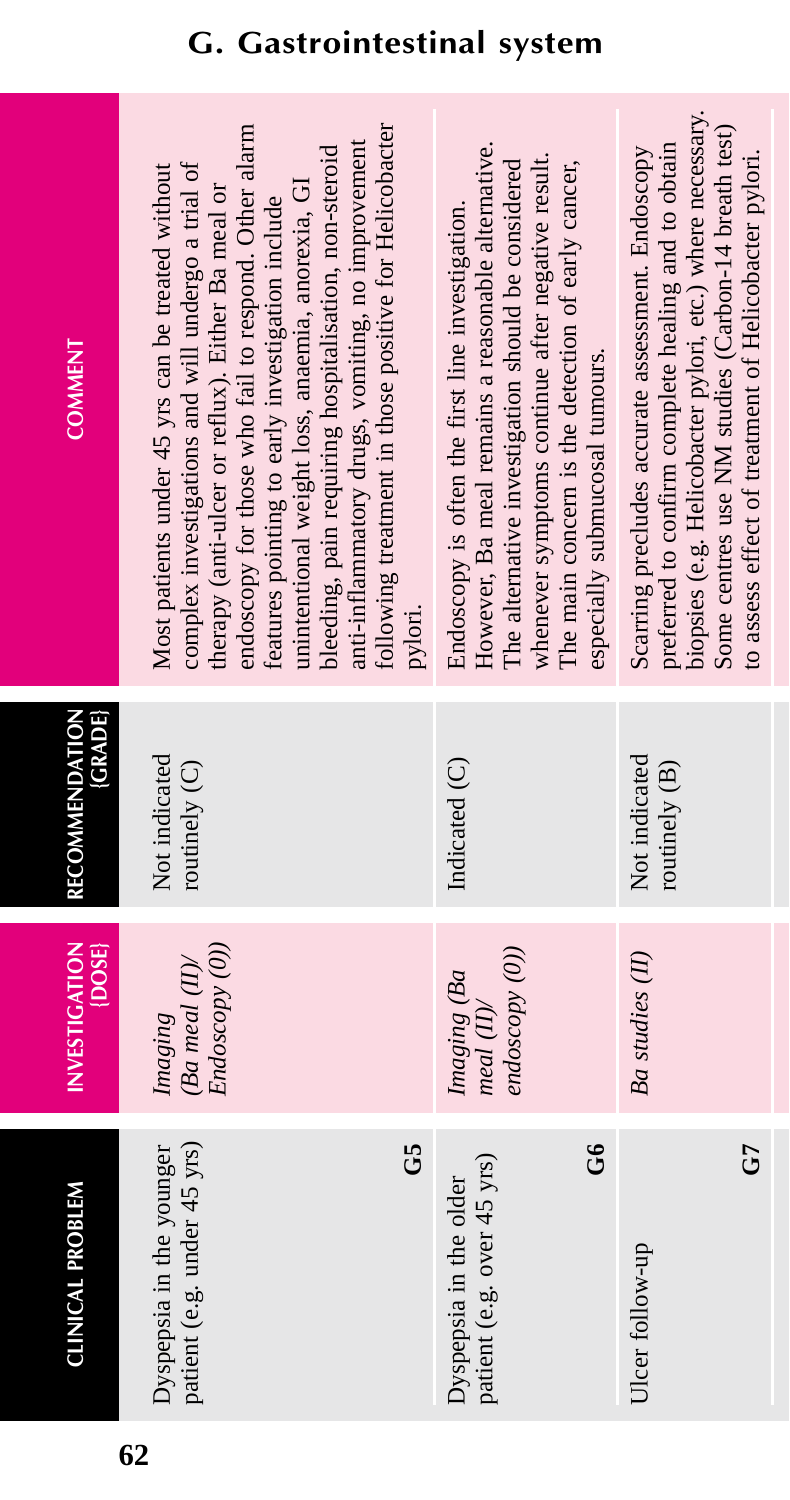| Previous upper GI surgery<br>$\frac{8}{5}$<br>(recent) | contrast medium<br>Water soluble<br>study (II)                        | Indicated (B)                    | To assess anastomosis and transit through to small<br>bowel.                                                                                                                                                                                    |
|--------------------------------------------------------|-----------------------------------------------------------------------|----------------------------------|-------------------------------------------------------------------------------------------------------------------------------------------------------------------------------------------------------------------------------------------------|
| Previous upper GI<br>surgery (old)                     | Ba studies (II)                                                       | Not indicated<br>routinely (B)   | Gastric remnant best assessed by endoscopy (gastritis,<br>extramural disease. Endoscopic US can demonstrate<br>ulceration, recurrent tumour, etc.). Cross-sectional<br>imaging (US, CT, etc.) may be needed to assess<br>submucosal recurrence. |
| ී                                                      | NM(II)                                                                | investigation (B)<br>Specialised | NM can provide functional data about emptying.                                                                                                                                                                                                  |
| Intestinal blood loss,<br>chronic or recurrent         | <b>Ba</b> small bowel<br>study (II)                                   | Not indicated<br>initially (C)   | Only after upper and lower tract imaging (Ba studies<br>or endoscopy).                                                                                                                                                                          |
| G10                                                    | angiography (III)<br>cell or Meckel's<br>study) and/or<br>NM(II) (red | investigation (B)<br>Specialised | When all other investigations are negative.                                                                                                                                                                                                     |
| perforation-obstruction<br>Acute abdominal pain -      | CXR(I) (erect)<br>and AXR (II)                                        | Indicated (B)                    | Supine AXR usually sufficient to establish diagnosis<br>Decubitus AXR to show free air if CXR supine.<br>and point to an anatomical level of obstruction.                                                                                       |
|                                                        | CT(II)                                                                | Investigation (B)<br>Specialised | increasing use of CT here - e.g. to establish site and<br>strong clinical suspicion of obstruction. There is<br>Consider erect AXR if supine AXR normal and                                                                                     |
| $\overline{5}$                                         |                                                                       |                                  | cause of obstruction.                                                                                                                                                                                                                           |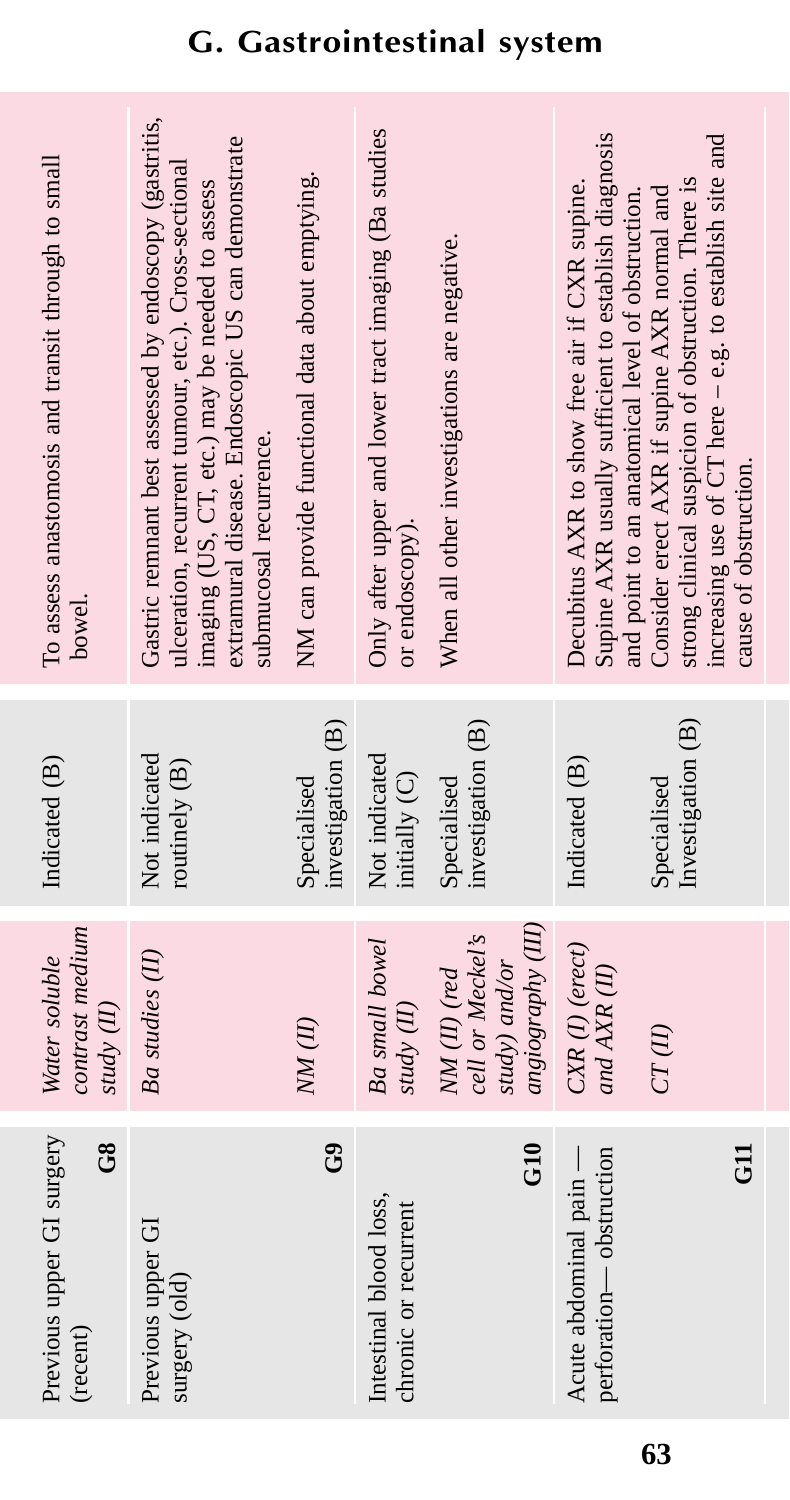| <b>CLINICAL PROBLEM</b>                                             | <b>INVESTIGATION</b><br>{DOSE}          | <b>(GRADE)</b><br>RECOMMENDATION | <b>COMMENT</b>                                                                                                                                                                        |
|---------------------------------------------------------------------|-----------------------------------------|----------------------------------|---------------------------------------------------------------------------------------------------------------------------------------------------------------------------------------|
| G <sub>12</sub><br>Small bowel<br>obstruction                       | Contrast studies<br>$(II)$ or $CT(III)$ | investigation (B)<br>Specialised | site and completeness of obstruction. Some centres use<br>Studies with non-ionic agents can determine both the<br>CT in this situation which can determine level and<br>likely cause. |
| G <sub>13</sub><br>Small bowel obstruction:<br>chronic or recurrent | Ba study (II)<br>Small bowel            | Indicated (B)                    | Small bowel enema is the examination of choice.                                                                                                                                       |
| suspected (e.g. Crohn's<br>Small bowel disease<br>disease)          | Ba small bowel<br>study (II)            | Indicated (C)                    | Ba follow through tends to give a lower radiation dose<br>than small bowel enema. Some centres use US and/or<br>CT to assess bowel wall.                                              |
| G14                                                                 | NM (white cell<br>study) (III)          | investigation (B)<br>Specialised | extent of disease. Complementary to Ba studies. CT<br>Labelled white cell scintigraphy reveals activity and<br>and MRI reserved for complications.                                    |
|                                                                     |                                         |                                  |                                                                                                                                                                                       |
|                                                                     |                                         |                                  |                                                                                                                                                                                       |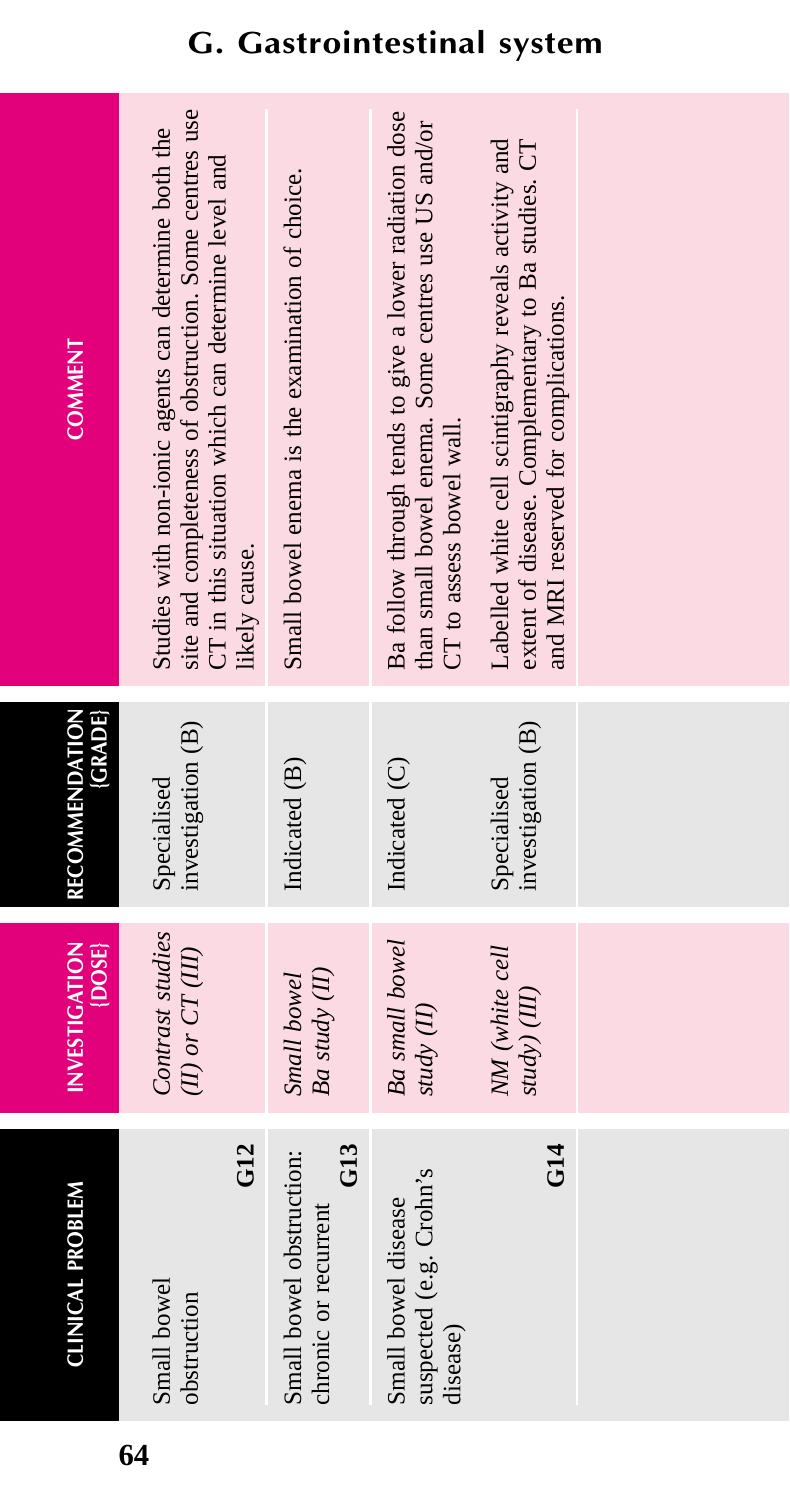| incomplete examinations. Some centres use CT for the<br>and the risk of subsequent perforation is low (ideally a<br>undergo rectal examination to assess suitability for Ba<br>NB: Double contrast Ba is only useful if the bowel is<br>during flexible sigmoidoscopy are usually superficial<br>practice requires a sigmoidoscopy before Ba enema.<br>syndrome is the most common cause of a change in<br>bowel habit, Ba enema or colonoscopy is needed to<br>Defer Ba enema for seven days after full thickness<br>properly prepared. Furthermore all patients should<br>enema and to exclude a low rectal tumour. Good<br>biopsy via a rigid sigmoidoscope. Biopsies taken<br>frail elderly patient. Although the irritable bowel<br>48 hour delay). Some centres use colonoscopy<br>initially, reserving Ba enema for difficult or<br>exclude other causes. | pseudo-obstruction'. Some centres use CT which can<br>medium) study can show narrowed area and exclude<br>Single contrast (ideally water-soluble contrast<br>point to the likely cause. |  |
|------------------------------------------------------------------------------------------------------------------------------------------------------------------------------------------------------------------------------------------------------------------------------------------------------------------------------------------------------------------------------------------------------------------------------------------------------------------------------------------------------------------------------------------------------------------------------------------------------------------------------------------------------------------------------------------------------------------------------------------------------------------------------------------------------------------------------------------------------------------|-----------------------------------------------------------------------------------------------------------------------------------------------------------------------------------------|--|
| Indicated (B)                                                                                                                                                                                                                                                                                                                                                                                                                                                                                                                                                                                                                                                                                                                                                                                                                                                    | investigation (B)<br>Specialised                                                                                                                                                        |  |
| Ba enema (III)                                                                                                                                                                                                                                                                                                                                                                                                                                                                                                                                                                                                                                                                                                                                                                                                                                                   | Enema <sub>(III)</sub>                                                                                                                                                                  |  |
| G15<br>Large bowel tumour or<br>disease: pain, bleeding,<br>change in bowel habit,<br>inflammatory bowel<br>etc.                                                                                                                                                                                                                                                                                                                                                                                                                                                                                                                                                                                                                                                                                                                                                 | G16<br>Large bowel obstruction:<br>acute                                                                                                                                                |  |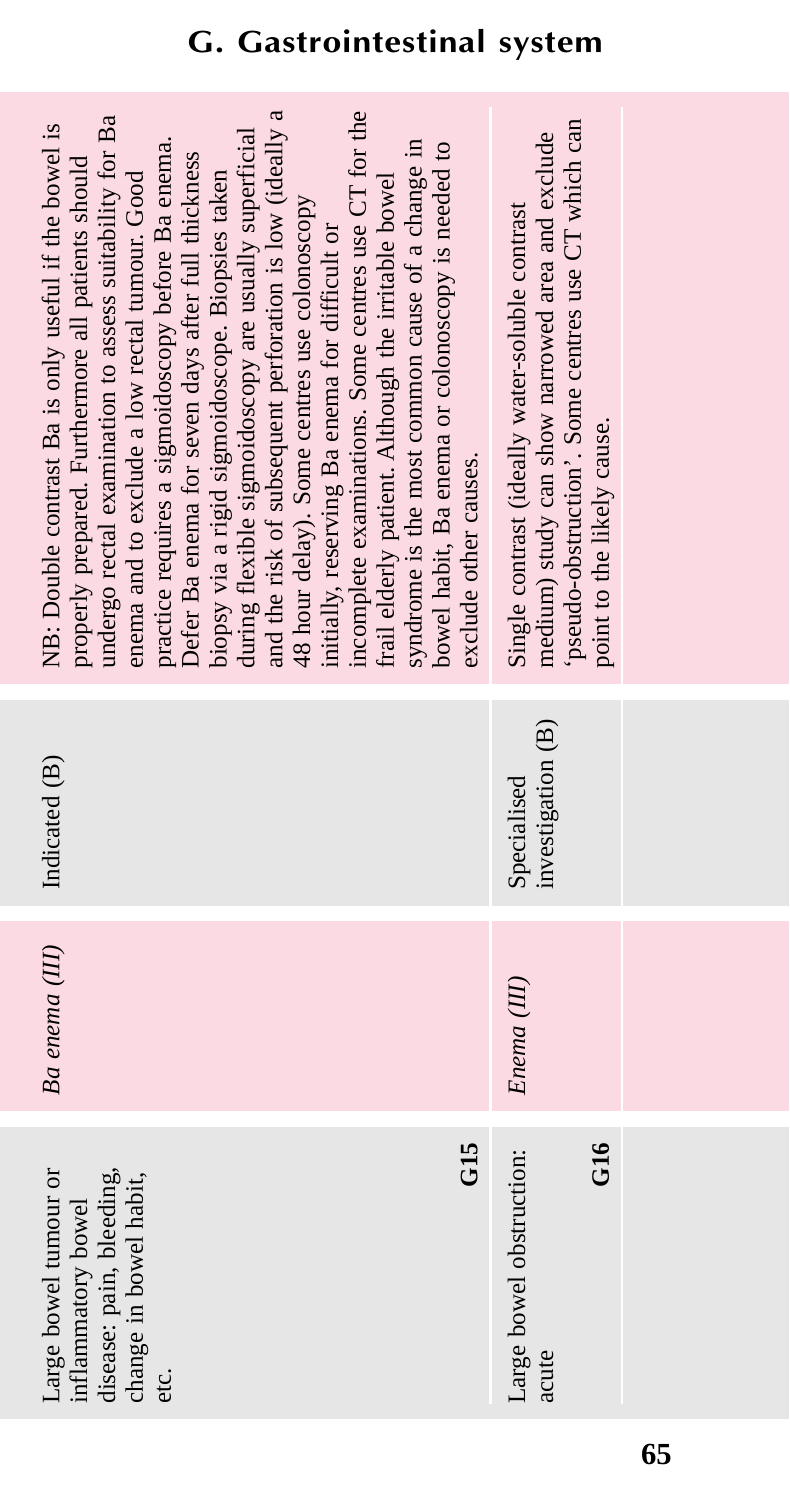| <b>CLINICAL PROBLEM</b>                                                                                    | <b>INVESTIGATION</b><br>{DOSE}   | RECOMMENDATION<br>(GRADE)        | <b>COMMENT</b>                                                                                                                                                                                                                                     |
|------------------------------------------------------------------------------------------------------------|----------------------------------|----------------------------------|----------------------------------------------------------------------------------------------------------------------------------------------------------------------------------------------------------------------------------------------------|
| Inflammatory bowel<br>disease of colon                                                                     | AXR(II)                          | Indicated (B)                    | Often sufficient for evaluation.                                                                                                                                                                                                                   |
|                                                                                                            | NM (white cell<br>study) (III)   | Indicated (B)                    | Labelled white cell study best exam - will reveal<br>activity and extent of disease.                                                                                                                                                               |
| G <sub>17</sub>                                                                                            | Ba enema (III)                   | Not indicated<br>routinely $(B)$ | Ba enema is dangerous when toxic megacolon present;<br>unprepared enema in selected cases after discussion<br>with radiologists.                                                                                                                   |
| G18<br>long-term follow-up<br>Inflammatory bowel<br>disease of colon:                                      | Ba enema (III)                   | Not indicated<br>routinely $(B)$ | Ba enema is still often used, particularly after complex<br>developing carcinoma in those at high risk, although<br>intestinal surgery. Likewise Ba enema preferred for<br>Colonoscopy follow-up preferred to identify<br>evaluating fistulae etc. |
| <b>General abdominal problems</b>                                                                          |                                  |                                  |                                                                                                                                                                                                                                                    |
| $\frac{619}{2}$<br>admission and surgical<br>Acute abdomen pain;<br>(warranting hospital<br>consideration) | AXR (II) plus<br>erect $CXR$ (I) | Indicated (B)                    | Local policy will determine strategy. Supine AXR (for<br>gas pattern, etc.) is usually sufficient. Erect AXR not<br>indicated routinely. Increasing use of CT as a 'catch-<br>all' investigation here. US widely used as a<br>preliminary survey.  |

**66**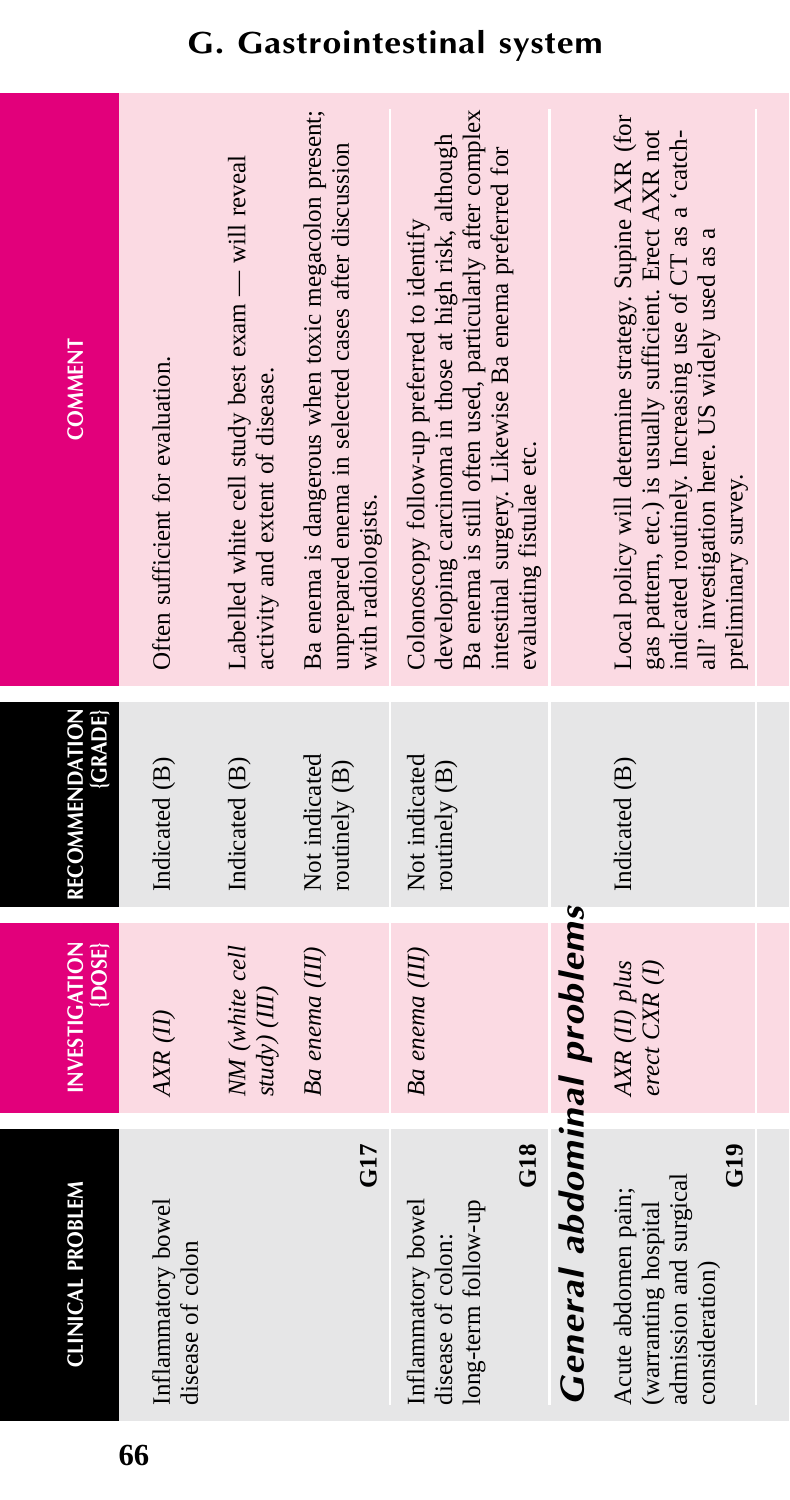| Palpable mass                   | AXR(II)                         | Not indicated<br>routinely (C)   |                                                                                                                                                                                                                                                                                                                                                                                                                                            |
|---------------------------------|---------------------------------|----------------------------------|--------------------------------------------------------------------------------------------------------------------------------------------------------------------------------------------------------------------------------------------------------------------------------------------------------------------------------------------------------------------------------------------------------------------------------------------|
|                                 | US(0)                           | Indicated (B)                    | US usually solves the problem and is very reliable in<br>thin patients, right upper quadrant and pelvis.                                                                                                                                                                                                                                                                                                                                   |
| G20                             | CT(III)                         | Indicated (A)                    | CT is an alternative and useful to exclude a lesion;<br>particularly good in fat patients.                                                                                                                                                                                                                                                                                                                                                 |
| Malabsorbtion                   | small bowel (II)<br>Ba study of | Not indicated<br>routinely (B)   | or when biopsy is normal/equivocal. CT may be better<br>disease but may be indicated for jejunal diverticulosis<br>Imaging is not required for the diagnosis of coeliac<br>if lymphoma suspected.                                                                                                                                                                                                                                          |
| G21                             | NM(1)                           | investigation (B)<br>Specialised | establish presence of malabsorption. Some of these are<br>Numerous NM investigations available which should<br>non-radiological (e.g. breath test).                                                                                                                                                                                                                                                                                        |
| G <sub>22</sub><br>Appendicitis | Imaging                         | investigation (C)<br>Specialised | differentiation from gynaecological lesions. So too can<br>availability of equipment and expertise and the body<br>Wide range of policy varying accordingly to local<br>(FACT). US recommended in children and young<br>NM (white cell study) and focused appendix CT<br>clinical diagnosis. Imaging (e.g. US with graded<br>habitus of the patient. Appendicitis is usually a<br>compression) can help in equivocal cases or in<br>women. |
|                                 |                                 |                                  |                                                                                                                                                                                                                                                                                                                                                                                                                                            |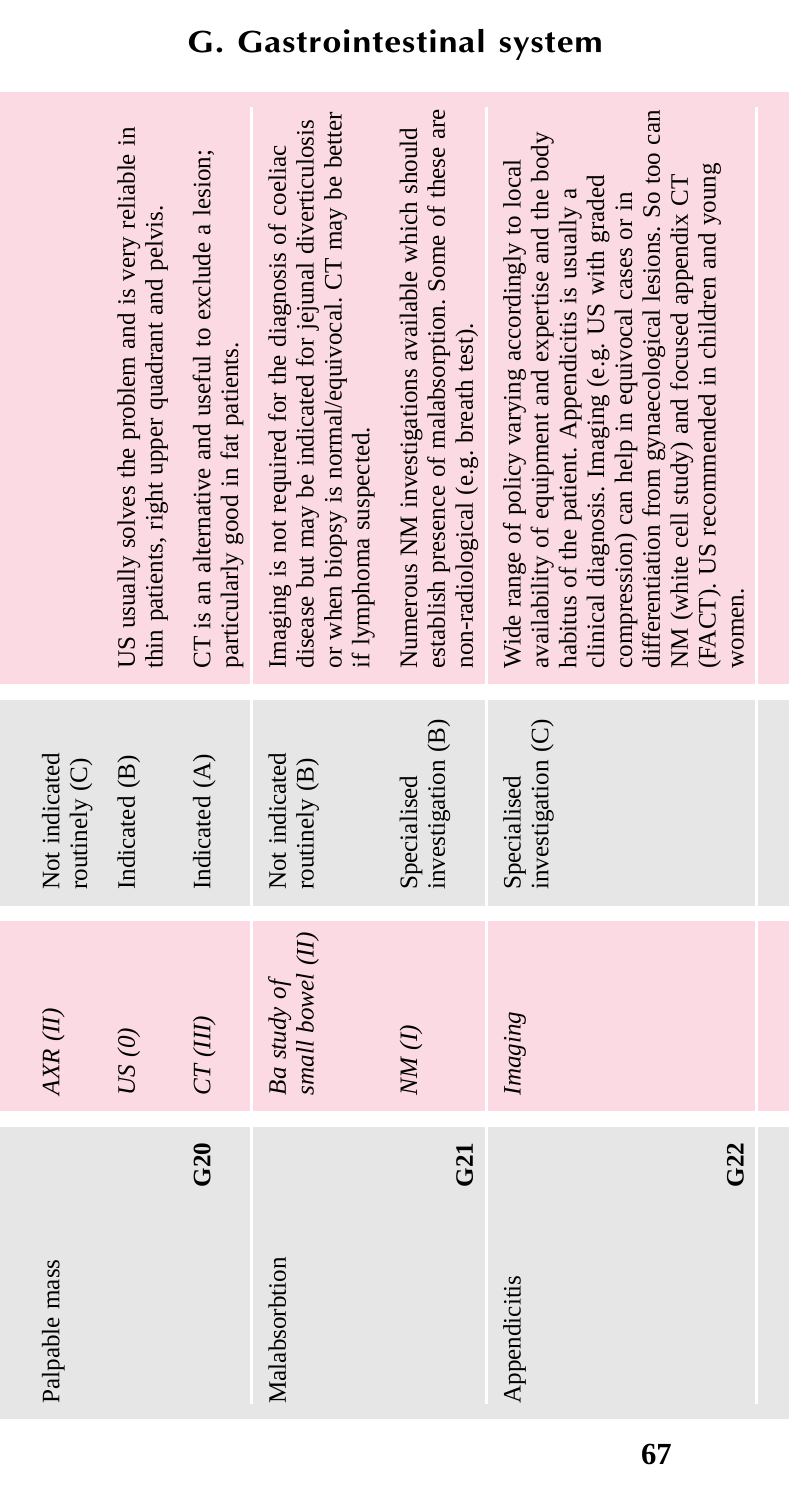| <b>COMMENT</b>              | although this may be related to prolonged transit time<br>it is impossible to assess significance on AXR alone.<br>Many normal adults show extensive faecal material;<br>But AXR can help certain specialists (e.g.<br>geriatricians) in refractory cases. | subphrenic/subhepatic spaces and pelvis. CT probably<br>identified and excluded. Also allows biopsy of nodes<br>availability and expertise. US often used first (speed,<br>cost) and may be definitive, particularly when there<br>there are no localising features: labelled WBC good<br>accumulate at sites of tumour (e.g. lymphoma) and<br>recent post-operative). NM particularly good when<br>or tumour and drainage of collections (especially<br>Seek radiological advice; much depends on local<br>for chronic post-operative sepsis; gallium will<br>best test overall: infection and tumour usually<br>are localising signs; especially good for<br>infection. |  |
|-----------------------------|------------------------------------------------------------------------------------------------------------------------------------------------------------------------------------------------------------------------------------------------------------|---------------------------------------------------------------------------------------------------------------------------------------------------------------------------------------------------------------------------------------------------------------------------------------------------------------------------------------------------------------------------------------------------------------------------------------------------------------------------------------------------------------------------------------------------------------------------------------------------------------------------------------------------------------------------|--|
| (GRADE)<br>RECOMMENDATION   | Not indicated<br>routinely (C)                                                                                                                                                                                                                             | Indicated (C)                                                                                                                                                                                                                                                                                                                                                                                                                                                                                                                                                                                                                                                             |  |
| INVESTIGATION<br>$\{DOSE\}$ | AXR(II)                                                                                                                                                                                                                                                    | $(III)$ or $NM$ $(III)$<br>$US(0)$ or $CT$                                                                                                                                                                                                                                                                                                                                                                                                                                                                                                                                                                                                                                |  |
| <b>CLINICAL PROBLEM</b>     | G23<br>see Section M)<br>(for children<br>Constipation                                                                                                                                                                                                     | pyrexia of unknown origin<br>G24<br>Abdominal sepsis;<br>(PUO)                                                                                                                                                                                                                                                                                                                                                                                                                                                                                                                                                                                                            |  |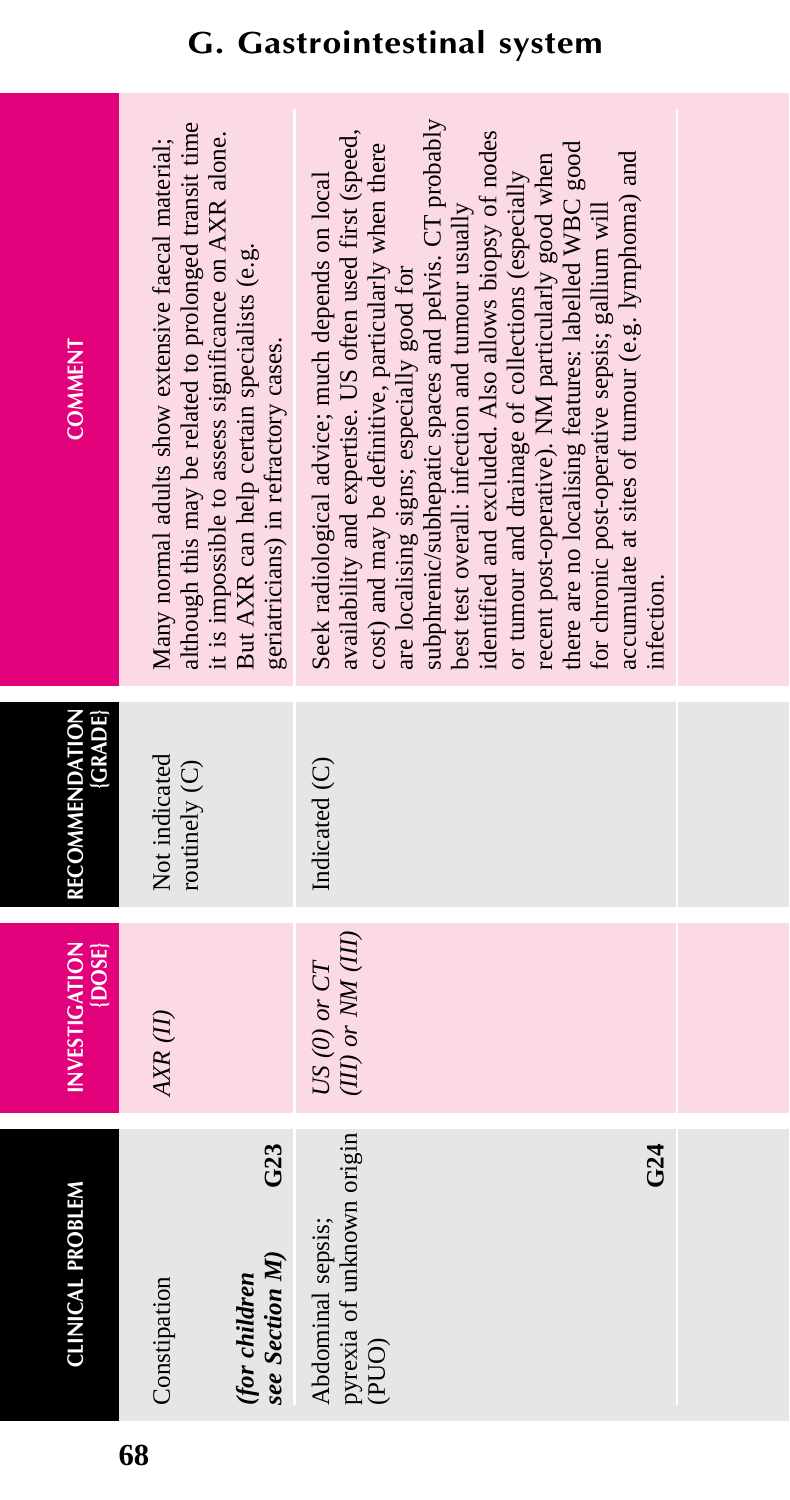# Liver, gallbladder and pancreas *Liver, gallbladder and pancreas*

|                | US which also allows biopsy. US should be the initial<br>The majority of metastases will be demonstrated by<br>reflectivity as the hepatic parenchyma and thus be<br>investigation but metastases may show the same | missed. CT/MRI used for further exclusion, where US<br>llso Cancer L13). Recent interest in dual-phase spiral<br>staging is needed or hepatic resection is planned (see<br>CT. MRI being increasingly used here. Some recent<br>interest in NM (somatostatin analogues and PET).<br>equivocal or surprisingly normal and where full | MRI, CT and NM reliably show further characteristic<br>features of haemangioma and many other solitary<br>hepatic lesions. |                                  | hepatic disease. US also shows the level and cause of<br>Sensitive for bile duct dilatation. But dilatation may<br>subsequent investigations (CT, ERCP, MRCP, etc.)<br>cholangitis. Shows gallstones and most forms of<br>any obstruction to common bile duct. Discuss<br>be subtle in early obstruction and sclerosing<br>with radiologist. |
|----------------|---------------------------------------------------------------------------------------------------------------------------------------------------------------------------------------------------------------------|-------------------------------------------------------------------------------------------------------------------------------------------------------------------------------------------------------------------------------------------------------------------------------------------------------------------------------------|----------------------------------------------------------------------------------------------------------------------------|----------------------------------|----------------------------------------------------------------------------------------------------------------------------------------------------------------------------------------------------------------------------------------------------------------------------------------------------------------------------------------------|
|                | Indicated (B)                                                                                                                                                                                                       | investigation (B)<br>Specialised                                                                                                                                                                                                                                                                                                    | Indicated (B)                                                                                                              | investigation (B)<br>Specialised | Indicated (B)                                                                                                                                                                                                                                                                                                                                |
|                | US(0)                                                                                                                                                                                                               | $CT(II)$ or<br>MRI(0)                                                                                                                                                                                                                                                                                                               | $MRI$ (0) or<br>CT(III)                                                                                                    | NM (red cell<br>study) (III)     | US(0)                                                                                                                                                                                                                                                                                                                                        |
| $\overline{a}$ | Hepatic metastases                                                                                                                                                                                                  | G25                                                                                                                                                                                                                                                                                                                                 | Hepatic haemangioma<br>(e.g. on US)                                                                                        | G26                              | G27<br>Jaundice                                                                                                                                                                                                                                                                                                                              |

### **G. Gastrointestinal system**

**69**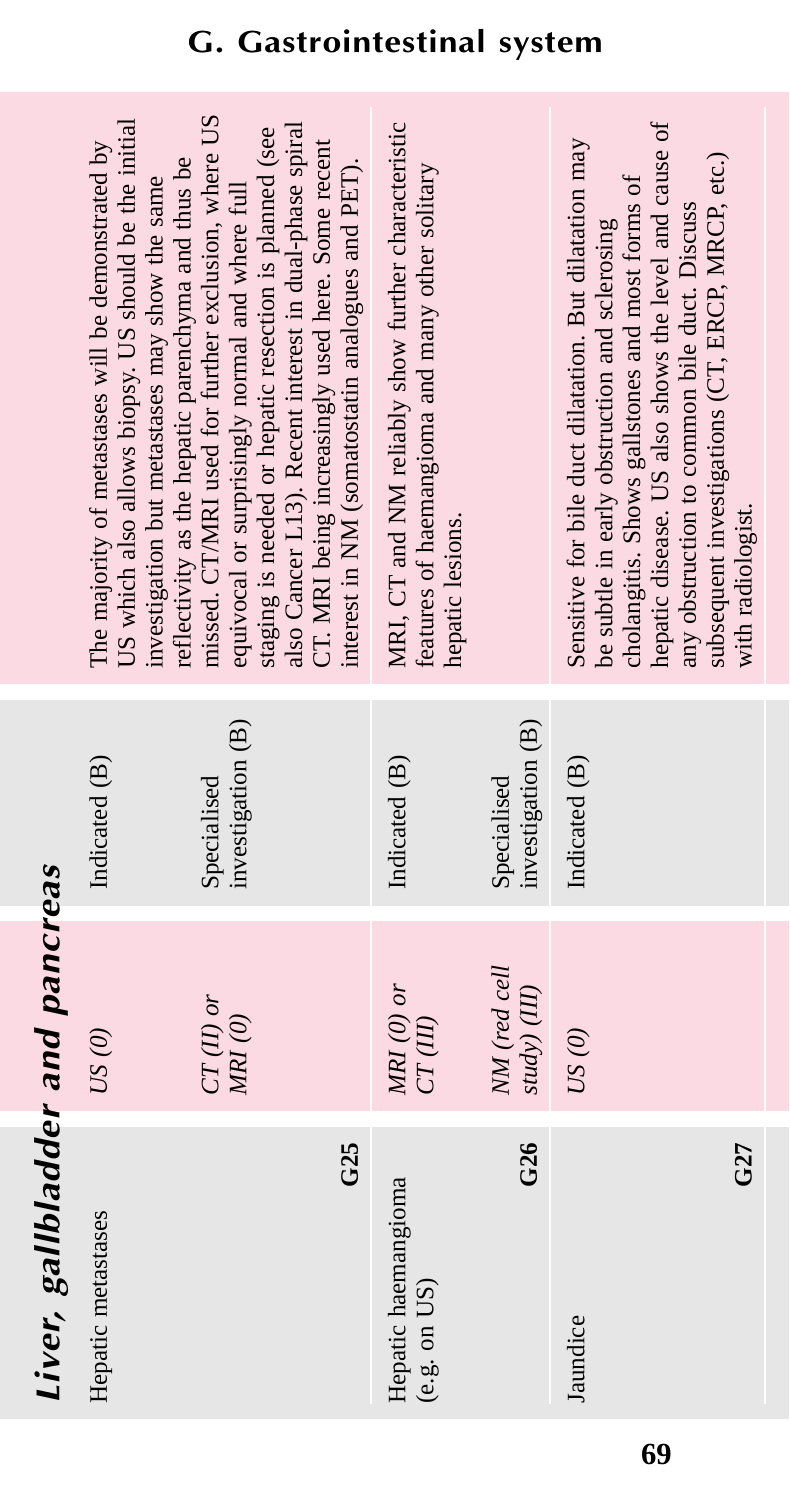| <b>COMMENT</b>                        | Plain XRs only show about 10 % of gallstones. | Cholecystography is now rarely needed (e.g. poor<br>further delineation. Increasing interest in MRCP.<br>views at US). CT/endoscopy may be needed for<br>US allows evaluation of other organs too. | acute cholecystitis. Also useful in chronic cholecystitis.<br>Biliary scintigraphy shows cystic duct obstruction in | G19). Some patients presenting with acute pancreatitis<br>have underlying chronic pancreatitis which may cause<br>exclude other causes of acute abdomen pain (see<br>Unless diagnosis in doubt; then AXR needed to<br>calcification evident on AXR. | pseudocyst development, especially good in thin<br>To show gallstones and to diagnose and follow<br>patients. |
|---------------------------------------|-----------------------------------------------|----------------------------------------------------------------------------------------------------------------------------------------------------------------------------------------------------|---------------------------------------------------------------------------------------------------------------------|-----------------------------------------------------------------------------------------------------------------------------------------------------------------------------------------------------------------------------------------------------|---------------------------------------------------------------------------------------------------------------|
| <b>RECOMMENDATION</b><br><b>GRADE</b> | Not indicated<br>routinely (C)                | Indicated (B)                                                                                                                                                                                      | investigation (B)<br>Specialised                                                                                    | Not indicated<br>routinely (C)                                                                                                                                                                                                                      | Indicated (B)                                                                                                 |
| <b>INVESTIGATION</b><br>$\{DOSE\}$    | $A X R (II)$                                  | US(0)                                                                                                                                                                                              | NM(H)                                                                                                               | AXR(II)                                                                                                                                                                                                                                             | US(0)                                                                                                         |
| <b>CLINICAL PROBLEM</b>               | (e.g. gallstones)<br>Biliary disease,         |                                                                                                                                                                                                    | G28                                                                                                                 | Pancreatitis: acute                                                                                                                                                                                                                                 |                                                                                                               |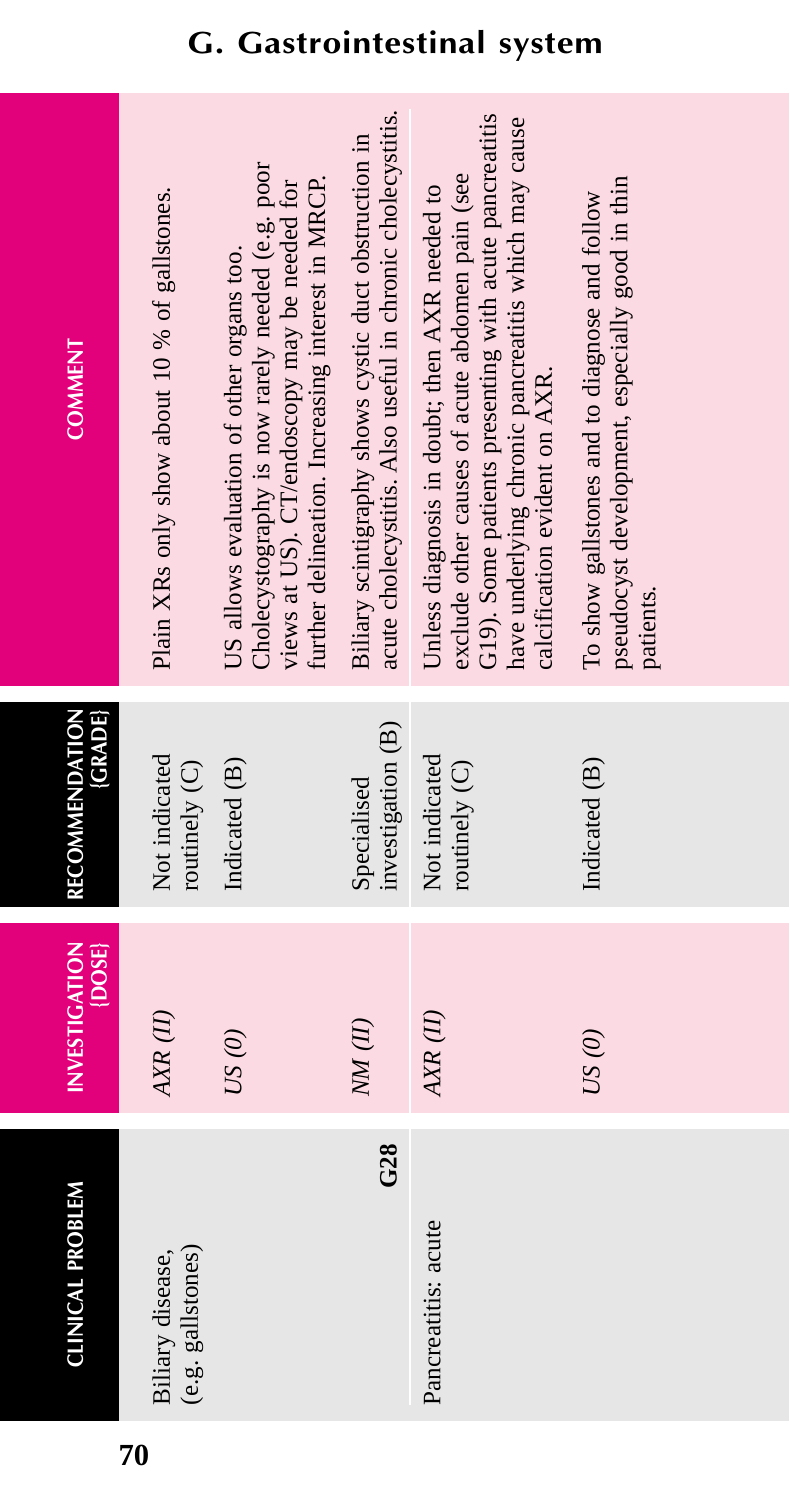| G29                                | $CT(III)$ or<br>MRI(0)             | Not indicated<br>routinely (B)   | treatment or if there is uncertainty as to the diagnosis.<br>Reserved for clinically severe cases (to assess extent<br>CT can help predict morbidity and mortality. Some<br>centres use MRI, especially if repeated follow-up<br>of necrosis), in patients who do not improve on<br>likely.                                         |
|------------------------------------|------------------------------------|----------------------------------|-------------------------------------------------------------------------------------------------------------------------------------------------------------------------------------------------------------------------------------------------------------------------------------------------------------------------------------|
| Pancreatitis: chronic              | AXR(II)                            | Indicated (B)                    | To show calcification.                                                                                                                                                                                                                                                                                                              |
|                                    | $US(0)$ or<br>CT(V)                | Indicated (B)                    | US may be definitive in thin patients; CT will show<br>calcification to good effect.                                                                                                                                                                                                                                                |
| G30                                | ERCP (II) or<br>MRCP(0)            | investigation (C)<br>Specialised | of acute pancreatitis. Hence current interest in MRCP.<br>ERCP shows duct morphology, but considerable risk                                                                                                                                                                                                                         |
| Post-operative biliary leak<br>G31 | NM(II)                             | Indicated (C)                    | at site of leak. MRCP also used here. ERCP will show<br>collections, etc. NM study (HIDA) will show activity<br>the anatomy of the leak and may allow intervention<br>US will usually have shown the anatomy of the<br>(e.g. stent).                                                                                                |
| G32<br>Pancreatic tumour           | or MRI $(0)$<br>CT(III)<br>$US(0)$ | Indicated (B)                    | Especially in thin patients and for lesions in the head<br>staging needed. ERCP/MRCP may also be indicated.<br>NM (eg PET) may help distinguish carcinoma from<br>patient and where US equivocal or where precise<br>laparoscopic US. CT (or MRI) good in the fatter<br>and body. Increasing use of endoscopic and<br>pancreatitis. |
|                                    |                                    |                                  |                                                                                                                                                                                                                                                                                                                                     |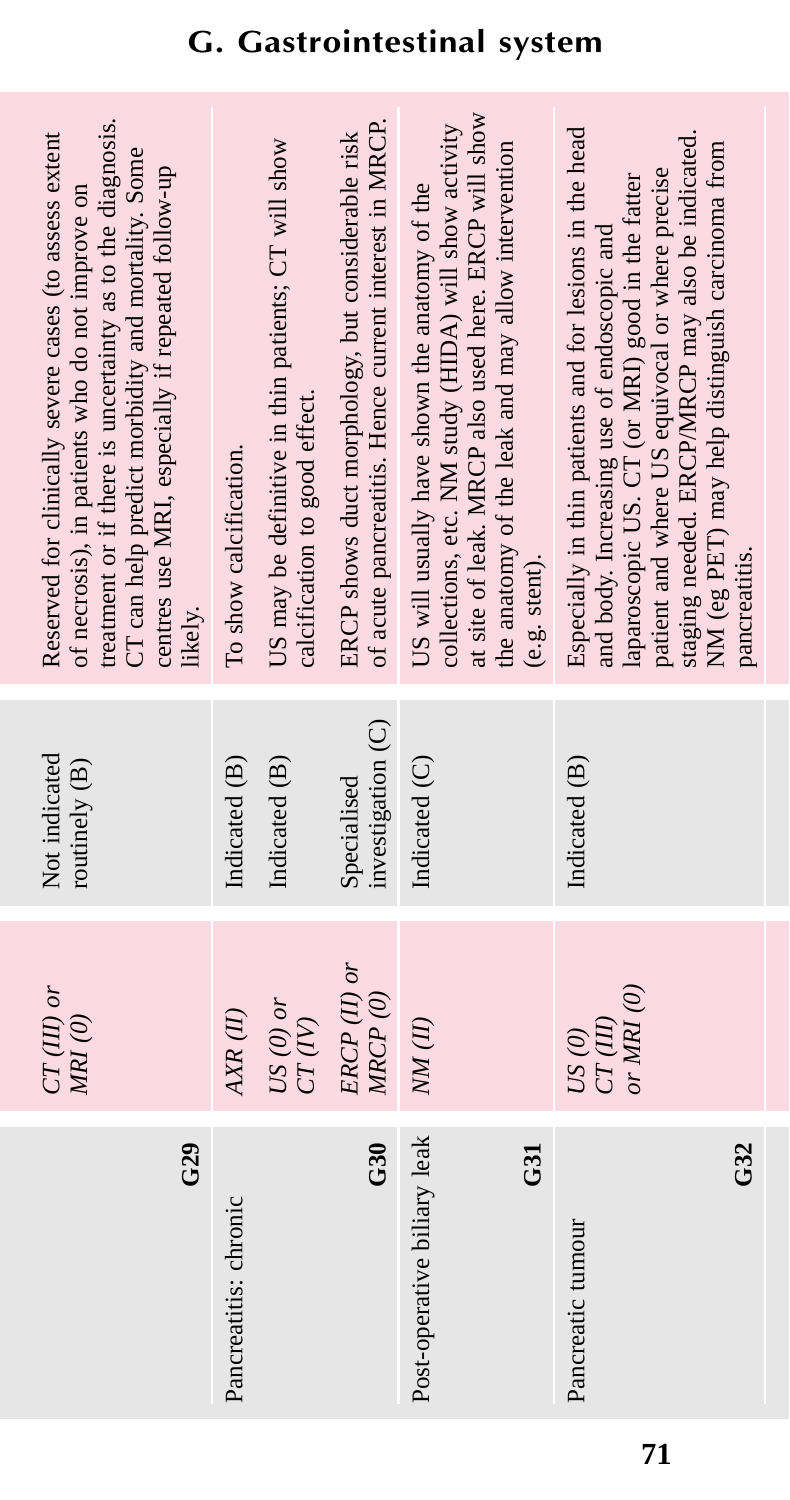| <b>COMMENT</b>                     | CT/NM/MRI /angiography). Endoscopic and intra-<br>emerging as the best examination although arterial<br>phase spiral CT promising. Most centres seek two<br>When biochemical tests are convincing. MRI<br>positive investigations before surgery (out of<br>operative US also useful. |  |
|------------------------------------|---------------------------------------------------------------------------------------------------------------------------------------------------------------------------------------------------------------------------------------------------------------------------------------|--|
| (GRADE)<br>RECOMMENDATION          | Specialised                                                                                                                                                                                                                                                                           |  |
| <b>INVESTIGATION</b><br>$\{DOSE\}$ | Imaging                                                                                                                                                                                                                                                                               |  |
| <b>CLINICAL PROBLEM</b>            | G33<br>Insulinoma                                                                                                                                                                                                                                                                     |  |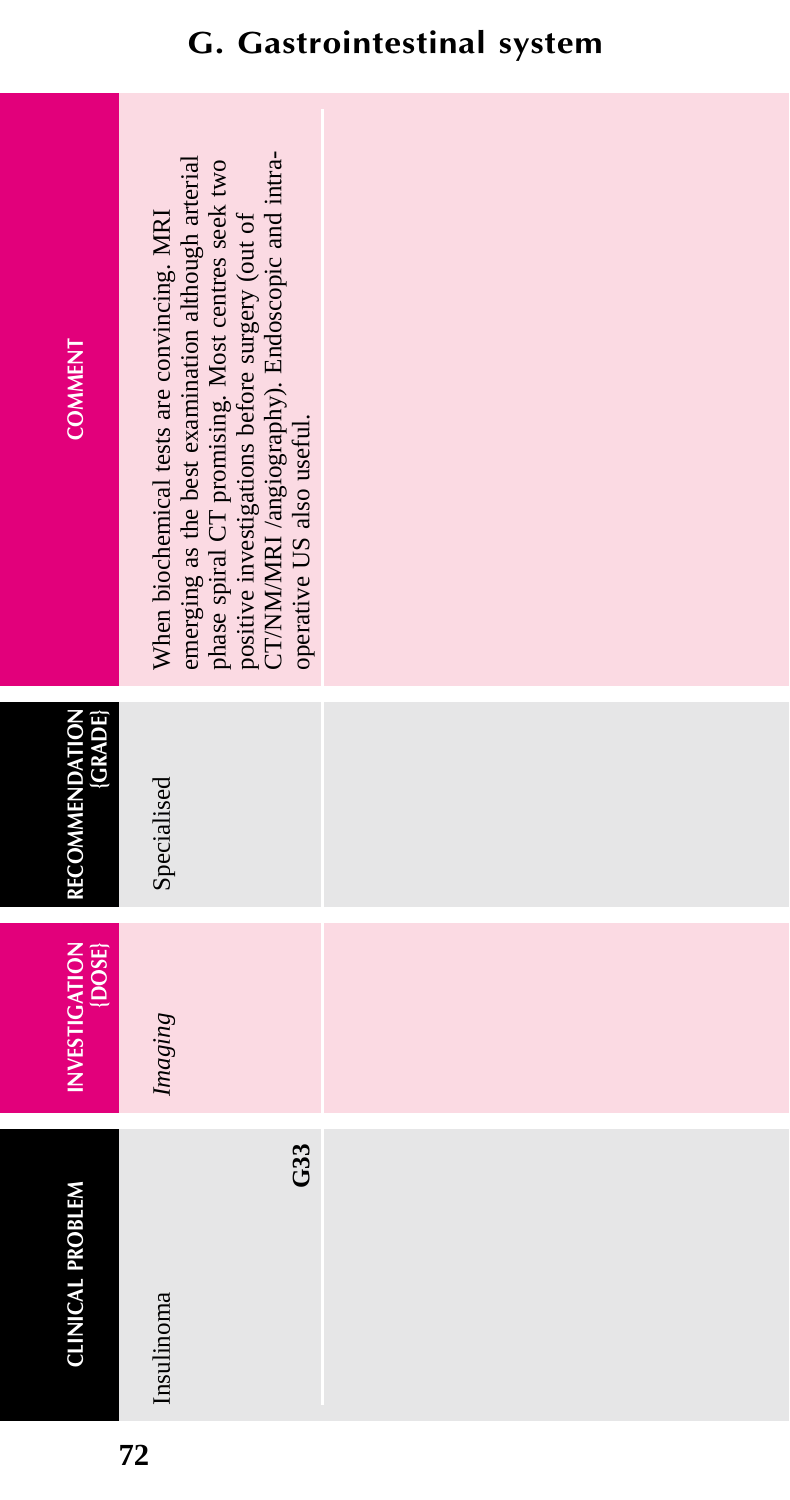# H. Urological, adrenal and genito-urinary systems **H. Urological, adrenal and genito-urinary systems**

| microscopic haematuria. Conversely, patients in whom<br>IVU and cystoscopy are normal who continue to bleed<br>$US + AXR$ are the initial studies, but if negative, IVU<br>should undergo US, as IVU can fail to show a renal<br>There is a wide variation in local policy. Imaging<br>macroscopic haematuria or in the over 40s with<br>tumour and US will occasionally demonstrate a<br>nephrologists and urologists. In many centres<br>is still indicated in patients with continuing<br>strategies should be agreed with the local | bladder lesion not seen at cystoscopy. Increasing use<br>of CT. | IVU is insensitive for renal artery stenosis. See H3.                 | To assess relative renal size and parenchymal pattern.<br>Doppler US is not sensitive enough for use as a<br>screening tool. | Captopril renography is an established method of<br>determining functionally significant renal artery<br>stenosis. |
|-----------------------------------------------------------------------------------------------------------------------------------------------------------------------------------------------------------------------------------------------------------------------------------------------------------------------------------------------------------------------------------------------------------------------------------------------------------------------------------------------------------------------------------------|-----------------------------------------------------------------|-----------------------------------------------------------------------|------------------------------------------------------------------------------------------------------------------------------|--------------------------------------------------------------------------------------------------------------------|
| Indicated (B)                                                                                                                                                                                                                                                                                                                                                                                                                                                                                                                           |                                                                 | Not indicated<br>routinely (A)                                        | Indicated (B)                                                                                                                | Indicated (B)                                                                                                      |
| $(II)$ or $NU$ $(II)$<br>$US(0) + AXR$                                                                                                                                                                                                                                                                                                                                                                                                                                                                                                  |                                                                 | IN DAI                                                                | US (0) kidneys                                                                                                               | renogram<br>NM(II)                                                                                                 |
| Haematuria macro-<br>or microscopic                                                                                                                                                                                                                                                                                                                                                                                                                                                                                                     | $H_1$                                                           | evidence of renal disease)<br>H <sub>2</sub><br>Hypertension (without | unresponsive to medication<br>young adult or in patients<br>Hypertension: in the                                             |                                                                                                                    |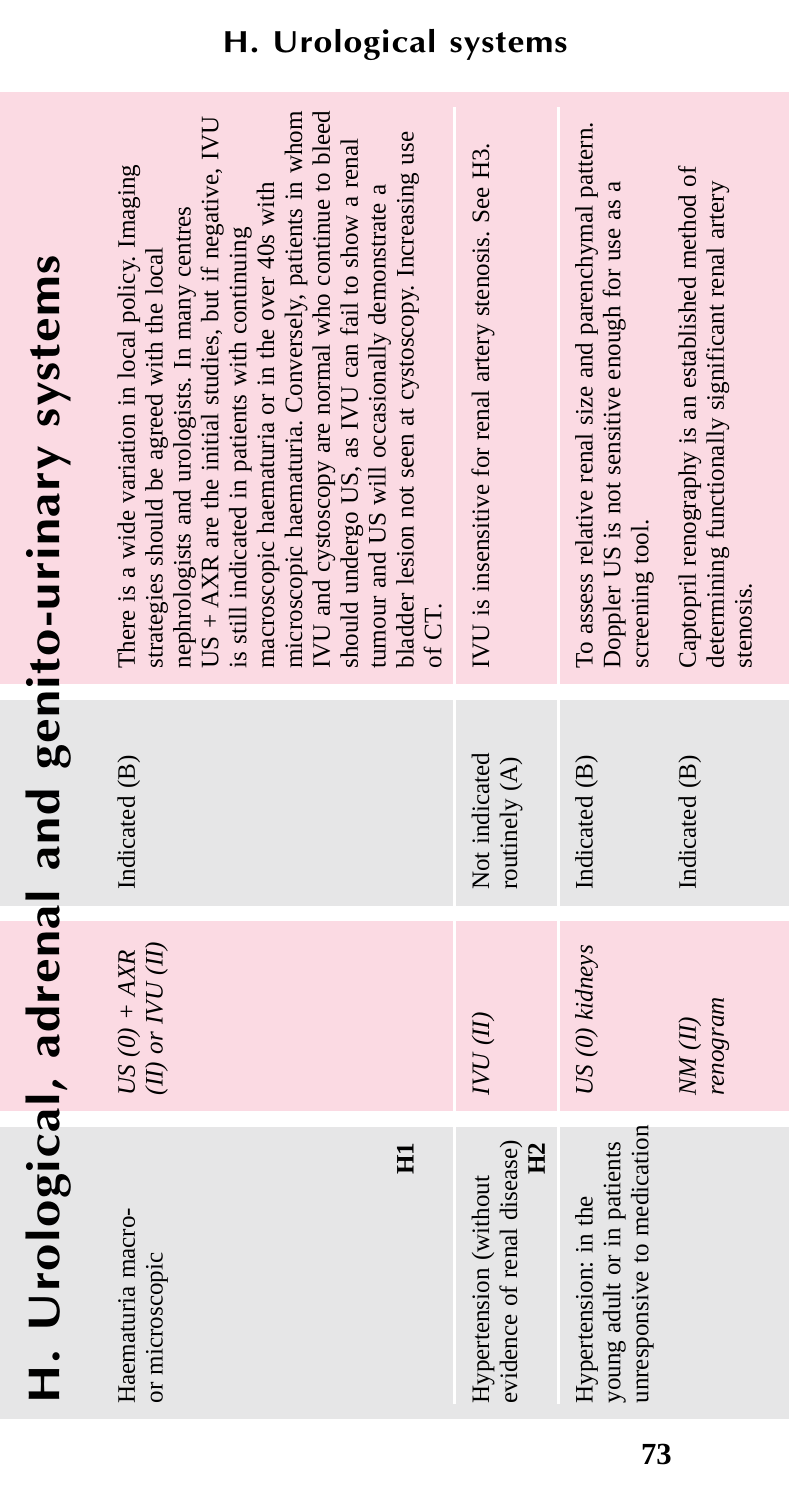| <b>COMMENT</b>                 | To show stenosis if surgery or angioplasty is<br>considered as a possible treatment. | For renal size, structure, obstruction, etc. NB: a<br>When appropriate, renography can assess renal<br>normal US does not exclude obstruction. | examination whilst the pain is present, as radiological<br>being used, especially in those with contraindications<br>Delayed films (up to 24 hrs) may be needed to show<br>the site of obstruction. A plain AXR on its own is of<br>signs disappear rapidly after passage of a stone.<br>Imaging should be performed as an emergency<br>little value. Both CT and US are increasingly<br>perfusion, function and obstruction.<br>to contrast medium. | AXR alone may be appropriate follow-up for previously<br>attack. An IVU may be required before treatment to<br>demonstrated calculi after an uncomplicated acute<br>show anatomy. NM may be needed to determine<br>relative function. |
|--------------------------------|--------------------------------------------------------------------------------------|------------------------------------------------------------------------------------------------------------------------------------------------|------------------------------------------------------------------------------------------------------------------------------------------------------------------------------------------------------------------------------------------------------------------------------------------------------------------------------------------------------------------------------------------------------------------------------------------------------|---------------------------------------------------------------------------------------------------------------------------------------------------------------------------------------------------------------------------------------|
| (GRADE)<br>RECOMMENDATION      | investigation (C)<br>Specialised                                                     | Indicated (B)<br>Indicated (B)                                                                                                                 | Indicated (B)                                                                                                                                                                                                                                                                                                                                                                                                                                        | Indicated (C)                                                                                                                                                                                                                         |
| <b>INVESTIGATION</b><br>{DOSE} | Angiography<br>$CTA(III)$ or<br>(DSA (III),<br>MRA (0))                              | $US(0) +$<br>AXR (II)<br>$NM$ (II)                                                                                                             | $(0)$ and $AXR$ $(II)$<br>$I\!V\!U$ (II) or $U\!S$<br>or $CT(III)$                                                                                                                                                                                                                                                                                                                                                                                   | $US(0) +$<br>AXR(II)                                                                                                                                                                                                                  |
| <b>CLINICAL PROBLEM</b>        | H <sub>3</sub>                                                                       | Renal failure                                                                                                                                  | H4<br>H5<br>Renal colic, loin pain                                                                                                                                                                                                                                                                                                                                                                                                                   | H6<br>absence of acute colic)<br>Renal calculi (in the                                                                                                                                                                                |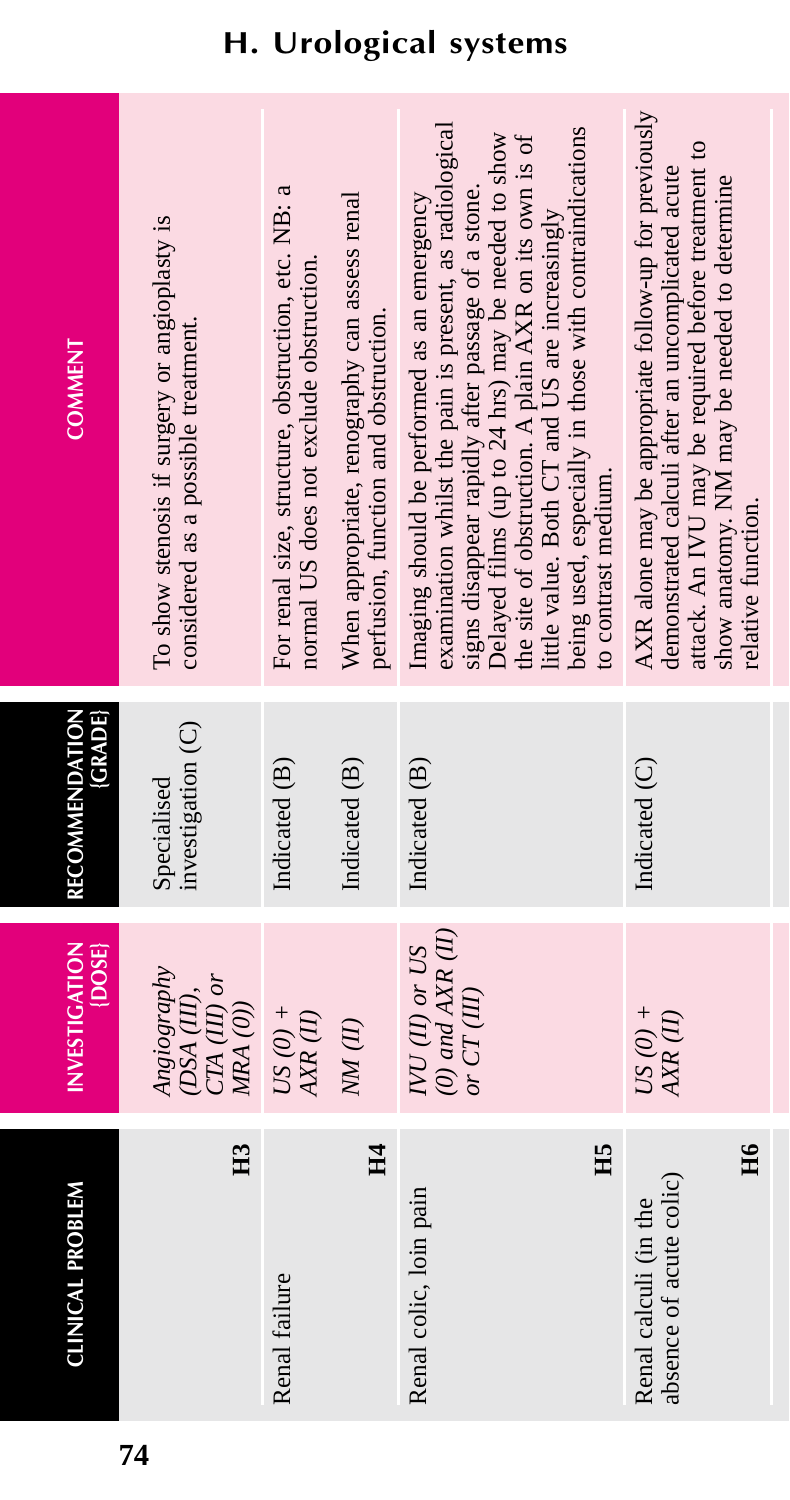| Renal mass                             | US(0)                 | Indicated (B)                                   | US is good at distinguishing between cystic and solid<br>masses.                                                                                                                                                                              |
|----------------------------------------|-----------------------|-------------------------------------------------|-----------------------------------------------------------------------------------------------------------------------------------------------------------------------------------------------------------------------------------------------|
| H7                                     | $AXR(II) +$<br>NU(II) | Not indicated<br>routinely $(C)$                | CT or MRI preferable for further evaluation. NM may<br>be needed to determine relative function.                                                                                                                                              |
| H8<br>Prostatism                       | IN NAI<br>USO         | Not indicated<br>routinely (B)<br>Indicated (B) | before and after voiding, preferably with flow rates. It<br>US can also assess upper tract and bladder volumes<br>can also show bladder calculi.                                                                                              |
| H <sub>9</sub><br>Prostatic malignancy | US(0)                 | investigation (B)<br>Specialised                | examination. Some interest in MRI and PET here.<br>Transrectal US with guided biopsies after clinical                                                                                                                                         |
| H <sub>10</sub><br>Urinary retention   | IVU (II)<br>US(0)     | Not indicated<br>Indicated (C)<br>routinely (C) | US to evaluate the upper tracts (after catheterisation<br>and relief of bladder distension), particularly if urea<br>levels remain raised.                                                                                                    |
| HII<br>Scrotal mass or pain            | US(0)                 | Indicated (B)                                   | Allows differentiation of testicular from extra-<br>testicular lesions.                                                                                                                                                                       |
| Testicular torsion                     | US(0)                 | investigation (C)<br>Specialised                | given to surgical exploration. Doppler US can be used,<br>investigations must not delay the priority that must be<br>Torsion is usually a clinical diagnosis. Imaging<br>when clinical findings are equivocal in the post<br>pubertal testis. |
| H <sub>12</sub>                        | NM(II)                | investigation (C)<br>Specialised                | NM techniques can assist with this diagnosis but<br>prompt results essential                                                                                                                                                                  |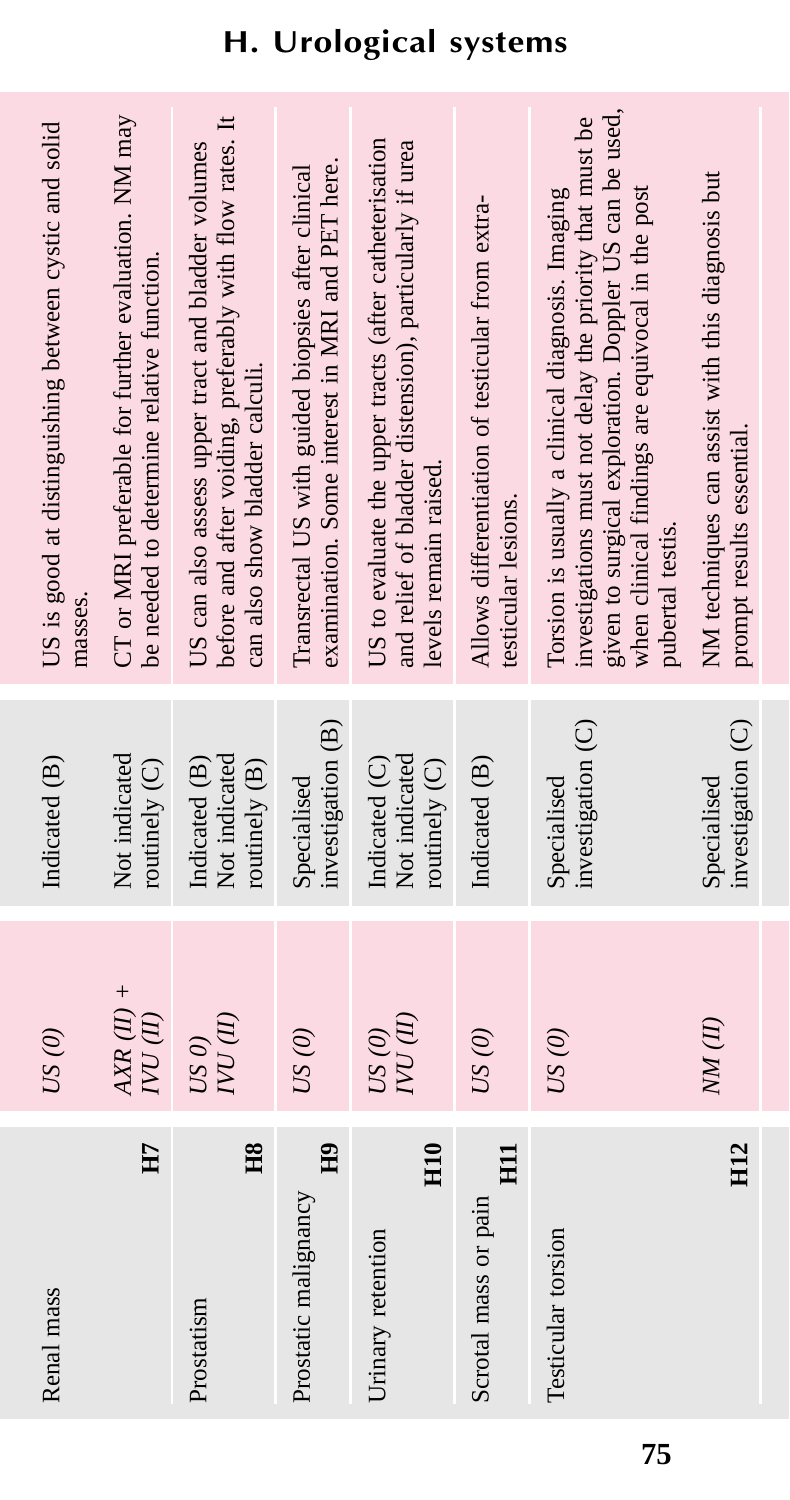| <b>CLINICAL PROBLEM</b>                                                                            | <b>INVESTIGATION</b><br>$\{$ DOSE $\}$ | <b>{GRADE}</b><br>RECOMMENDATION | <b>COMMENT</b>                                                                                                                                                                                                                                          |
|----------------------------------------------------------------------------------------------------|----------------------------------------|----------------------------------|---------------------------------------------------------------------------------------------------------------------------------------------------------------------------------------------------------------------------------------------------------|
| H <sub>13</sub><br>Urinary tract infection<br>(for children see<br><b>Section M</b> )<br>in adults | $AXR(II)$ or<br>US $(0) +$<br>IN NA    | Not indicated<br>routinely (C)   | The majority do not need investigation unless there<br>respond to antibiotics. Slightly lower threshold to<br>are recurrent infections, renal colic or failure to<br>NB: This does not apply to children.<br>investigate male patients.                 |
| Adrenal medullary<br>tumours                                                                       | $CT(III)$ or<br>$MRI$ (0)              | investigation (B)<br>Specialised | MRI provide the best anatomical delineation. Imaging<br>Whilst US may identify lesions of this type, CT and<br>s rarely indicated in the absence of biochemical<br>evidence of such tumours.                                                            |
| <b>H14</b>                                                                                         | NM(II)                                 | investigation (B)<br>Specialised | MIBG locates functioning tumours and is particularly<br>useful for ectopic sites and metastases.                                                                                                                                                        |
| H <sub>15</sub><br>Adrenal cortical lesions,<br>Cushing's and Conn's<br>disease and syndrome       | $(IV)$ or MRI $(0)$<br>CT(III), NM     | investigation (B)<br>Specialised | should be sought. Both CT and MRI can differentiate<br>between functioning and non-functioning adenomas.<br>Local advice on the most appropriate examination<br>between the different lesions. NM can distinguish<br>So too can various MRI techniques. |
|                                                                                                    |                                        |                                  |                                                                                                                                                                                                                                                         |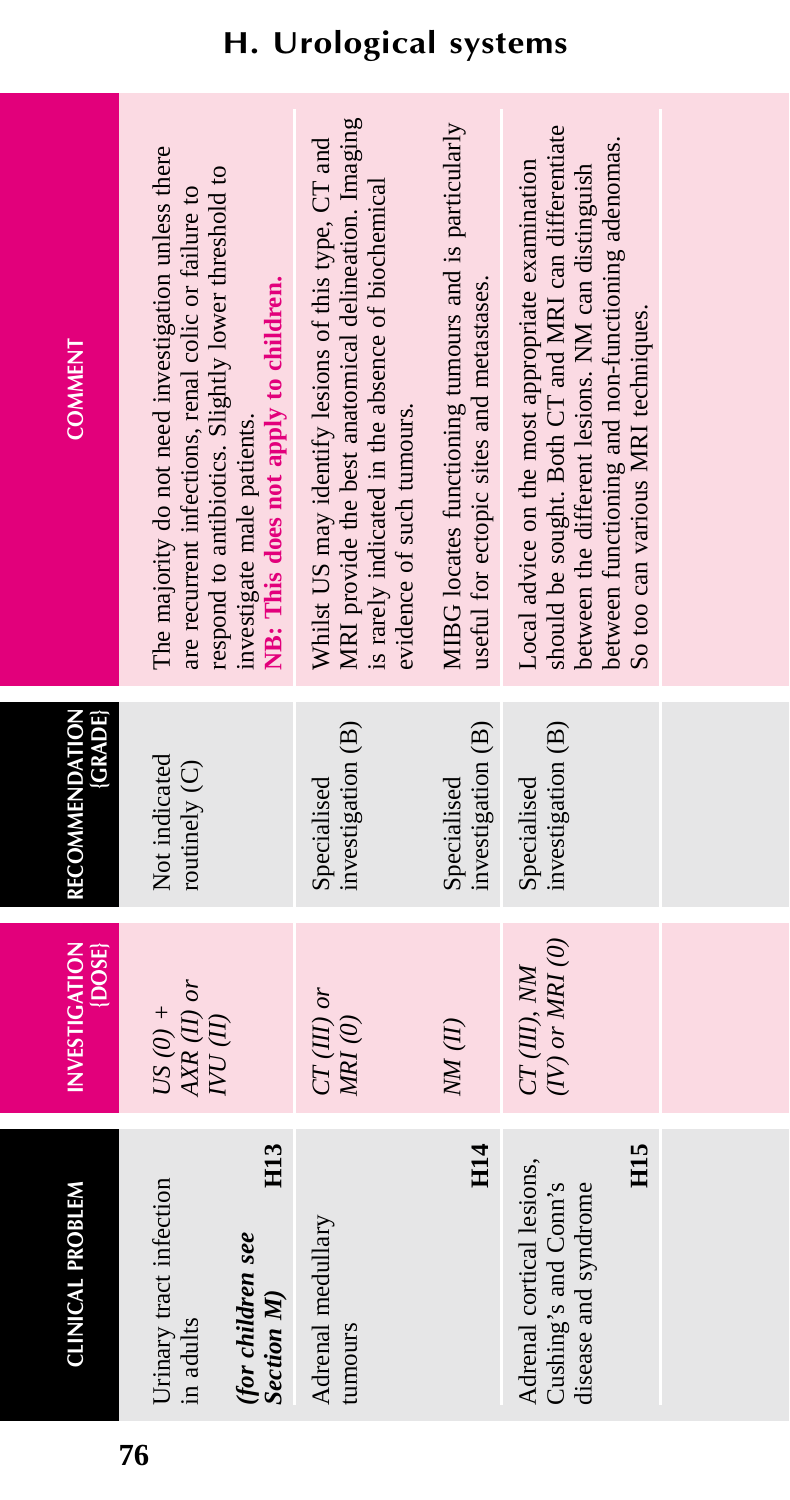# I. Obstetrics and gynaecology **I. Obstetrics and gynaecology**

# NB: Transvaginal (TV) US equipment should be available in all departments performing pelvic US **NB: Transvaginal (TV) US equipment should be available in all departments performing pelvic US**

| growth. In the specialist care of high-risk pregnancies,<br>dating and multiple pregnancies. US is also of proven<br>abnormality. It does provide useful information about<br>value in assessing placenta praevia and intra-uterine<br>pregnancy is applied in the presence of gross foetal<br>Screening US has not been shown to alter perinatal<br>management. There is wide variation in the use of<br>mortality, except where selective termination of<br>Doppler US of the umbilical artery assists<br>obstetric US in different countries. | Pregnancy testing most appropriate. US valuable<br>where molar pregnancy suspected. | After positive pregnancy test. TV US preferred.<br>Colour flow Doppler increases sensitivity. | about the viability of a pregnancy, delay in evacuation<br>$<$ 6 mm). Pregnancy test required. Where doubt exists<br>when gestational sac $<$ 20 mm or crown rump length<br>Repeat US after a week may be needed (especially<br>of the uterus is essential. |  |
|--------------------------------------------------------------------------------------------------------------------------------------------------------------------------------------------------------------------------------------------------------------------------------------------------------------------------------------------------------------------------------------------------------------------------------------------------------------------------------------------------------------------------------------------------|-------------------------------------------------------------------------------------|-----------------------------------------------------------------------------------------------|-------------------------------------------------------------------------------------------------------------------------------------------------------------------------------------------------------------------------------------------------------------|--|
| Indicated (C)                                                                                                                                                                                                                                                                                                                                                                                                                                                                                                                                    | Not indicated<br>routinely (C)                                                      | Indicated (B)                                                                                 | Indicated (C)                                                                                                                                                                                                                                               |  |
| US(0)                                                                                                                                                                                                                                                                                                                                                                                                                                                                                                                                            | US(0)                                                                               | US(0)                                                                                         | US(0)                                                                                                                                                                                                                                                       |  |
| Screening in pregnancy                                                                                                                                                                                                                                                                                                                                                                                                                                                                                                                           | $\overline{\mathbf{L}}$<br>Suspected pregnancy                                      | $\mathbf{E}$<br>Suspected ectopic<br>pregnancy                                                | $\mathbf{H}$<br>Possible non-viable<br>pregnancy                                                                                                                                                                                                            |  |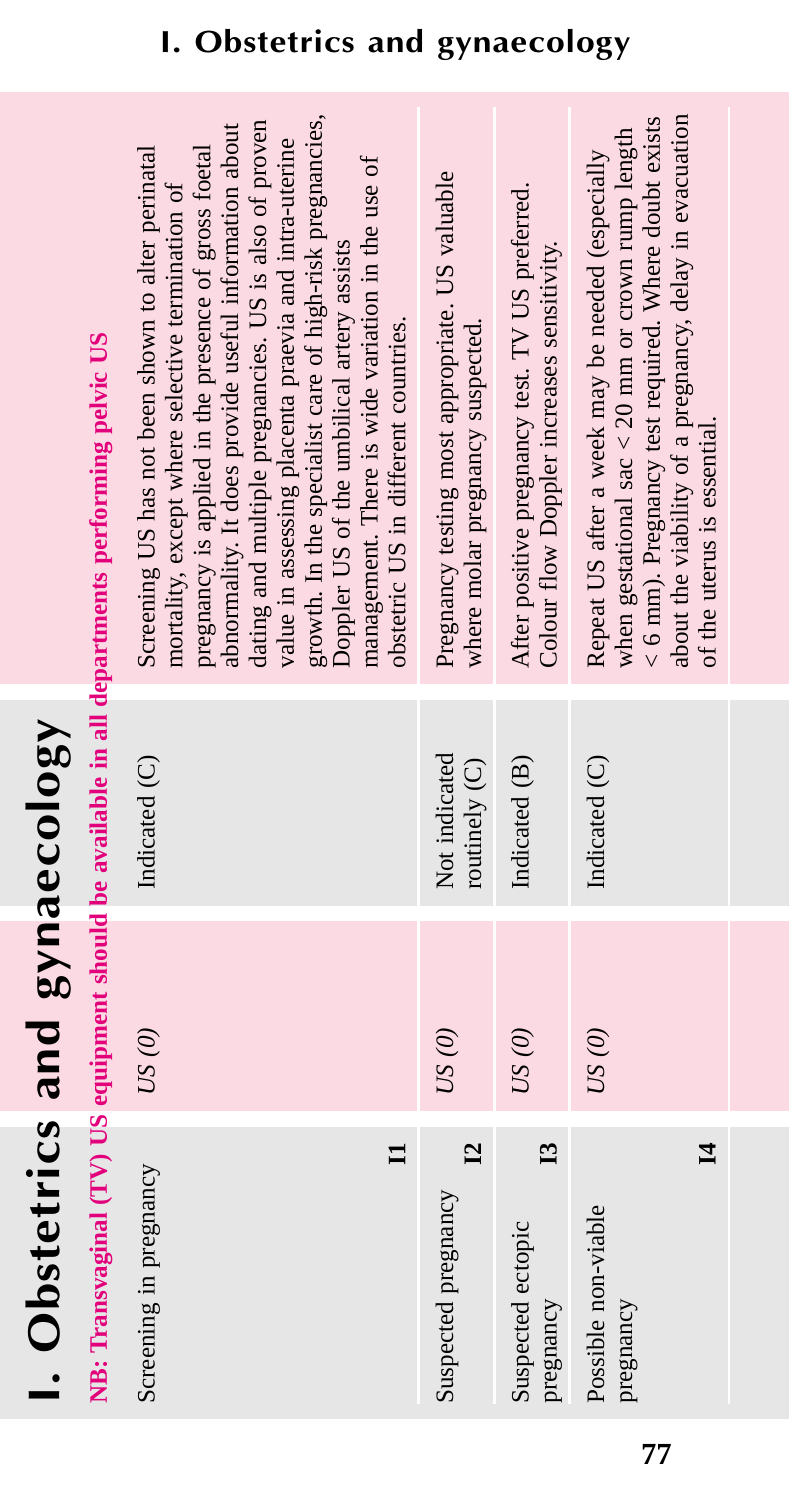| <b>CLINICAL PROBLEM</b>                                             | <b>INVESTIGATION</b><br>$\{$ DOSE $\}$ | RECOMMENDATION<br><b>CRADE</b>   | <b>COMMENT</b>                                                                                                                                                                                                                                   |
|---------------------------------------------------------------------|----------------------------------------|----------------------------------|--------------------------------------------------------------------------------------------------------------------------------------------------------------------------------------------------------------------------------------------------|
| 15<br>Suspected pelvic mass                                         | US(0)                                  | Indicated (C)                    | L. MRI is the best second line investigation, although<br>determine likely organ of origin. See Cancer Section<br>required. US should confirm a lesion's presence and<br>Combination of trans-abdominal and TV US often<br>CT still widely used. |
| Pelvic pain, including<br>suspected pelvic                          | US(0)                                  | Indicated (C)                    | Especially when clinical examination difficult or<br>impossible.                                                                                                                                                                                 |
| $\mathbf{g}$<br>inflammatory disease and<br>suspected endometriosis | MRI(0)                                 | investigation (B)<br>Specialised | Can be useful to localise the larger foci of<br>endometriosis.                                                                                                                                                                                   |
| Lost IUCD                                                           | US(0)                                  | Indicated (C)                    |                                                                                                                                                                                                                                                  |
| $\mathbf{I}$                                                        | AXR (II)                               | Not indicated<br>routinely (C)   | Unless IUCD is not seen in uterus on US.                                                                                                                                                                                                         |
| Recurrent miscarriages                                              | US(0)                                  | Indicated (C)                    | Will show the major congenital and acquired<br>problems.                                                                                                                                                                                         |
| $\overline{\mathbf{8}}$                                             | MRI(0)                                 | investigation (C)<br>Specialised | Supplements US for uterine anatomy. Some centres<br>use hysterosalpingography.                                                                                                                                                                   |
|                                                                     |                                        |                                  |                                                                                                                                                                                                                                                  |

# **I. Obstetrics and gynaecology**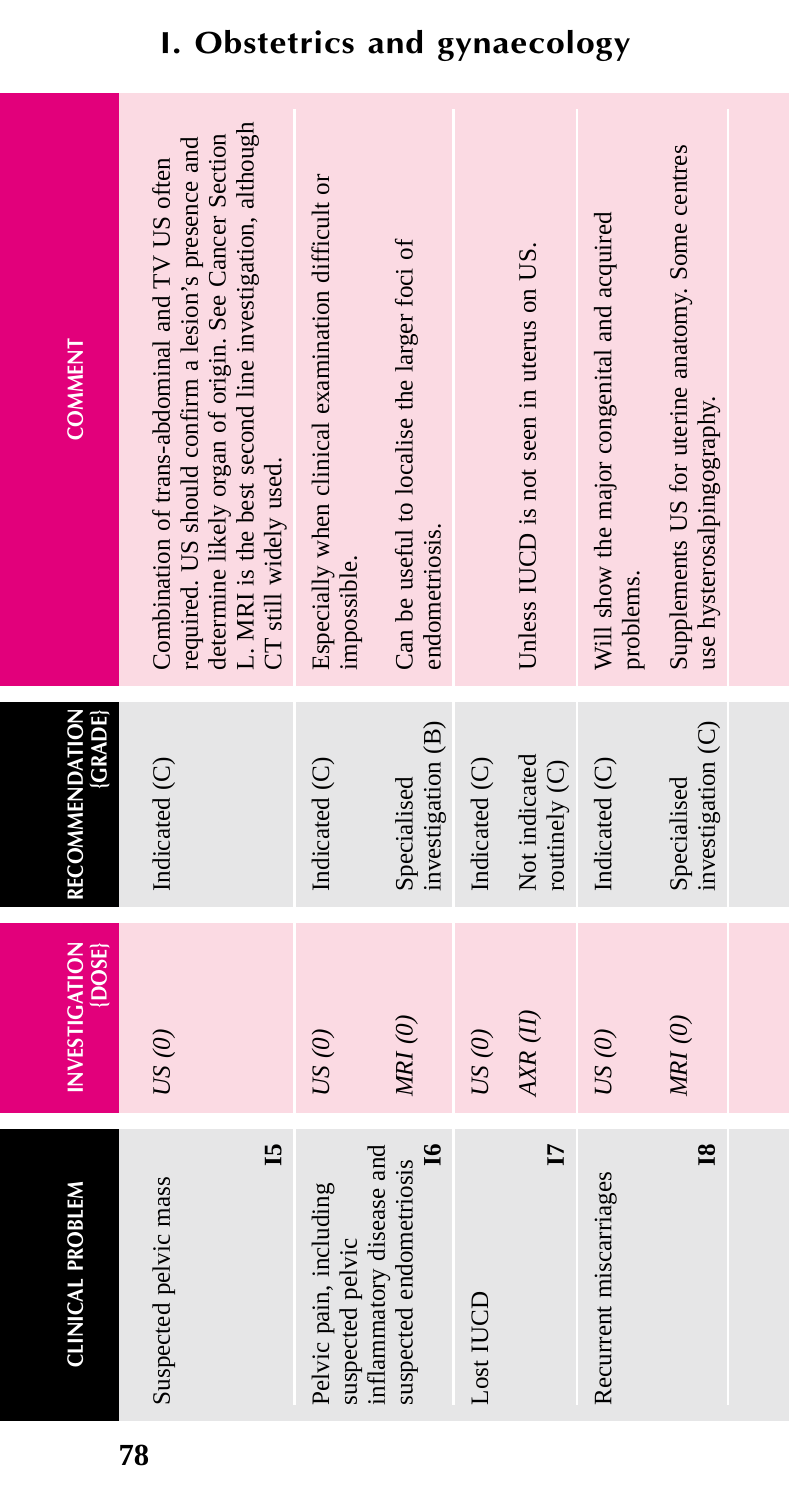| $\mathbf{a}$<br>Infertility              | US(0)                                                   | Indicated (C)                    | For follicle-tracking during treatment. For assessment<br>of tubal patency. Some centres use MRI and/or<br>hysterosalpingography.                                                                    |
|------------------------------------------|---------------------------------------------------------|----------------------------------|------------------------------------------------------------------------------------------------------------------------------------------------------------------------------------------------------|
| Suspected cephalopelvic<br>disproportion | $\begin{array}{c} X R \ (II) \\ Pelvimetry \end{array}$ | Not indicated<br>routinely (B)   | questioned. Local policy should be determined in<br>The need for pelvimetry is increasingly being                                                                                                    |
| $\overline{110}$                         | MRI $(0)$ or<br>CT(II)                                  | investigation (C)<br>Specialised | agreement with obstetricians. Furthermore MRI or CT<br>should be used wherever possible. MRI is best as it<br>avoids x-irradiation. CT generally offers a lower dose<br>than standard XR pelvimetry. |
|                                          |                                                         |                                  |                                                                                                                                                                                                      |
|                                          |                                                         |                                  |                                                                                                                                                                                                      |
|                                          |                                                         |                                  |                                                                                                                                                                                                      |

# **I. Obstetrics and gynaecology**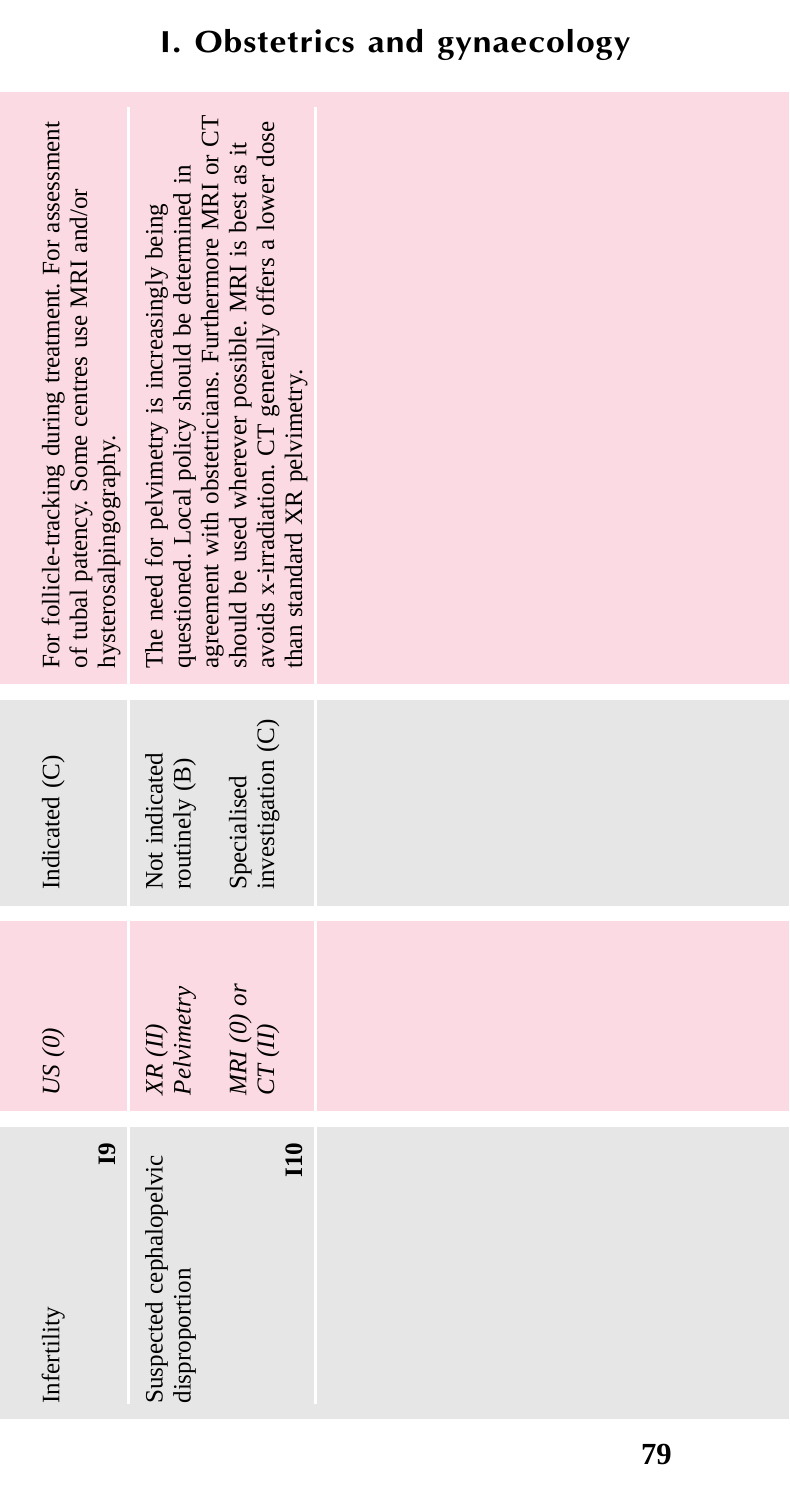| <b>COMMENT</b>                 |                                            | Various strategies have been adopted in different<br>countries. This topic is not considered further. | should collect and audit their work. This topic is being<br>should only be contemplated when the lifetime risk of<br>At present there is no evidence of benefit but there is<br>breast cancer is greater than 2.5 times average. Units<br>appropriate counselling as to the risks and unproven<br>benefits. Consensus at the moment is that screening<br>evaluation is usually obtained by US, NM and MRI<br>some evidence of harm. Screening should only be<br>rigorously discussed at the present time. Further<br>contemplated after genetic risk assessments and<br>according to local expertise and availability. | A meta-analysis has shown women $<$ 50 yrs who have<br>received HRT for $> 11$ yrs are not at increased risk of<br>HRT 50 yrs and over can be appropriately monitored<br>breast cancer compared to a peer group. Women on<br>by breast screening programmes. |
|--------------------------------|--------------------------------------------|-------------------------------------------------------------------------------------------------------|------------------------------------------------------------------------------------------------------------------------------------------------------------------------------------------------------------------------------------------------------------------------------------------------------------------------------------------------------------------------------------------------------------------------------------------------------------------------------------------------------------------------------------------------------------------------------------------------------------------------|--------------------------------------------------------------------------------------------------------------------------------------------------------------------------------------------------------------------------------------------------------------|
| <b>GRADE</b><br>RECOMMENDATION |                                            | indications<br>Various                                                                                | examination (C)<br>Specialised                                                                                                                                                                                                                                                                                                                                                                                                                                                                                                                                                                                         | Not indicated<br>routinely (A)                                                                                                                                                                                                                               |
| <b>INVESTIGATION</b><br>{DOSE} |                                            | Mammography<br>$\widehat{z}$                                                                          | Mammography                                                                                                                                                                                                                                                                                                                                                                                                                                                                                                                                                                                                            | Mammography                                                                                                                                                                                                                                                  |
| <b>CLINICAL PROBLEM</b>        | Asymptomatic patients<br>J. Breast disease | $11-4$<br>Breast screening                                                                            | J5<br>Family history of breast<br>cancer                                                                                                                                                                                                                                                                                                                                                                                                                                                                                                                                                                               | $\mathbf{J}$<br>Women $<$ 50 yrs having<br>or being considered for<br>HRT                                                                                                                                                                                    |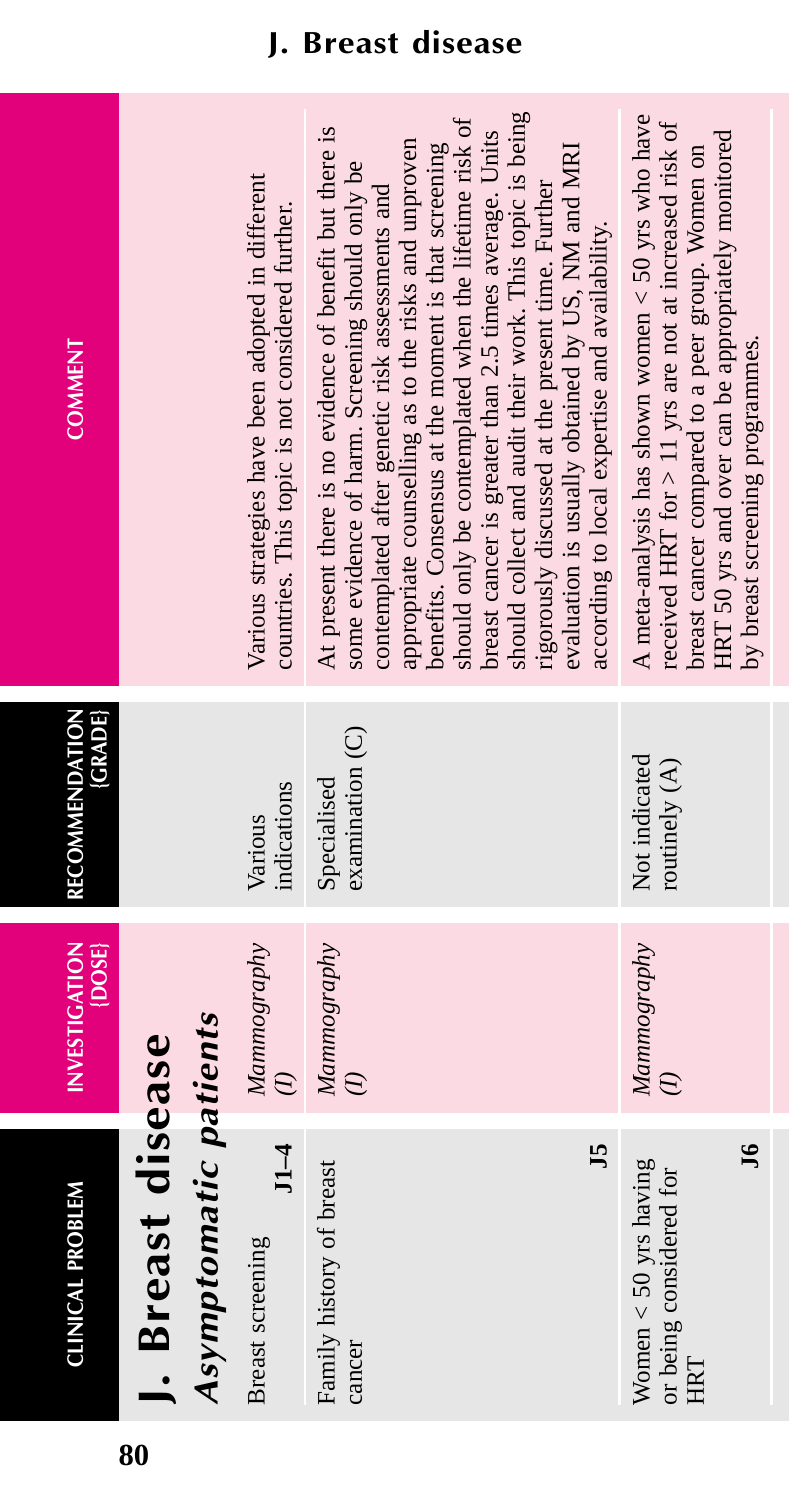| Best considered as part of whatever national breast<br>screening policy applies (see J1-4). |                      | Referral to a breast clinic should precede any<br>radiological investigation. | Mammography $\pm$ US should be used in the context of<br>triple assessment - i.e. clinical examination, imaging<br>and cytology/biopsy. Ultrasound can readily direct<br>biopsy. | NM or MRI sometimes a useful adjunct to triple<br>assessment of an equivocal lesion. | management. Focal, rather than generalised pain may<br>malignancy, imaging is unlikely to influence<br>In the absence of other signs suggestive of<br>warrant investigation. | In the absence of other clinical signs suggestive of<br>malignancy and localised pain, investigation is<br>unlikely to influence management. |  |
|---------------------------------------------------------------------------------------------|----------------------|-------------------------------------------------------------------------------|----------------------------------------------------------------------------------------------------------------------------------------------------------------------------------|--------------------------------------------------------------------------------------|------------------------------------------------------------------------------------------------------------------------------------------------------------------------------|----------------------------------------------------------------------------------------------------------------------------------------------|--|
|                                                                                             |                      | Indicated (B)                                                                 | investigation (B)<br>Specialised                                                                                                                                                 | investigation (B)<br>Specialised                                                     | Not indicated<br>routinely (C)                                                                                                                                               | Not indicated<br>routinely (B)                                                                                                               |  |
| Mammography                                                                                 |                      | Mammography                                                                   | US(0)                                                                                                                                                                            | $NM$ (III) or<br>$MRI$ $(0)$                                                         | Mammography<br>$(I)$ or $US(0)$                                                                                                                                              | Mammography                                                                                                                                  |  |
| J<br>Asymptomatic women<br>with augmentation<br>mammoplasty                                 | Symptomatic patients | breast cancer (diagnosis)<br>Clinical suspicion of                            |                                                                                                                                                                                  | $\overline{18}$                                                                      | 9<br>generalised breast pain,<br>Generalised lumpiness,<br>longstanding nipple<br>or tenderness, or<br>retraction                                                            | $\overline{110}$<br>Cyclical mastalgia                                                                                                       |  |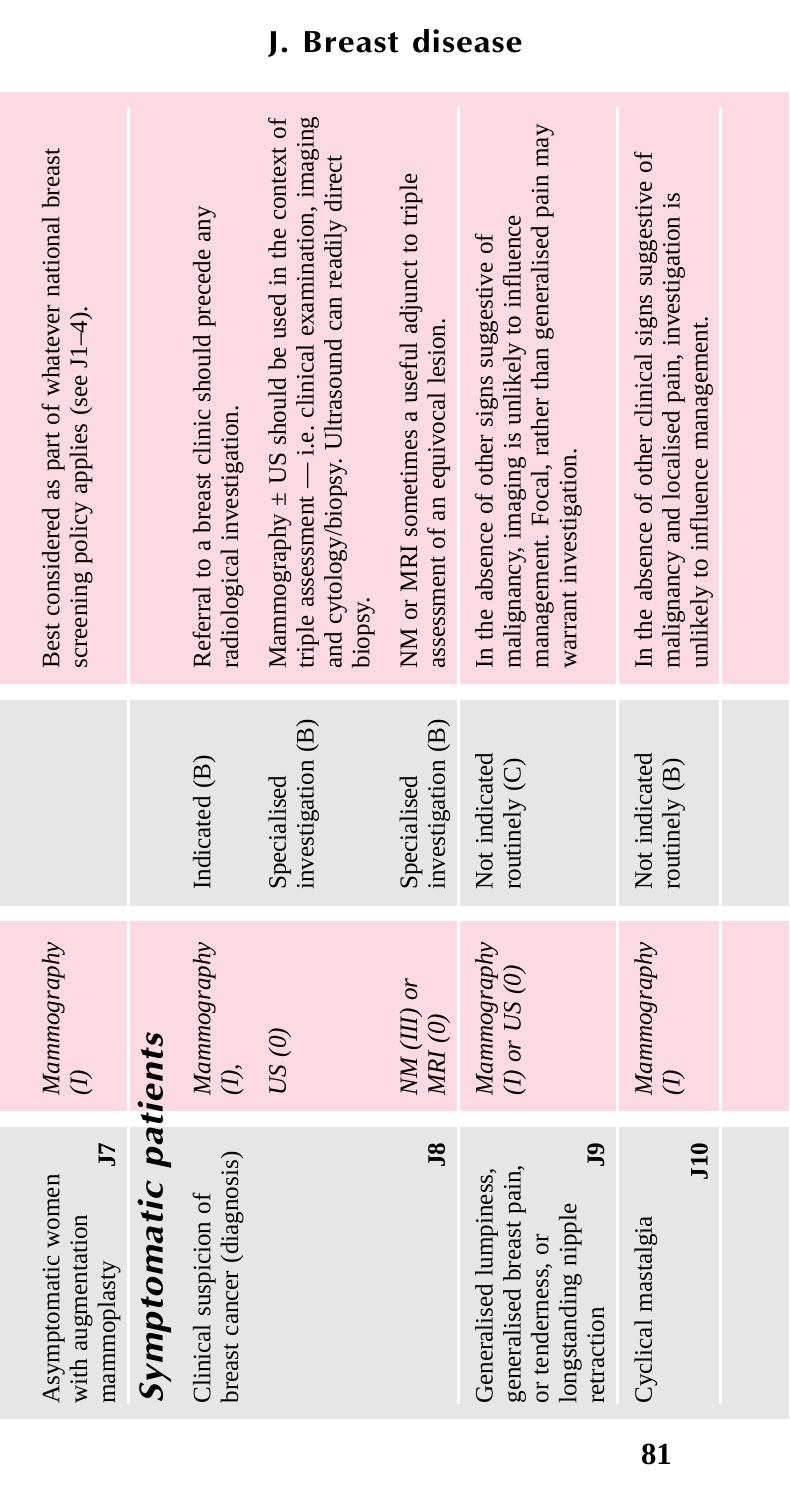| <b>COMMENT</b>                   | The assessment of integrity of breast implants or<br>coincident masses requires specialist skills and<br>facilities. | Scintimammography and PET also have a role when<br>MRI is now an established investigation for implant<br>leakage. It can also show tumours.<br>other investigations are unhelpful. | The prevalence of coexistent breast cancer varies in<br>published studies, but its association is clear and<br>justifies specialist referral. | aspiration when appropriate. Mammography may be<br>drainage and diffuse inflammation, and can guide<br>US can distinguish between an abscess requiring<br>of value where malignancy is possible. |  |
|----------------------------------|----------------------------------------------------------------------------------------------------------------------|-------------------------------------------------------------------------------------------------------------------------------------------------------------------------------------|-----------------------------------------------------------------------------------------------------------------------------------------------|--------------------------------------------------------------------------------------------------------------------------------------------------------------------------------------------------|--|
| <b>RECOMMENDATION</b><br>(GRADE) | Indicated (B)                                                                                                        | investigation (B)<br>Specialised                                                                                                                                                    | Indicated (C)                                                                                                                                 | Indicated (B)                                                                                                                                                                                    |  |
| INVESTIGATION<br>$\{DOSE\}$      | US(0)                                                                                                                | $MRI$ (0) or<br>NM (III)                                                                                                                                                            | Mamnography                                                                                                                                   | US(0)                                                                                                                                                                                            |  |
| <b>CLINICAL PROBLEM</b>          | mammoplasty<br>Augmentation                                                                                          | E                                                                                                                                                                                   | J12<br>Paget's disease of the<br>nipple                                                                                                       | $113$<br>Breast inflammation                                                                                                                                                                     |  |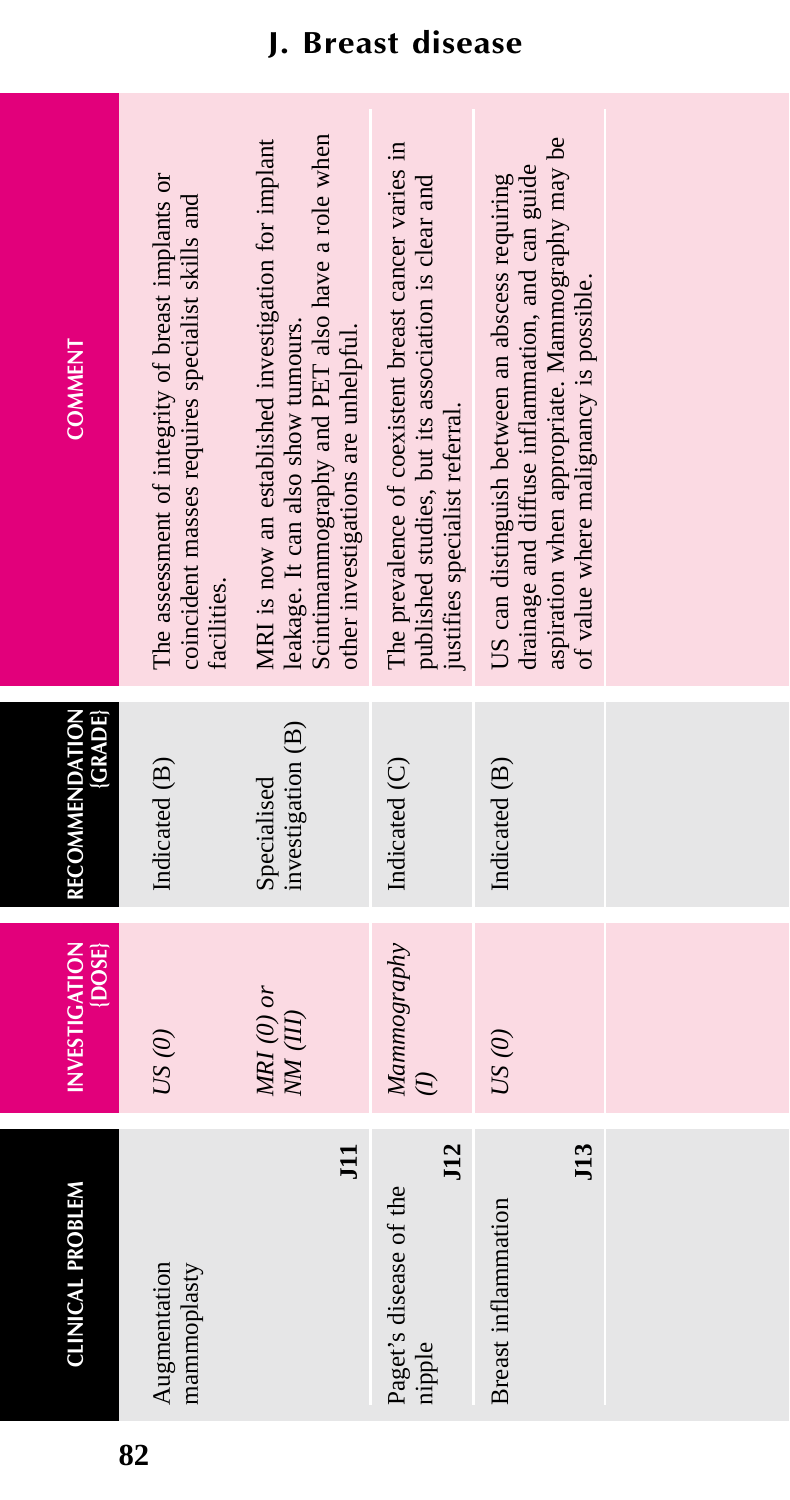| Staging: axilla<br>Breast cancer                 | <b>Breast</b> /axilla<br>breast NM<br>axilla (III) | investigation (C)<br>Specialised                | The role of sentinel node scintigraphy and localisation<br>is currently being evaluated.                            |
|--------------------------------------------------|----------------------------------------------------|-------------------------------------------------|---------------------------------------------------------------------------------------------------------------------|
| $\overline{114}$<br>Staging: general             | NM skeletal<br>US liver (0)                        | Not routinely<br>Indicated (B)<br>indicated (C) | For patients with a primary tumour >2cm and those<br>with bone pain.                                                |
| J15<br>Follow-up (surveillance)<br>Breast cancer | Mamnography<br>$\widehat{z}$                       | Indicated (A)                                   | Principles of triple assessment apply. For locoregional<br>recurrence, NM scintimammography and MRI have a<br>role. |
|                                                  |                                                    |                                                 |                                                                                                                     |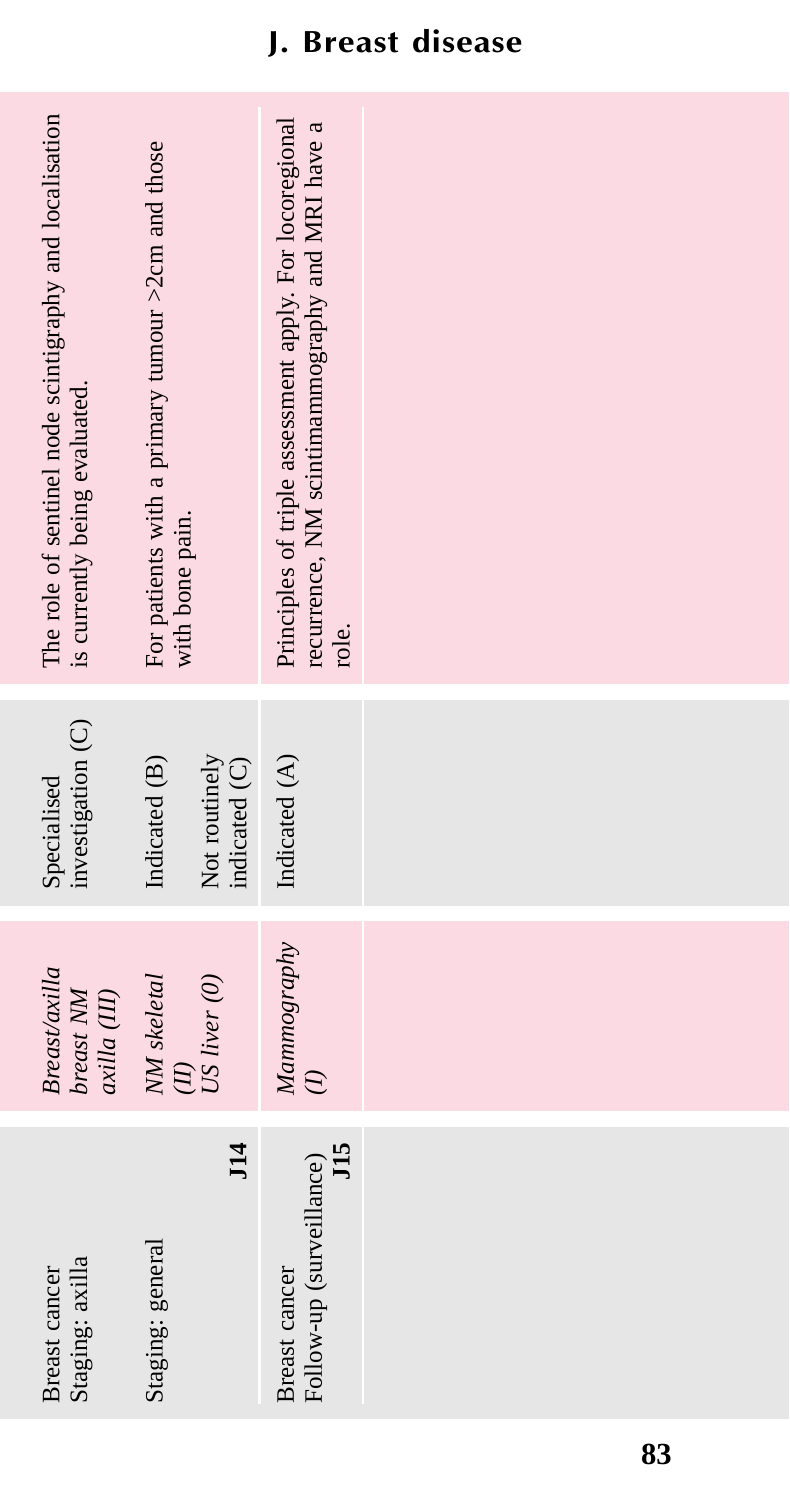Head: general *Head: general* **K. Trauma**

given here may need to be adapted following consultation with the neurosurgical centre for your area in the given here may need to be adapted following consultation with the neurosurgical centre for your area in the availability of CT, distances involved in transportation to neurosurgical centres, etc. The recommendations availability of CT, distances involved in transportation to neurosurgical centres, etc. The recommendations **Head injury:** Protocols for management of head injuries are constantly under review and will vary according to local **Head injury:** Protocols for management of head injuries are constantly under review and will vary according to local light of local circumstances and policies. light of local circumstances and policies.

The key management and clinical questions in head injury are: The key management and clinical questions in head injury are:

Is there evidence of intracranial haemorrhage or raised intracranial pressure? *Is there evidence of intracranial haemorrhage or raised intracranial pressure?* Is there clinical evidence of a skull fracture and, if so, is it depressed? *Is there clinical evidence of a skull fracture and, if so, is it depressed?* Is there evidence of brain injury? **Clinical:** *Is there evidence of brain injury?* Clinical:

Management: Does the patient need admission to hospital for observation? **Management:** *Does the patient need admission to hospital for observation?* Is CT required? *Is CT required?*

*Is a neurosurgical opinion required?*

Is a neurosurgical opinion required?

*Are other systems/areas involved?*

Are other systems/areas involved?

These questions underline key policies concerning management of patients. Decisions about imaging requirements **These questions underline key policies concerning management of patients. Decisions about imaging requirements** cannot be separated from non-imaging issues such as admission. **cannot be separated from non-imaging issues such as admission.**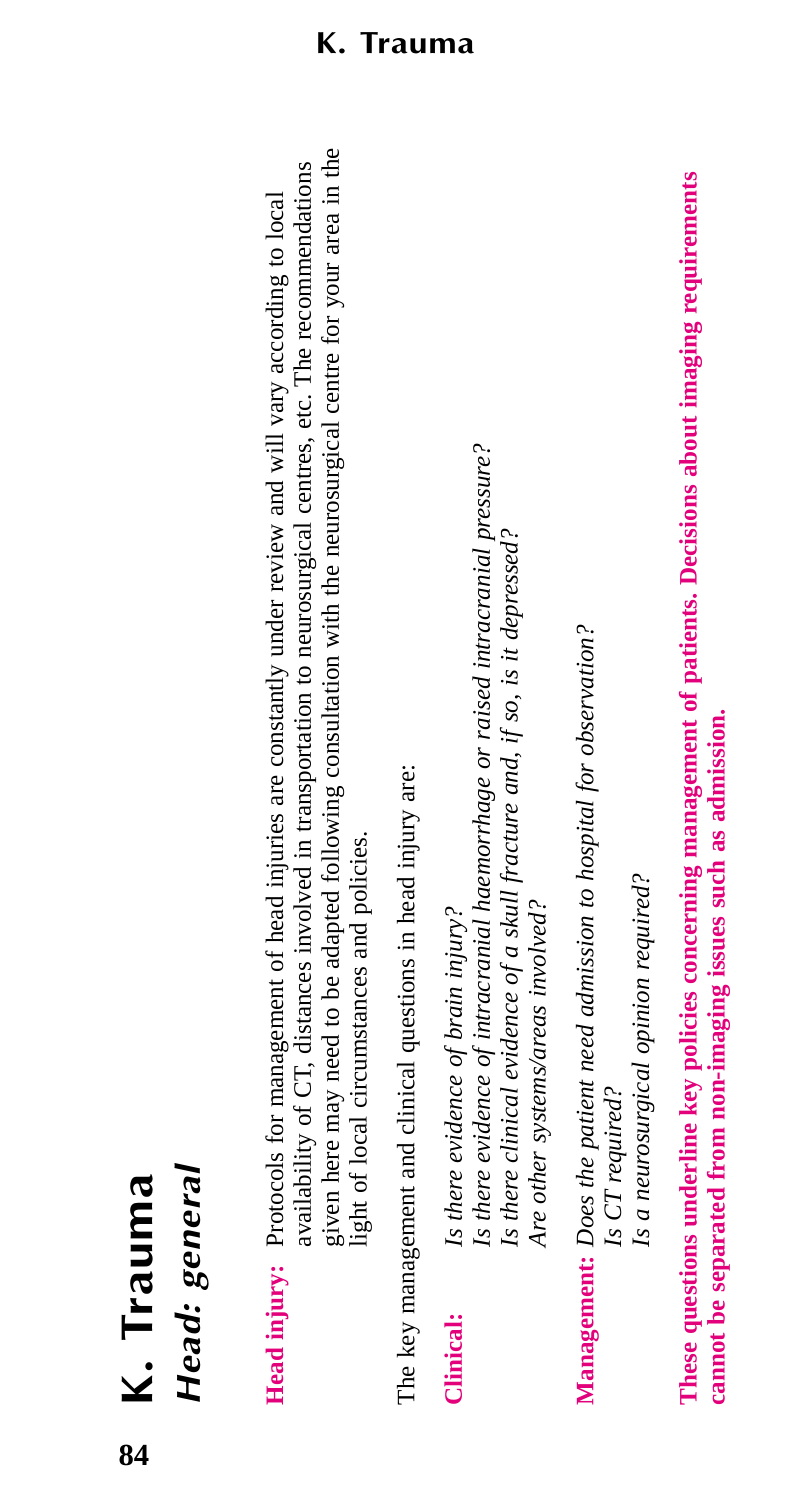assess (non-accidental injury (NAI), drugs, alcohol, etc.). If a decision is made to admit for observation, imaging becomes less or signs; seizures; CSF or blood from nose or ear; coagulation disorders; lack of adult supervision at home; patient difficult to assess (non-accidental injury (NAI), drugs, alcohol, etc.). If a decision is made to admit for observation, imaging becomes less or signs; seizures; CSF or blood from nose or ear; coagulation disorders; lack of adult supervision at home; patient difficult to The usual indications for admission include: confusion or depressed consciousness; fracture on SXR; neurological symptoms The usual indications for admission include: confusion or depressed consciousness; fracture on SXR; neurological symptoms urgent, and the patient will be better examined when sober and more cooperative. CT is increasingly being used as the first urgent, and the patient will be better examined when sober and more cooperative. CT is increasingly being used as the first Difficulties with image interpretation or the management of the patient may be resolved by referrals via image transfer Difficulties with image interpretation or the management of the patient may be resolved by referrals via image transfer investigation in those where there is a medium risk of intracranial injury, in which case SXR is usually unnecessary. investigation in those where there is a medium risk of intracranial injury, in which case SXR is usually unnecessary. systems to designated neuroscience centres. systems to designated neuroscience centres.

Intracranial abnormalities suggesting need for urgent neurosurgical management include: **Intracranial abnormalities suggesting need for urgent neurosurgical management include:**

Shift of mid-line structures (e.g. third ventricle) Shift of mid-line structures (e.g. third ventricle) Sub-arachnoid or intraventricular haemorrhage. Sub-arachnoid or intraventricular haemorrhage. High or mixed attenuation intracranial lesion High or mixed attenuation intracranial lesion Relative dilatation of a lateral ventricle(s) Relative dilatation of a lateral ventricle(s) Obliteration of third ventricle Obliteration of third ventricle Obliteration of basal cisterns Obliteration of basal cisterns Intracranial air Intracranial air

# **Children**

orain injury. If non-accidental injury is suspected, a skull SXR as part of a skeletal survey is required. In addition, MRI of the brain injury. If non-accidental injury is suspected, a skull SXR as part of a skeletal survey is required. In addition, MRI of the hospitalisation are unnecessary. If there is a history of loss of consciousness, neurological signs or symptoms (excluding a single vomit) or an inadequate or inconsistent history, imaging is required. CT is the simplest way of excluding significant single vomit) or an inadequate or inconsistent history, imaging is required. CT is the simplest way of excluding significant hospitalisation are unnecessary. If there is a history of loss of consciousness, neurological signs or symptoms (excluding a Head injuries are relatively common in children; in the majority of cases, there is no serious injury: imaging and Head injuries are relatively common in children; in the majority of cases, there is no serious injury: imaging and prain may be required later to further document timing of the injury. brain may be required later to further document timing of the injury.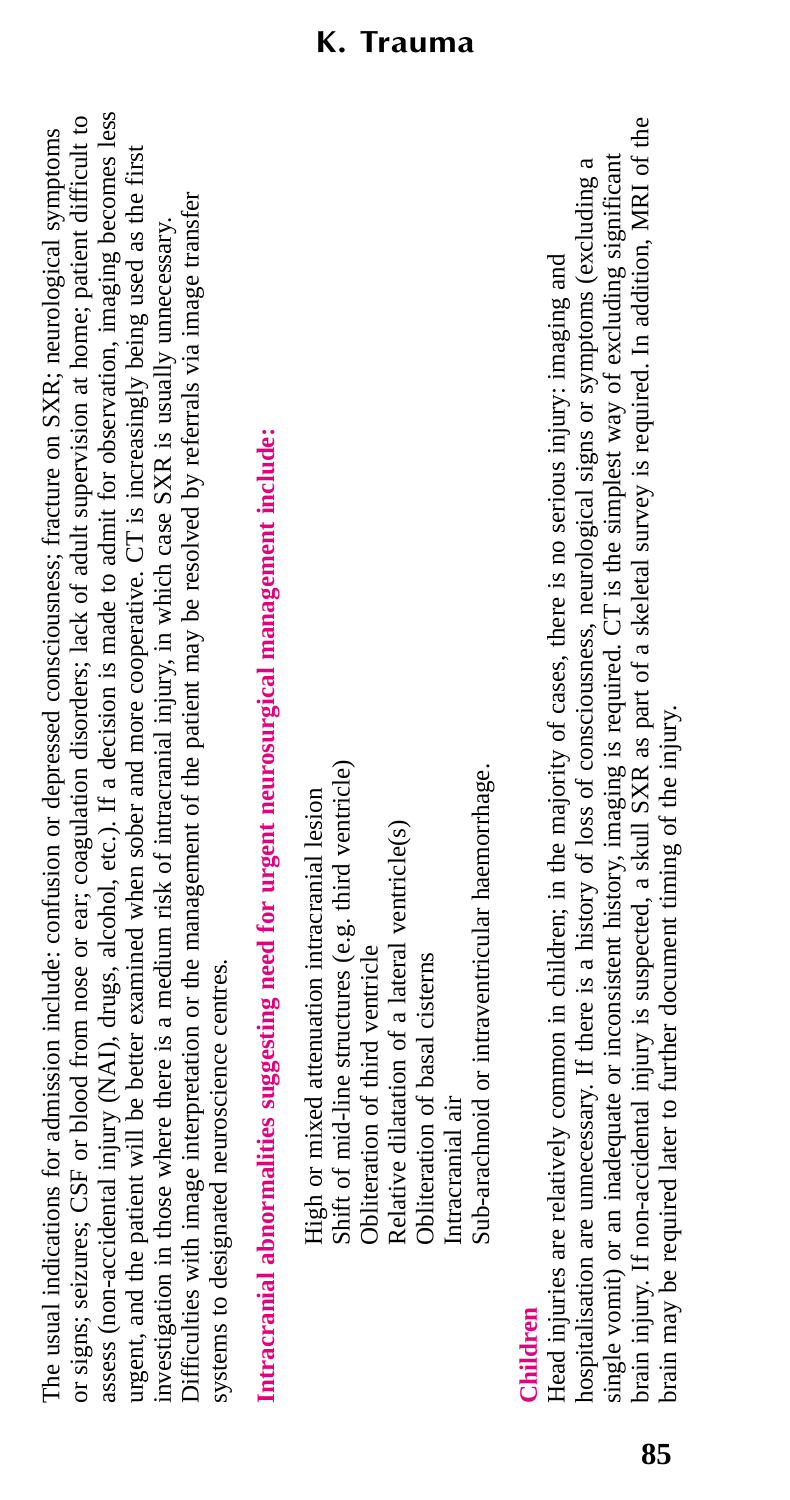| <b>COMMENT</b>                        |                                       | These patients are usually sent home with head injury<br>instructions to the care of a responsible adult. They<br>may be admitted to hospital if no such adult is<br>available. |                                          | will usually be sent home with head injury instructions<br>adult is available or if a fracture is present, the patient<br>exclude cranial injury. If no fracture is seen, patients<br>investigation in this group of patients, to confidently<br>CT is increasingly being used as the first and ONLY<br>is the preferred investigation for intracranial injuries<br>to the care of a responsible adult. If no responsible<br>will usually be admitted. See Section M (M13) for<br>non-accidental injury in children. MRI of the brain<br>in NAI, but SXR may still be needed to exclude<br>fractures missed on CT. |
|---------------------------------------|---------------------------------------|---------------------------------------------------------------------------------------------------------------------------------------------------------------------------------|------------------------------------------|--------------------------------------------------------------------------------------------------------------------------------------------------------------------------------------------------------------------------------------------------------------------------------------------------------------------------------------------------------------------------------------------------------------------------------------------------------------------------------------------------------------------------------------------------------------------------------------------------------------------|
| <b>RECOMMENDATION</b><br><b>GRADE</b> |                                       | Not indicated<br>Not indicated<br>routinely (C)<br>routinely $(C)$                                                                                                              |                                          | Indicated (B)                                                                                                                                                                                                                                                                                                                                                                                                                                                                                                                                                                                                      |
| <b>INVESTIGATION</b><br>{DOSE}        |                                       | $SXR$ (1)<br>CT(II)                                                                                                                                                             |                                          | $CT(II)$ or<br>$SXR$ $(1)$                                                                                                                                                                                                                                                                                                                                                                                                                                                                                                                                                                                         |
| <b>CLINICAL PROBLEM</b>               | Head: low risk of intracranial injury | No neurological defects<br>$\mathbf{z}$<br>No serious scalp<br>Fully orientated<br>No haematoma<br>No amnesia<br>laceration                                                     | Head: medium-risk of intracranial injury | headache, vomiting twice<br>Neurological symptoms<br>• Loss of consciousness<br>Scalp bruise, swelling<br>or laceration down to<br>or more, return visit)<br>Violent mechanisms<br>or signs (including<br>bone or $>$ 5 cm<br>or ammesia<br>of injury                                                                                                                                                                                                                                                                                                                                                              |

**86**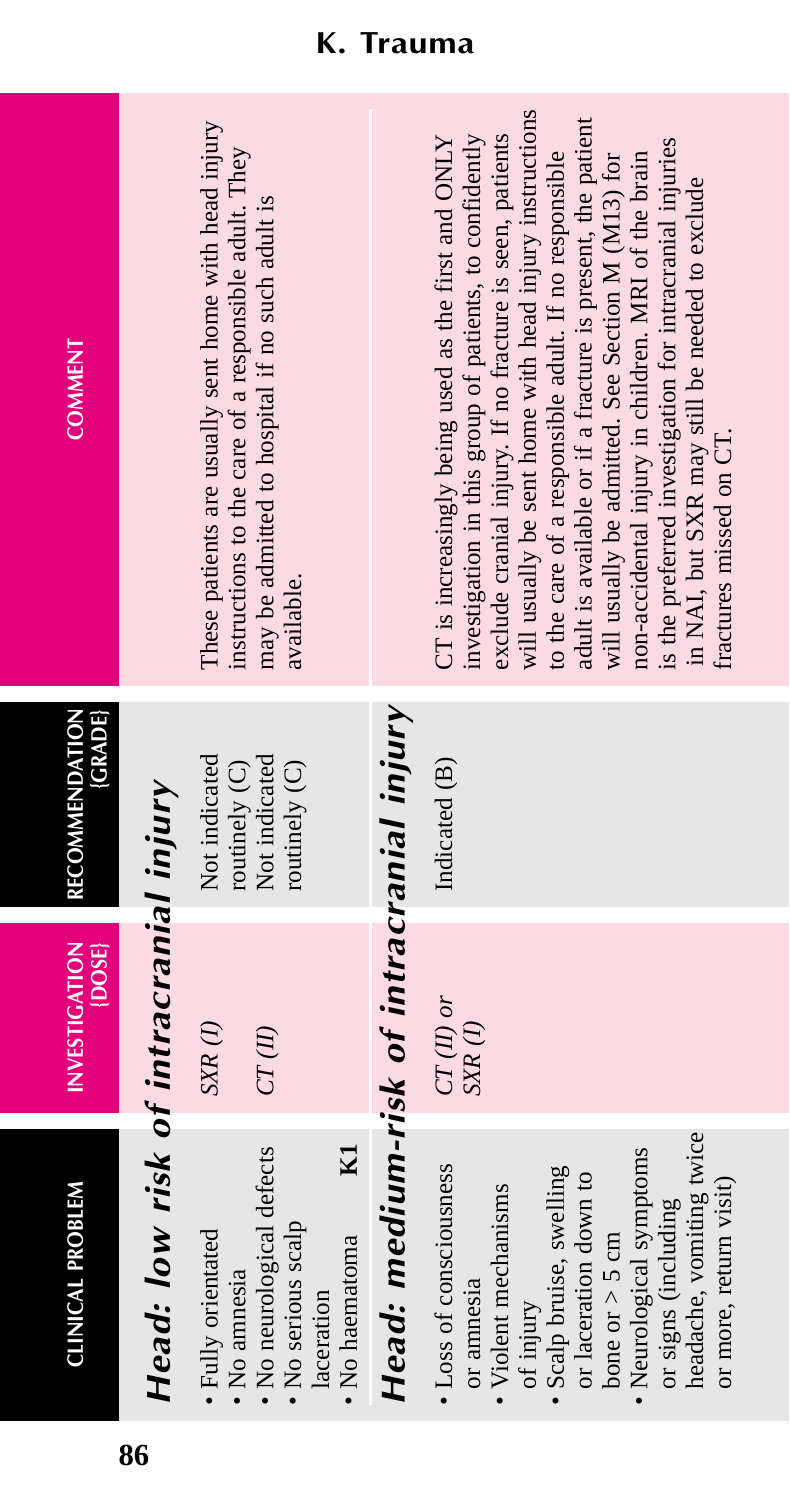fontanelle, fall more than fontanelle, fall more than K<sub>2</sub> surface **K2** examination (epilepsy<br>/alcohol/child/etc.) examination (epilepsy · Inadequate history or • Inadequate history or suspected NAI, tense suspected NAI, tense 60 cm or on to hard 60 cm or on to hard /alcohol/child/etc.) • Child below 5 yrs: • Child below 5 yrs: surface

# Head: high risk of intracranial injury *Head: high risk of intracranial injury*

- penetrating injury to skull depressed consciousness • Suspected FB or · Disorientated or
	- · Focal neurological
		- symptoms or signs
			- · Seizure
- diastasis shown on SXR diastasis shown on SXR • Skull fracture or sutural  $\bullet$  CSF from nose or CSF/ • Skull fracture or sutural • CSF from nose or CSF/
	- · Unstable systemic state • Unstable systemic state precluding transfer to precluding transfer to blood from ear blood from ear
- · Diagnosis uncertain K3 • Diagnosis uncertain **K3** neurological unit neurological unit

| • Suspected FB or           | $CT(\hat{H})$ | Indicated (B) | These patients will usually have been admitted for      |
|-----------------------------|---------------|---------------|---------------------------------------------------------|
| penetrating injury to skull |               |               | observation. If there is any delay in getting CT on an  |
| · Disorientated or          |               |               | rgent basis, seek neurosurgical opinion.                |
| depressed consciousness     |               |               | VB: CT should be available within four hours of         |
| · Focal neurological        |               |               | dmission in all patients with a skull fracture.         |
| symptoms or signs           |               |               | SXR is not required before CT. In rhinorrhoea/otorrhoea |
| · Seizure                   |               |               | NM can identify site of leakage in chronic phase.       |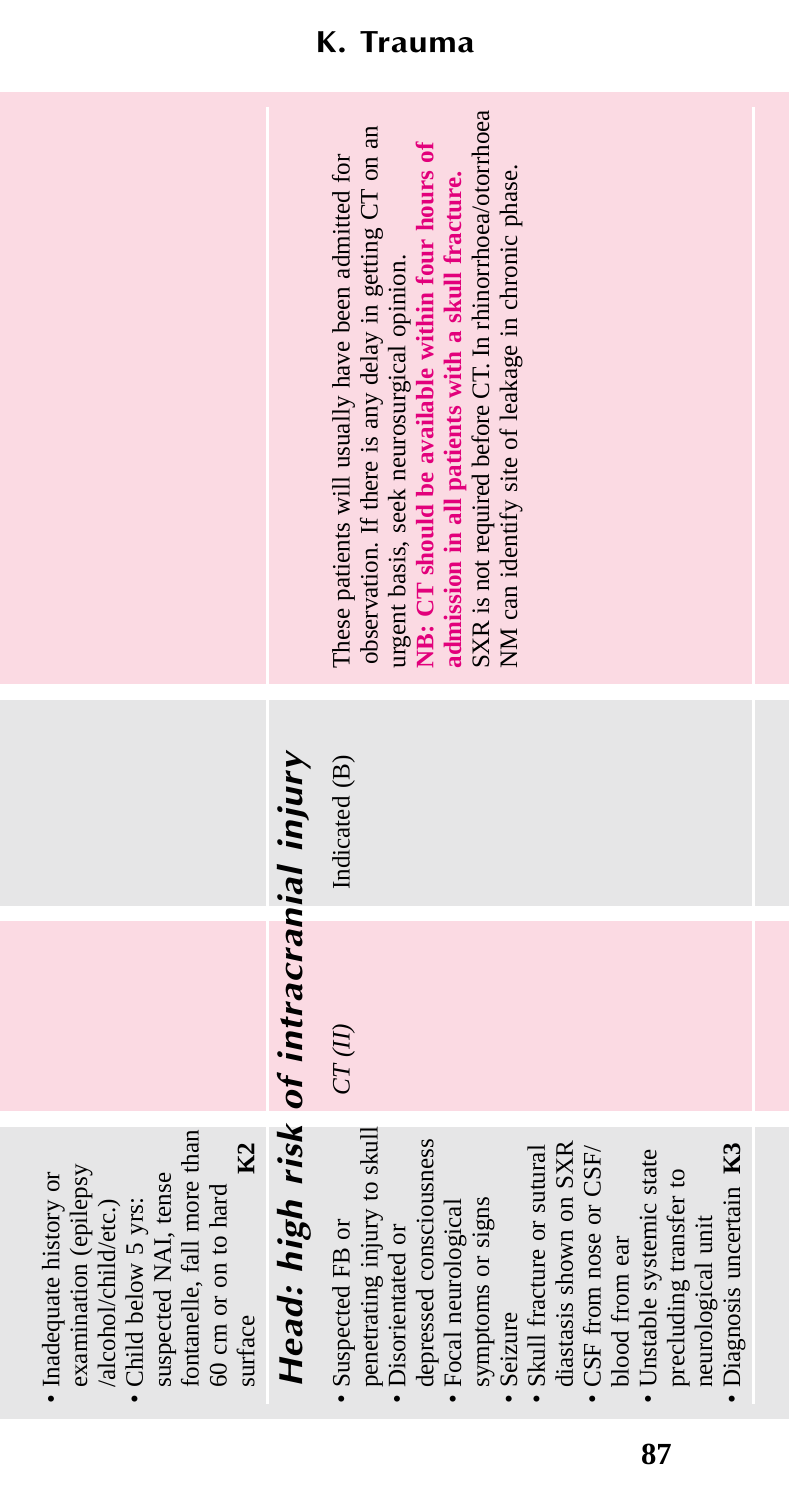| <b>COMMENT</b>                 |                                             | URGENT NEUROSURGICAL AND ANAESTHETIC<br>NB: CT should be performed as an emergency (see<br>REFERRAL INDICATED, which should not be<br>delayed by imaging.<br>K3 above).                                                                                                                                | ENT or maxillo-facial clinic will determine the need<br>external deformity. Management of the bruised nose<br>will depend on local policy: usually follow-up at an<br>Unless requested by a specialist. Poor correlation<br>between radiological findings and presence of<br>for XR. |
|--------------------------------|---------------------------------------------|--------------------------------------------------------------------------------------------------------------------------------------------------------------------------------------------------------------------------------------------------------------------------------------------------------|--------------------------------------------------------------------------------------------------------------------------------------------------------------------------------------------------------------------------------------------------------------------------------------|
| (GRADE)<br>RECOMMENDATION      |                                             | Indicated (B)                                                                                                                                                                                                                                                                                          | Not indicated<br>routinely (B)                                                                                                                                                                                                                                                       |
| <b>INVESTIGATION</b><br>{DOSE} |                                             | $CT(\mathcal{U})$                                                                                                                                                                                                                                                                                      | XR facial bones<br>(I), XR nasal<br>bones (1)<br>$SXR$ $(I)$                                                                                                                                                                                                                         |
| <b>CLINICAL PROBLEM</b>        | Head: very high risk of intracranial injury | · Open or penetrating injury<br>· Depressed or compound<br>K4<br>· Fracture of skull base<br>(e.g. pupil changes)<br>• Confusion or coma<br>· Tense fontanelle or<br>neurological signs<br>persistent despite<br>consciousness or<br>sutural diastasis<br>· Deteriorating<br>resuscitation<br>tracture | K5<br>Nasal trauma                                                                                                                                                                                                                                                                   |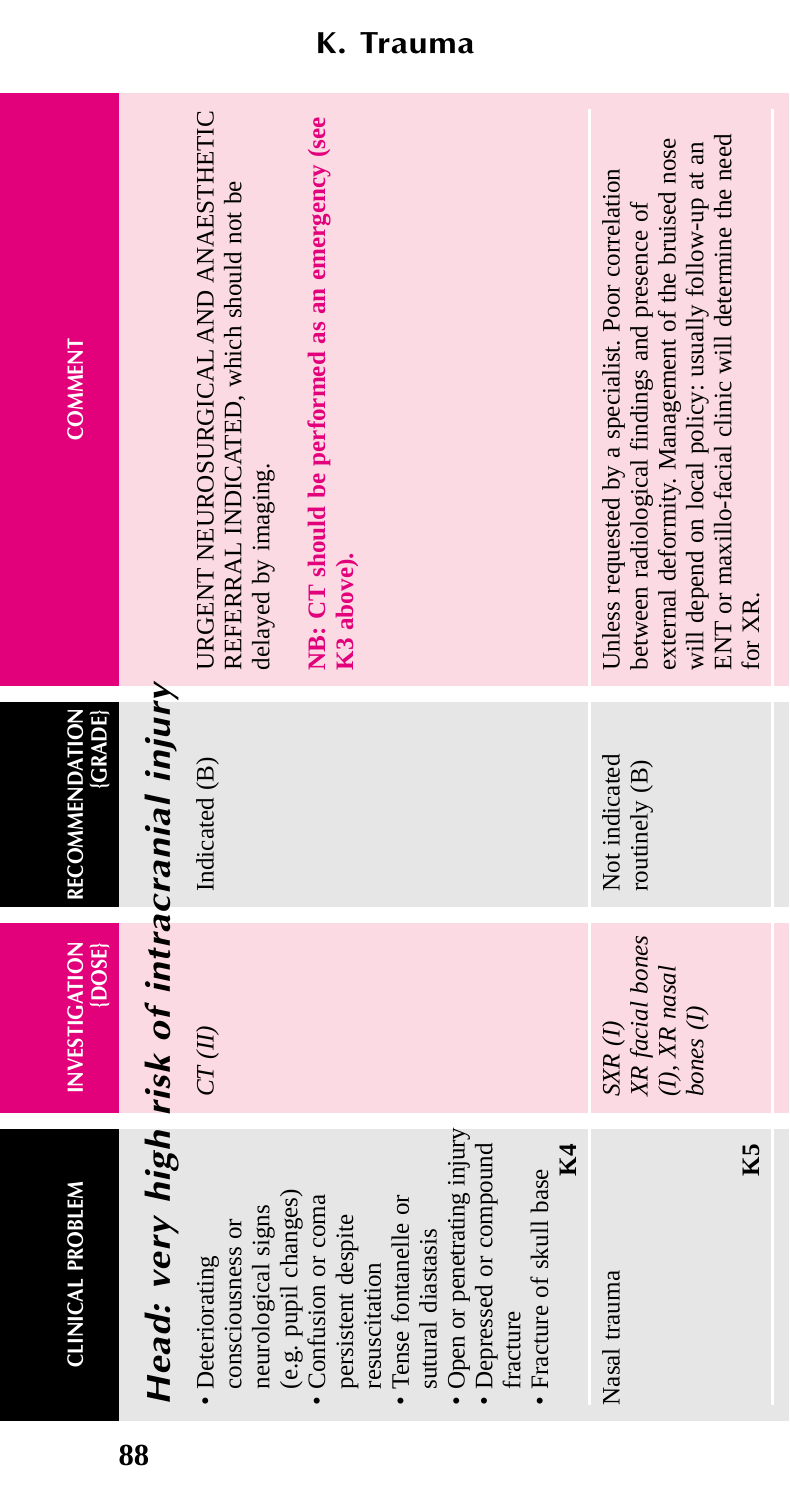| MRI or low dose CT may eventually be required by<br>Especially in those where 'blow-out' injury possible<br>specialists, especially when XRs or clinical signs<br>equivocal. | possibility (see A16). (2) Investigation requested by<br>ophthalmologist. (3) Suspicion of damage to orbital<br>When: (1) Radio-opaque intra-ocular FB is a<br>walls. | contraindicated with metallic FB (see A16).<br>US or low-dose CT may be required; MRI | But patient cooperation essential. Advisable to delay<br>XR in uncooperative patients. In children, XR often<br>unhelpful. | Discuss with maxillofacial surgeon who may require<br>low-dose CT at an early stage. | For non-traumatic TMJ problems see B11.                |  |
|------------------------------------------------------------------------------------------------------------------------------------------------------------------------------|-----------------------------------------------------------------------------------------------------------------------------------------------------------------------|---------------------------------------------------------------------------------------|----------------------------------------------------------------------------------------------------------------------------|--------------------------------------------------------------------------------------|--------------------------------------------------------|--|
| Indicated (B)                                                                                                                                                                | Indicated (C)                                                                                                                                                         | investigation (B)<br>Specialised                                                      | Indicated (B)                                                                                                              | investigation (B)<br>Specialised                                                     | Indicated (C)                                          |  |
| XR facial bones                                                                                                                                                              | XR orbits (1)                                                                                                                                                         | US $(0)$ or<br>CT(U)                                                                  | XR facial bones                                                                                                            | Low-dose CT<br>$\widetilde{E}$                                                       | or orthopantomo-<br>XR Mandible (1)<br>$gram(OPG)$ (I) |  |
| K6<br>Orbital trauma:<br>blunt injury                                                                                                                                        | penetrating injury<br>Orbital trauma:                                                                                                                                 | K7                                                                                    | Middle third facial injury                                                                                                 | K8                                                                                   | K9<br>Mandibular trauma                                |  |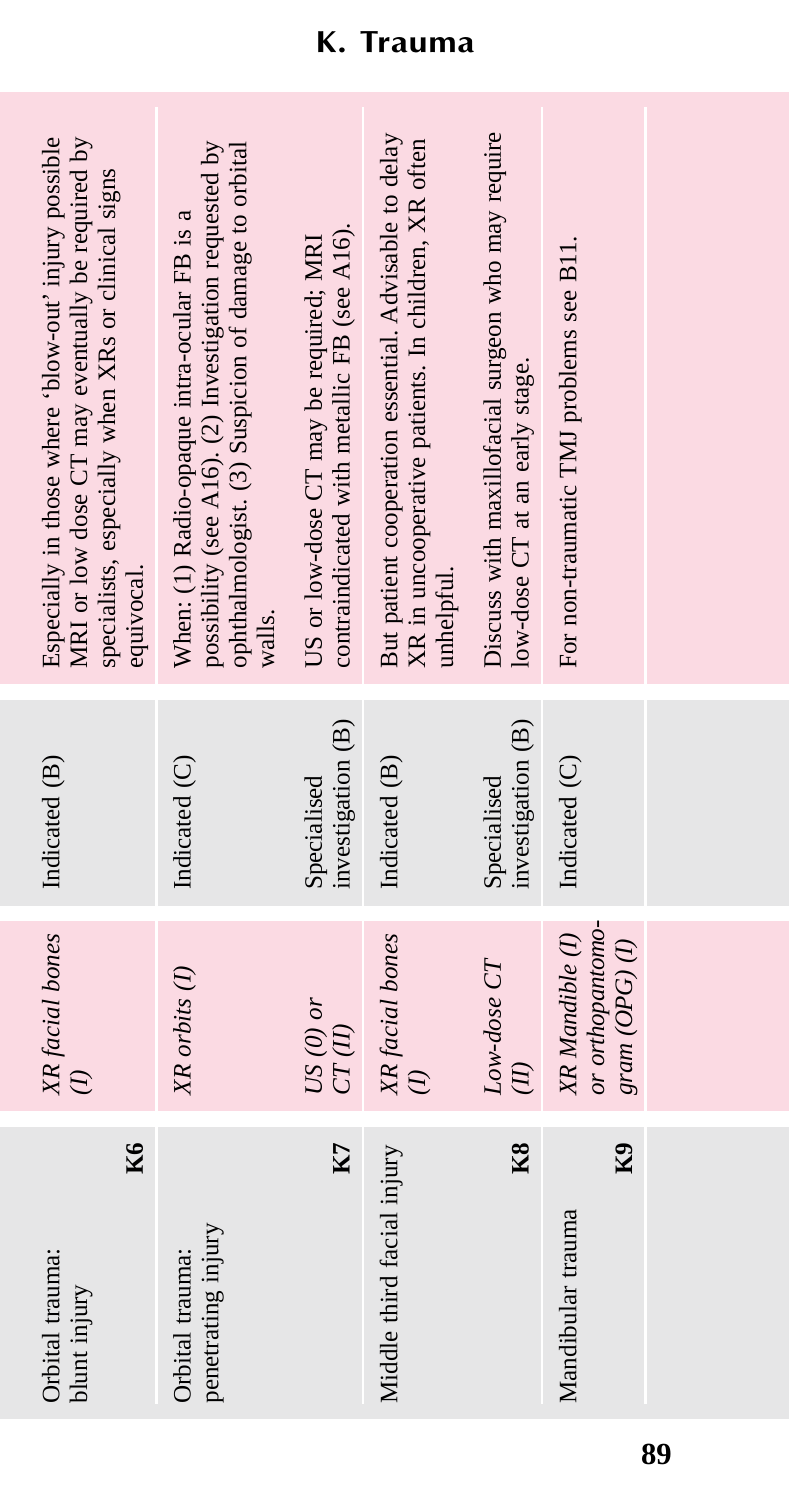| <b>CLINICAL PROBLEM</b>                                          | <b>INVESTIGATION</b><br>{DOSE} | <b>{GRADE}</b><br>RECOMMENDATION | <b>COMMENT</b>                                                                                                                                                                                                                                                                                |
|------------------------------------------------------------------|--------------------------------|----------------------------------|-----------------------------------------------------------------------------------------------------------------------------------------------------------------------------------------------------------------------------------------------------------------------------------------------|
| Cervical spine                                                   |                                |                                  |                                                                                                                                                                                                                                                                                               |
| K10<br>head and/or face injury<br>Conscious patient with<br>only | XR C spine (1)                 | Not indicated<br>routinely (B)   | In those who meet all of the following criteria:<br>(3) No abnormal neurological findings.<br>(4) No neck pain or tenderness.<br>(1) Fully conscious.<br>(2) Not intoxicated.                                                                                                                 |
| KII<br>Unconscious head injury<br>(see $K3/4$ )                  | XR C spine (1)                 | Indicated (B)                    | But radiography may be very difficult in the severely<br>traumatised patient and must avoid manipulation (see<br>Must be of good quality to allow accurate evaluation.<br>also K12).                                                                                                          |
| Neck injury: with pain                                           | XR C spine (1)                 | Indicated (B)                    | 2. Should show odontoid peg (not always possible at<br>Cervical spine XRs can be very difficult to evaluate.<br>3. May need special views, CT or MRI especially<br>when XR equivocal or complex lesions.<br>Radiography also difficult and:<br>time of initial study).<br>1. Must show C7/T1. |
| K12                                                              | $CT(II)$ or MRI<br>$\odot$     | investigation (B)<br>Specialised | Discuss with department of clinical radiology.                                                                                                                                                                                                                                                |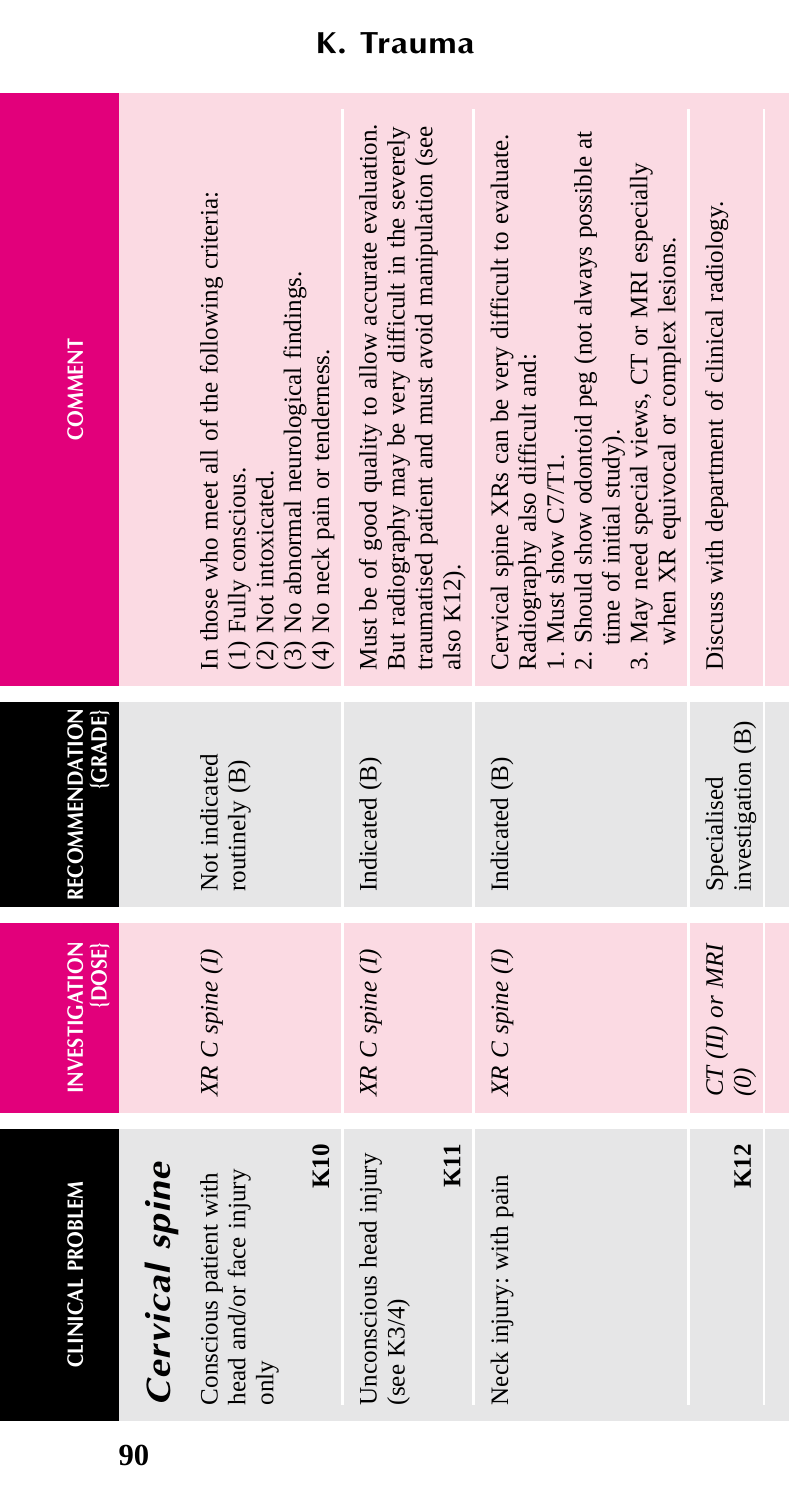| Neck injury: with                                                                              | $XR$ (1)                                   | Indicated (B)                    | For orthopaedic assessment.                                                                                                                                                                                                                                          |
|------------------------------------------------------------------------------------------------|--------------------------------------------|----------------------------------|----------------------------------------------------------------------------------------------------------------------------------------------------------------------------------------------------------------------------------------------------------------------|
| K13<br>neurological deficit                                                                    | MRI(0)                                     | Indicated (B)                    | vertebral fractures at multiple levels. CT myelography<br>Some constraints with life support systems. MRI best<br>damage, cord compression, ligamentous injuries and<br>and safest method of demonstrating intrinsic cord<br>may be considered if MRI not available. |
| K14<br>but XR initially normal;<br>suspected ligamentous<br>Neck injury: with pain<br>mjury    | extension(I)<br>XR C spine;<br>flexion and | investigation (B)<br>Specialised | assistance and under medical supervision. MRI may<br>fluoroscopy) as achieved by the patient with no<br>Views taken in flexion and extension (consider<br>be helpful here.                                                                                           |
| Thoracic and lumbar spine                                                                      |                                            |                                  |                                                                                                                                                                                                                                                                      |
| K <sub>15</sub><br>Trauma: no pain, no<br>neurological deficit                                 | XR(II)                                     | Not indicated<br>routinely (B)   | Physical examination is reliable in this region. When<br>the patient is awake, alert and asymptomatic, the<br>probability of injury is low.                                                                                                                          |
| K16<br>Trauma: with pain, no<br>neurological deficit or<br>patient not able to be<br>evaluated | XR painful<br>area (II)                    | Indicated (B)                    | A low threshold to XR when there is pain/tenderness,<br>evaluate the patient. Increasing use of CT and MRI<br>a significant fall, a high impact RTA, other spinal<br>fracture present or it is not possible to clinically<br>here.                                   |
|                                                                                                |                                            |                                  |                                                                                                                                                                                                                                                                      |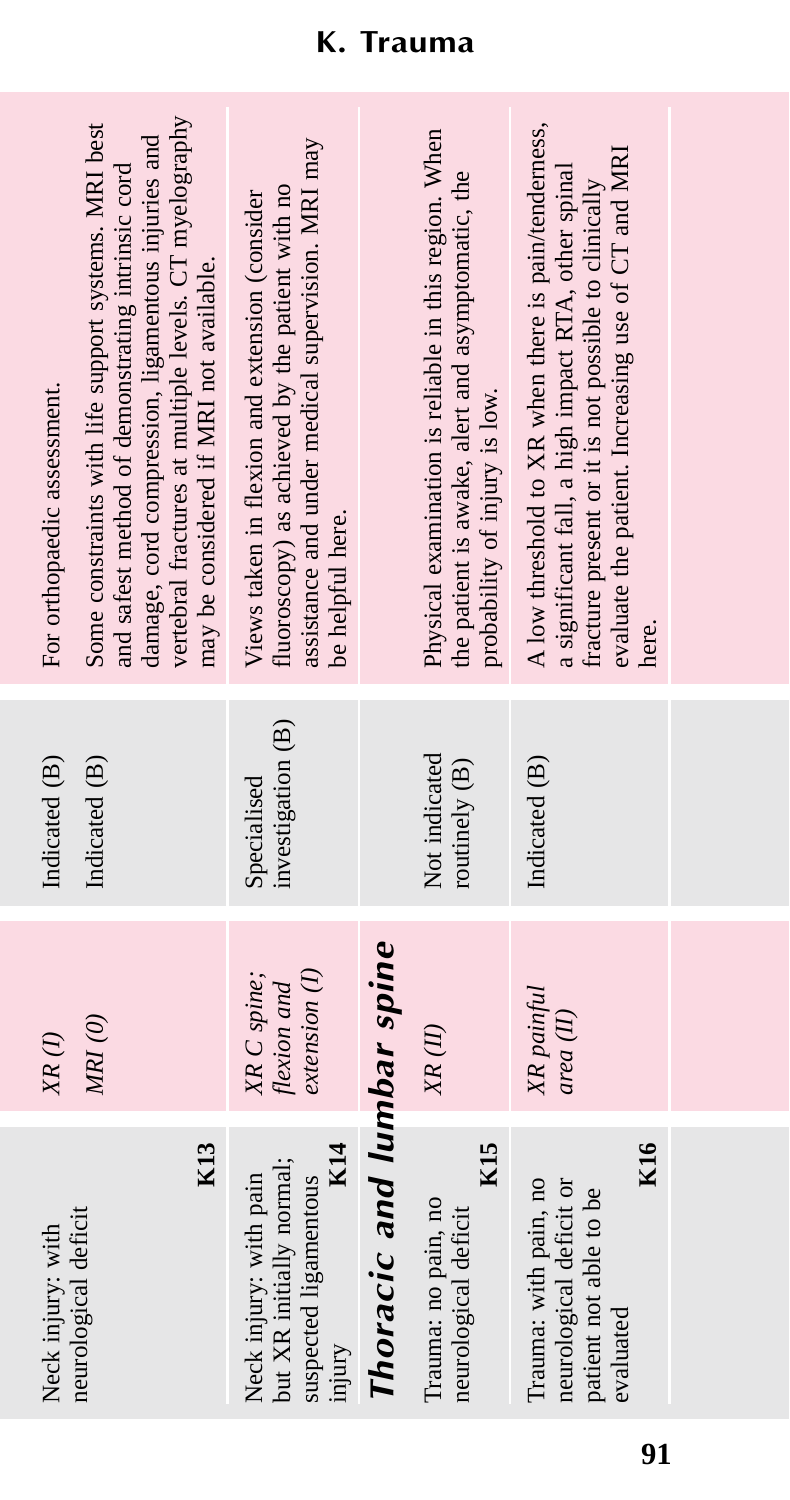| <b>CLINICAL PROBLEM</b>                                   | INVESTIGATION<br>{DOSE}                     | RECOMMENDATION<br><b>GRADE</b> | <b>COMMENT</b>                                                                                                                                                                                                          |
|-----------------------------------------------------------|---------------------------------------------|--------------------------------|-------------------------------------------------------------------------------------------------------------------------------------------------------------------------------------------------------------------------|
| Trauma: with neurological                                 | XR(II)                                      | Indicated (B)                  |                                                                                                                                                                                                                         |
| K17<br>deficit — pain                                     | MRI(0)                                      | Indicated (B)                  | compression and vertebral fractures at multiple levels.<br>method of demonstrating intrinsic cord damage, cord<br>Where technically possible. CT often used as patient<br>undergoing CT for other reasons. But MRI best |
| Pelvis and sacrum                                         |                                             |                                |                                                                                                                                                                                                                         |
| Fall with inability to<br>bear weight                     | plus lateral XR<br>XR pelvis (1)<br>hip (I) | Indicated (C)                  | femoral neck fractures, which may not show on initial<br>NM or MRI or CT can be useful when XR normal or<br>XR, even with good lateral views. In selected cases<br>Physical examination may be unreliable. Check for    |
| <b>K18</b>                                                |                                             |                                | equivocal.                                                                                                                                                                                                              |
| K <sub>19</sub><br>Urethral bleeding and<br>pelvic injury | $u$ rethrogram $(H)$<br>Retrograde          | Indicated (C)                  | cystogram if urethra normal and suspicion of bladder<br>To show urethral integrity, leak, rupture. Consider                                                                                                             |
| K20<br>Trauma to coccyx or<br>coccydynia                  | XR coccyx (1)                               | Not indicated<br>routinely (C) | Normal appearances often misleading and findings do<br>not alter management.                                                                                                                                            |
|                                                           |                                             |                                |                                                                                                                                                                                                                         |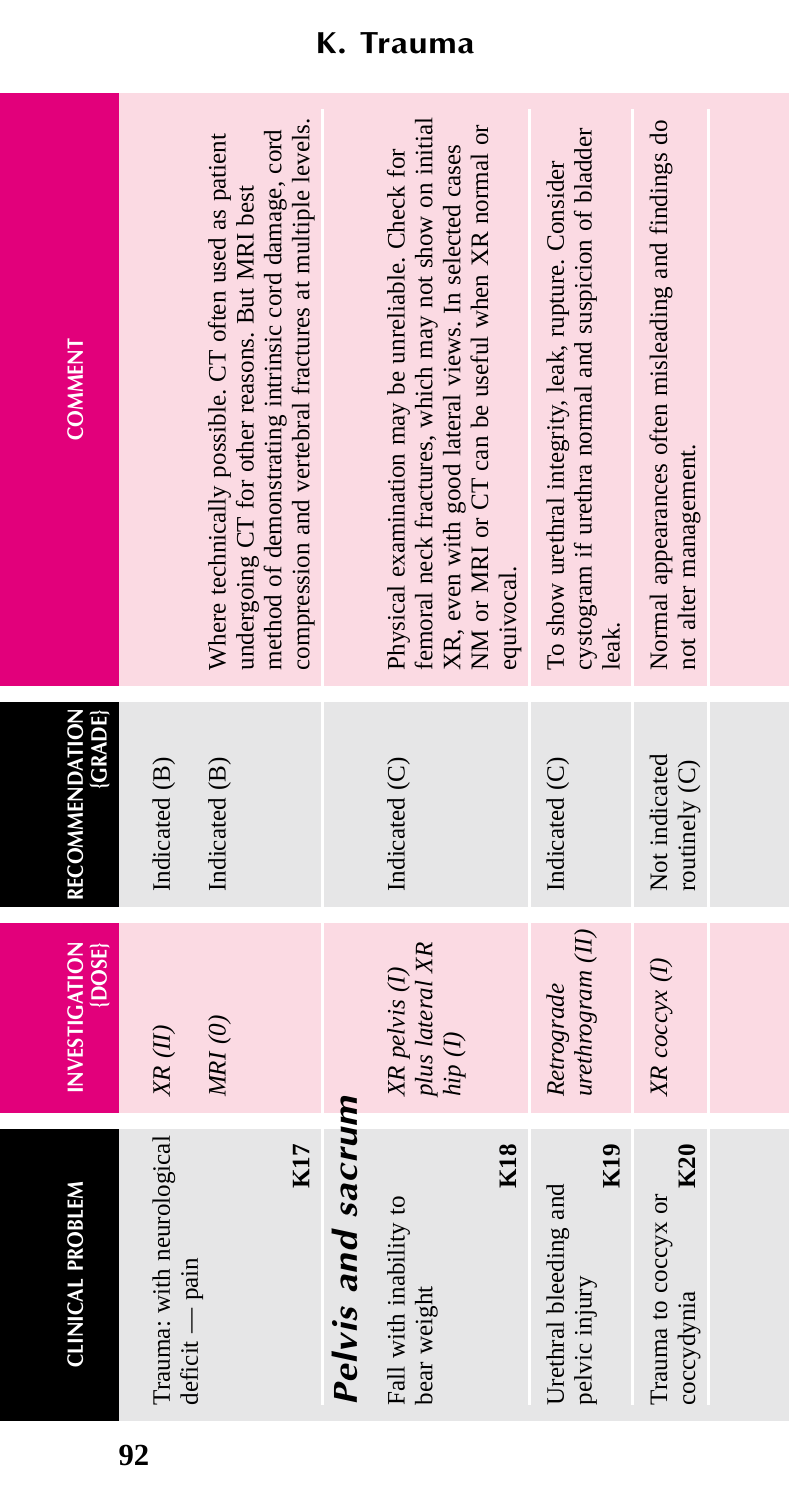$\ddot{\cdot}$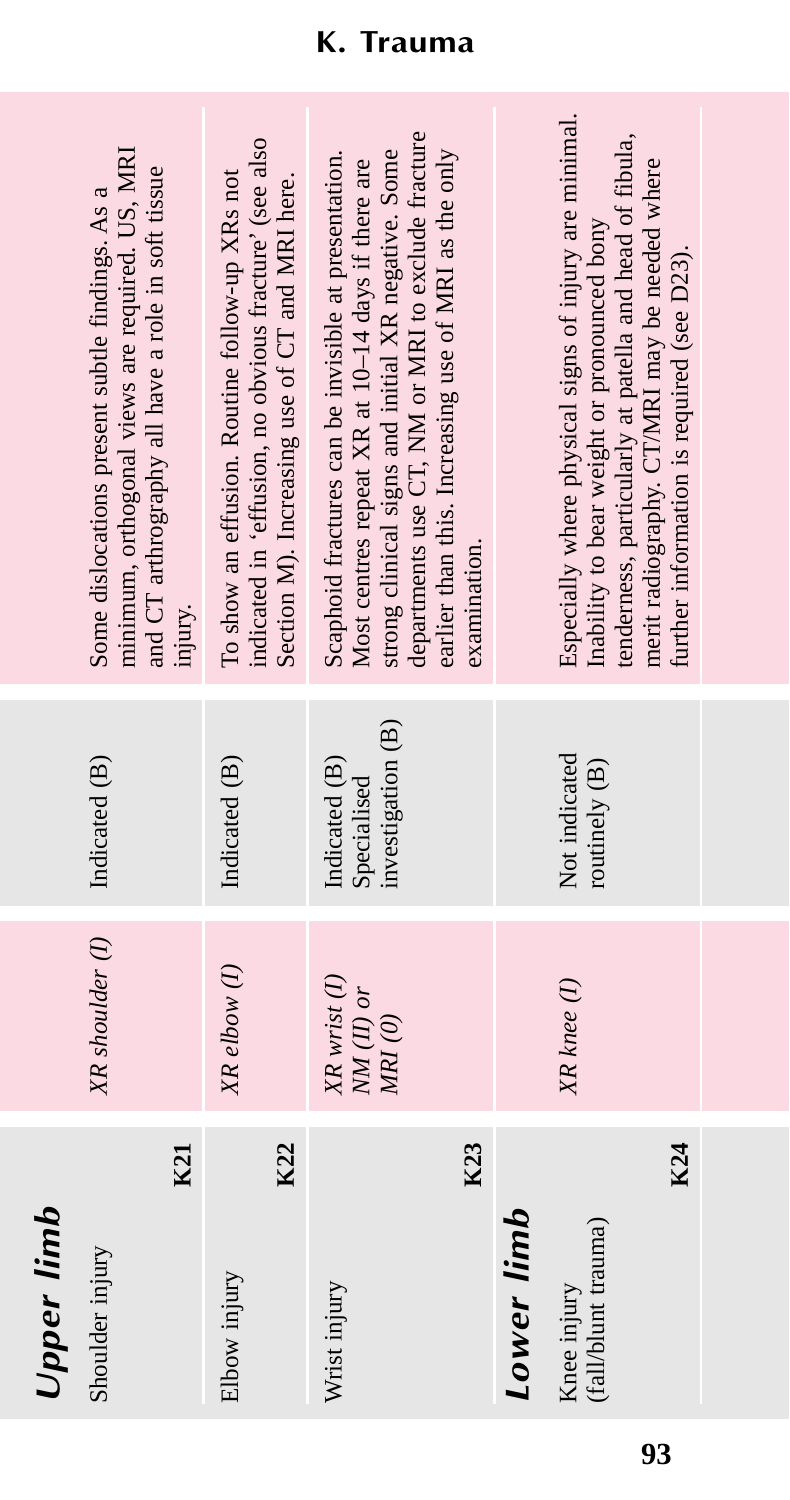| <b>CLINICAL PROBLEM</b>                                          | <b>INVESTIGATION</b><br>$\{$ DOSE $\}$           | RECOMMENDATION<br><b>(GRADE)</b> | <b>COMMENT</b>                                                                                                                                                                                                                                                                                  |
|------------------------------------------------------------------|--------------------------------------------------|----------------------------------|-------------------------------------------------------------------------------------------------------------------------------------------------------------------------------------------------------------------------------------------------------------------------------------------------|
| K25<br>Ankle injury                                              | XR ankle (1)                                     | Not indicated<br>routinely (B)   | Features which justify XR include: the elderly patient,<br>malleolar tenderness, marked soft tissue swelling and<br>inability to bear weight.                                                                                                                                                   |
| K26<br>Foot injury                                               | XR foot (I)                                      | Not indicated<br>routinely (B)   | indicated together; both will not be done without good<br>reason. Clinical abnormalities are usually confined to<br>management. Only rarely are XRs of foot and ankle<br>Unless there is true bony tenderness. Even then the<br>demonstration of a fracture rarely influences<br>foot or ankle. |
| Stress fracture                                                  | $NM(II)$ or<br>$X\hspace{-.1cm}R\left( I\right)$ | Indicated (B)<br>Indicated (B)   | Provides a means of early detection as well as visual<br>Although often unrewarding.                                                                                                                                                                                                            |
| K27                                                              | $M\!Rl$ (0)                                      |                                  | account of the biomechanical properties of the bone.<br>Some centres use US here.                                                                                                                                                                                                               |
| The Foreign Body (FB)                                            |                                                  |                                  |                                                                                                                                                                                                                                                                                                 |
| K28<br>FB (metal, glass, painted<br>Soft tissue injury:<br>wood) | $XR$ (I)                                         | Indicated (B)                    | All glass is radio-opaque; some paint is radio-opaque.<br>remove blood-stained dressings first. Consider US,<br>Radiography and interpretation may be difficult;<br>especially in areas where radiography difficult.                                                                            |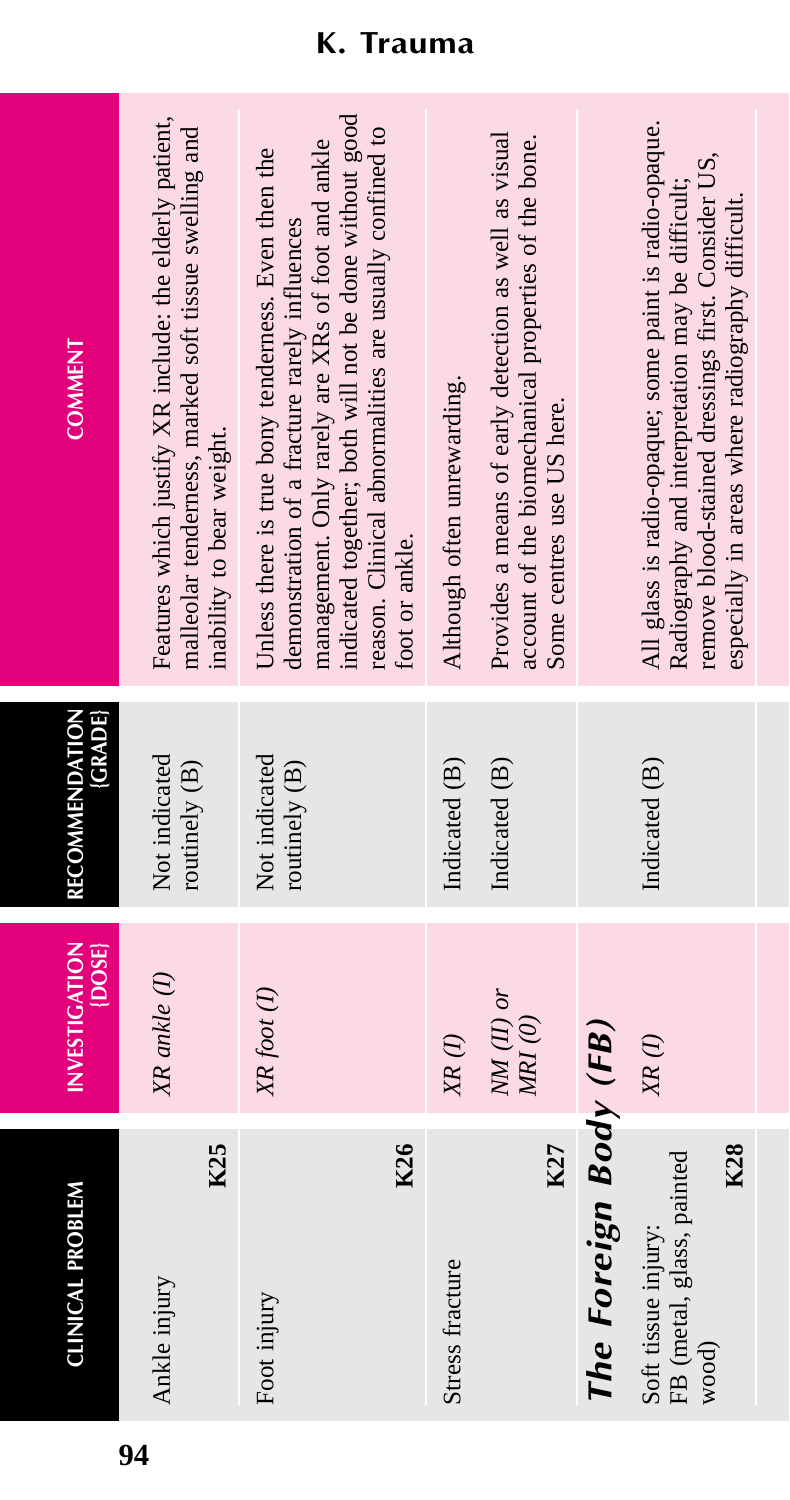| FB (plastic, wood)<br>Soft tissue injury:                              | $XR$ $(I)$                       | Not indicated<br>routinely (B) | Plastic is not radio-opaque: wood is rarely radio-opaque.                                                                                                                                                         |
|------------------------------------------------------------------------|----------------------------------|--------------------------------|-------------------------------------------------------------------------------------------------------------------------------------------------------------------------------------------------------------------|
| K29                                                                    | US(0)                            | Indicated (B)                  | Soft-tissue US may show non-opaque FB.                                                                                                                                                                            |
| Swallowed FB suspected<br>in pharyngeal or upper<br>oesophageal region | tissues of<br>neck(I)<br>XR soft | Indicated (C)                  | Differentiation from calcified cartilage can be difficult.<br>After direct examination of oropharynx (where most<br>Most fish bones invisible on XR. Maintain a low<br>FBs lodge), and if FB likely to be opaque. |
| K30<br>(for children see<br><b>Section M</b>                           | AXR(II)                          | Not indicated<br>routinely (B) | threshold for laryngoscopy or endoscopy, especially if<br>possible inhaled FB in children see Section M (M23).<br>pain persists after 24 hours (see K33). NB: for                                                 |
| Swallowed FB: smooth<br>and small (e.g. coin)                          | $CXR$ (1)                        | Indicated (B)                  | The minority of swallowed FBs will be radio-opaque.<br>In children a single, slightly over-exposed, frontal<br>XXR to include neck should suffice. In adults, a                                                   |
| K31                                                                    | AXR(II)                          | Not indicated<br>routinely (B) | ateral CXR may be needed in addition if frontal CXR<br>negative. Majority of FBs that impact, do so at crico<br>pharyngeus. If the FB has not passed (say within 6<br>days), AXR may be useful for localisation.  |
|                                                                        |                                  |                                |                                                                                                                                                                                                                   |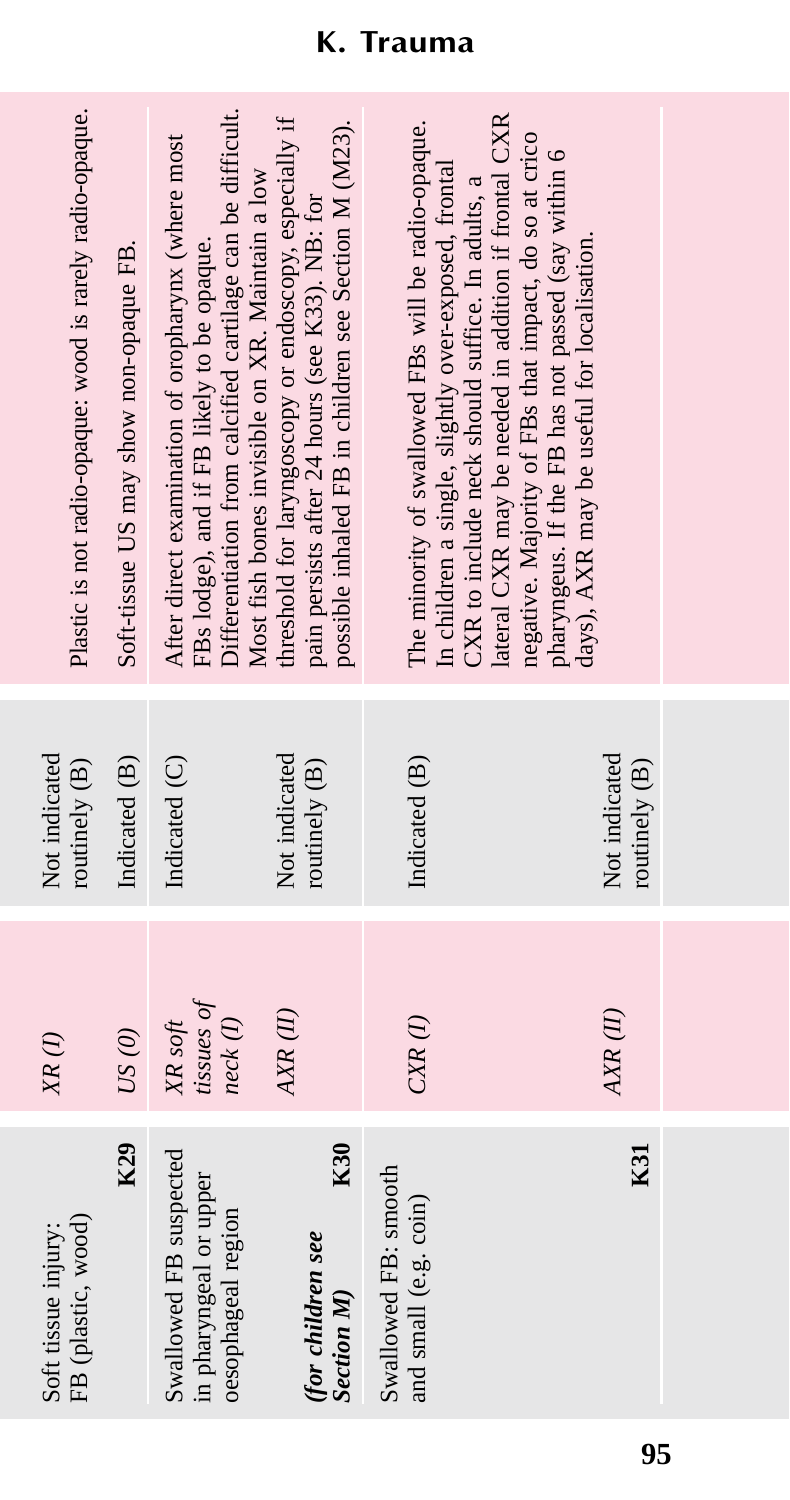| <b>CLINICAL PROBLEM</b>                                           | <b>INVESTIGATION</b><br>{DOSE} | (GRADE)<br>RECOMMENDATION      | <b>COMMENT</b>                                                                                                                                                                                                                   |
|-------------------------------------------------------------------|--------------------------------|--------------------------------|----------------------------------------------------------------------------------------------------------------------------------------------------------------------------------------------------------------------------------|
| poisonous swallowed FB:<br>Sharp or potentially<br>(e.g. battery) | AXR(II)                        | Indicated (B)                  | oesophagus eventually pass through the remainder of<br>the gastrointestinal tract without complication. But<br>location of batteries is important as leakage can be<br>Most swallowed foreign bodies that pass the<br>dangerous. |
| K32                                                               | $CXR$ $(I)$                    | Not indicated<br>routinely (B) | Unless AXR negative.                                                                                                                                                                                                             |
| K33<br>Swallowed FB: large<br>object (e.g. dentures)              | $CXR$ $(I)$                    | Indicated (B)                  | are radiolucent. AXR may be needed if CXR negative,<br>as may barium swallow or endoscopy. Lat CXR may<br>Dentures vary in radio-opacity; most plastic dentures<br>be helpful.                                                   |
| Chest                                                             |                                |                                |                                                                                                                                                                                                                                  |
| K34<br>Chest trauma: minor                                        | $CXR$ $(I)$                    | Not indicated<br>routinely (B) | The demonstration of a rib fracture does not alter<br>management.                                                                                                                                                                |
| K35<br>Chest trauma: moderate                                     | $CXR$ $(I)$                    | Indicated (B)                  | contusion. A normal CXR does not exclude aortic<br>Frontal CXR for pneumothorax, fluid or lung<br>injury and arteriography/CT/MRI should be<br>considered.                                                                       |
|                                                                   |                                |                                |                                                                                                                                                                                                                                  |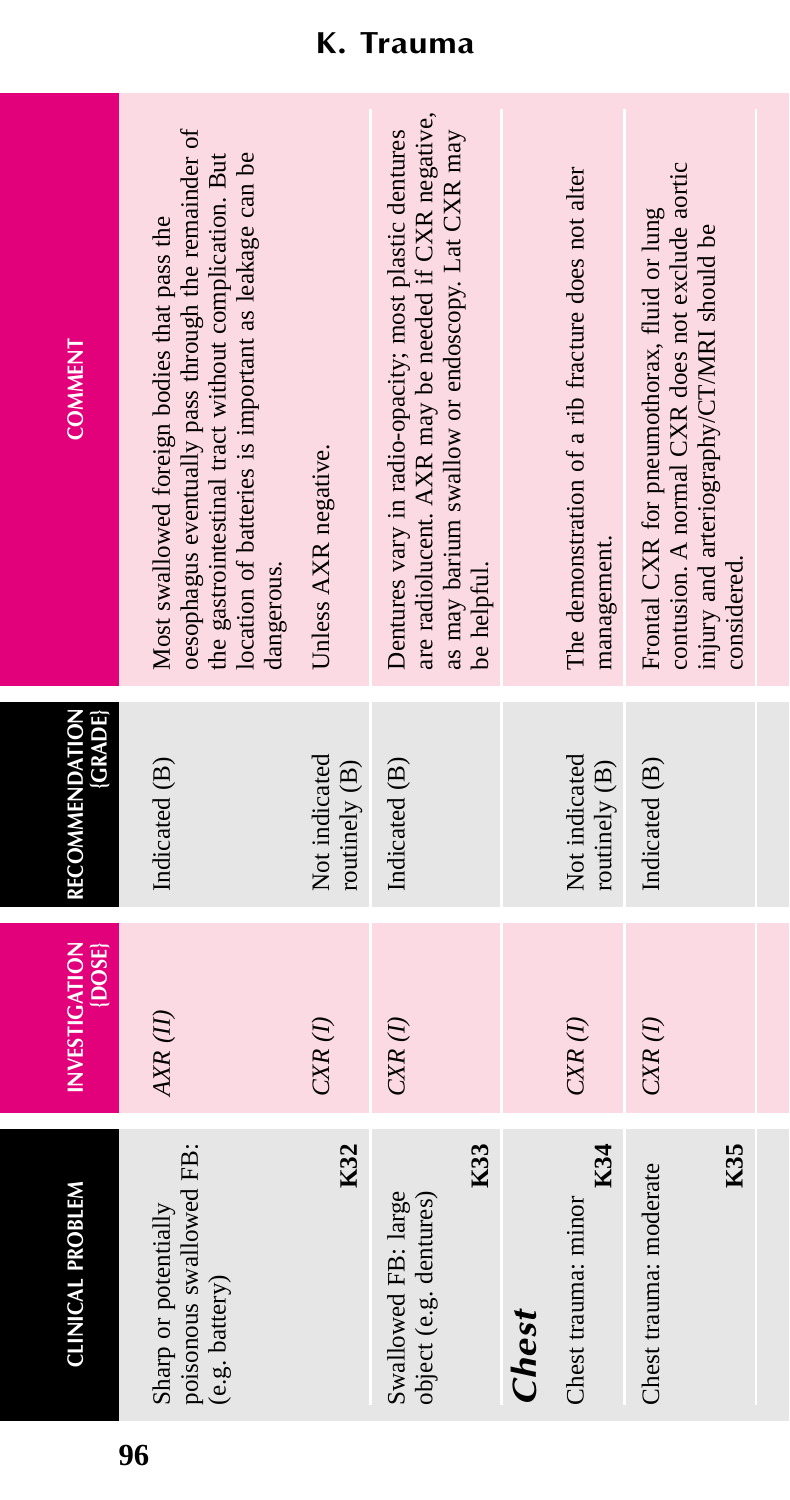| K36<br>Stab injury                                            | $CXR$ $(I)$                            | Indicated (C) | damage or fluid. US useful for pleural and pericardial<br>PA and/or other views to show pneumothorax, lung<br>fluid.                                                                                                                                                                                                                                                                                                                                              |
|---------------------------------------------------------------|----------------------------------------|---------------|-------------------------------------------------------------------------------------------------------------------------------------------------------------------------------------------------------------------------------------------------------------------------------------------------------------------------------------------------------------------------------------------------------------------------------------------------------------------|
| K37<br>Sternal fracture                                       | stemum(I)<br>XR lateral                | Indicated (C) | In addition to CXR. Think of thoracic spinal and<br>aortic injuries too.                                                                                                                                                                                                                                                                                                                                                                                          |
| K38<br>kidney). Blunt or stab<br>Abdomen (including<br>injury | Supine AXR (II)<br>$+$ erect $CXR$ (I) | Indicated (B) | injury to some organs, e.g. spleen, liver. CT may be<br>US valuable for detecting haematoma and possible<br>needed (see K40-K42).                                                                                                                                                                                                                                                                                                                                 |
| K39<br>Renal trauma                                           | Imaging                                | Indicated (B) | local injury. Many centres use a limited IVU, merely<br>arteriography may be needed. NM may be helpful to<br>policy and availability. US often sufficient for minor<br>patients with major injury (see below) undergo CT,<br>to ensure normality of contralateral kidney. Some<br>Discuss with radiologist. In agreement with local<br>making IVU unnecessary. Consider renal artery<br>damage, especially in deceleration injuries;<br>assess residual function. |
|                                                               |                                        |               |                                                                                                                                                                                                                                                                                                                                                                                                                                                                   |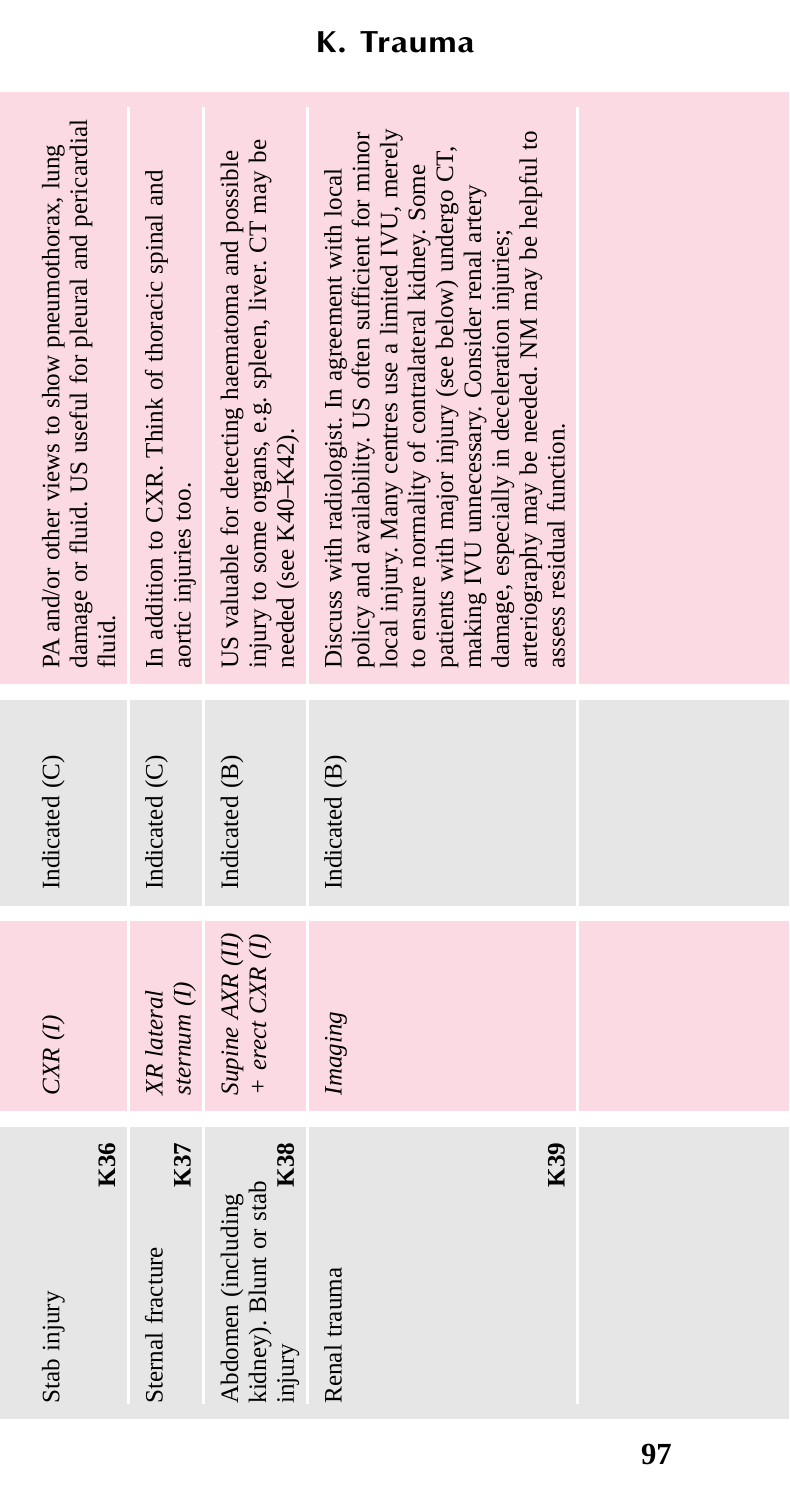| <b>CLINICAL PROBLEM</b>                                                           | <b>INVESTIGATION</b><br>$ DOSE\rangle$                                         | <b>RECOMMENDATION</b><br>(GRADE) | <b>COMMENT</b>                                                                                                                                                                                                                                                                                                           |
|-----------------------------------------------------------------------------------|--------------------------------------------------------------------------------|----------------------------------|--------------------------------------------------------------------------------------------------------------------------------------------------------------------------------------------------------------------------------------------------------------------------------------------------------------------------|
| Major trauma                                                                      |                                                                                |                                  |                                                                                                                                                                                                                                                                                                                          |
| screen in the unconscious<br>K40<br>Major trauma - general<br>or confused patient | $C$ -spine $XR$ $(I)$ ,<br>pelvis XR (I),<br>$CT$ head $(II)$<br>$CXR$ $(I)$ , | Indicated (B)                    | Stabilise patient's condition as a priority. Perform only<br>suitably protected, but CT C-spine may be combined<br>with CT head. Pelvic fractures often associated with<br>the minimum XRs necessary at initial assessment.<br>C-spine XR can wait so long as spine and cord<br>major blood loss. See Head Injury K1-K4. |
| Major trauma —<br>abdomen/pelvis                                                  | Pelvis XR(I)<br>$CXR$ $(I)$ ,                                                  | Indicated (B)                    | which increase pelvic volume often associated with<br>Pneumothorax must be excluded. Pelvic fractures<br>major blood loss.                                                                                                                                                                                               |
| K41                                                                               | $CTabdo$ (III)                                                                 | Indicated (B)                    | Sensitive and specific, but time-consuming and may<br>delay surgery. CT should precede peritoneal lavage.<br>Increasing interest in the use of US in emergency<br>room to show free fluid plus solid organ-injury.                                                                                                       |
| Major trauma - chest                                                              | $CXR$ $(I)$                                                                    | Indicated (B)                    | Allows immediate management (e.g. pneumothorax).                                                                                                                                                                                                                                                                         |
| K42                                                                               | CT Chest (III)                                                                 | Indicated (B)                    | Especially useful to exclude mediastinal haemorrhage.<br>Low threshold for proceeding to arteriography.                                                                                                                                                                                                                  |
|                                                                                   |                                                                                |                                  |                                                                                                                                                                                                                                                                                                                          |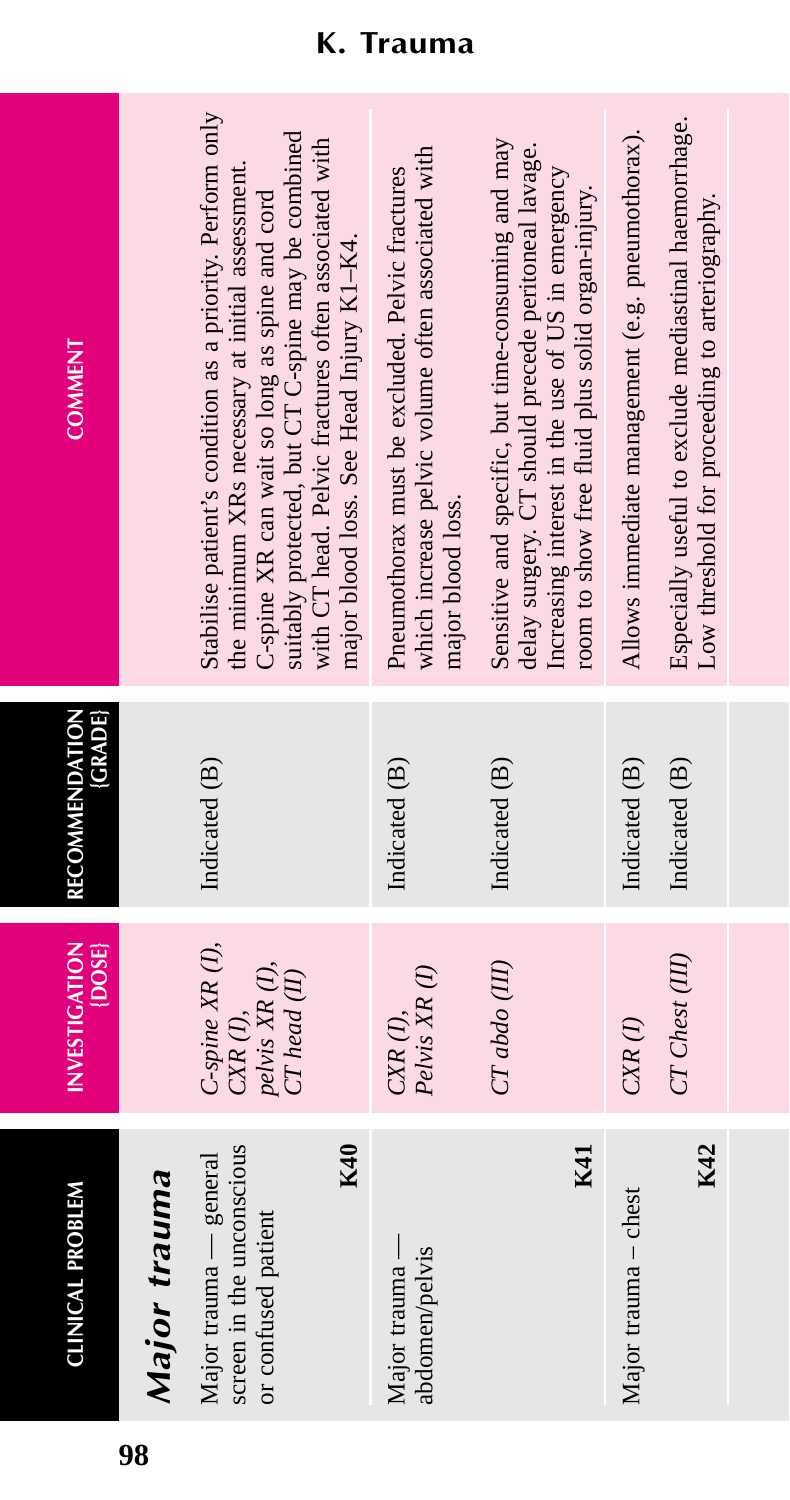| б  |  |
|----|--|
| C  |  |
|    |  |
| ಗಾ |  |
|    |  |
| í  |  |
|    |  |
|    |  |
|    |  |

Paediatric malignancies are not included as their management is always at specialist level. For breast cancer see Section J. A CXR is Many of the clinical problems related to the diagnosis of cancer have already partly been covered within the individual system sections. Brief Many of the clinical problems related to the diagnosis of cancer have already partly been covered within the individual system sections. Brief notes are provided here about the use of imaging in the diagnosis, staging and follow-up of some of the common primary malignancies. notes are provided here about the use of imaging in the diagnosis, staging and follow-up of some of the common primary malignancies. Paediatric malignancies are not included as their management is always at specialist level. For breast cancer see Section J. **A CXR is** necessary at presentation for most malignant lesions to identify possible pulmonary Metastases. Concern about radiation in **necessary at presentation for most malignant lesions to identify possible pulmonary Metastases. Concern about radiation in** diagnostic imaging is generally less relevant in this section. CXR is also part of many follow-up protocols (e.g. testicular lesions). **diagnostic imaging is generally less relevant in this section. CXR is also part of many follow-up protocols (e.g. testicular lesions).** Follow-up investigations to monitor progress (e.g. post-chemotherapy) are often required; some are driven by trial protocols rather **Follow-up investigations to monitor progress (e.g. post-chemotherapy) are often required; some are driven by trial protocols rather** than clinical need and thus should be appropriately funded. **than clinical need and thus should be appropriately funded.**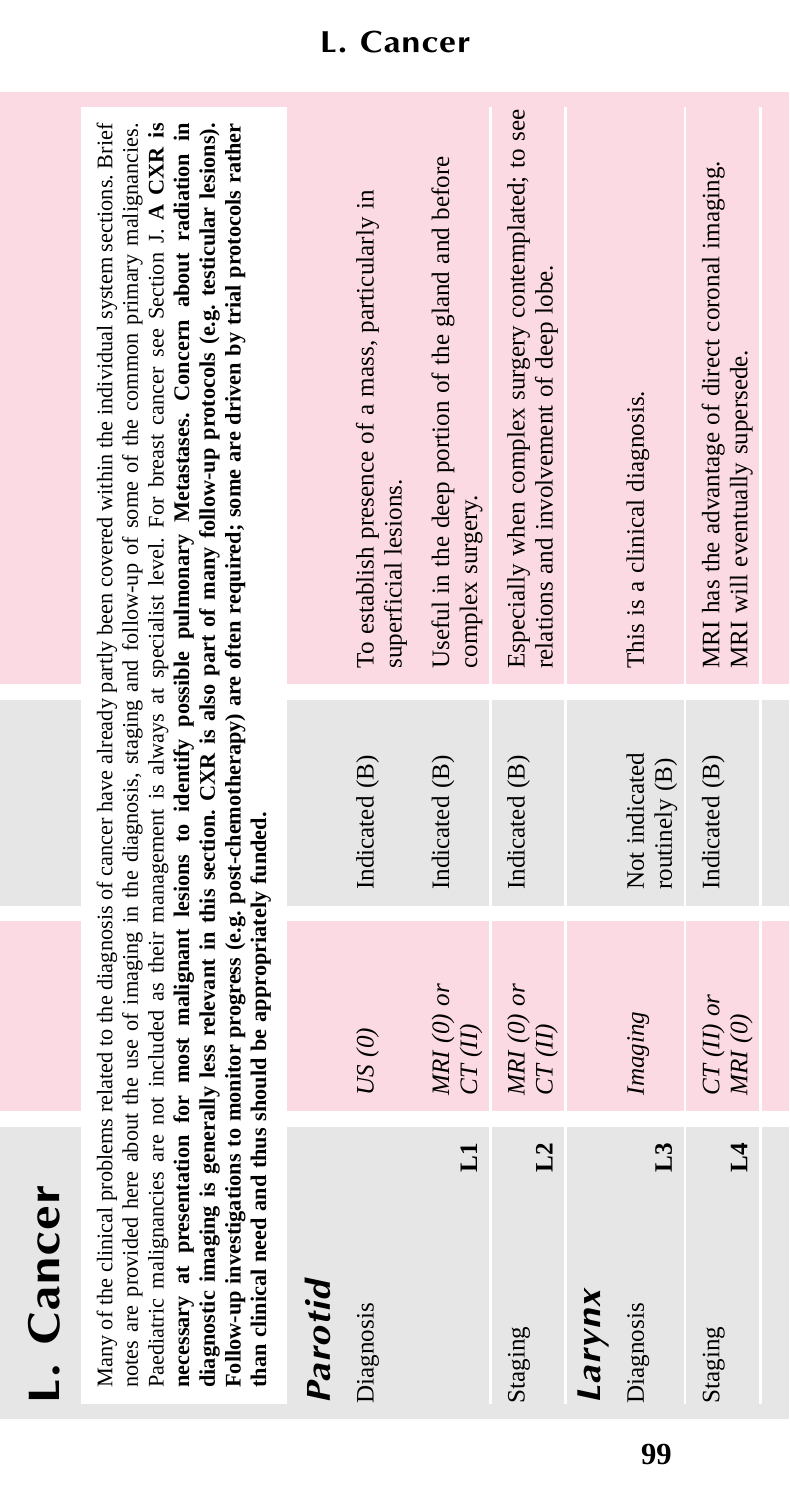| <b>CLINICAL PROBLEM</b> | <b>INVESTIGATION</b><br>$\{$ DOSE | RECOMMENDATION<br>{GRADE} | <b>COMMENT</b>                                                                                                                              |
|-------------------------|-----------------------------------|---------------------------|---------------------------------------------------------------------------------------------------------------------------------------------|
| Thyroid                 |                                   |                           |                                                                                                                                             |
| 51<br>Diagnosis         | $US(0)$ and<br>$NM$ (1)           | Indicated (A)             | increasingly being used, especially for 'cold' nodules<br>See Neck Section B1. US guided core biopsy is<br>on NM.                           |
| Staging                 | $CT(II)$ or<br>$M\!R\!I\,(0)$     | Indicated (B)             | To assess local extent (e.g. retrosternal extension and<br>nodes).                                                                          |
| $\overline{16}$         | NM(W)                             | Indicated (B)             | After thyroidectomy. NM is also used in follow-up<br>when recurrence is suspected.                                                          |
| Lung                    |                                   |                           |                                                                                                                                             |
| Diagnosis               | CXR PA and<br>Lat (1)             | Indicated (B)             | But can be normal, particularly with central tumours.                                                                                       |
| L7                      | CT(III)                           | Indicated (B)             | Many centres proceed directly to bronchoscopy which<br>allows biopsy. CT is superior in identifying lesions<br>responsible for haemoptysis. |
| Staging                 | CT chest, upper<br>abdomen (III)  | Indicated (B)             | involvement, etc. Some centres perform NM for<br>Despite limitations in specificity of nodal<br>possible skeletal metastases.               |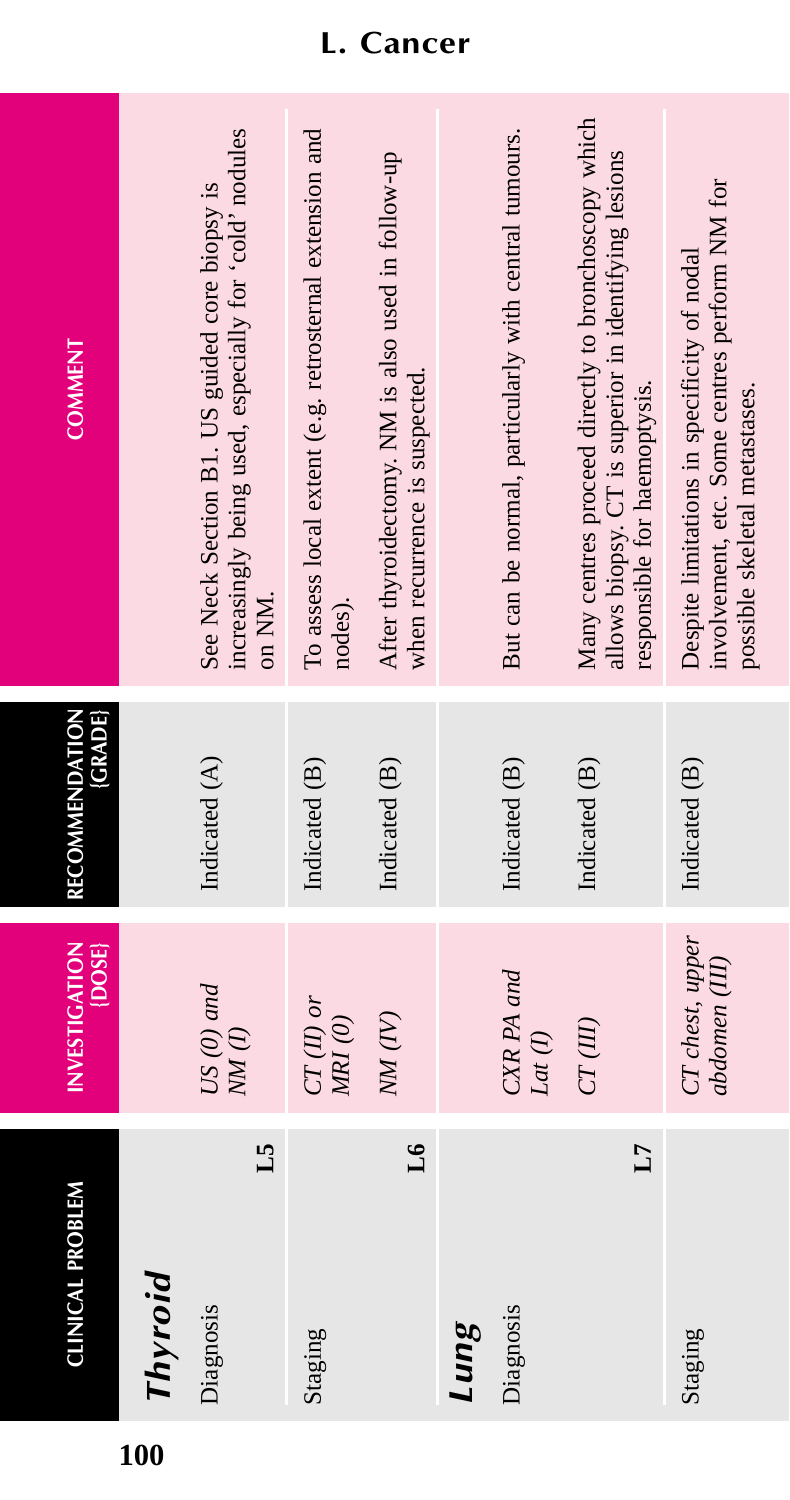| Assists in estimating local invasion of chest wall,<br>particularly for apical and peripheral lesions and<br>mediastinal invasion. Helps distinguish adrenal<br>adenoma from metastasis. | identify small metastatic foci; may save a lot of other<br>FDG-PET as a single expensive investigation can<br>investigations and inappropriate surgery. | Before endoscopy in dysphagia.            | nodal involvement. Simpler than MRI for lung, liver<br>Despite limitations in sensitivity and specificity of<br>and intra-abdominal nodes. | Increasing use of transoesophageal US for local<br>staging where available. |                       | The majority of lesions will be identified. | liver very cirrhotic. Enhanced MRI and arterial phase<br>If biochemical markers elevated and US negative or<br>CT most accurate in delineating tumour extent. |
|------------------------------------------------------------------------------------------------------------------------------------------------------------------------------------------|---------------------------------------------------------------------------------------------------------------------------------------------------------|-------------------------------------------|--------------------------------------------------------------------------------------------------------------------------------------------|-----------------------------------------------------------------------------|-----------------------|---------------------------------------------|---------------------------------------------------------------------------------------------------------------------------------------------------------------|
| investigation (B)<br>Specialised                                                                                                                                                         | investigation (B)<br>Specialised                                                                                                                        | Indicated (B)                             | Indicated (B)                                                                                                                              | Indicated (A)                                                               |                       | Indicated (B)                               | Indicated (B)                                                                                                                                                 |
| MRI(0)                                                                                                                                                                                   | NM (IV)                                                                                                                                                 | Barium swallow<br>$\overline{E}$          | CT(III)                                                                                                                                    | phageal US (0)<br>Transoeso-                                                |                       | US(0)                                       | $MRI$ (0) or<br>CT(III)                                                                                                                                       |
|                                                                                                                                                                                          | $^{8}$                                                                                                                                                  | L <sub>9</sub><br>Oesophagus<br>Diagnosis | Staging                                                                                                                                    | L10                                                                         | Liver: primary lesion | Diagnosis                                   | $\Xi$                                                                                                                                                         |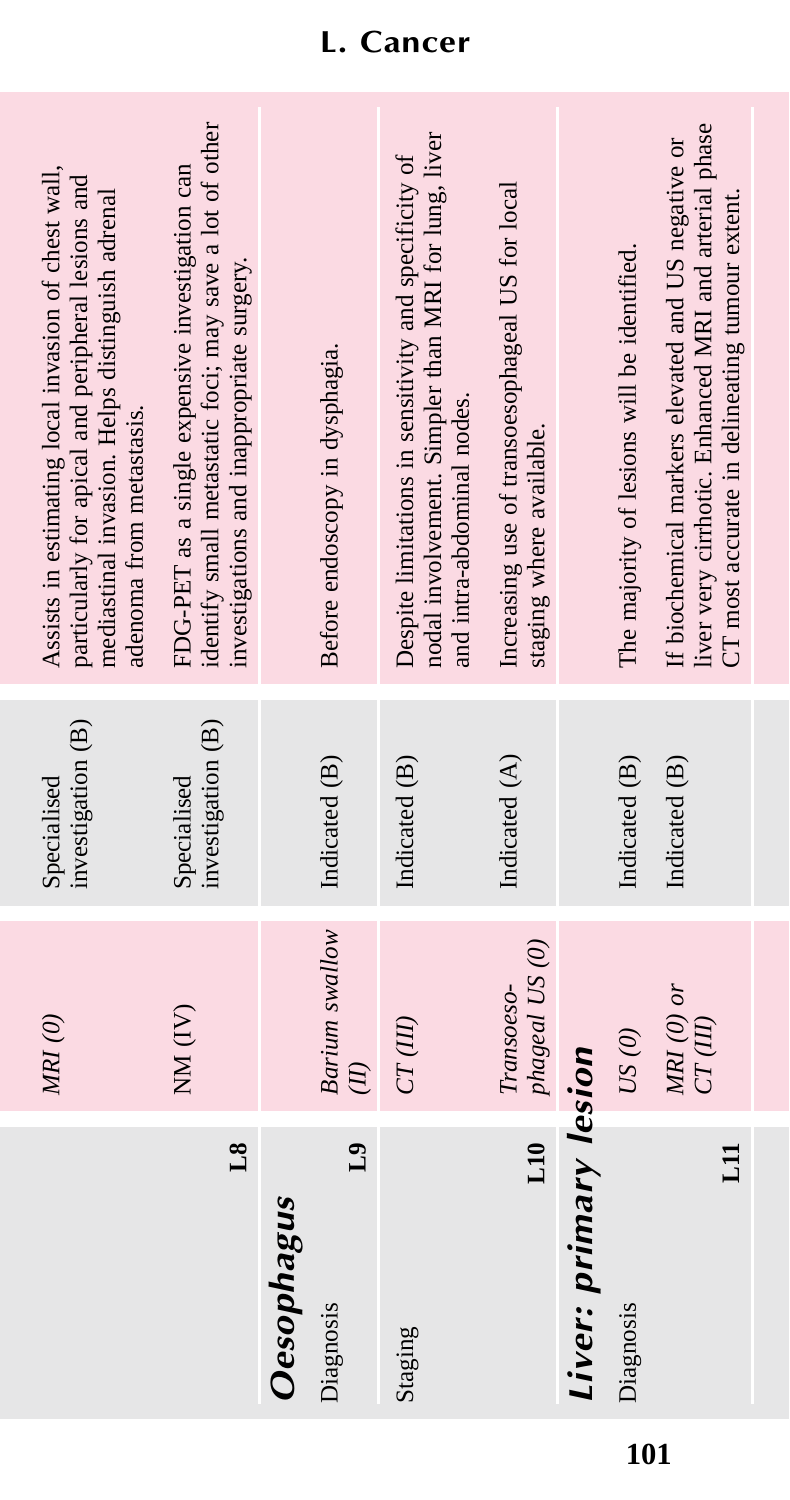| <b>COMMENT</b>                   | MRI probably the optimal investigation in assessing<br>involved segments and lobes. Intra-operative US<br>useful where available. |                         | US will show the majority of metastases and guides<br>biopsy. | intravenous enhancement. CT and MRI often part of<br>now use triple phase spiral CT techniques following<br>When US negative and clinical suspicion high. MRI<br>portography is sensitive but not specific, but many<br>other staging and follow-up protocols. Increasing<br>interest in PET for very small metastatic foci.<br>better for characterising lesions. CT arterial |  |
|----------------------------------|-----------------------------------------------------------------------------------------------------------------------------------|-------------------------|---------------------------------------------------------------|--------------------------------------------------------------------------------------------------------------------------------------------------------------------------------------------------------------------------------------------------------------------------------------------------------------------------------------------------------------------------------|--|
| RECOMMENDATION<br><b>(GRADE)</b> | Indicated (B)                                                                                                                     |                         | Indicated (B)                                                 | Indicated (B)                                                                                                                                                                                                                                                                                                                                                                  |  |
| INVESTIGATION<br>{DOSE}          | $MRI$ (0) or<br>$CT(III)$                                                                                                         |                         | $US(0)$                                                       | $CT(III)$ or<br>MRI(0)                                                                                                                                                                                                                                                                                                                                                         |  |
| <b>CLINICAL PROBLEM</b>          | L12<br>Staging                                                                                                                    | Liver: secondary lesion | Diagnosis                                                     | L13                                                                                                                                                                                                                                                                                                                                                                            |  |

# **L. Cancer**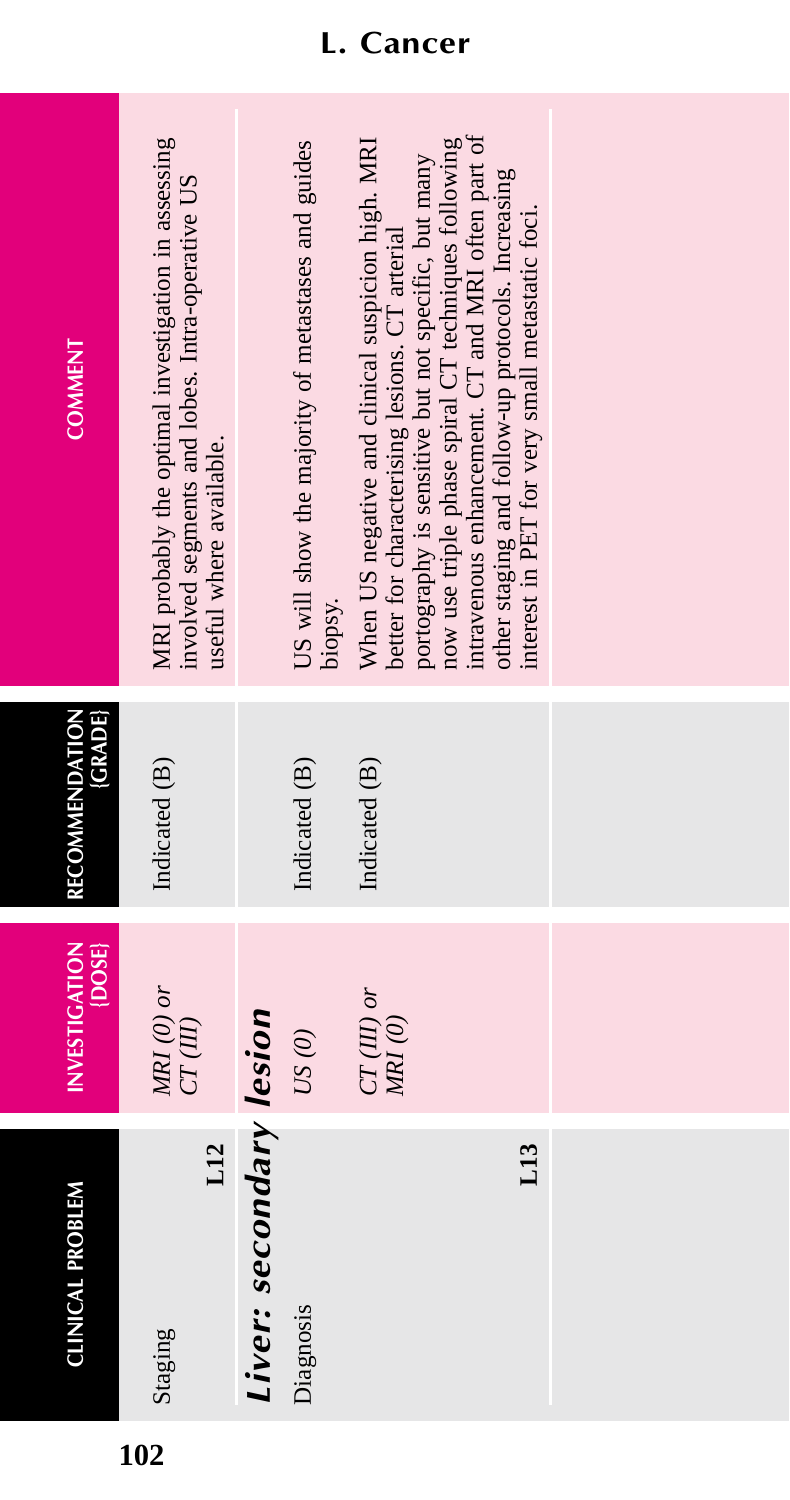| US usually successful in thin patients; CT better in the<br>more obese. MRI for clarification of problems. Biopsy<br>using US or CT. ERCP or MRCP may also be needed.<br>Especially if radical surgery contemplated. Wide local<br>variation: some centres use angiography, others spiral<br>For liver metastases. Endoluminal US useful for local<br>before pre-operative radiotherapy. Many centres now<br>availability. See Section G. Increasing interest in CT<br>Much depends on local expertise and body habitus.<br>Local pre-operative staging to assess rectal lesions<br>Endoscopic US, where available, most sensitive.<br>and MRI of the colon, especially with virtual<br>Much depends on local policy, expertise and<br>CT; laparoscopic US also used.<br>Increasing interest in PET.<br>endoscopic techniques.<br>rectal spread.<br>Indicated (B)<br>Indicated (B)<br>Indicated (B)<br>Indicated (B)<br>Indicated (B)<br>or colonoscopy<br>Ba enema (III)<br>$CT(III)$ or<br>$CT(II)$ or<br>abdomen<br>MRI(0)<br>MRI(0)<br>Imaging<br>US(0)<br>Colon and rectum |
|---------------------------------------------------------------------------------------------------------------------------------------------------------------------------------------------------------------------------------------------------------------------------------------------------------------------------------------------------------------------------------------------------------------------------------------------------------------------------------------------------------------------------------------------------------------------------------------------------------------------------------------------------------------------------------------------------------------------------------------------------------------------------------------------------------------------------------------------------------------------------------------------------------------------------------------------------------------------------------------------------------------------------------------------------------------------------------|
|---------------------------------------------------------------------------------------------------------------------------------------------------------------------------------------------------------------------------------------------------------------------------------------------------------------------------------------------------------------------------------------------------------------------------------------------------------------------------------------------------------------------------------------------------------------------------------------------------------------------------------------------------------------------------------------------------------------------------------------------------------------------------------------------------------------------------------------------------------------------------------------------------------------------------------------------------------------------------------------------------------------------------------------------------------------------------------|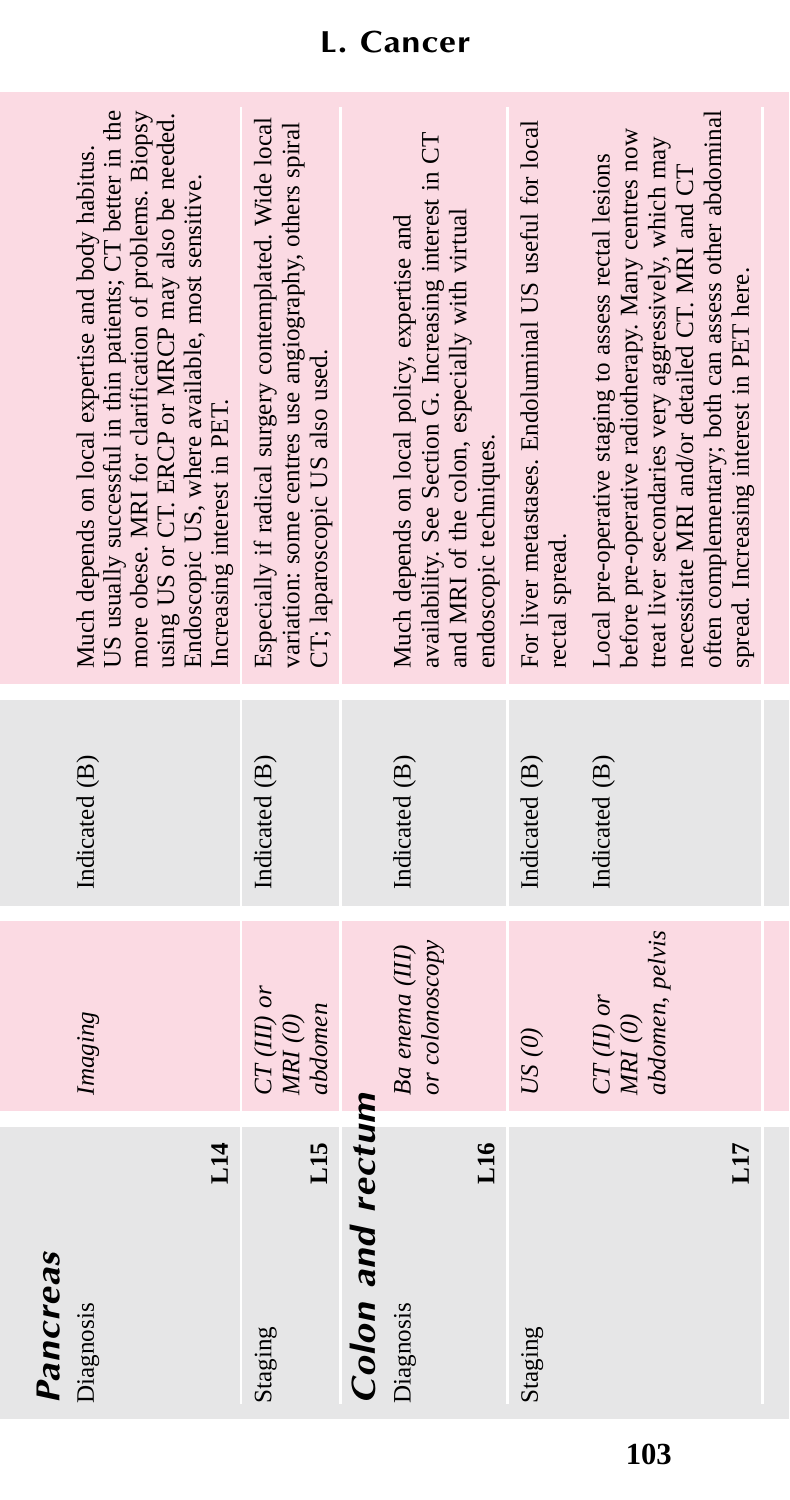| <b>CLINICAL PROBLEM</b> | <b>INVESTIGATION</b><br>{DOSE}            | (GRADE)<br>RECOMMENDATION        | <b>COMMENT</b>                                                                                         |
|-------------------------|-------------------------------------------|----------------------------------|--------------------------------------------------------------------------------------------------------|
| Recurrence              | US (0) liver                              | Indicated (B)                    | For liver metastases. Some debate about the value of<br>routine US follow-up in asymptomatic patients. |
|                         | abdomen, pelvis<br>$CT(III)$ or<br>MRI(0) | Indicated (B)                    | For liver metastases and local recurrence.                                                             |
| L18                     | NM(W)                                     | investigation (B)<br>Specialised | PET and monoclonal antibodies can identify liver<br>metastases and local recurrence.                   |
| Kidney                  |                                           |                                  |                                                                                                        |
| L19<br>Diagnosis        | $US(0)$                                   | Indicated (B)                    | See Renal Mass H7.                                                                                     |
| Staging                 | $CT(III)$ or $MRI$<br>$(0)$ abdomen       | Indicated (B)                    | For local extent, venous, nodal and ureteric<br>involvement, opposite kidney etc.                      |
|                         | CT(III) Chest                             | Not indicated<br>routinely (B)   | The presence of lung metastases does not usually<br>influence management.                              |
| L20                     | $NM$ (1)                                  | investigation (C)<br>Specialised | Conventional NM can assess contralateral function.<br>Increasing interest in PET.                      |
|                         |                                           |                                  |                                                                                                        |

## **L. Cancer**

**104**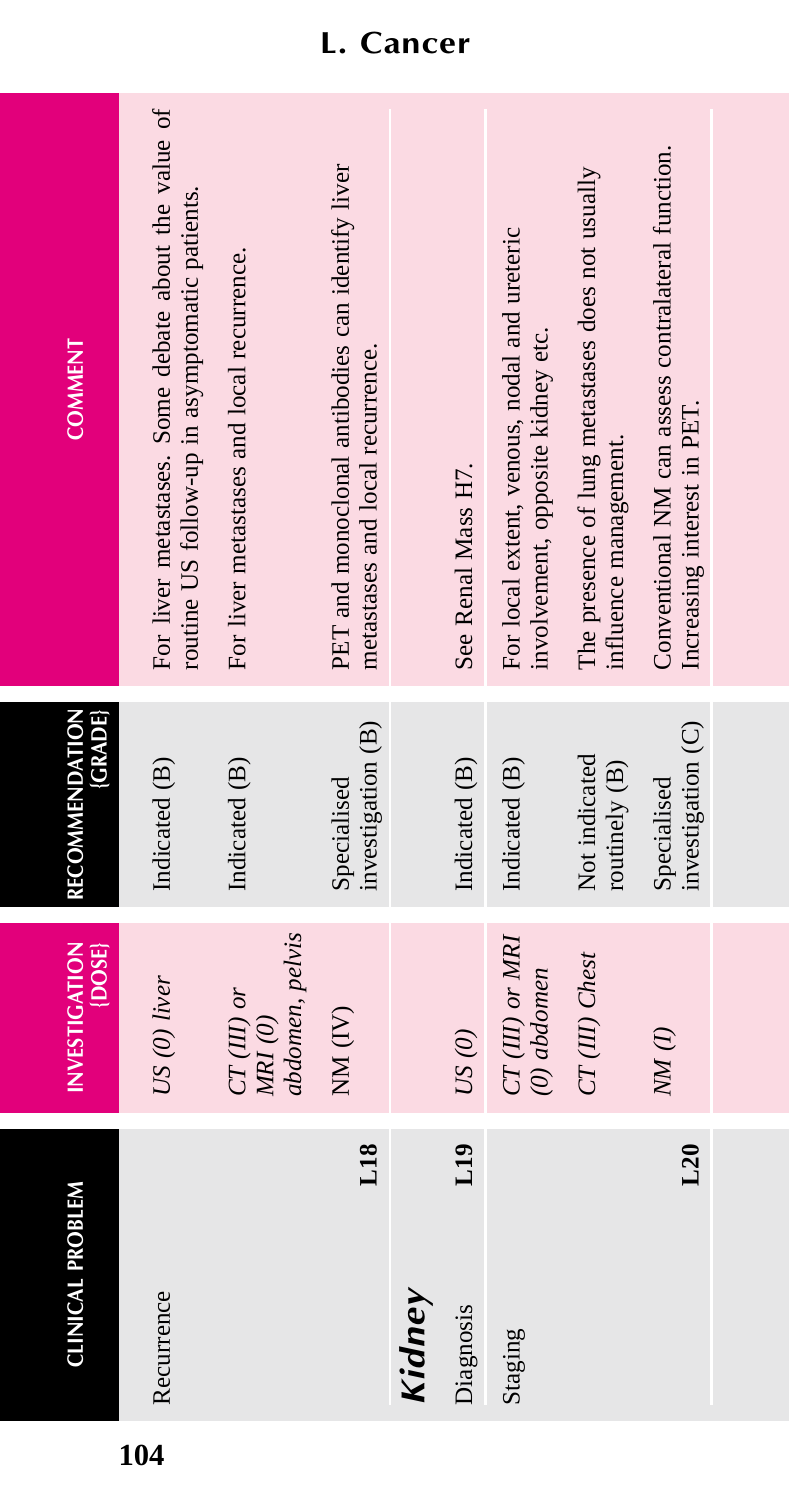| L21<br>Recurrence | abdomen<br>CT(III)                            | Indicated (B)                    | For symptoms suggesting relapse around nephrectomy<br>bed. Routine follow-up not recommended.                                                                       |
|-------------------|-----------------------------------------------|----------------------------------|---------------------------------------------------------------------------------------------------------------------------------------------------------------------|
| <b>Bladder</b>    |                                               |                                  |                                                                                                                                                                     |
| L22<br>Diagnosis  | Imaging                                       | Not indicated<br>routinely (B)   | Cystoscopy is the optimal (although not infallible, e.g.<br>diverticulum) investigation.                                                                            |
| Staging           | IND <sub>(II)</sub>                           | Indicated (B)                    | To assess kidneys and ureters for further urothelial<br>tumours.                                                                                                    |
| L23               | CT(III) or MRI<br>$(0)$ abdomen<br>and pelvis | Indicated (B)                    | When radical therapy contemplated. MRI is probably<br>more sensitive. CT widely used for radiotherapy<br>planning.                                                  |
| Prostate          |                                               |                                  |                                                                                                                                                                     |
| L24<br>Diagnosis  | Transrectal<br>$US(0)$                        | Indicated (B)                    | expertise. Transrectal US is widely used together with<br>guided biopsies. Some interest in MRI and PET here.<br>Some variation according to local availability and |
| Staging           | MRI (0)/CT (III)<br>pelvis,                   | investigation (B)<br>Specialised | therapeutic policies. Staging continued into the<br>Some variation in range of investigative and<br>abdomen when pelvic disease found.                              |
| L25               | NM(II)                                        | Indicated (A)                    | To assess skeletal metastases, when PSA is<br>significantly elevated.                                                                                               |
|                   |                                               |                                  |                                                                                                                                                                     |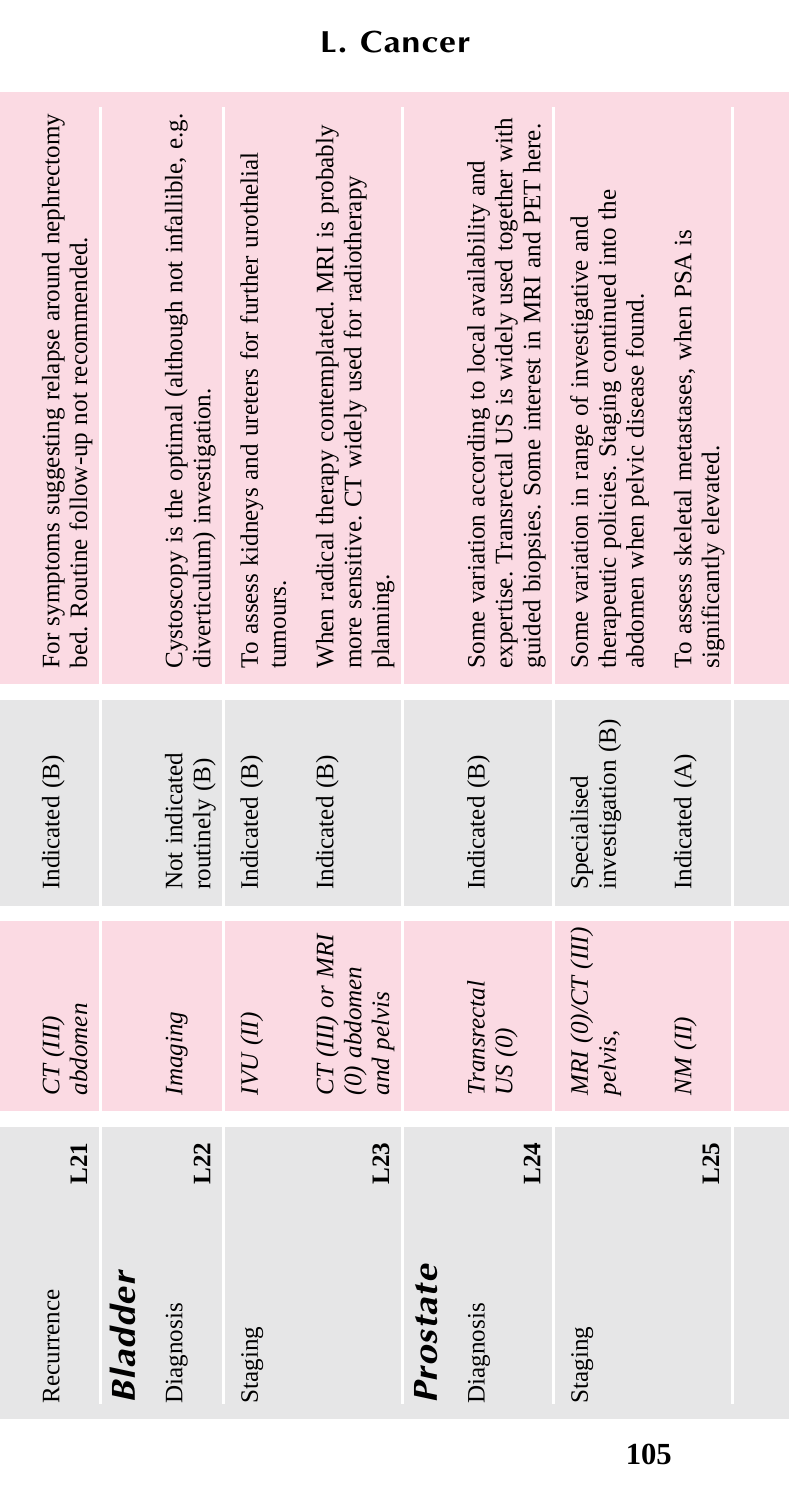| <b>CLINICAL PROBLEM</b> | <b>INVESTIGATION</b><br>{DOSE}     | {GRADE}<br>RECOMMENDATION        | <b>COMMENT</b>                                                                                                                                                                                                                               |
|-------------------------|------------------------------------|----------------------------------|----------------------------------------------------------------------------------------------------------------------------------------------------------------------------------------------------------------------------------------------|
| Testicle                |                                    |                                  |                                                                                                                                                                                                                                              |
| L26<br>Diagnosis        | $US(0)$                            | Indicated (B)                    | Especially when clinical findings equivocal or normal.                                                                                                                                                                                       |
| L27<br>Staging          | abdomen, pelvis<br>CT (III) chest, | Indicated (B)                    | radiological staging. Increasing interest in PET.<br>Management now depends heavily on accurate                                                                                                                                              |
| Follow-up               | abdomen<br>CT(III)                 | Indicated (B)                    | Some centres still routinely examine the chest as well,<br>of disease. Some debate as to whether whole pelvis is<br>especially for patients without biochemical evidence<br>needed at follow-up unless there are identified risk<br>factors. |
| L <sub>28</sub>         | $NM$ $(IV)$                        | investigation (C)<br>Specialised | PET can assess viability of residual masses.                                                                                                                                                                                                 |
| Ovary                   |                                    |                                  |                                                                                                                                                                                                                                              |
| L29<br>Diagnosis        | US(0)                              | Indicated (B)                    | investigations for abdominal symptoms. MRI useful<br>The majority of lesions are diagnosed by US<br>(including TV with Doppler), laparoscopy or<br>laparotomy. Some are identified by CT/MRI<br>for elucidating problems.                    |
|                         |                                    |                                  |                                                                                                                                                                                                                                              |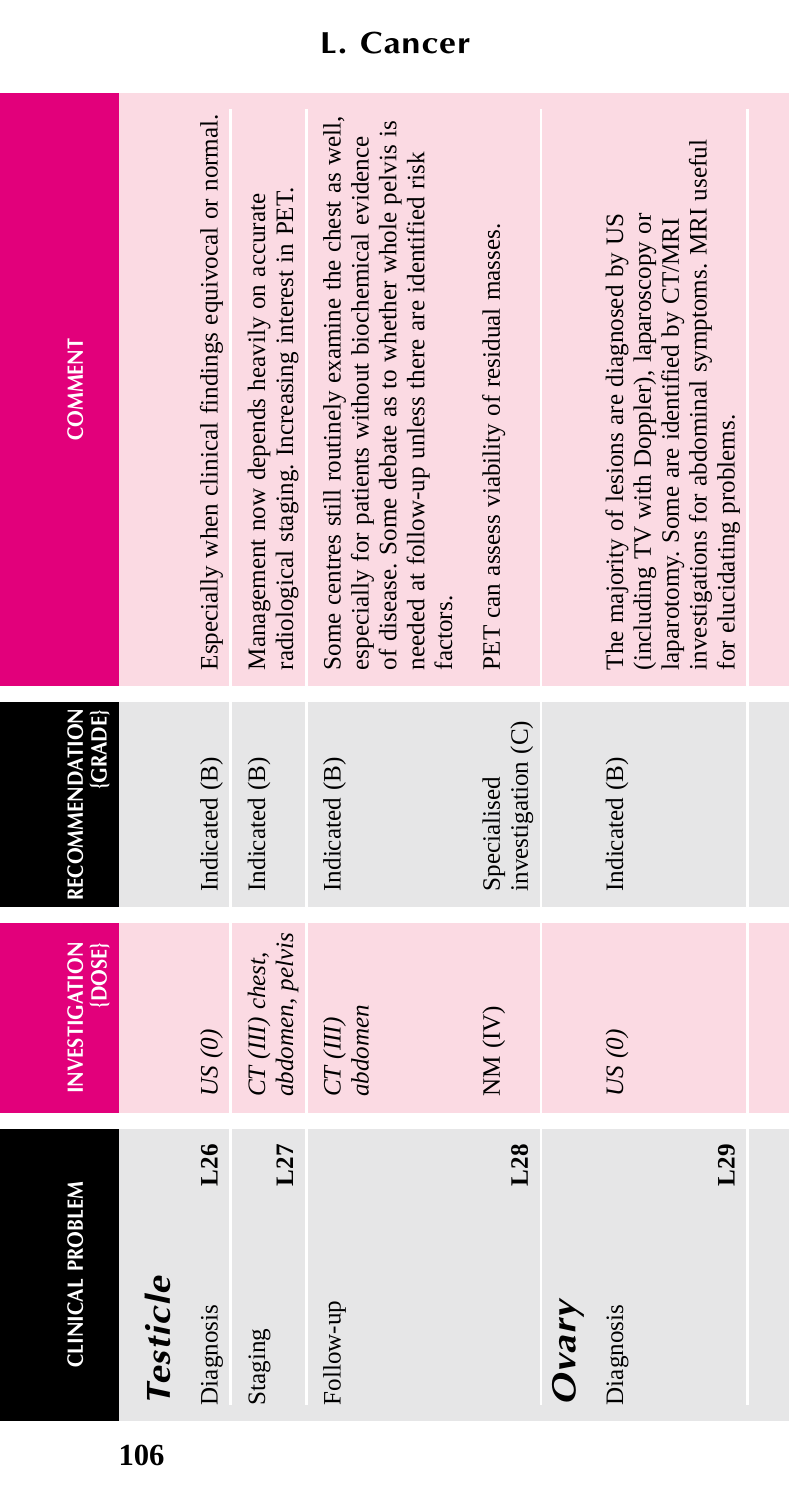| L30<br>Staging   | $CT$ (III)/MRI (0)<br>abdomen, pelvis            | investigation (B)<br>Specialised | Many specialists require CT or MRI in addition to<br>staging by laparotomy. CT is still more widely<br>available.                                                                                                |
|------------------|--------------------------------------------------|----------------------------------|------------------------------------------------------------------------------------------------------------------------------------------------------------------------------------------------------------------|
| L31<br>Follow-up | abdomen, pelvis<br>CT(III)                       | investigation (B)<br>Specialised | Usually to assess response to adjuvant therapy. Also<br>used, along with markers, to detect relapse.                                                                                                             |
| Uterus: cervix   |                                                  |                                  |                                                                                                                                                                                                                  |
| L32<br>Diagnosis | Imaging                                          | Not indicated<br>routinely (B)   | Usually a clinical diagnosis. MRI may assist in<br>complex cases.                                                                                                                                                |
| L33<br>Staging   | $MRI$ (0) or $CT$<br>(III) abdomen<br>and pelvis | Indicated (B)                    | local extent. Also better for pelvic nodes. Para-aortic<br>MRI provides better demonstration of tumour and<br>centres now use transrectal US for local invasion<br>nodes and ureters must also be examined. Some |
| L34<br>Relapse   | $MRI$ (0) or $CT$<br>(II) abdomen<br>and pelvis  | investigation (B)<br>Specialised | MRI provides better information in the pelvis. Biopsy<br>(e.g. of nodal mass) easier with CT.                                                                                                                    |
| Uterus: body     |                                                  |                                  |                                                                                                                                                                                                                  |
| L35<br>Diagnosis | $US(0)$ or<br>MRI(0)                             | Indicated (B)                    | MRI can give valuable information about benign and<br>malignant lesions.                                                                                                                                         |
| L36<br>Staging   | $MRI(0)$ or<br>CT(III)                           | investigation (B)<br>Specialised | Both CT and MRI can show extra-uterine disease. But<br>MRI can also demonstrate intra-uterine anatomy.                                                                                                           |

# **L. Cancer**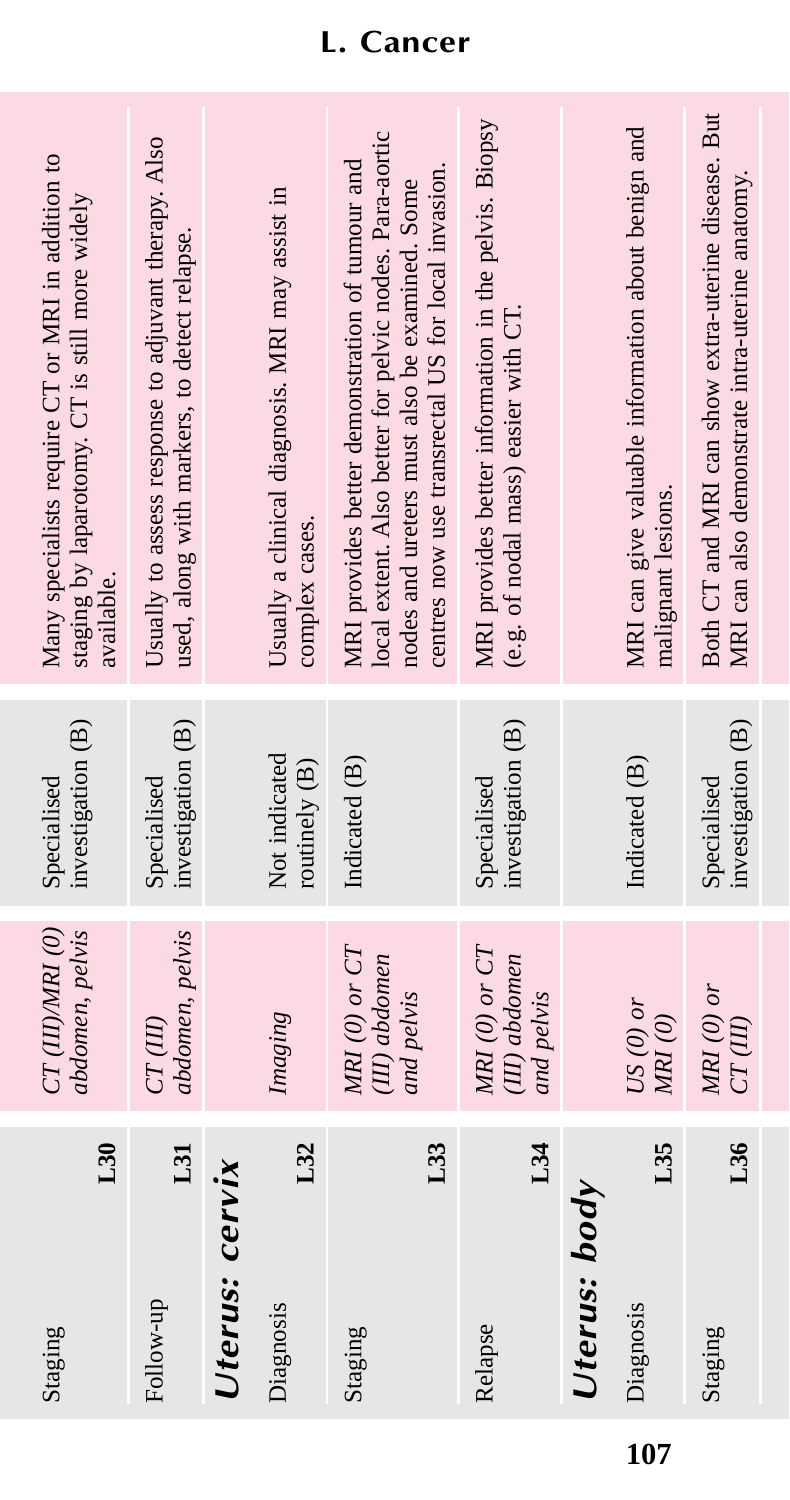| <b>CLINICAL PROBLEM</b> | <b>INVESTIGATION</b><br>$\{DOSE\}$ | RECOMMENDATION<br>(GRADE)        | <b>COMMENT</b>                                                                                                                             |
|-------------------------|------------------------------------|----------------------------------|--------------------------------------------------------------------------------------------------------------------------------------------|
| Lymphoma                |                                    |                                  |                                                                                                                                            |
| Diagnosis               | CT(III)                            | Indicated (B)                    | CT good at evaluating nodal sites throughout the body.<br>Also allows biopsy although excision of whole node<br>preferable where possible. |
| L37                     | NM (III)                           | investigation (B)<br>Specialised | NM (gallium) can show foci of occult disease (e.g.<br>mediastinum). PET used in some centres.                                              |
| L38<br>Staging          | abdomen, pelvis<br>CT (III) chest, | Indicated (B)                    | Depending on site of disease, head and neck may also<br>need to be examined. Increasing interest in PET here.                              |
| Follow-up               | $CT(III)$ or<br>$M\!N$ $\!O)$      | Indicated (B)                    | Increasing role for MRI in long term follow-up and<br>residual masses.                                                                     |
| L39                     | NM (III)                           | investigation (B)<br>Specialised | Consider NM for gallium positive disease. Some<br>centres use PET.                                                                         |
|                         |                                    |                                  |                                                                                                                                            |
|                         |                                    |                                  |                                                                                                                                            |
|                         |                                    |                                  |                                                                                                                                            |

#### **L. Cancer**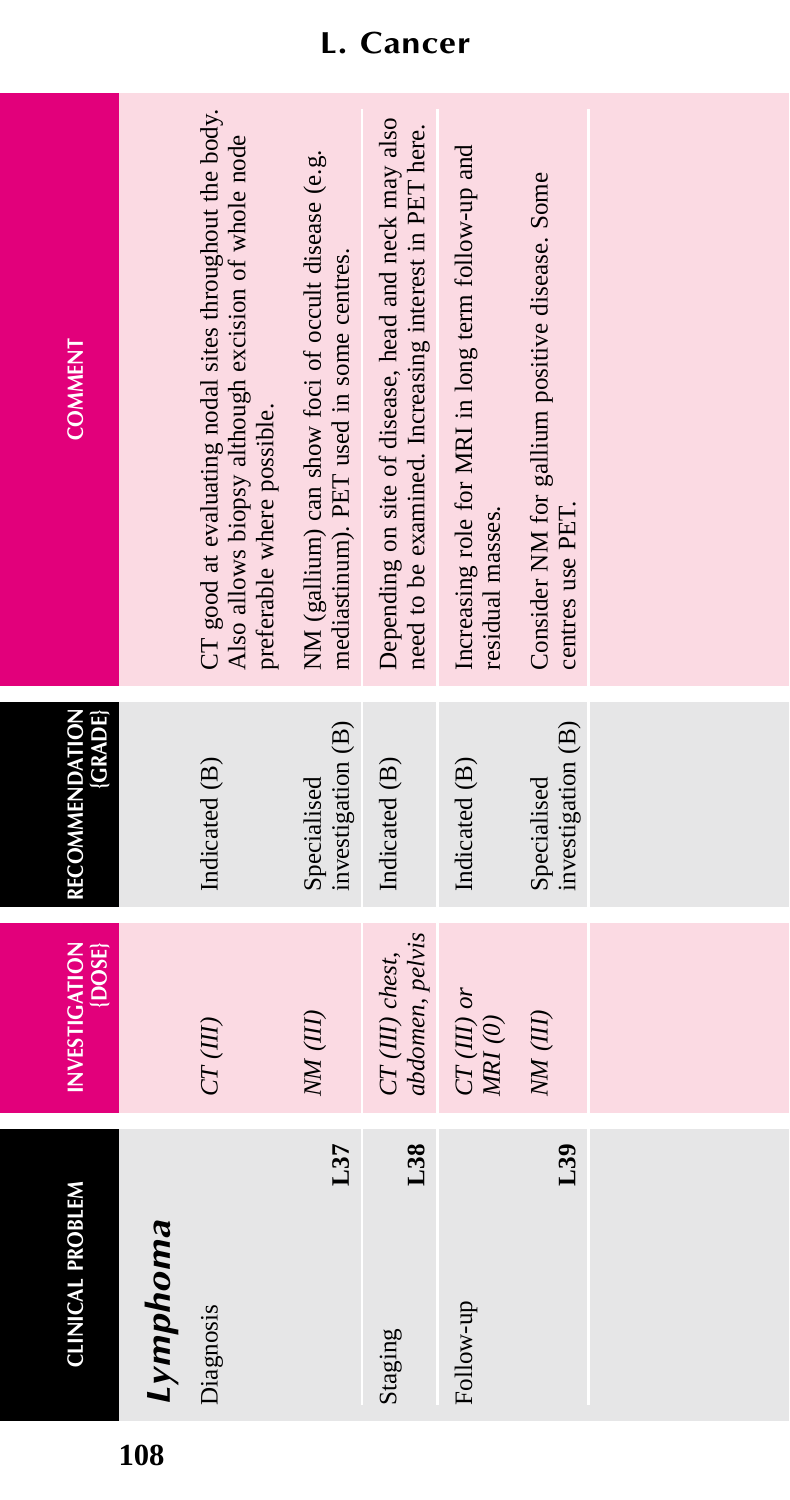| Musculoskeletal tumours                |                                                          |                                  |                                                                                                                                            |
|----------------------------------------|----------------------------------------------------------|----------------------------------|--------------------------------------------------------------------------------------------------------------------------------------------|
| 140<br>Diagnosis                       | $XR$ (I) +<br>$MRI$ $\left( 0\right)$                    | Indicated (B)                    | biopsy: See Musculoskeletal Section D. NM needed to<br>Imaging and histology complementary. Best before<br>ensure that lesion is solitary. |
| L41<br>Staging                         | MRI (0) local<br>$disease + CT$<br>$\mathit{chest(III)}$ | investigation (C)<br>Specialised | See Musculoskeletal Section D. CT for lung<br>metastases.                                                                                  |
| Metastases from unknown primary tumour |                                                          |                                  |                                                                                                                                            |
| Diagnosis of primary<br>L42            | Imaging                                                  | Not indicated<br>routinely (C)   | Rarely beneficial. Some exceptions for specialists,<br>younger patients or favourable histology.                                           |
| <b>Breast</b> – see Section            |                                                          |                                  |                                                                                                                                            |
|                                        |                                                          |                                  |                                                                                                                                            |
|                                        |                                                          |                                  |                                                                                                                                            |
|                                        |                                                          |                                  |                                                                                                                                            |
|                                        |                                                          |                                  |                                                                                                                                            |
|                                        |                                                          |                                  |                                                                                                                                            |

# **L. Cancer**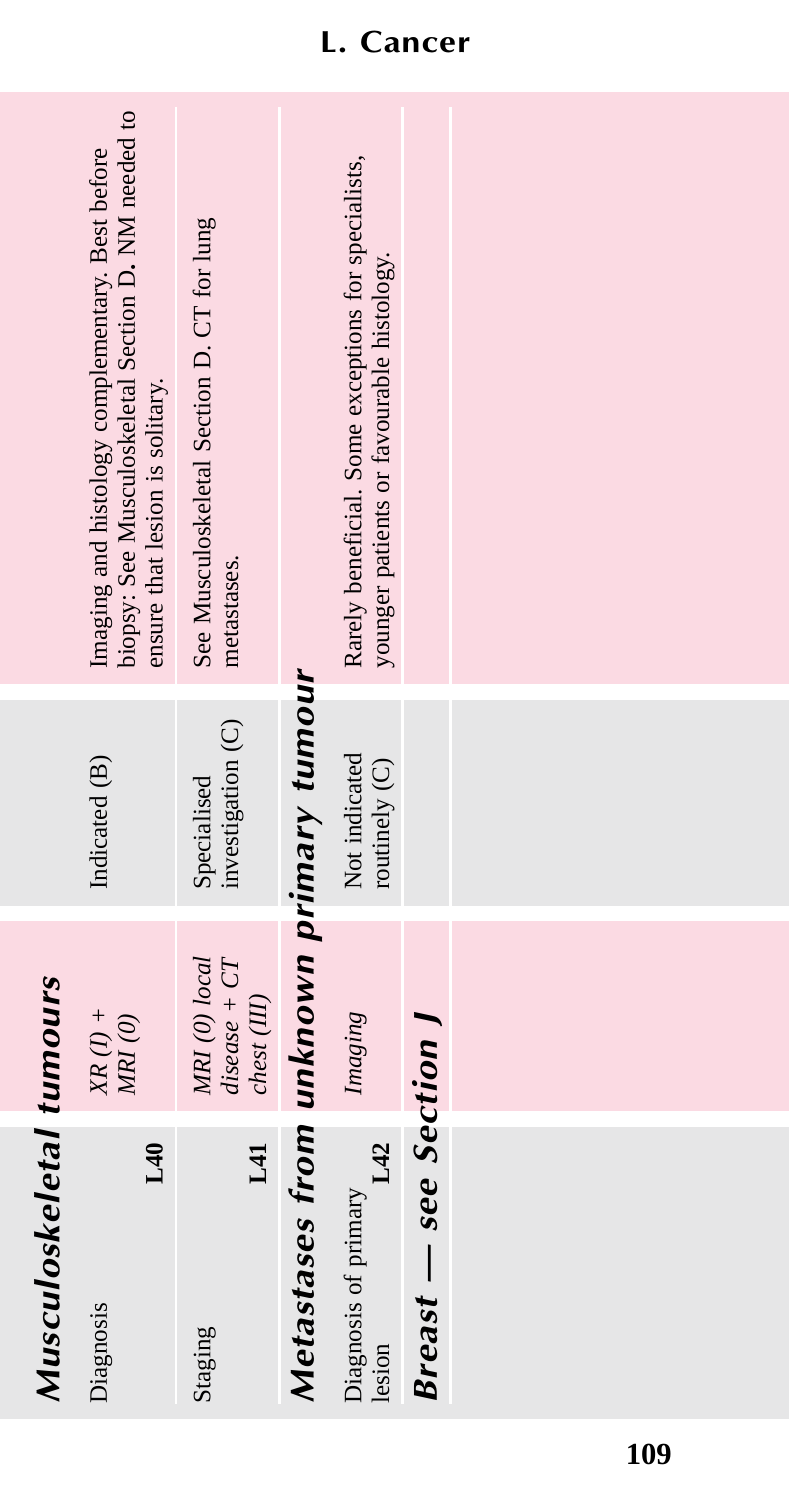| <b>COMMENT</b>                     |                | Minimise x-irradiation in children, especially those with long term problems |                                                       |     | children. Consider US in neonates. 3D CT may be<br>x-irradiation. Sedation usually required for young<br>Definitive exam for all malformations and avoids | needed for bone anomalies. | Where sutures are closed/closing. MRI indicated for<br>older children. (CT may be appropriate if MRI not<br>US indicated where anterior fontanelle is open.<br>available.) | Poor yield.                    | MRI usually more appropriate than CT. Ictal and inter-<br>ictal SPECT also used to identify focus before surgery. |
|------------------------------------|----------------|------------------------------------------------------------------------------|-------------------------------------------------------|-----|-----------------------------------------------------------------------------------------------------------------------------------------------------------|----------------------------|----------------------------------------------------------------------------------------------------------------------------------------------------------------------------|--------------------------------|-------------------------------------------------------------------------------------------------------------------|
| <b>GRADE</b><br>RECOMMENDATION     |                |                                                                              |                                                       |     | Indicated (C)                                                                                                                                             |                            | investigation (C)<br>Indicated (B)<br>Specialised                                                                                                                          | Not indicated<br>routinely (B) | investigation (B)<br>Specialised                                                                                  |
| <b>INVESTIGATION</b><br>$\{$ DOSE} |                |                                                                              |                                                       |     | MRI(0)                                                                                                                                                    |                            | $SXR$ (1)<br>US(0)                                                                                                                                                         | $SXR$ $(I)$                    | $MRI$ (0) or<br>NM(II)                                                                                            |
| <b>CLINICAL PROBLEM</b>            | M. Paediatrics |                                                                              | (for head injury in children see Trauma Section $K$ ) | CNS | Congenital disorders                                                                                                                                      | $\mathbb N$                | <b>N2</b><br>hydrocephalus —<br>Abnormal head<br>appearance -<br>odd sutures                                                                                               | Epilepsy                       | <b>N3</b>                                                                                                         |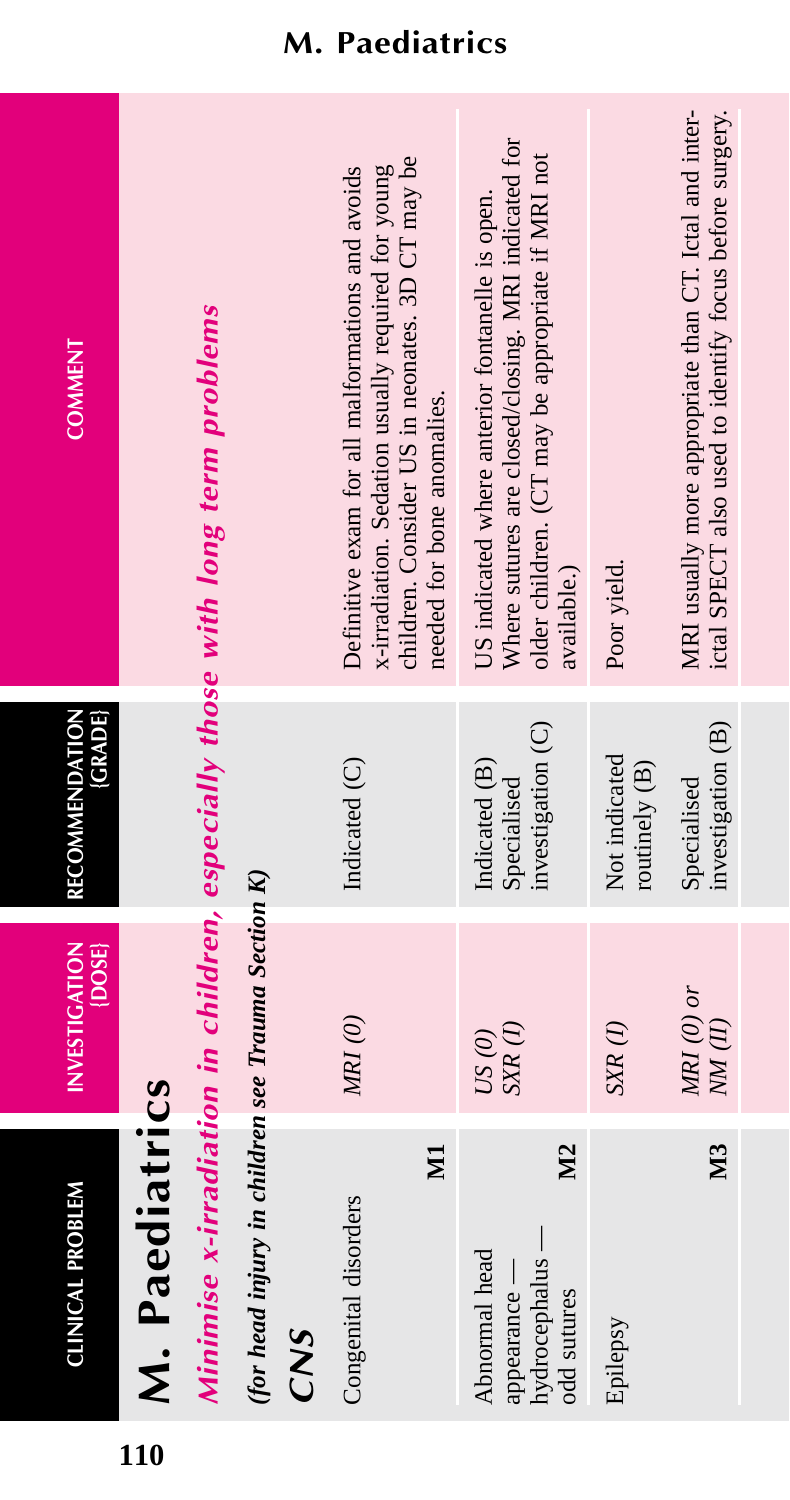| <b>M4</b><br>Deafness in children                      | MRI(0)<br>CT(II)       | investigation (C)<br>Specialised | Both CT and MRI may be necessary in children with<br>congenital and post-infective deafness.                                                                                                                                                        |
|--------------------------------------------------------|------------------------|----------------------------------|-----------------------------------------------------------------------------------------------------------------------------------------------------------------------------------------------------------------------------------------------------|
| Hydrocephalus —shunt<br>malfunction (see A10)          | $XR$ (1)               | Indicated (B)                    | XR should include whole valve system.                                                                                                                                                                                                               |
| M <sub>5</sub>                                         | $US(0)$ or<br>MRI (0)  | Indicated (B)                    | US if practical, MRI in older children (or CT if MRI<br>unavailable). NM used to evaluate shunt function.                                                                                                                                           |
| <b>M6</b><br>Developmental delay $-$<br>cerebral palsy | Cranial MRI (0)        | investigation (B)<br>Specialised | See also M15 for skeletal investigation of growth<br>failure.                                                                                                                                                                                       |
| Headaches                                              | $SXR$ $(I)$            | Not indicated<br>routinely (B)   | If persistent or associated with clinical signs refer for<br>specialised investigations.                                                                                                                                                            |
| ZN                                                     | $MRI$ (0) or<br>CT(II) | investigation (B)<br>Specialised | In children MRI is preferable if available because of<br>absence of x-irradiation. See also A6 for possible<br>meningitis and encephalitis                                                                                                          |
| M <sub>8</sub><br>Sinusitis see also A13               | Sinus XR(I)            | Not indicated<br>routinely (B)   | Not indicated before 5 years as the sinuses are poorly<br>may be more appropriate than the standard OM view<br>finding in children. A single under-tilted OM view<br>developed; mucosal thickening can be a normal<br>depending on the child's age. |
|                                                        |                        |                                  |                                                                                                                                                                                                                                                     |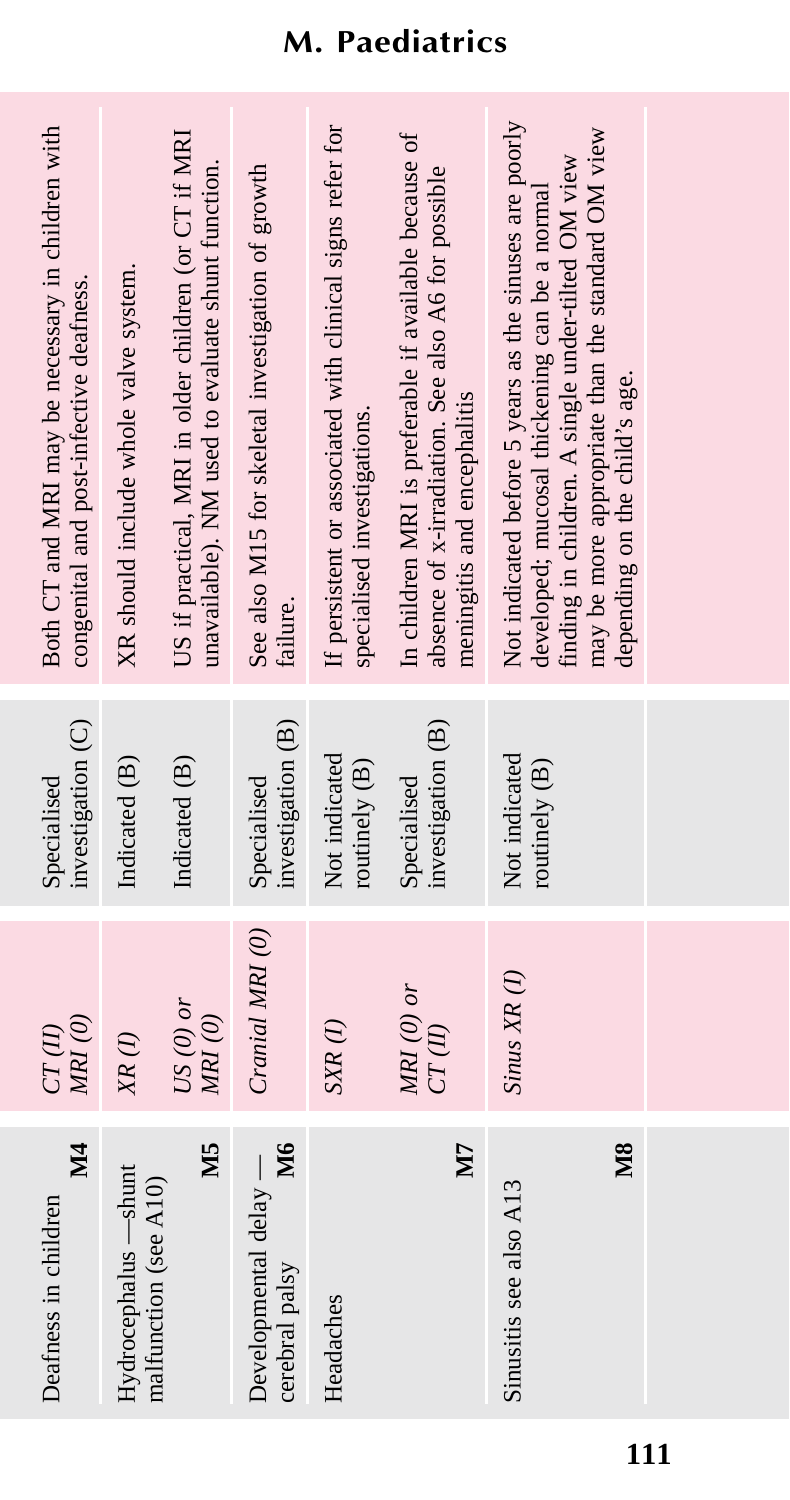| Neck and spine — For trauma see Section K<br>Torticollis without trauma<br>$\mathbb{S}$<br><b>CLINICAL PROBLEM</b> | <b>INVESTIGATION</b><br>[DOSE]<br>$XR$ (1) | RECOMMENDATION<br>(GRADE)<br>Not indicated            | Deformity is usually due to spasm with no significant<br>bone changes. If persistent, further imaging (e.g. CT)<br>may be indicated following consultation.<br><b>COMMENT</b>             |
|--------------------------------------------------------------------------------------------------------------------|--------------------------------------------|-------------------------------------------------------|-------------------------------------------------------------------------------------------------------------------------------------------------------------------------------------------|
| Back or neck pain                                                                                                  | NM(II)<br>${X\!\!R}\,(I)$                  | Indicated (B)<br>Specialised                          | When pain continues and XRs are normal. Useful in<br>Back pain is uncommon in children without a cause.<br>Follow-up is needed if infection is suspected.                                 |
| M <sub>10</sub>                                                                                                    | MRI(0)                                     | investigation (B)<br>investigation (B)<br>Specialised | abnormality. MRI can also demonstrate juvenile disc<br>See also The Spine Section C. MRI defines spinal<br>malformations and excludes associated thecal<br>paintul scoliosis.<br>lesions. |
| $\overline{\text{M}}$<br>Spina bifida occulta                                                                      | $X\hspace{-.05cm}R\left( I\right)$         | Not indicated<br>routinely $(B)$                      | A common variation and not in itself significant (even<br>in enuresis). However, neurological signs would<br>require investigation.                                                       |
| Hairy patch, sacral dimple                                                                                         | $XR$ (I)                                   | Not indicated<br>routinely (B)                        | May be helpful in older children.                                                                                                                                                         |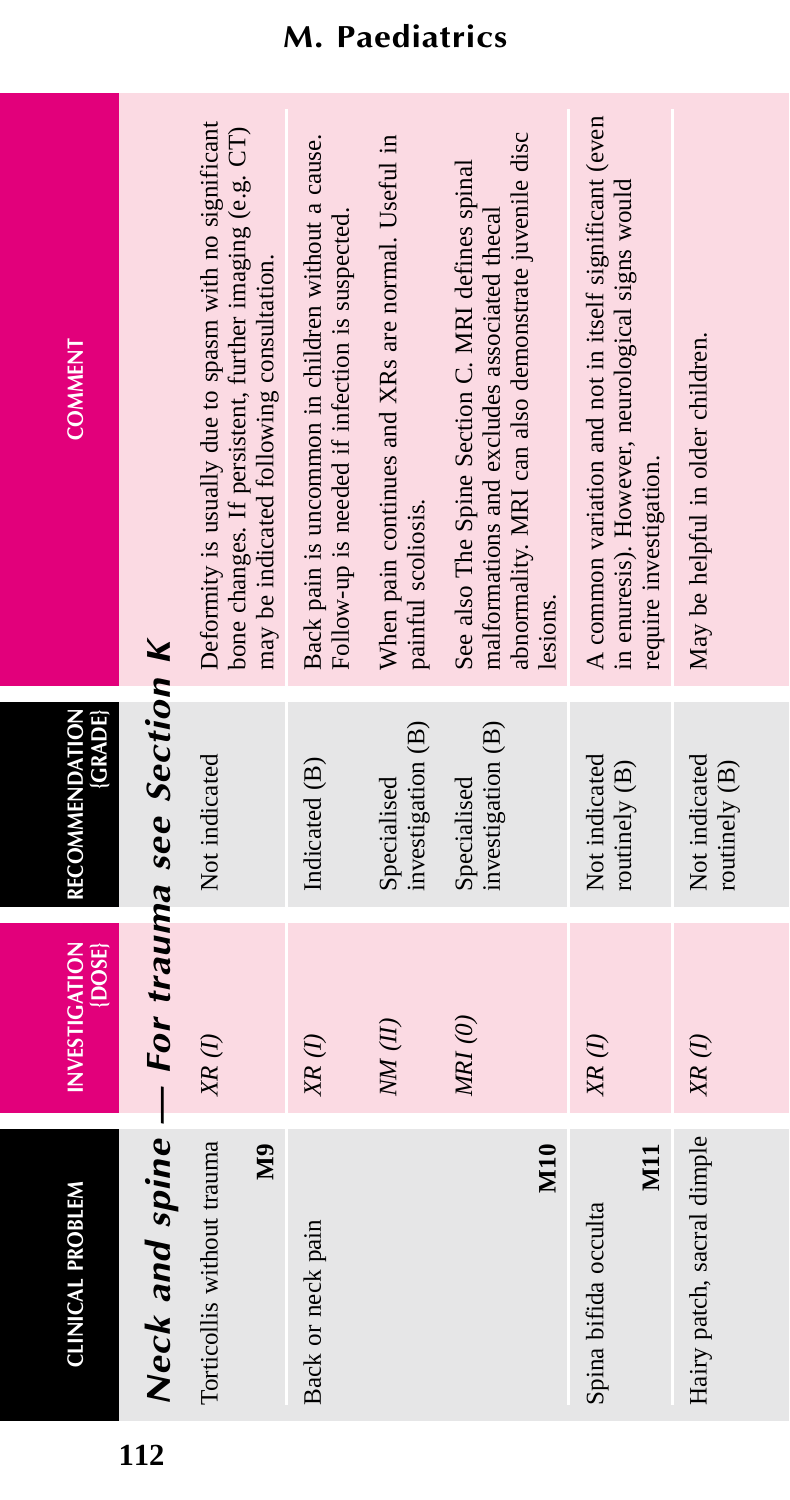|                                                                         | US(0)                         | Indicated (B)                                | US may be useful in the neonatal period to screen for<br>underlying tethered cord, etc.                                                                                                                                                                                                      |
|-------------------------------------------------------------------------|-------------------------------|----------------------------------------------|----------------------------------------------------------------------------------------------------------------------------------------------------------------------------------------------------------------------------------------------------------------------------------------------|
| M12                                                                     | MRI(0)                        | investigation (B)<br>Specialised             | MRI particularly if neurological signs are present.                                                                                                                                                                                                                                          |
| <b>Musculoskeletal</b>                                                  |                               |                                              |                                                                                                                                                                                                                                                                                              |
| Non accidental injury<br>injury see Section K)<br>child abuse (for head | $XR$ (I) of<br>affected parts | Indicated (B)                                | needed, even in the absence of cranial apparent injury.<br>years after clinical consultation. May occasionally be<br>liaison essential. Skeletal survey for those under two<br>required in the older child. CT/MRI of brain may be<br>Local policies will apply; close clinical/radiological |
| M13                                                                     | $NM$ (II)                     | Indicated (B)                                | Sensitive for occult spine/rib fracture.                                                                                                                                                                                                                                                     |
| Limb injury: opposite side<br><b>M14</b><br>for comparison              | $XR$ (I)                      | Not indicated<br>routinely (B)               | Seek radiological advice.                                                                                                                                                                                                                                                                    |
| M <sub>15</sub><br>growth failure<br>Short stature,                     | XR(I) for bone<br>age         | intervals (B)<br>Indicated at<br>appropriate | a<br>investigation). May need to be supplemented with<br>Premature infants and neonates: knee (specialised<br>2-18 yrs: left (or non-dominant) hand/wrist only.<br>skeletal survey and MRI for hypothalamus and<br>pituitary fossa (specialised investigations).                             |
|                                                                         |                               |                                              |                                                                                                                                                                                                                                                                                              |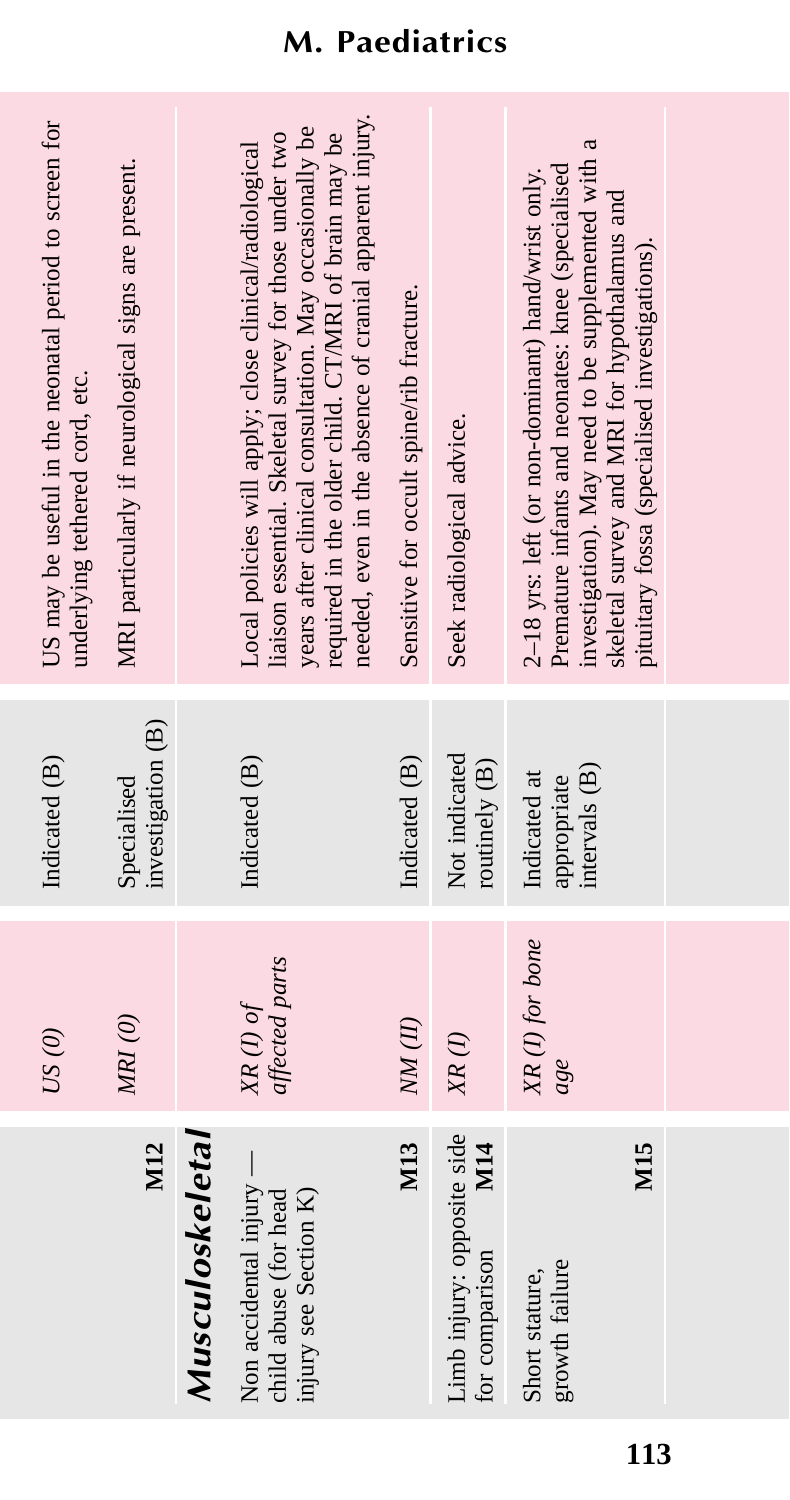| <b>CLINICAL PROBLEM</b>                              | <b>INVESTIGATION</b><br>$\{$ $\bf DOS\}$                         | <b>(GRADE)</b><br>RECOMMENDATION | <b>COMMENT</b>                                                                                                                                                                                                                                                         |
|------------------------------------------------------|------------------------------------------------------------------|----------------------------------|------------------------------------------------------------------------------------------------------------------------------------------------------------------------------------------------------------------------------------------------------------------------|
| M <sub>16</sub><br>Irritable hip                     | US(0)                                                            | Indicated (B)                    | delayed, but should be considered when the symptoms<br>US will delineate effusions which can be aspirated for<br>are persistent. Consider NM or MRI when Perthes'<br>diagnostic and therapeutic purposes. XRs can be<br>disease is suspected and plain XRs are normal. |
| Limp                                                 | XR pelvis (I)                                                    | Indicated (C)                    | obscure area of clinical suspicion. If slipped epiphyses<br>Gonad protection is used routinely unless shields will<br>is likely, lateral XRs of both hips are needed.                                                                                                  |
| M17                                                  | $\overline{M}$ (II) or<br>$US(0)$ or<br>$M\!R$ $\left( 0\right)$ | investigation (B)<br>Specialised | According to local policy, expertise and availability.                                                                                                                                                                                                                 |
| Focal bone pain                                      | $XR$ (I) and<br>$US(\theta)$                                     | Indicated (B)                    | XR may be normal initially. US can be helpful<br>particularly in osteomyelitis.                                                                                                                                                                                        |
| M18                                                  | $NM(H)$ or<br>MRI(0)                                             | investigation (B)<br>Specialised | Increasing use of MRI here.                                                                                                                                                                                                                                            |
| M <sub>19</sub><br>$Clicking$ hip $-$<br>dislocation | US(0)                                                            | Indicated (B)                    | where expertise is not available. XR indicated in the<br>XR may be used to supplement US examination or<br>older infant.                                                                                                                                               |

**114**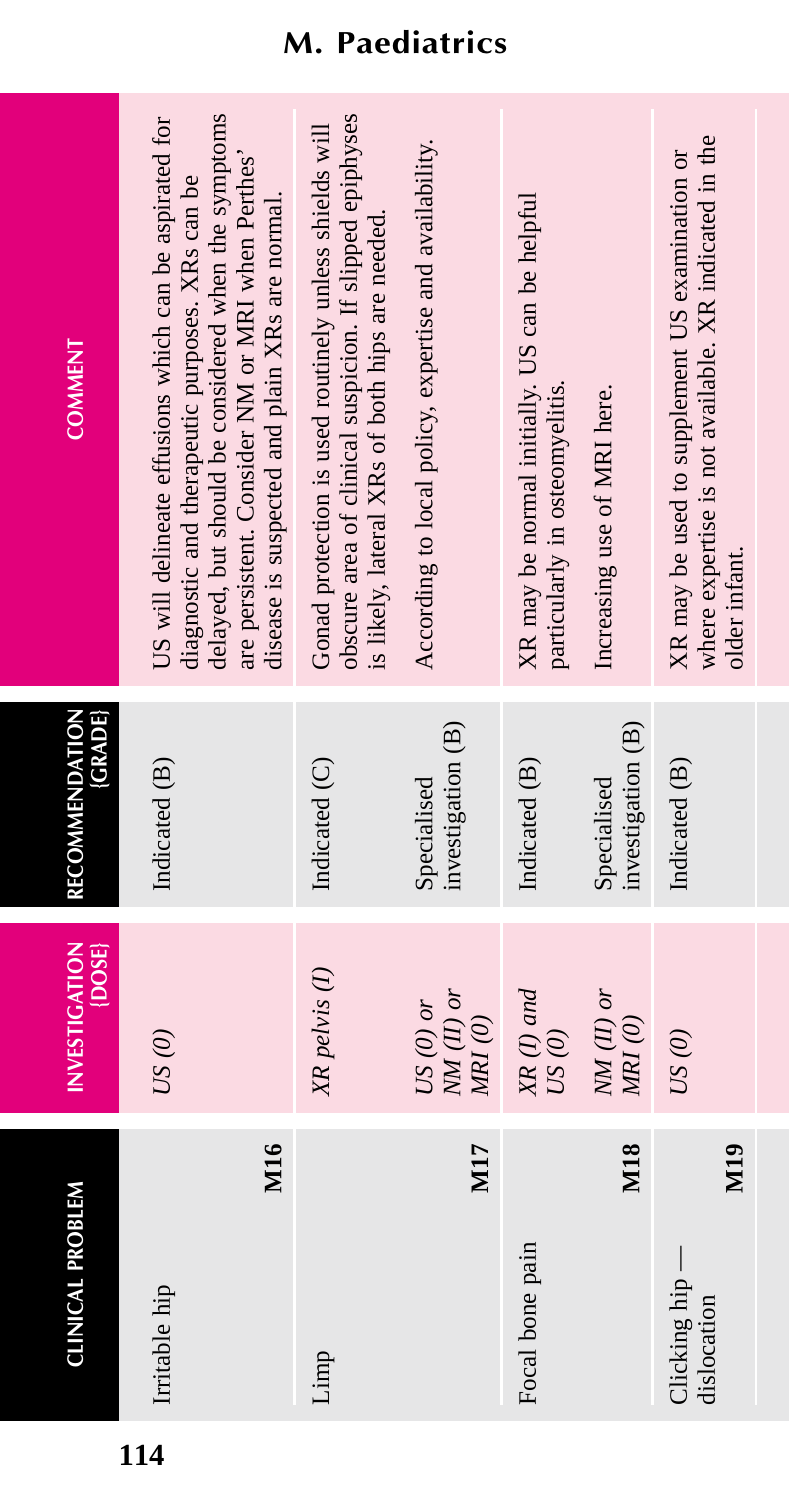| M20<br>Osgood-Schlatter's<br>disease             | XR knee (1) | Not indicated<br>routinely (C) | appearances. Associated soft tissue swelling should be<br>Osgood-Schlatter's disease these overlap with normal<br>Although bony radiological changes are visible in<br>assessed clinically rather than radiographically.                                                        |
|--------------------------------------------------|-------------|--------------------------------|---------------------------------------------------------------------------------------------------------------------------------------------------------------------------------------------------------------------------------------------------------------------------------|
| Cardiothoracic                                   |             |                                |                                                                                                                                                                                                                                                                                 |
| M21<br>Acute chest infection                     | $CXR$ $(I)$ | Not indicated<br>routinely (B) | presence of persisting clinical signs or symptoms or in<br>the severely ill child. Consider the need for CXR in<br>Initial and follow-up films are indicated in the<br>fever of unknown origin. Children may have<br>pneumonia without clinical signs.                          |
| M22<br>Recurrent productive<br>cough             | $CXR$ (1)   | Not indicated<br>routinely (C) | Routine follow-up CXR not indicated unless collapse<br>normal CXRs (apart from bronchial wall thickening).<br>Children with recurrent chest infection tend to have<br>present on initial CXR. Suspected cystic fibrosis<br>requires specialist referral.                        |
| M23<br>Inhaled FB (suspected)<br>(see Section K) | $CXR$ $(I)$ | Indicated (B)                  | History of inhalation often not clear. Bronchoscopy is<br>Wide variation in local policy about expiratory films,<br>NM/CT may be helpful to show subtle air trapping.<br>fluoroscopy, CT and NM (ventilation scintigraphy).<br>indicated, even in the presence of a normal CXR. |
|                                                  |             |                                |                                                                                                                                                                                                                                                                                 |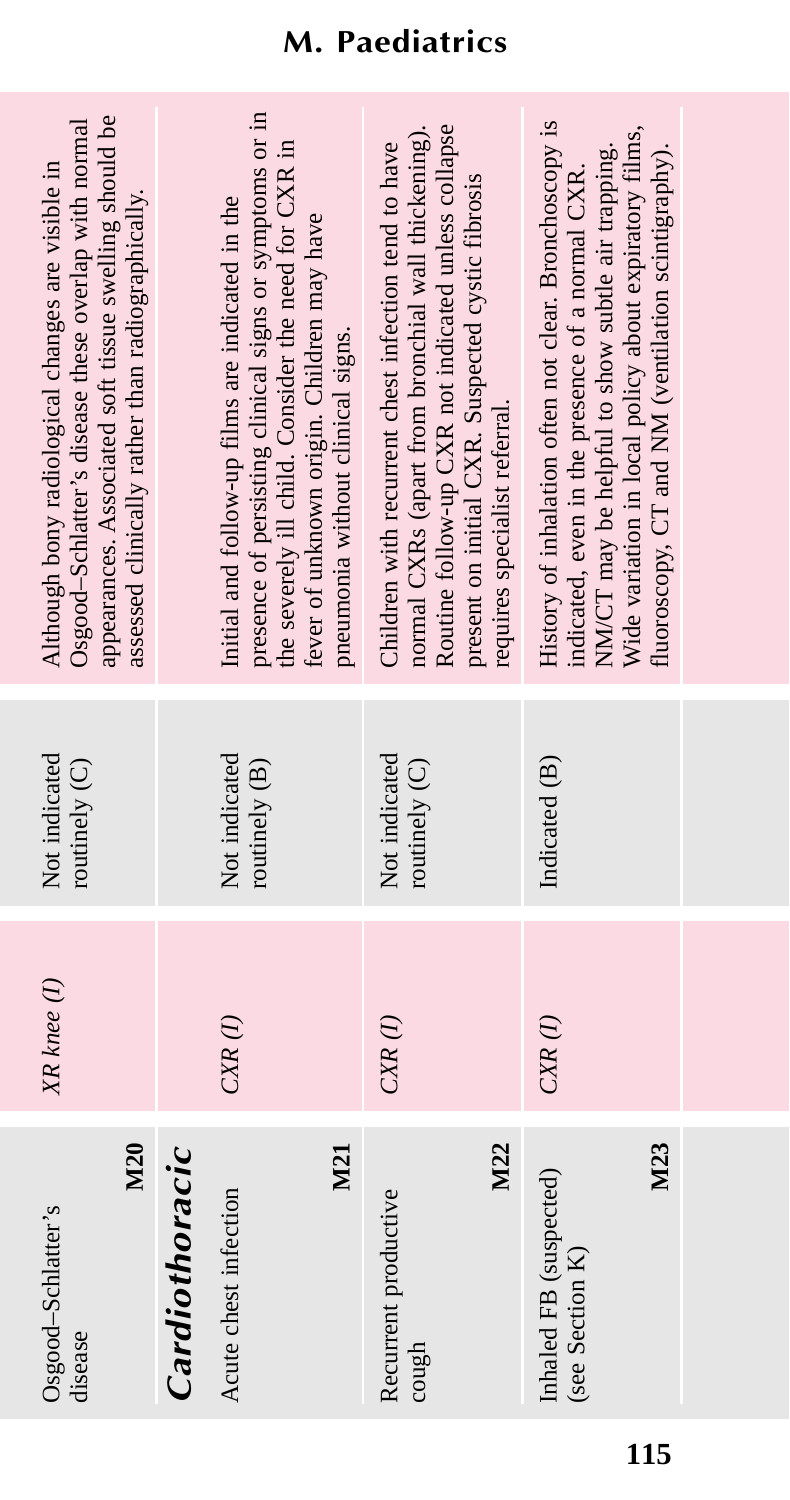| <b>CLINICAL PROBLEM</b> | <b>INVESTIGATION</b><br>$\{$ DOSE $\}$ | <b>CRADE</b><br>RECOMMENDATION                           | <b>COMMENT</b>                                                                                                                                                                                           |
|-------------------------|----------------------------------------|----------------------------------------------------------|----------------------------------------------------------------------------------------------------------------------------------------------------------------------------------------------------------|
| M24<br>Wheeze           | $CXR$ $(I)$                            | Not indicated<br>routinely (B)                           | Children with asthma usually have normal CXR apart<br>from bronchial wall thickening. Sudden unexplained<br>wheeze CXR indicated, may be due to inhaled FB<br>(above).                                   |
| M25<br>Acute stridor    | XR neck (1)                            | Not indicated<br>routinely (B)                           | Epiglottitis is a clinical diagnosis, but consider FB<br>(above).                                                                                                                                        |
| M26<br>Heart murmur     | $C\!X\!R$ $(I)$                        | Not indicated<br>routinely (C)                           | Specialist referral may be needed; cardiac US often<br>may be indicated.                                                                                                                                 |
| Gastrointestinal        |                                        | - see also Section G for more general abdominal problems |                                                                                                                                                                                                          |
| Intussusception         | AXR (II)                               | Indicated (C)                                            | and surgical liaison. Where expertise is available, both<br>Local policies require close paediatric, radiological<br>US and contrast enema (air or barium) can confirm<br>diagnosis and guide reduction. |
| M27                     | Further imaging                        | investigation (B)<br>Specialised                         |                                                                                                                                                                                                          |
|                         |                                        |                                                          |                                                                                                                                                                                                          |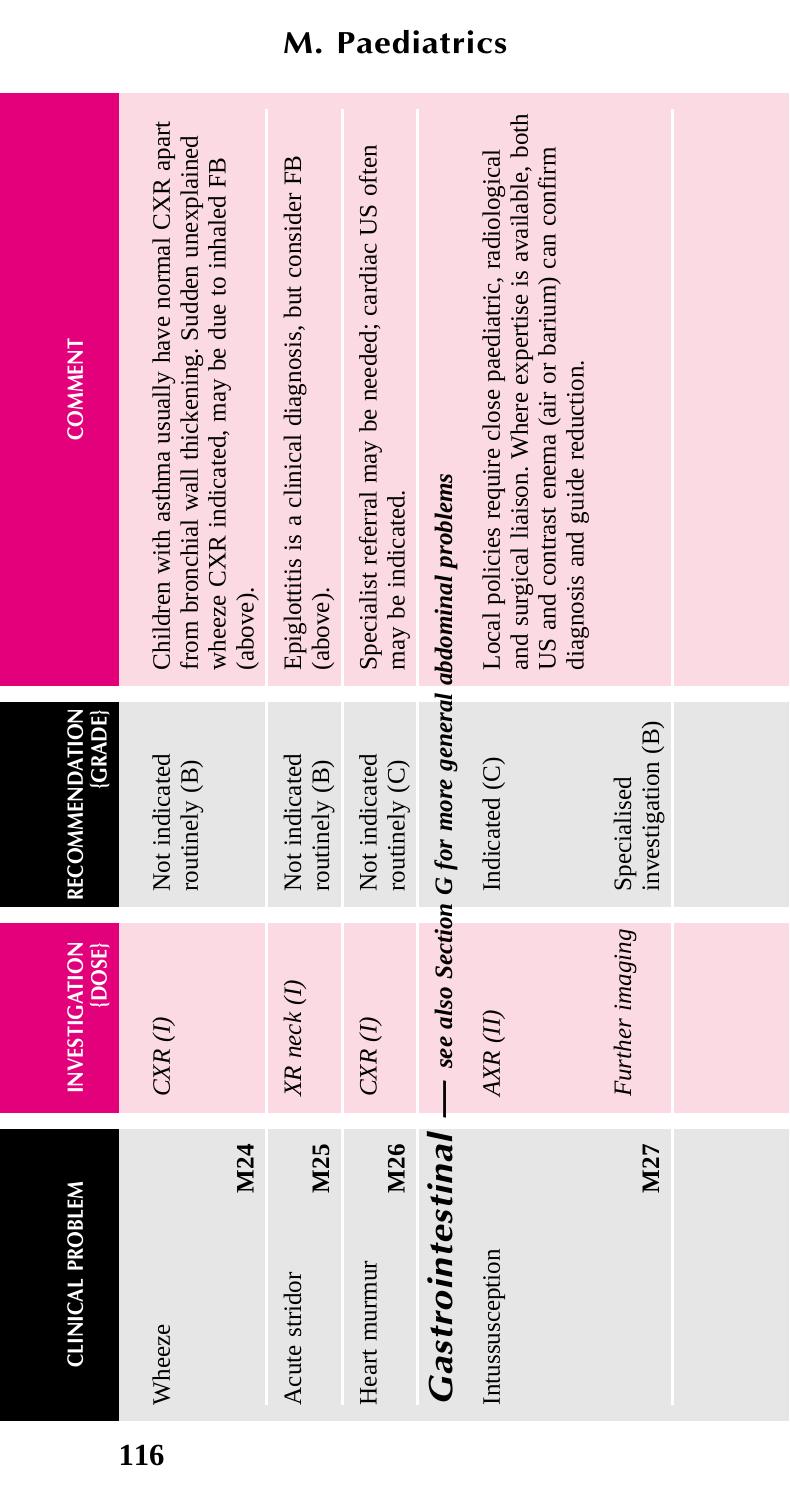| after 6 days may be indicated.<br>K40-K42).<br>equivocal.<br>Not indicated<br>Not indicated<br>Indicated (C)<br>Indicated (A)<br>routinely (C)<br>routinely (C)<br>(including neck)<br>contrast study<br>Upper GI<br>$AKR$ (II)<br>$CXR$ $(I)$<br>US(0)<br>Minor trauma to abdomen<br>M28<br>M30<br>M29<br>Recurrent vomiting<br>Projectile vomiting | Swallowed FBs<br>(see Section K) | AXR(II) | Not indicated<br>routinely (C) | FB has passed, an AXR after 6 days may be indicated.<br>batteries. See Section K. If there is doubt whether the<br>Except for sharp or potentially poisonous FBs, e.g.                                                                                                                                                                                                                                                                                  |
|------------------------------------------------------------------------------------------------------------------------------------------------------------------------------------------------------------------------------------------------------------------------------------------------------------------------------------------------------|----------------------------------|---------|--------------------------------|---------------------------------------------------------------------------------------------------------------------------------------------------------------------------------------------------------------------------------------------------------------------------------------------------------------------------------------------------------------------------------------------------------------------------------------------------------|
|                                                                                                                                                                                                                                                                                                                                                      |                                  |         |                                | If there is doubt whether the FB has passed, an AXR                                                                                                                                                                                                                                                                                                                                                                                                     |
|                                                                                                                                                                                                                                                                                                                                                      |                                  |         |                                | children similar to those in adults (see Major Trauma,<br>more specific, particularly in visceral trauma. XRs<br>principles for the investigation of major trauma in<br>US may be used as initial investigation but CT is<br>may show bone injury in severe trauma. The                                                                                                                                                                                 |
|                                                                                                                                                                                                                                                                                                                                                      |                                  |         |                                | US can confirm the presence of hypertrophic pyloric<br>stenosis, especially where clinical findings are                                                                                                                                                                                                                                                                                                                                                 |
|                                                                                                                                                                                                                                                                                                                                                      | M31                              |         |                                | This symptom covers a wide range from obstruction in<br>abdominal XR. Contrast studies in neonates should be<br>be indicated to exclude malrotation even with normal<br>malrotation. However, upper GI contrast studies may<br>the neonatal period to reflux, posseters and children<br>undertaken as a specialised investigation. Consider<br>NM for gastric emptying and gastro-oesophageal<br>with migraine. US may be helpful to confirm<br>reflux. |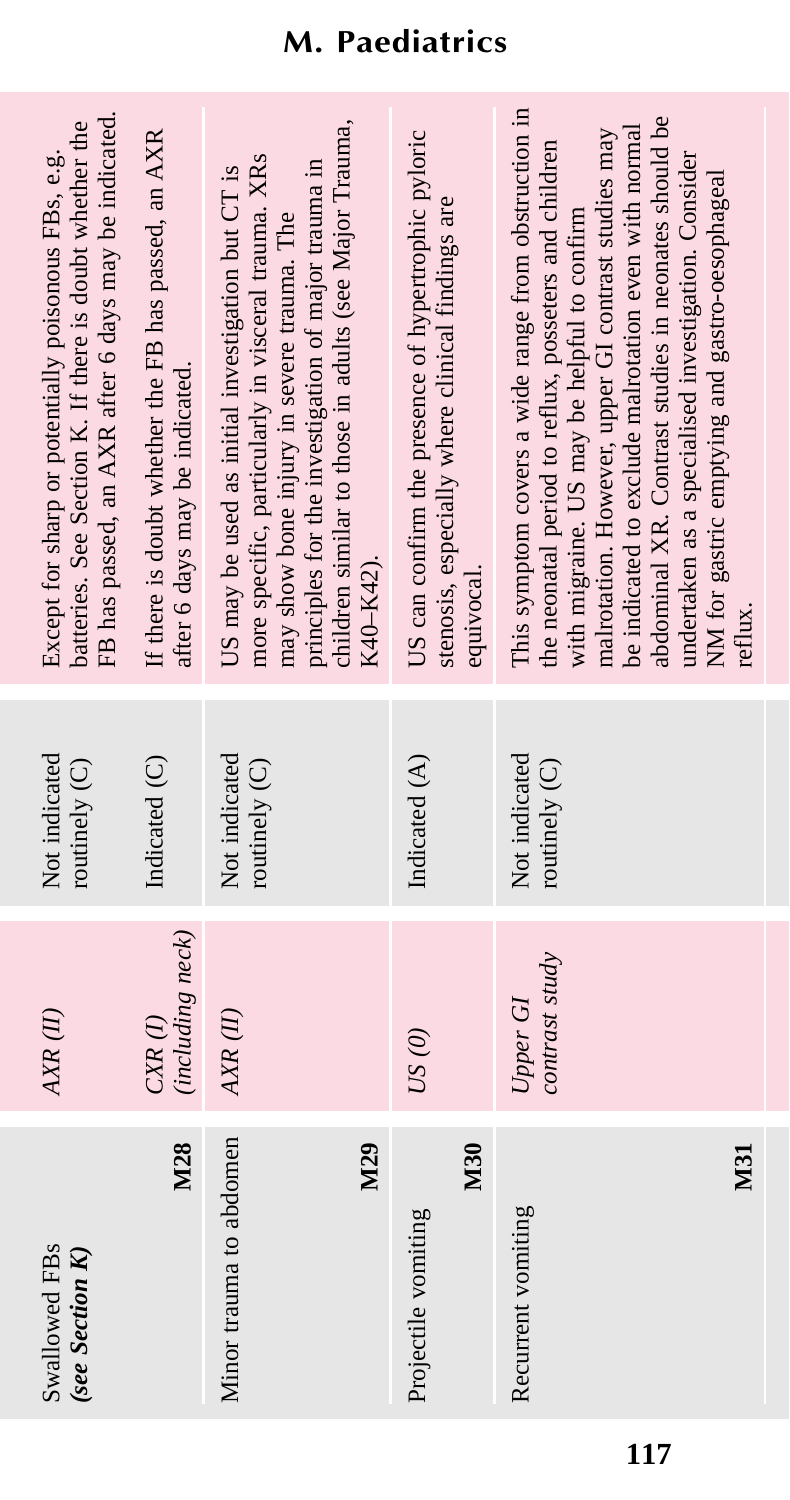| <b>CLINICAL PROBLEM</b>                   | <b>INVESTIGATION</b><br>$\{$ DOSE $\}$ | <b>GRADE</b><br>RECOMMENDATION   | <b>COMMENT</b>                                                                                                                                                                                                                                                                                                                      |
|-------------------------------------------|----------------------------------------|----------------------------------|-------------------------------------------------------------------------------------------------------------------------------------------------------------------------------------------------------------------------------------------------------------------------------------------------------------------------------------|
| M32<br>Persistent neonatal<br>jaundice    | NM(II)<br>US(0)                        | Indicated (B)<br>Indicated (B)   | essential. The absence of dilatation in the intrahepatic<br>Early $(< 10$ weeks) and prompt investigation is<br>bile duct does not exclude an obstructive<br>cholangiopathy.                                                                                                                                                        |
| M33<br>Rectal bleeding                    | $NM$ $(II)$                            | investigation (B)<br>Specialised | disease. US can be used to diagnose duplication cysts.<br>If Meckel's diverticulum is a possibility do NM first.<br>bowel disease. Endoscopy is preferable to Ba enema<br>Small bowel contrast studies may also be necessary.<br>for assessment of polyps and inflammatory bowel<br>NM also useful in investigation of inflammatory |
| Constipation                              | AXR(II)                                | Not indicated<br>routinely $(C)$ | Many normal children show extensive faecal material;<br>impossible to assess significance of radiological signs.<br>But AXR can help specialists in refractory cases                                                                                                                                                                |
| M34                                       | Contrast enema                         | Not indicated<br>routinely (B)   | referral plus biopsy is preferred to radiological studies.<br>If Hirschsprung's disease is suspected, specialist                                                                                                                                                                                                                    |
| M35<br>Palpable abdominal/<br>pelvic mass | $US(0)$ and<br>AXR(II)                 | Indicated (B)                    | If malignancy is suspected, further imaging should be<br>performed in a specialised centre.                                                                                                                                                                                                                                         |
|                                           |                                        |                                  |                                                                                                                                                                                                                                                                                                                                     |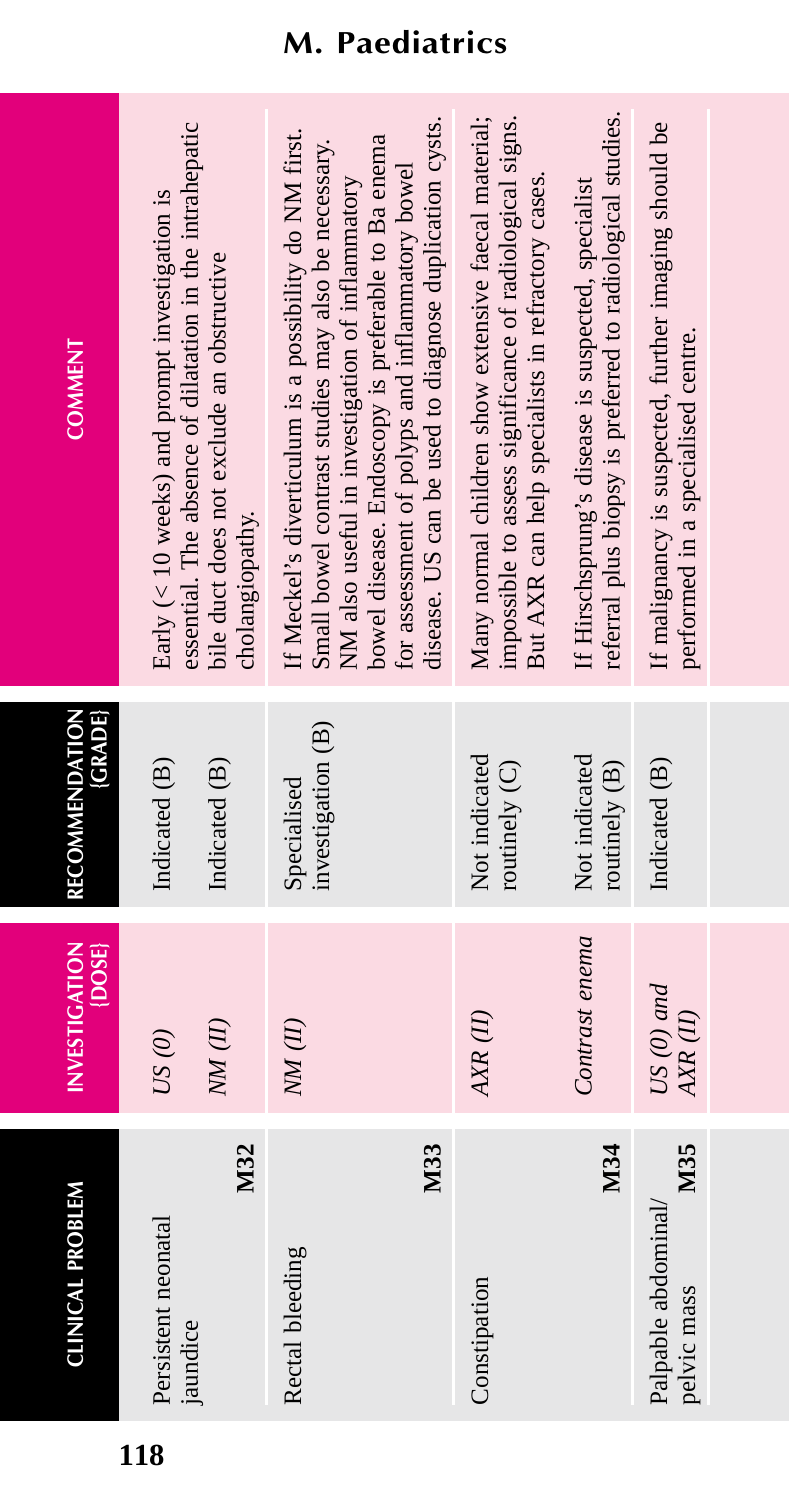| Uroradiology                                              |                                    |                                |                                                                                                                                                       |
|-----------------------------------------------------------|------------------------------------|--------------------------------|-------------------------------------------------------------------------------------------------------------------------------------------------------|
| M36<br>Enuresis                                           | Imaging                            | Not indicated<br>routinely (B) | US and urodynamic studies may be needed in cases of<br>persistent enuresis.                                                                           |
| Continuous wetting                                        | US(0)                              | Indicated (B)                  | Both examinations may be needed to evaluate duplex<br>system with ectopic ureter.                                                                     |
| M37                                                       | ${\cal WU}\left( {\cal U} \right)$ | Indicated                      |                                                                                                                                                       |
| M38<br>Impalpable testis                                  | $US(0)$                            | Indicated (B)                  | To locate inguinal testis. MRI may be helpful to locate<br>an intra-abdominal testis, but increasingly laparoscopy<br>is the investigation of choice. |
| M39<br>Antenatal diagnosis of<br>urinary tract dilatation | US(0)                              | Indicated (B)                  | Local protocols should be established. Mild dilatation<br>can normally be monitored by US. Low threshold for<br>specialist referral.                  |
|                                                           |                                    |                                |                                                                                                                                                       |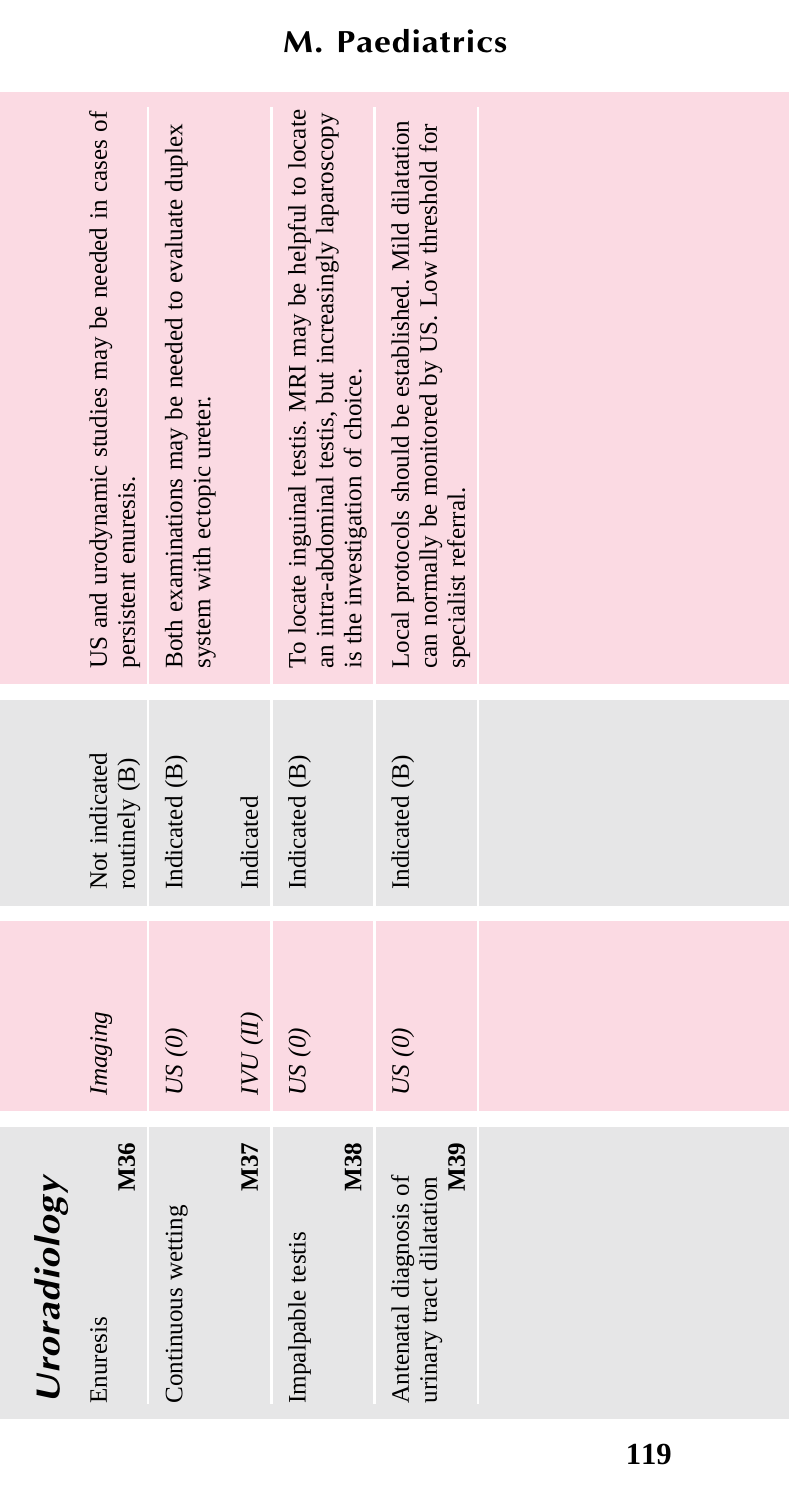**CLINICAL PROBLEM** 

| ۰, |  |
|----|--|
|    |  |

| Tac.<br>Ť,    |               |
|---------------|---------------|
| roven urinary | $\frac{1}{2}$ |
|               |               |

**CLINICAL PROBLEM INVESTIGATION INVESTIGATION** 

**RECOMMENDATION**

**RECOMMENDATION** 

**{GRADE}**

Imaging US (0)

cystography (III)  $N/M$  (II)

investigations (C) Specialised

**COMMENT COMMENT** There is wide variation in local policy. Much depends indicated routinely (calculi rare). Expert US is the key indicated routinely (calculi rare). Expert US is the key DMSA) and has virtually replaced the IVU here. NM (DMSA) and has virtually replaced the IVU here. NM Proven urinary tract *Imaging US (0)* Specialised There is wide variation in local policy. Much depends should remain on prophylactic antibiotics pending the needed in the young (e.g.  $<$  2 yrs) male patient where *cystography (III)* should remain on prophylactic antibiotics pending the needed in the young (e.g.  $<$  2 yrs) male patient where nfluences decisions. There is much current emphasis influences decisions. There is much current emphasis results of investigations. The age of the patient also results of investigations. The age of the patient also will establish function, exclude obstruction and can will establish function, exclude obstruction and can delineation of the anatomy (e.g. urethral valves) is Thereafter NM provides data about renal structure also be used for cystography (direct or indirect) to show reflux. Formal direct XR cystography is still Thereafter NM provides data about renal structure also be used for cystography (direct or indirect) to show reflux. Formal direct XR cystography is still delineation of the anatomy (e.g. urethral valves) is investigation in all imaging strategies at this age. investigation in all imaging strategies at this age. on local technology and expertise. Most patients on minimising radiation dose; hence AXR is not infection //*NM (II)/* investigations (C) on local technology and expertise. Most patients on minimising radiation dose; hence AXR is not critical.

**M40** critical. M40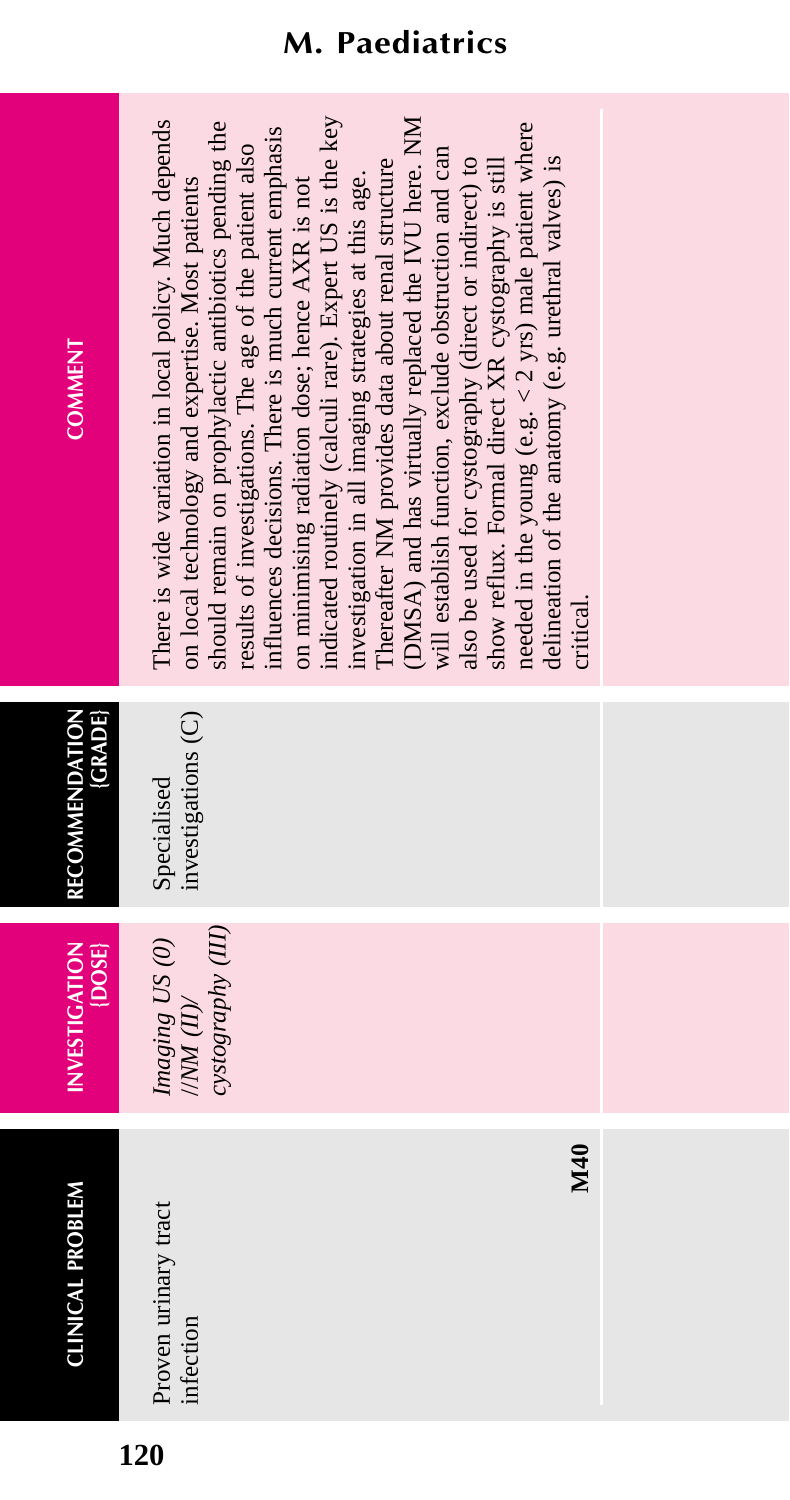# **Selected bibliography**

- 1 Royal College of Radiologists. *Making the best use of a department of clinical radiology: guidelines for doctors. Fourth edition.* Royal College of Radiologists (ISBN 1 872599 37 0) London, 1998.
- 2 European Union. Council directive 97/43/Euratom of 30 June 1997 on health protection of individuals against the dangers of ionising radiation in relation to medical exposure (OJ L 180, 9.7.1997, p. 22).
- 3 Roberts, C. J, 'Towards the more effective use of diagnostic radiology. A review of the work of the RCR working party of the more effective use of diagnostic radiology 1976–86'. *Clin Radiol* 1988,  $39.3 - 6$
- 4 National Radiological Protection board and The Royal College of Radiologists. *Patient dose reduction in diagnostic radiology* (ISBN 0 85951 327 0). HMSO London, 1990.
- 5 RCR working party. 'A multi-centre audit of hospital referral for radiological investigation in England and Wales'. *BMJ* 1991, 303:809–12.
- 6 RCR working party. 'Influence of the Royal College of Radiologists' guidelines on hospital practice: a multi-centre study'. *BMJ* 1992, 304:740–43.
- 7 Roberts, C. J., 'The RCR multi-centre guideline study. Implications for clinical practice'. *Clin Radiol* 1992, 45:365–8.
- 8 NHS Executive. *Clinical guidelines: using clinical guidelines to improve patient care within the NHS* (96CC0001). NHS Executive, Leeds, 1996.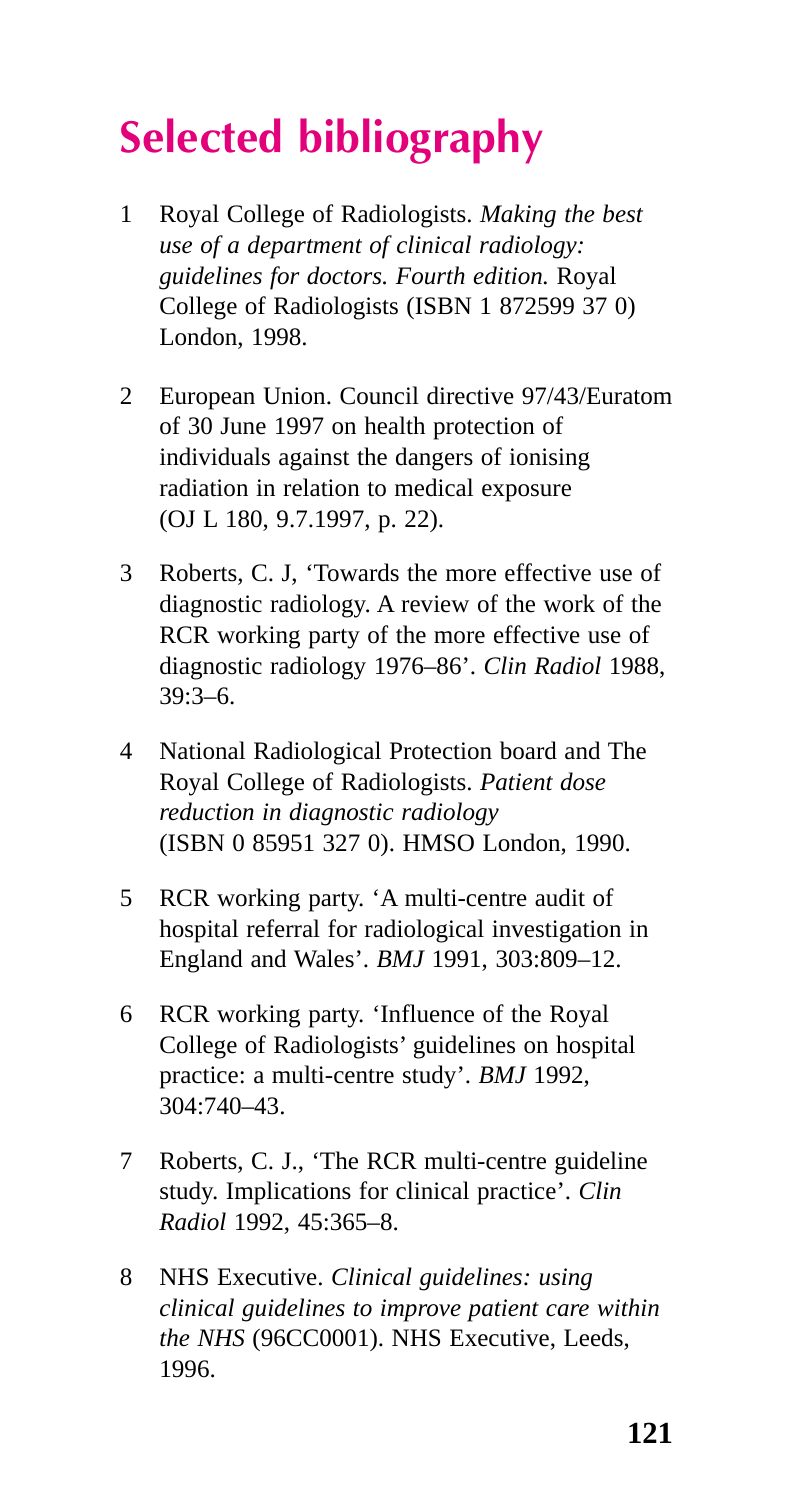- 9 Sackett, D. L., Richardson, W. S., Rosenberg, W., Haynes, R. B., *Evidence-based medicine* (ISBN 0 443 05686 2). Churchill Livingstone, Edinburgh, 1997.
- 10 Dixon, A. K., 'Evidence-based radiology'. *Lancet* 1997, 350:509–12.
- 11 NHS Executive. *NHSE Clinical guidelines* (annex to letter). NHS Executive, London, September 1996.
- 12 Audit Commission. *Improving your image: how to manage radiology services more effectively.* (ISBN 0 11 8864 14 9). HMSO, London, 1995.
- 13 Godwin, R., de Lacey, G., Manhire, A., (eds). *Clinical audit in radiology.* (ISBN 1 872599 19 2) Royal College of Radiologists, London, 1996.
- 14 *The ionising radiation (protection of persons undergoing medical examinations of treatment — POPUMET) regulations* (SI1988/778). HMSO, London, 1988.
- 15 Field, M. J., Lohr, K. N., (eds). *Guidelines for clinical practice: from development to use*. National Academy Press, Washington D.C., 1992.
- 16 NHS Management Executive. *Improving clinical effectiveness: clinical guidelines 1993* (EL(93)115). NHS Management Executive, London, 1993.
- 17 Dubois, R.W., 'Should radiologists embrace or fear practice guidelines?' *Radiology* 1994,  $192.43 - 46A$
- 18 Grimshaw, J. M., Freemantle, N., Wallace, S. e*t al*. 'Developing and implementing clinical practice guidelines'. *Effective health care* 1994,  $8:1-12.$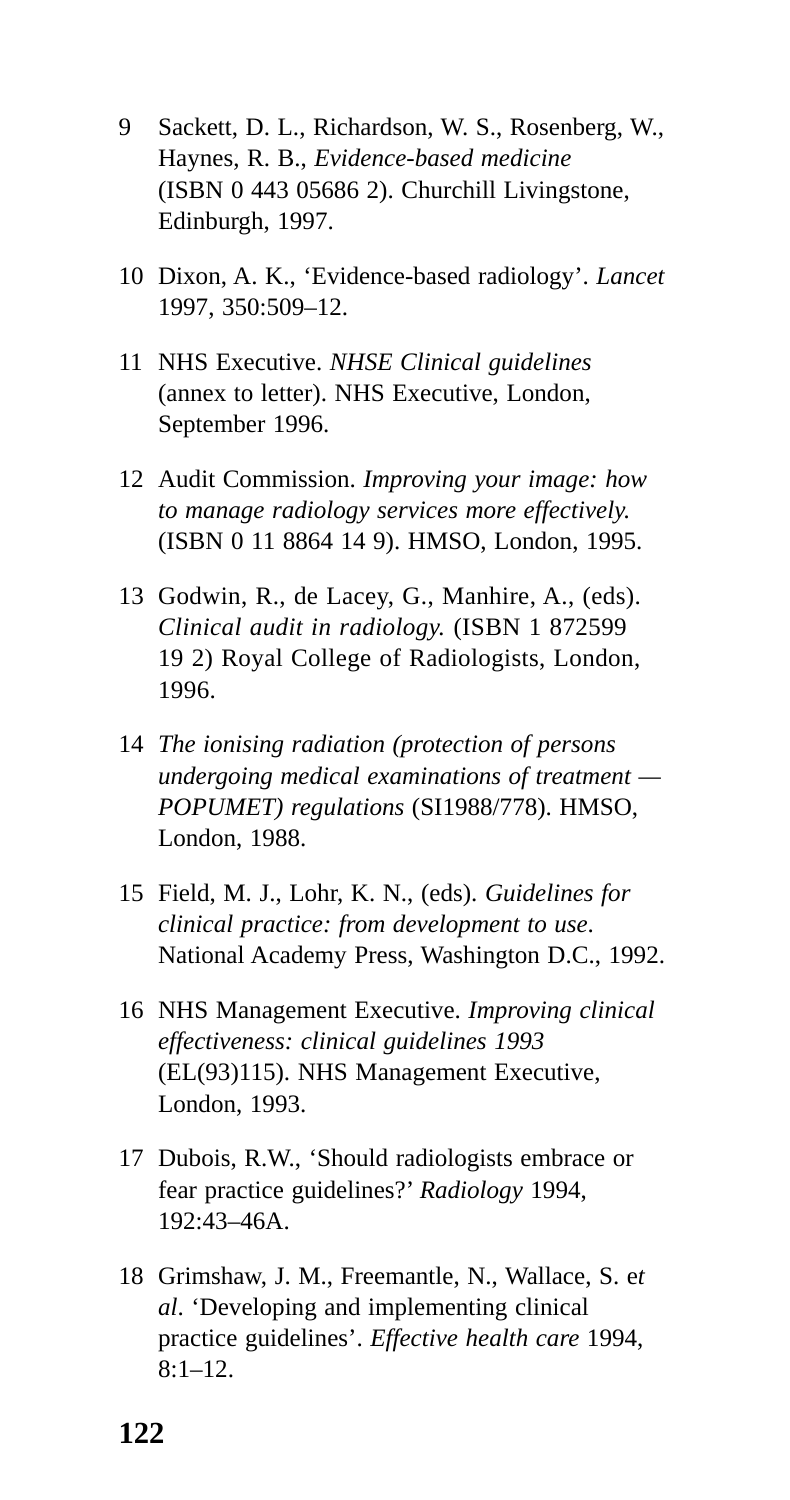- 19 Grimshaw, J. M., Russell, I. T., 'Achieving health gain through clinical guidelines: 1. Developing scientifically valid guidelines'. *Quality in health care,* 1993, 2:243–8.
- 20 Eccles, M., Clapp, Z., Grimshaw, J., e*t al*. 'North of England evidence-based guidelines development project: methods of guideline development'. *BMJ* 1996, 312, 760–62.
- 21 Cluzeau, F., Littlejohns, P., Grimshaw, J. M., Feder, G., *Appraisal instrument for clinical guidelines*. St George's Medical School, London, 1997.
- 22 American College of Radiology. *Appropriateness criteria for imaging and treatment decisions*. American College of Radiology, Reston, Virginia, US, 1995.
- 23 Bury, B., Hufton, A., Adams, J., 'Radiation and women of child-bearing potential'. *BMJ* 1995, 310:1022–3.
- 24 National Radiological Protection Board. 'Board statement on diagnostic medical exposures to ionising radiation during pregnancy and estimates of late radiation risks to the UK population'. *Documents of the NRPB,* 1993, 4:1–14.
- 25 National Radiation Protection Board/RCR/College of Radiographers. *Diagnostic medical exposures: advice on exposure to ionising radiation during pregnancy*. NRPB, Didcot, 1998.
- 26 National Radiological Protection Board. *Protection of the Patient in X-ray computed tomography,* (ISBN 0 85951 345 8), HMSO, London, 1992.
- 27 Leung, D.P.Y., Dixon, A.K., 'Clinico-radiological meetings: are they worthwhile?' *Clin Radiol,* 1992, 46:279–80.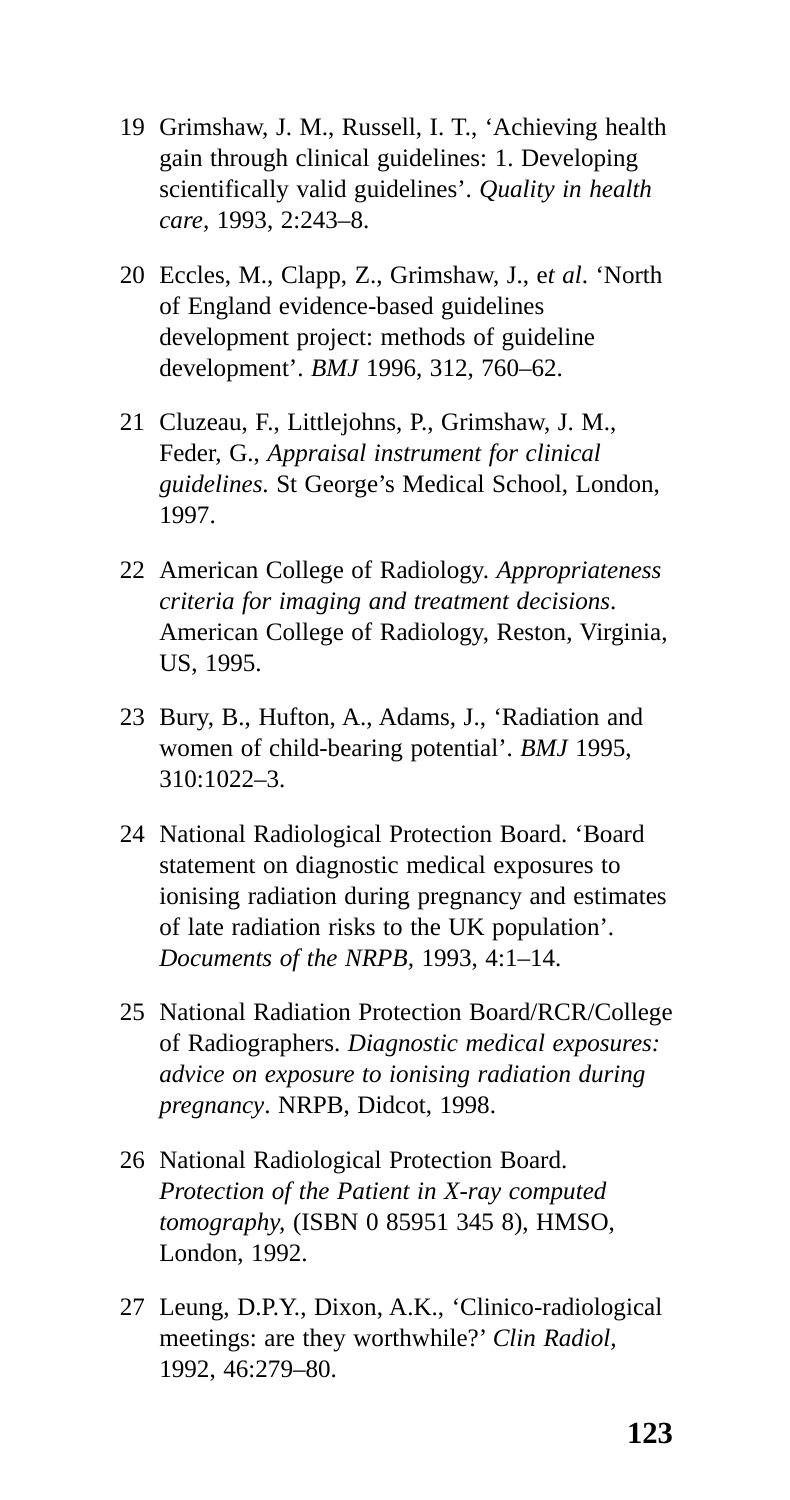# **Appendix**

List of bodies involved in the consultation exercise for the 1998 UK RCR guidelines

#### **Royal Colleges, etc**

Academy of Medical Royal Colleges Faculty of Accident and Emergency Medicine Faculty of Dental Surgery, RCS Faculty of Clinical Oncology, RCR Faculty of Occupational Medicine Faculty of Public Health Medicine Royal College of Anaesthetists Royal College of General Practitioners Royal College of Paediatrics and Child Health Royal College of Physicians of London Royal College of Physicians and Surgeons of Glasgow Royal College of Physicians of Edinburgh Royal College of Physicians of Ireland Royal College of Psychiatrists Royal College of Obstetricians and Gynaecologists Royal College of Ophthalmologists Royal College of Pathologists Royal College of Surgeons of Edinburgh Royal College of Surgeons of England Royal College of Surgeons of Ireland

#### **Other organisations**

British Institute of Radiology British United Provident Association Medical Defence Union Medical Protection Society National Radiological Protection Board The Patients' Association

#### **Speciality groups**

Association of Chest Radiologists British Society of Nuclear Medicine British Society of Gastroenterology British Society of Interventional Radiology British Society of Neuroradiologists British Medical Ultrasound Society British Society of Skeletal Radiologists Dental Radiology Group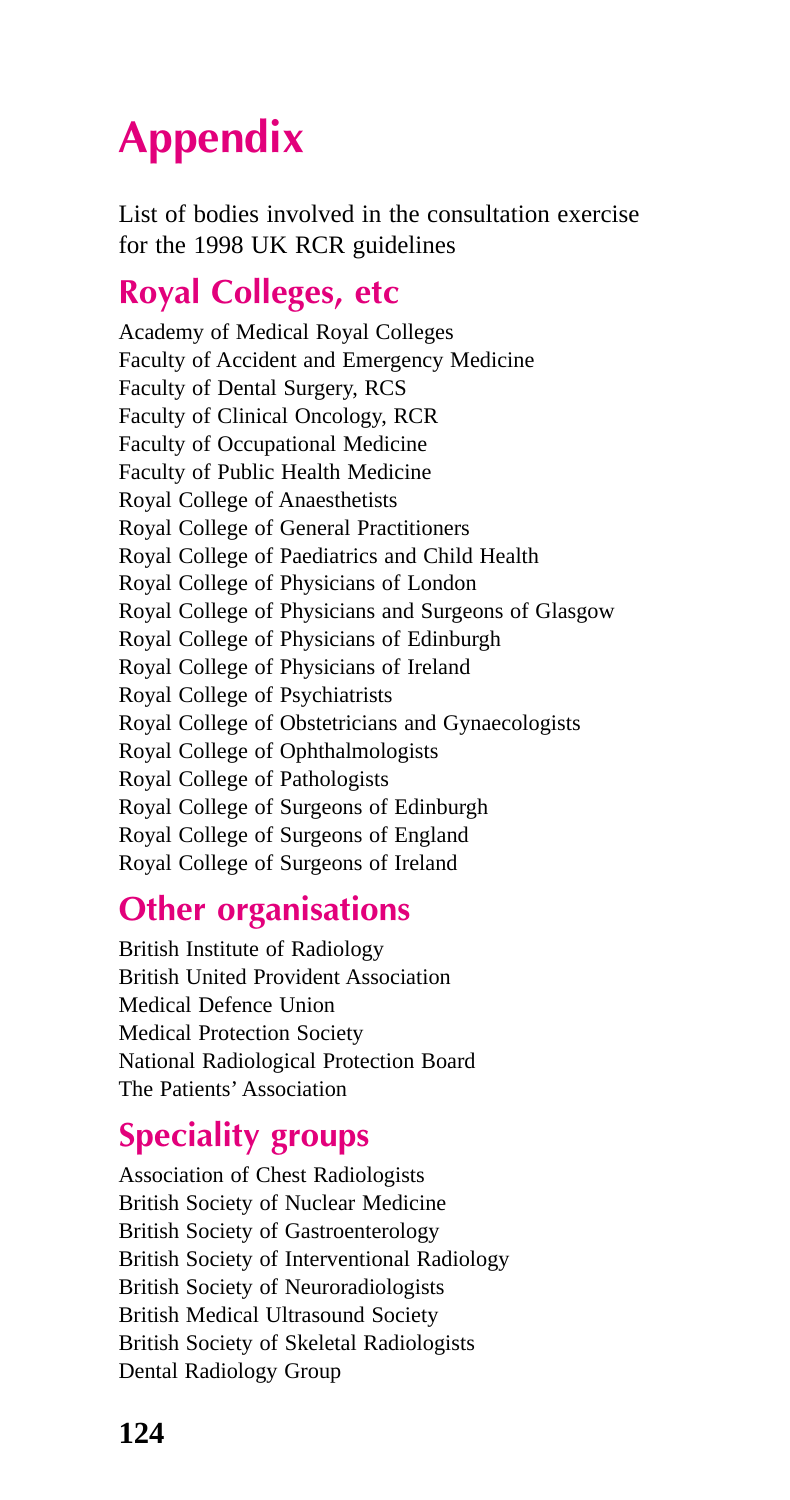Paediatric Radiologists Magnetic Resonance Radiologists Association UK RCR Cardiac Group RCR Breast Group RCR Clinical Directors' Group RCR Interventional Radiology Sub-Committee RCR Nuclear Medicine Sub-Committee RCR Paediatric Group RCR/RCOG Standing Committee on Obstetric US RCR/RCP Standing Committee on Nuclear Medicine UK Children's Cancer Study Group UK Neurointervention Group

The adaptation of the 1998 UK RCR guidelines into EU 2000 referral criteria was performed in consultation with:

European Association of Nuclear Medicine European Association of Radiology Union of European Medical Specialists